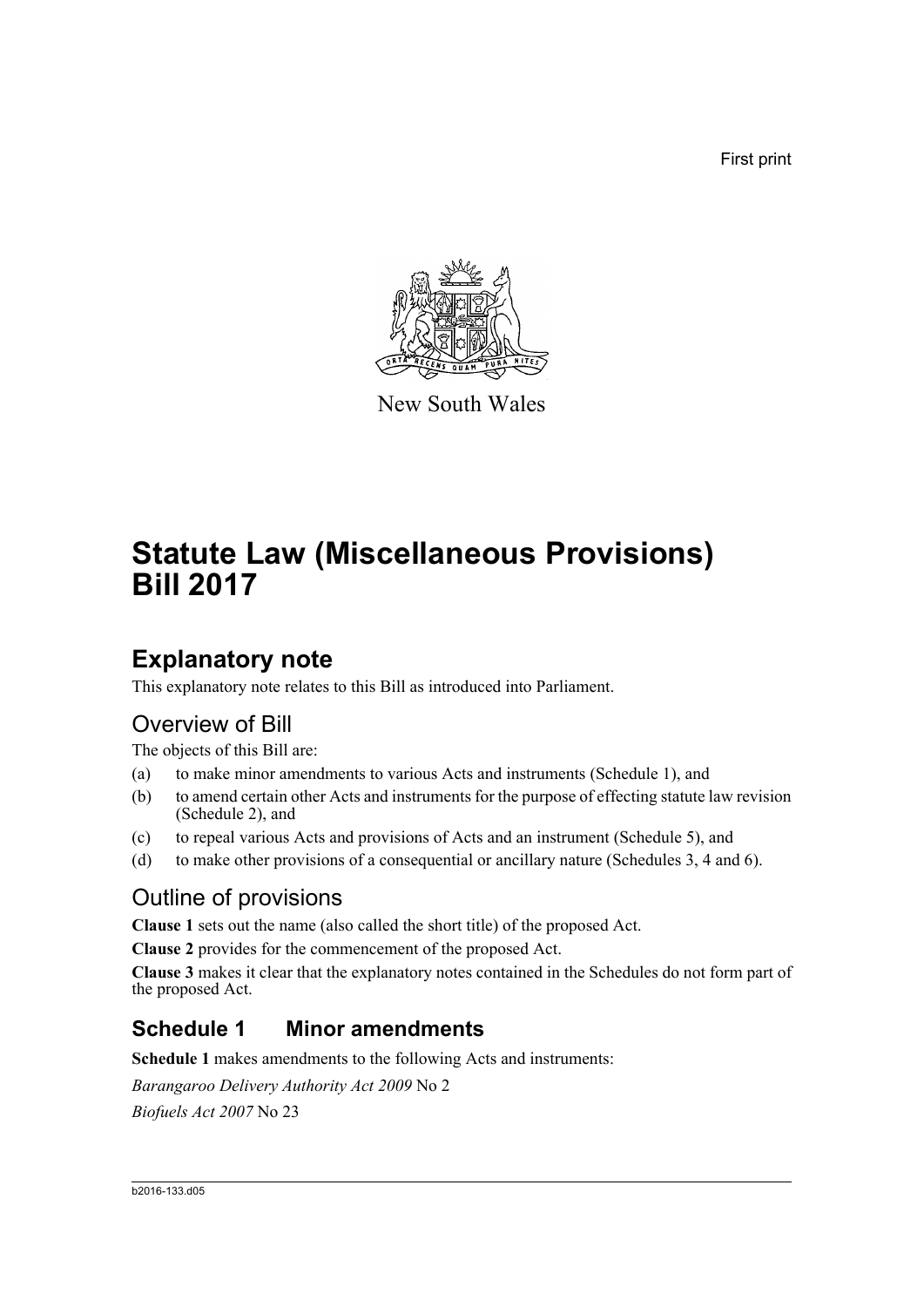*Carers (Recognition) Act 2010* No 20 *Charles Sturt University Act 1989* No 76 *Electricity Supply Act 1995* No 94 *Energy Services Corporations Act 1995* No 95 *Environmental Planning and Assessment Act 1979* No 203 *Fisheries Management Act 1994* No 38 *Funeral Funds Act 1979* No 106 *Health Practitioner Regulation (Adoption of National Law) Act 2009* No 86 *Law Enforcement (Controlled Operations) Act 1997* No 136 *Macquarie University Act 1989* No 126 *Motor Dealers and Repairers Act 2013* No 107 *NSW Lotteries (Authorised Transaction) Act 2009* No 60 *Pawnbrokers and Second-hand Dealers Act 1996* No 13 *Protection of the Environment Administration Act 1991* No 60 *Southern Cross University Act 1993* No 69 *State Owned Corporations Act 1989* No 134 *Strata Schemes Development Act 2015* No 51 *Subordinate Legislation Act 1989* No 146 *Superannuation Administration Corporation (Pillar) (Authorised Transaction) Act 2016* No 19 *Tow Truck Industry Act 1998* No 111 *Tow Truck Industry Regulation 2008 Transport Administration Act 1988* No 109 *University of New England Act 1993* No 68 *University of New South Wales Act 1989* No 125 *University of Newcastle Act 1989* No 68 *University of Sydney Act 1989* No 124 *University of Technology Sydney Act 1989* No 69 *University of Wollongong Act 1989* No 127 *University of Wollongong By-law 2005 Water Management Act 2000* No 92 *Western Sydney University Act 1997* No 116

The amendments to each Act and instrument are explained in detail in the explanatory note relating to the Act or instrument concerned set out in Schedule 1.

# **Schedule 2 Amendments by way of statute law revision**

**Schedule 2** amends certain Acts and instruments for the purpose of effecting statute law revision.

The amendments to each Act and instrument are explained in detail in the explanatory note relating to the Act or instrument concerned set out in Schedule 2.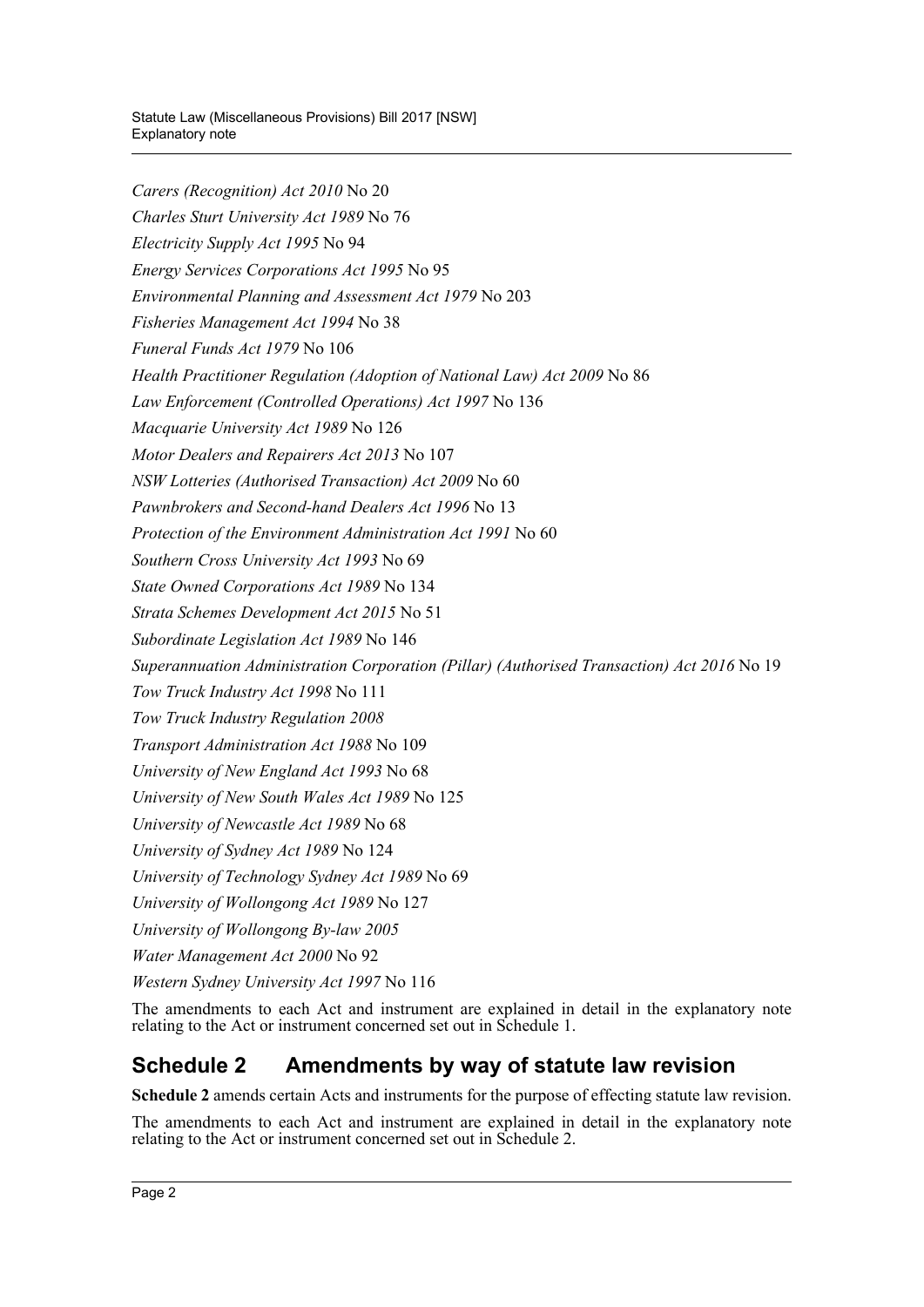# **Schedule 3 Amendments consequent on enactment of Fines Amendment (Electronic Penalty Notices) Act 2016**

**Schedule 3** makes amendments to various Acts and instruments consequent on the enactment of the *Fines Amendment (Electronic Penalty Notices) Act 2016*.

The nature of the amendments contained in Schedule 3 is explained in detail in the explanatory note at the beginning of the Schedule.

# **Schedule 4 Amendments consequent on administrative arrangements orders and enactment of Government Sector Employment Act 2013**

**Schedule 4** makes amendments to various Acts and instruments consequent on the making of past administrative arrangements orders and the enactment of the *Government Sector Employment Act 2013*.

The nature of the amendments contained in Schedule 4 is explained in detail in the explanatory note at the beginning of the Schedule.

# **Schedule 5 Repeals**

**Schedule 5** repeals Acts and provisions of Acts and an instrument.

**Clause 1** repeals a redundant Act and provisions of an Act and an instrument.

**Clause 2** repeals an amending Act and an amending Schedule to an Act that have commenced.

**Clause 3** repeals amending provisions that have been superseded.

# **Schedule 6 General savings, transitional and other provisions**

**Schedule 6** contains savings, transitional and other provisions of general effect.

The purpose of each provision is explained in detail in the explanatory note relating to the provision concerned set out in Schedule 6.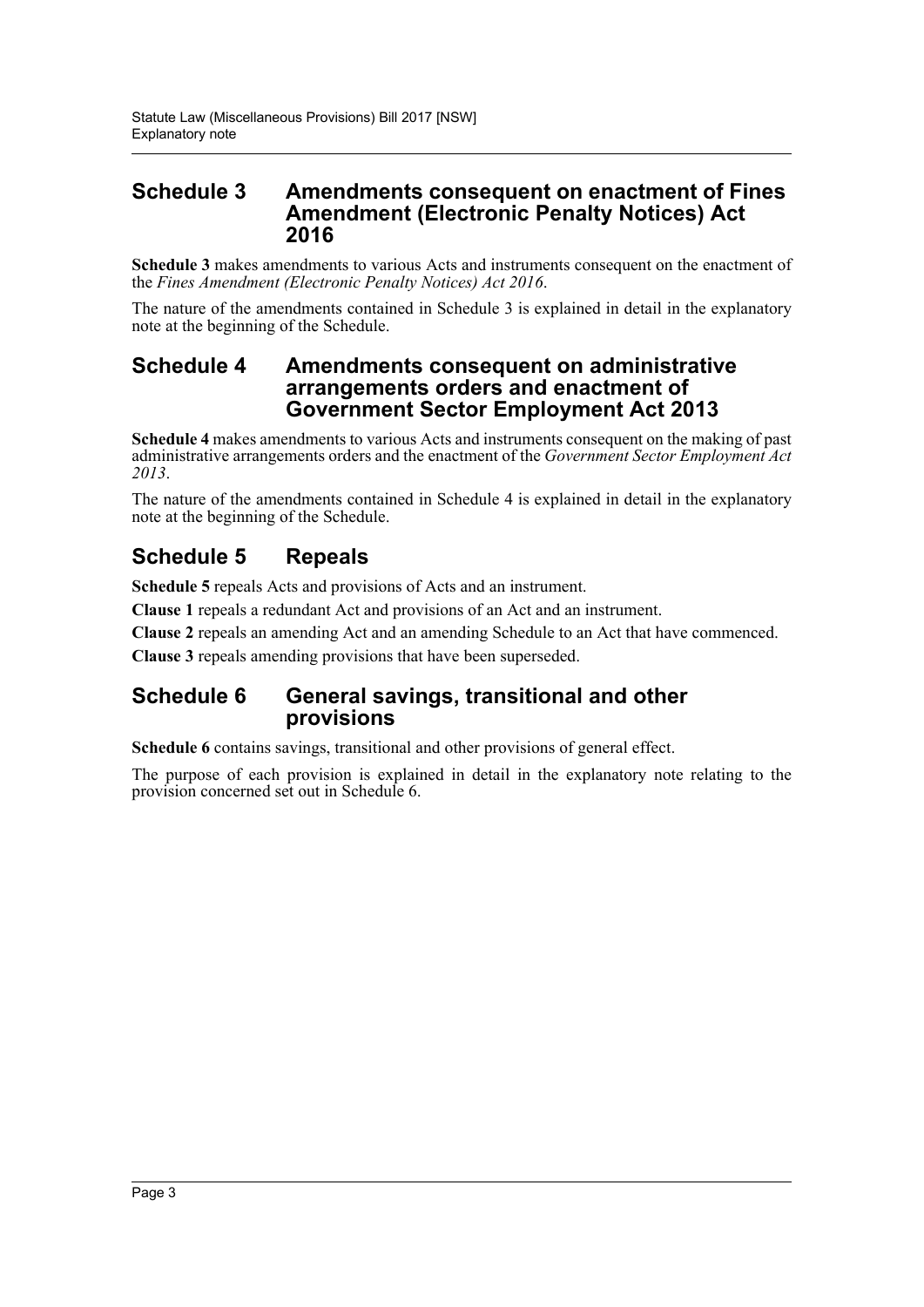First print



New South Wales

# **Statute Law (Miscellaneous Provisions) Bill 2017**

# **Contents**

|                   |   |                                                                                                                       | Page           |
|-------------------|---|-----------------------------------------------------------------------------------------------------------------------|----------------|
|                   |   | Name of Act                                                                                                           | $\overline{2}$ |
|                   | 2 | Commencement                                                                                                          | 2              |
|                   | 3 | <b>Explanatory notes</b>                                                                                              | 2              |
| Schedule 1        |   | <b>Minor amendments</b>                                                                                               | 3              |
| <b>Schedule 2</b> |   | Amendments by way of statute law revision                                                                             | 29             |
| Schedule 3        |   | <b>Amendments consequent on enactment of Fines Amendment</b><br>(Electronic Penalty Notices) Act 2016                 | 38             |
| <b>Schedule 4</b> |   | Amendments consequent on administrative arrangements orders<br>and enactment of Government Sector Employment Act 2013 | 80             |
| Schedule 5        |   | <b>Repeals</b>                                                                                                        | 94             |
| Schedule 6        |   | General savings, transitional and other provisions                                                                    | 95             |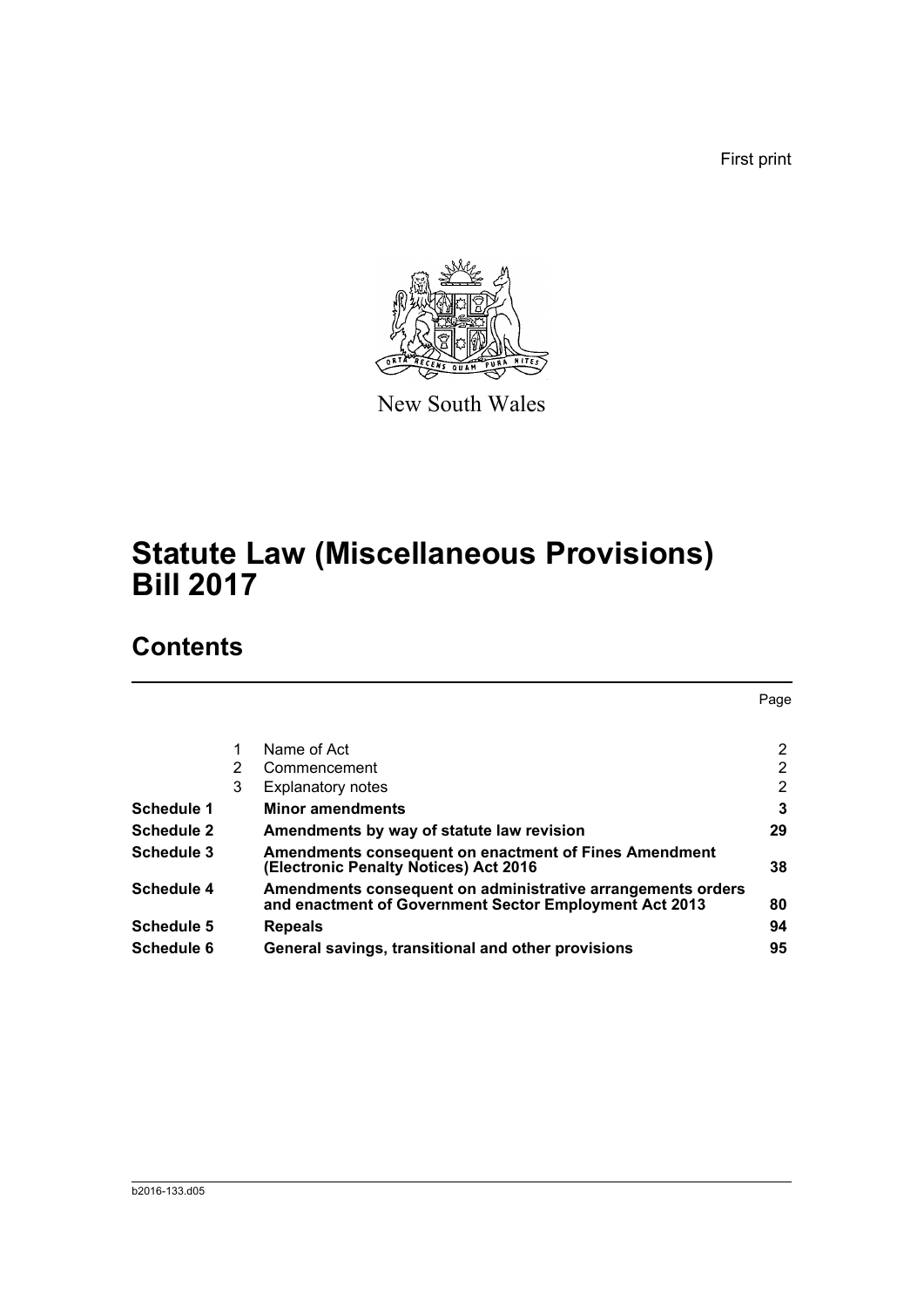

New South Wales

# **Statute Law (Miscellaneous Provisions) Bill 2017**

No , 2017

# **A Bill for**

An Act to repeal certain Acts and to amend certain other Acts and instruments in various respects and for the purpose of effecting statute law revision; and to make certain savings.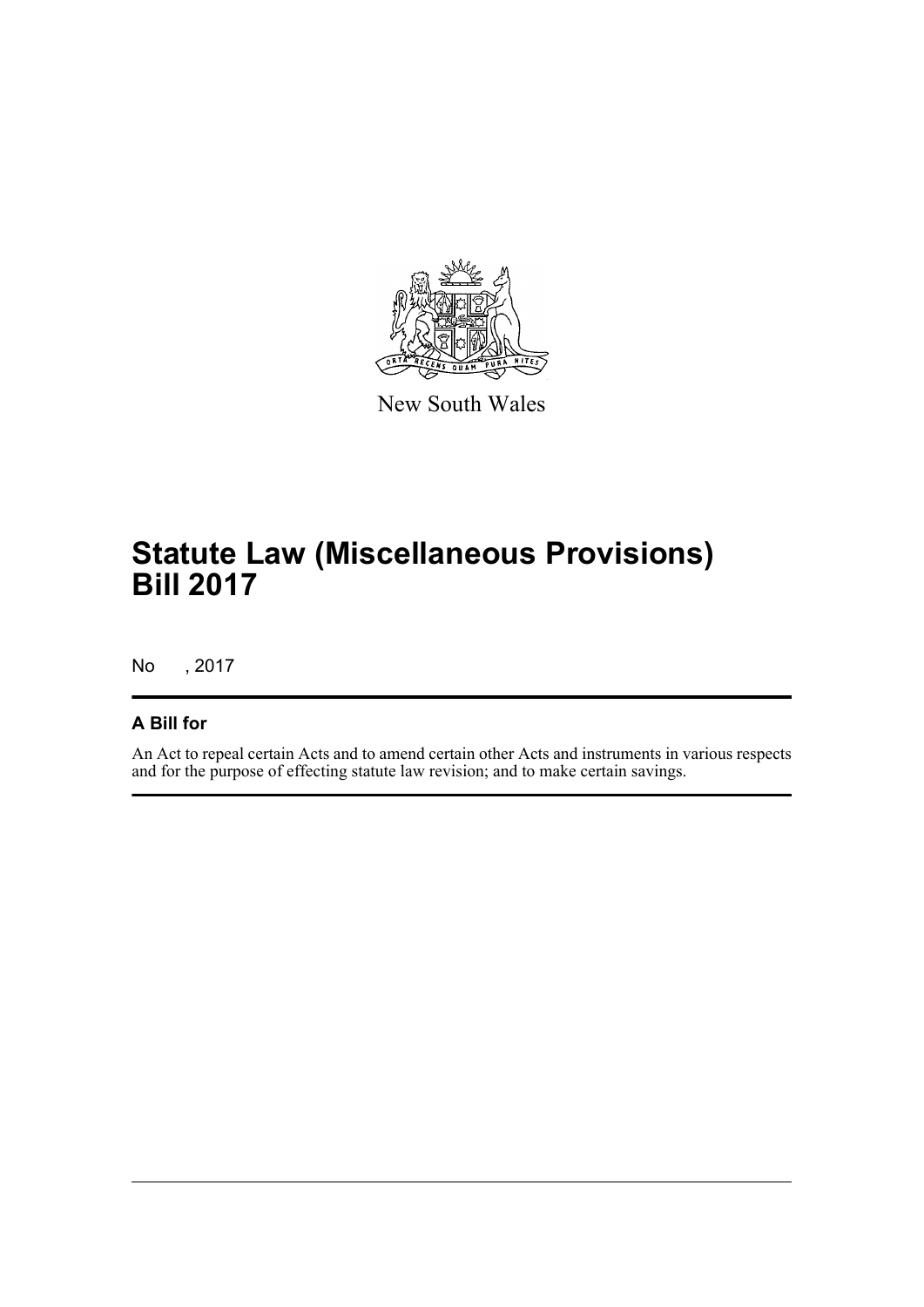Statute Law (Miscellaneous Provisions) Bill 2017 [NSW]

<span id="page-5-2"></span><span id="page-5-1"></span><span id="page-5-0"></span>

|              |             | The Legislature of New South Wales enacts:                                                                                                                                                                                                                   | 1                 |  |
|--------------|-------------|--------------------------------------------------------------------------------------------------------------------------------------------------------------------------------------------------------------------------------------------------------------|-------------------|--|
| 1            | Name of Act |                                                                                                                                                                                                                                                              |                   |  |
|              |             | This Act is the Statute Law (Miscellaneous Provisions) Act 2017.                                                                                                                                                                                             | 3                 |  |
| $\mathbf{2}$ |             | Commencement                                                                                                                                                                                                                                                 | 4                 |  |
|              | (1)         | This Act commences 7 days after the date of assent to this Act, except as provided<br>by this section.                                                                                                                                                       | 5<br>6            |  |
|              | (2)         | The amendments made by Schedule 1 to this Act commence on the day or days<br>specified in that Schedule in relation to the amendments concerned. If a<br>commencement day is not specified, the amendments commence in accordance with<br>subsection $(1)$ . | 7<br>8<br>9<br>10 |  |
|              | (3)         | Schedules 2 and 3 commence on 7 July 2017.                                                                                                                                                                                                                   | 11                |  |
|              | (4)         | Schedule 6 commences on the date of assent to this Act.                                                                                                                                                                                                      | 12                |  |
| 3            |             | <b>Explanatory notes</b>                                                                                                                                                                                                                                     | 13                |  |
|              |             | The matter appearing under the heading "Explanatory note" in any of the Schedules<br>does not form part of this Act.                                                                                                                                         | 14<br>15          |  |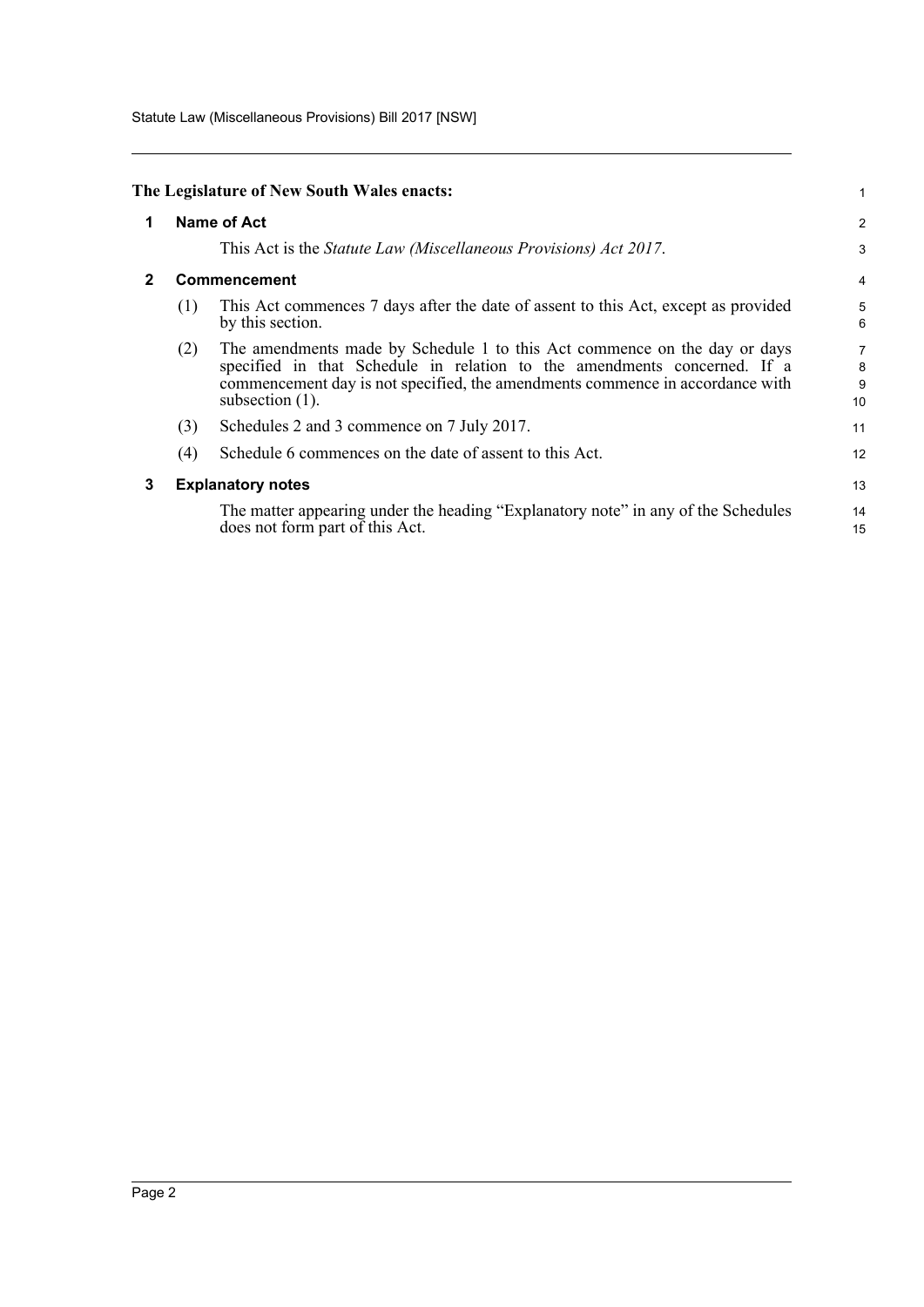<span id="page-6-0"></span>

|       | <b>Schedule 1</b><br><b>Minor amendments</b>                                                                                                                                                                                                                                                                                | $\mathbf{1}$   |
|-------|-----------------------------------------------------------------------------------------------------------------------------------------------------------------------------------------------------------------------------------------------------------------------------------------------------------------------------|----------------|
| 1.1   | <b>Barangaroo Delivery Authority Act 2009 No 2</b>                                                                                                                                                                                                                                                                          | $\overline{2}$ |
| [1]   | Whole Act (except where otherwise amended by this Subschedule)                                                                                                                                                                                                                                                              | 3              |
|       | Omit "Barangaroo Headland Park" wherever occurring.                                                                                                                                                                                                                                                                         | 4              |
|       | Insert instead "Barangaroo Reserve".                                                                                                                                                                                                                                                                                        | 5              |
| $[2]$ | <b>Section 4 Definitions</b>                                                                                                                                                                                                                                                                                                | 6              |
|       | Omit the definition of <b>Barangaroo Headland Park</b> from section 4 (1). Insert instead:                                                                                                                                                                                                                                  | $\overline{7}$ |
|       | Barangaroo Reserve means land identified as the Barangaroo Reserve on the<br>Barangaroo Reserve and Public Domain Map.                                                                                                                                                                                                      | 8<br>9         |
| $[3]$ | Section 24 Regulation of Barangaroo Reserve and public domain                                                                                                                                                                                                                                                               | 10             |
|       | Omit "the Sydney Harbour Foreshore Authority" and "Sydney Harbour Foreshore<br>Authority Act 1998" wherever occurring.                                                                                                                                                                                                      | 11<br>12       |
|       | Insert instead "Place Management NSW" and "Place Management NSW Act 1998",<br>respectively.                                                                                                                                                                                                                                 | 13<br>14       |
| [4]   | <b>Section 24A</b>                                                                                                                                                                                                                                                                                                          | 15             |
|       | Insert after section 24:                                                                                                                                                                                                                                                                                                    | 16             |
|       | 24A<br>Ministerial approval and consent                                                                                                                                                                                                                                                                                     | 17             |
|       | The approval or consent of the Minister under this Division may be given<br>generally or be limited to a particular case or class of cases and may be<br>withdrawn at any time.                                                                                                                                             | 18<br>19<br>20 |
| [5]   | Schedule 1 Members and procedure of Board                                                                                                                                                                                                                                                                                   | 21             |
|       | Omit "facsimile or other transmission of the information in the papers concerned" from<br>clause $16(5)$ .                                                                                                                                                                                                                  | 22<br>23       |
|       | Insert instead "email or other electronic means".                                                                                                                                                                                                                                                                           | 24             |
|       | <b>Explanatory note</b><br>Items [1] and [2] of the proposed amendments update references to the Barangaroo Headland Park<br>in line with a decision of the Geographical Names Board of NSW to assign to the park the name of                                                                                               | 25<br>26<br>27 |
|       | Barangaroo Reserve.                                                                                                                                                                                                                                                                                                         | 28             |
|       | Item [3] updates references to the Sydney Harbour Foreshore Authority and the Sydney Harbour<br>Foreshore Authority Act 1998 as a consequence of the Sydney Harbour Foreshore Authority<br>changing its name to Place Management NSW.                                                                                       | 29<br>30<br>31 |
|       | Item [4] makes it clear that any approval or consent given by the Premier in relation to certain ancillary<br>functions of the Barangaroo Delivery Authority (including the power to grant easements over land<br>vested in the Authority) may be given generally or may be limited to a particular case or class of cases. | 32<br>33<br>34 |
|       | Item [5] makes it clear that the Board of the Barangaroo Delivery Authority may circulate papers by<br>email or any other electronic means for the purpose of transacting its business.                                                                                                                                     | 35<br>36       |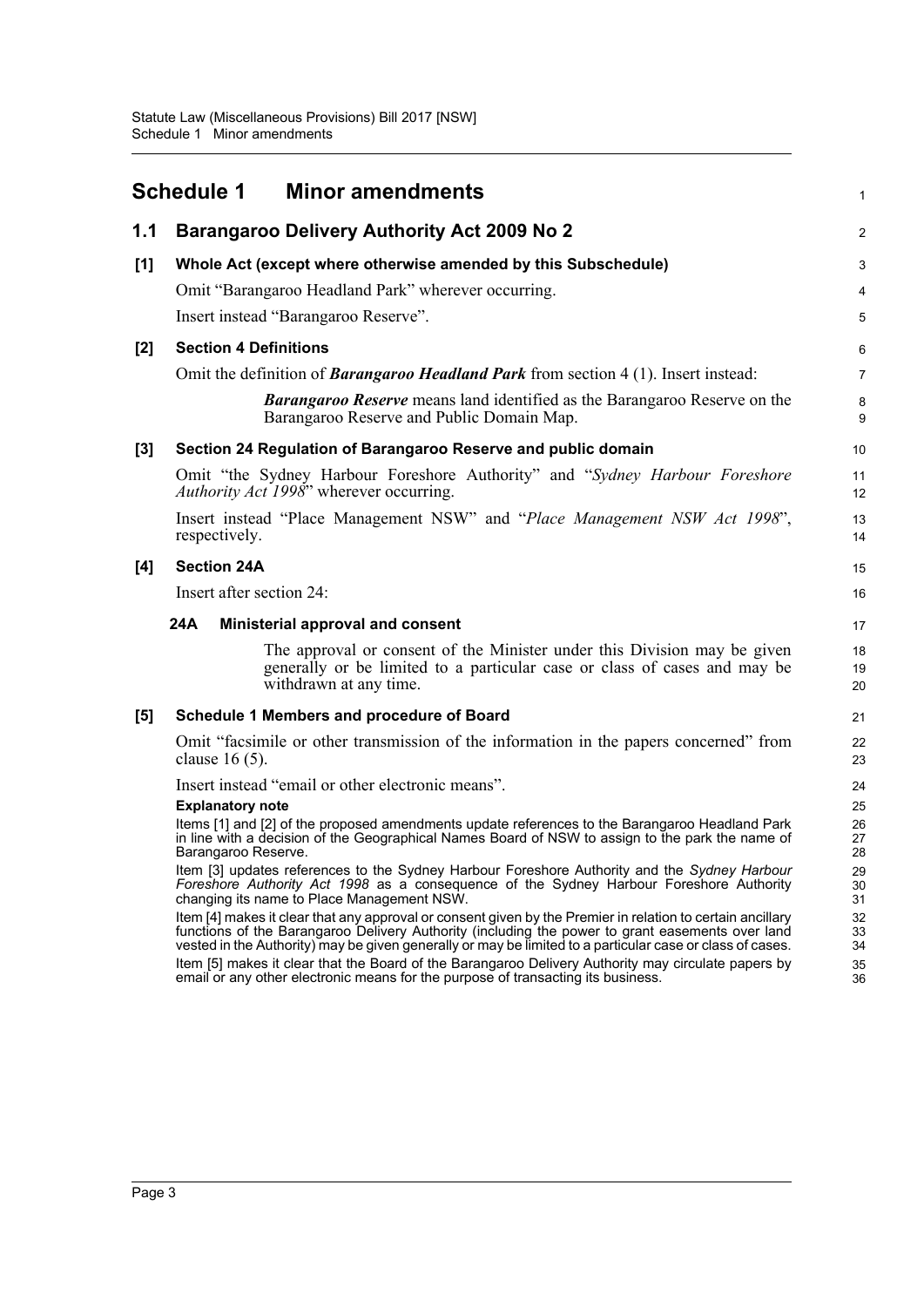| 1.2   | Biofuels Act 2007 No 23                                                                                                                                                                                                                                                                                                                                         | $\mathbf{1}$             |  |  |  |  |  |
|-------|-----------------------------------------------------------------------------------------------------------------------------------------------------------------------------------------------------------------------------------------------------------------------------------------------------------------------------------------------------------------|--------------------------|--|--|--|--|--|
|       | <b>Section 24 Expert Panel</b>                                                                                                                                                                                                                                                                                                                                  | $\overline{c}$           |  |  |  |  |  |
|       | Omit section 24 (1) (a1). Insert instead:                                                                                                                                                                                                                                                                                                                       |                          |  |  |  |  |  |
|       | a person employed in the Department of Industry with expertise in<br>$\left( a1\right)$<br>regional industry development nominated by the Secretary of that<br>Department,                                                                                                                                                                                      | 4<br>5<br>6              |  |  |  |  |  |
|       | <b>Explanatory note</b>                                                                                                                                                                                                                                                                                                                                         | $\overline{7}$           |  |  |  |  |  |
|       | The proposed amendment updates a provision as a consequence of recent administrative changes<br>to ensure that the membership of the Expert Panel (which advises the Minister on exemptions from<br>minimum biofuels requirements) continues to include a person with regional industry development<br>expertise who is employed in the Department of Industry. | $\bf 8$<br>9<br>10<br>11 |  |  |  |  |  |
| 1.3   | <b>Carers (Recognition) Act 2010 No 20</b>                                                                                                                                                                                                                                                                                                                      | 12                       |  |  |  |  |  |
| [1]   | Section 7 Obligations of public sector agencies                                                                                                                                                                                                                                                                                                                 | 13                       |  |  |  |  |  |
|       | Insert "carers or" before "bodies" in section 7 (2).                                                                                                                                                                                                                                                                                                            | 14                       |  |  |  |  |  |
| $[2]$ | Section 11 Membership and procedure of Carers Advisory Council                                                                                                                                                                                                                                                                                                  | 15                       |  |  |  |  |  |
|       | Omit section 11 (1). Insert instead:                                                                                                                                                                                                                                                                                                                            | 16                       |  |  |  |  |  |
|       | The Carers Advisory Council is to consist of persons appointed as members<br>(1)<br>by the Minister who, in the opinion of the Minister, have relevant knowledge<br>of and experience in matters relevant to carers (the <i>appointed members</i> ).                                                                                                            | 17<br>18<br>19           |  |  |  |  |  |
|       | Of the appointed members of the Council, 1 is to be appointed as Chair of the<br>(1A)<br>Council and 1 is to be appointed as Deputy Chair of the Council.                                                                                                                                                                                                       | 20<br>21                 |  |  |  |  |  |
| $[3]$ | <b>Section 11 (2)</b>                                                                                                                                                                                                                                                                                                                                           | 22                       |  |  |  |  |  |
|       | Omit "primary".                                                                                                                                                                                                                                                                                                                                                 | 23                       |  |  |  |  |  |
| [4]   | <b>Section 11 (3)</b>                                                                                                                                                                                                                                                                                                                                           | 24                       |  |  |  |  |  |
|       | Omit the subsection.                                                                                                                                                                                                                                                                                                                                            | 25                       |  |  |  |  |  |
| [5]   | <b>Section 11 (4)</b>                                                                                                                                                                                                                                                                                                                                           | 26                       |  |  |  |  |  |
|       | Insert "and ex-officio members" after "deputies of members".                                                                                                                                                                                                                                                                                                    | 27                       |  |  |  |  |  |
| [6]   | <b>Section 11 (4)</b>                                                                                                                                                                                                                                                                                                                                           | 28                       |  |  |  |  |  |
|       | Insert at the end of the subsection:                                                                                                                                                                                                                                                                                                                            | 29                       |  |  |  |  |  |
|       | <b>Note.</b> Certain incidental powers to remove members are implied in the powers of<br>appointment in this section (see section 47 of the Interpretation Act 1987).                                                                                                                                                                                           | 30<br>31                 |  |  |  |  |  |
| $[7]$ | <b>Schedule 1</b>                                                                                                                                                                                                                                                                                                                                               | 32                       |  |  |  |  |  |
|       | Omit the Schedule. Insert instead:                                                                                                                                                                                                                                                                                                                              | 33                       |  |  |  |  |  |
|       | <b>Schedule 1</b><br><b>NSW Carers Charter</b>                                                                                                                                                                                                                                                                                                                  | 34                       |  |  |  |  |  |
|       | (Section 6)                                                                                                                                                                                                                                                                                                                                                     | 35                       |  |  |  |  |  |
|       | Carers make a valuable contribution to the community<br>1                                                                                                                                                                                                                                                                                                       | 36                       |  |  |  |  |  |
|       | NSW recognises the valuable social and economic contribution that carers<br>(a)<br>make to the community.                                                                                                                                                                                                                                                       | 37<br>38                 |  |  |  |  |  |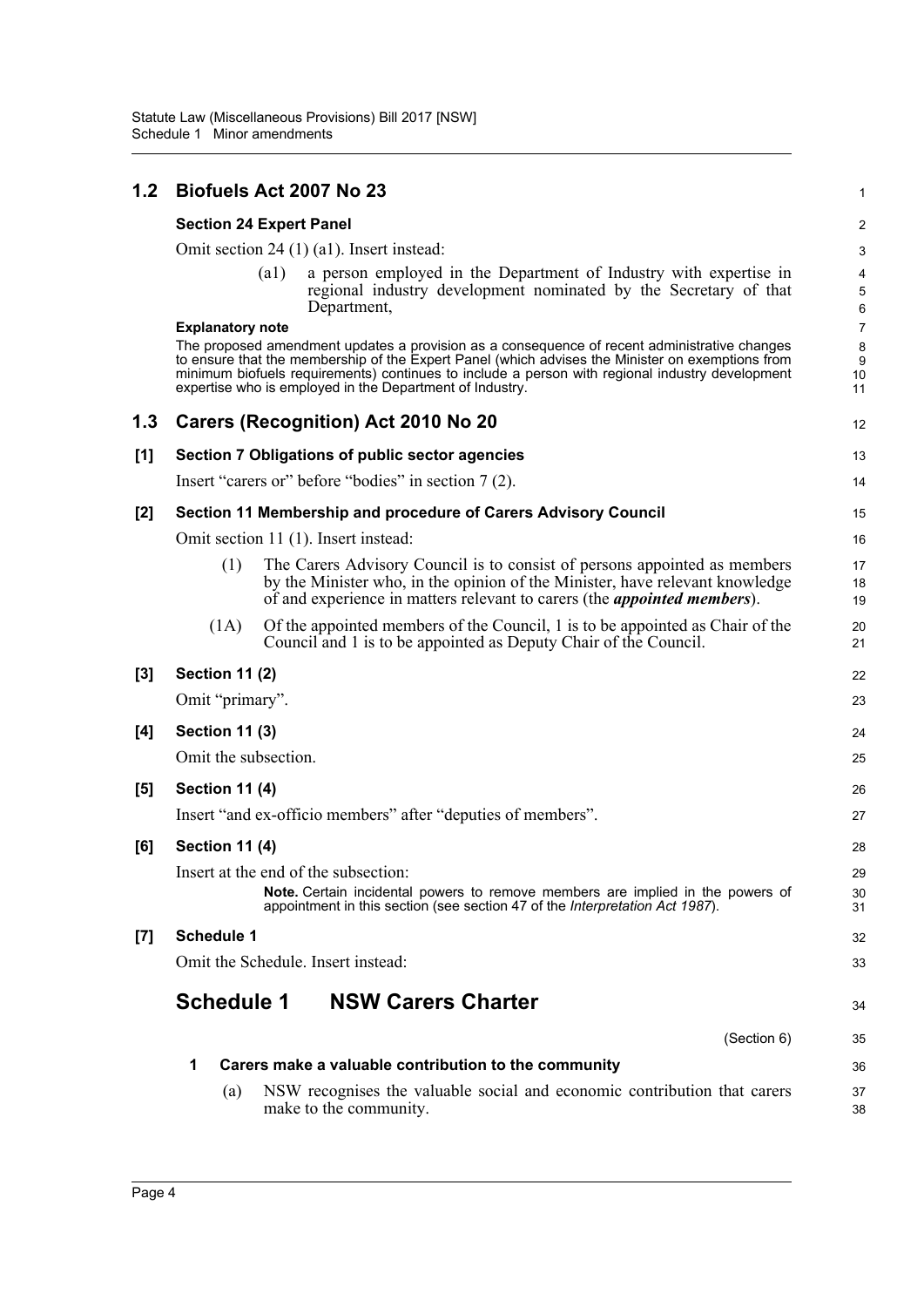(b) Carers should have the same rights, choices and opportunities as other Australians.

- (c) Carers' unique knowledge and experience should be acknowledged and recognised.
- (d) The relationship between carers and the people they care for should be respected.

## **2 Carers' health and well-being is important**

- (a) Carers should be supported to enjoy optimum health and well-being and to participate in family, social and community life, employment and education.
- (b) Carers should be supported to balance their caring role with other roles, such as work and education.

## **3 Carers are diverse and have individual needs within and beyond their caring role**

- (a) The diverse needs of carers should be acknowledged and recognised in policy, programs and service delivery, taking into consideration culture and language, age, disability, religion, socio-economic status, place of residence, gender identity and sexual orientation.
- (b) Aboriginal and Torres Strait Islander values, heritage and concepts of caring should be respected and valued.
- (c) The additional challenges faced by carers who live in rural and remote areas should be acknowledged and recognised.
- (d) Children and young people who are carers should be supported to reach their full potential.

## **4 Carers are partners in care**

- (a) The choices, views and needs of carers and of the people they care for should be taken into account in the assessment, planning, delivery and review of services provided to the people they care for.
- (b) Carers should be referred to, and assisted to access, appropriate supports and services.
- (c) Support for carers should be timely, responsive, appropriate and accessible.

## **Explanatory note**

Item [1] of the proposed amendments provides that public sector agencies must consult with such carers (or bodies representing carers) as the agency considers appropriate when developing policies that impact on carers. There is currently only a requirement to consult with bodies representing carers. Item [2] removes the requirement that the membership of the Carers Advisory Council (which advises the Minister for Disability Services (*the Minister*) on matters relating to carers) include the Minister and other Ministers responsible for the provision of support services to carers. Instead, the Council is required to comprise persons who have relevant knowledge of and experience in matters relevant to carers (the *appointed members*). Item [2] also provides that the Minister must appoint 2 of the appointed members as Chair and Deputy Chair of the Council. Item [4] makes a consequential amendment to remove the requirement for co-chairing by members of the Council who are Ministers. Item [3] provides that the majority of the members appointed to the Council must be persons who the Minister considers are carers, rather than primary carers.

Item [5] provides that the Minister may determine the procedure for the appointment of ex-officio members to the Council.

Item [6] inserts a note referring to certain incidental powers to remove members that are provided for in the *Interpretation Act 1987*.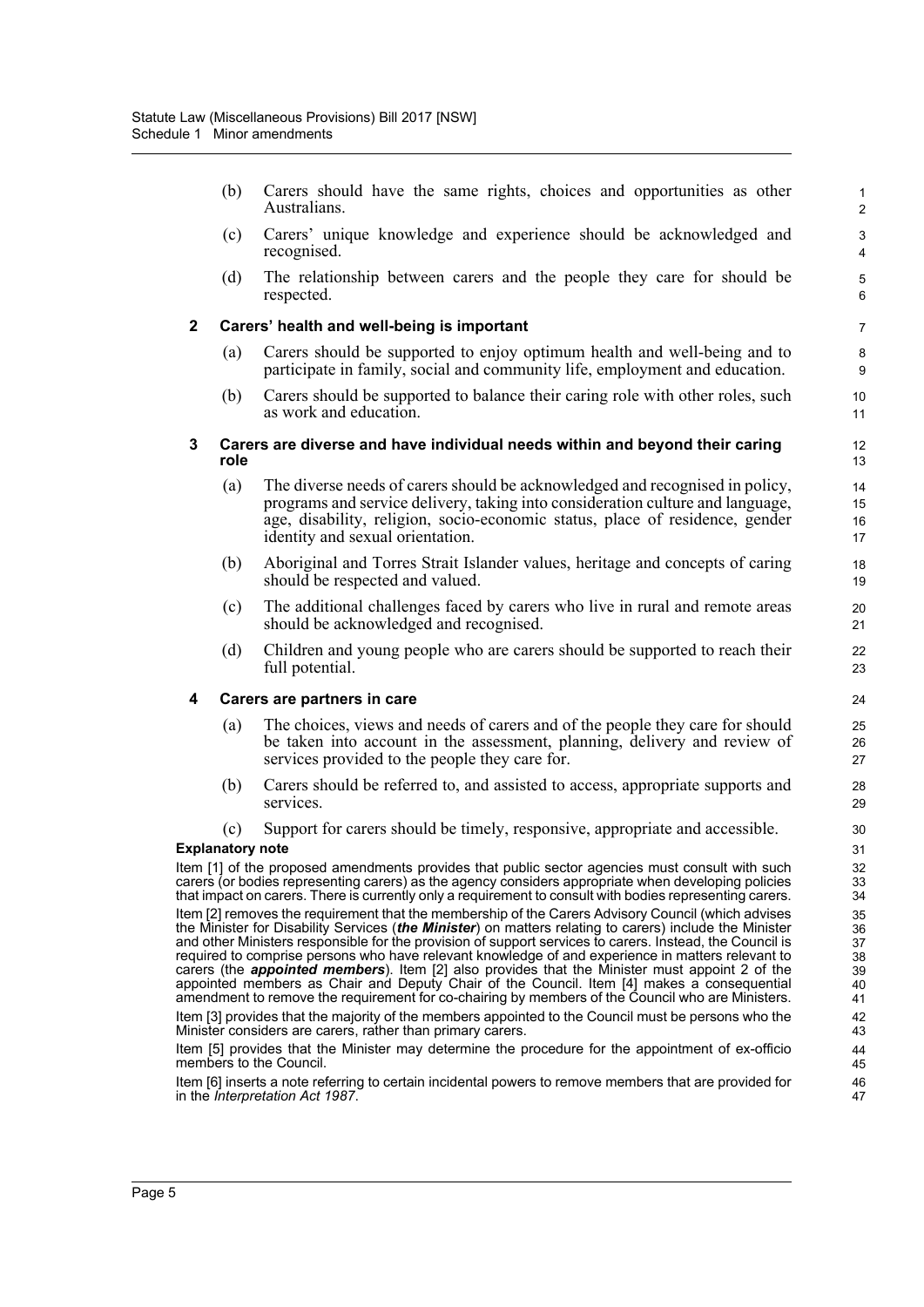Item [7] updates the NSW Carers Charter (which sets out principles for recognition of carers to be observed by public sector agencies) to reflect current terminology and social context. The proposed amendments are in line with the recommendations of the *Report of the statutory review of the Carers (Recognition) Act 2010*, tabled in Parliament on 8 November 2016.

# **1.4 Charles Sturt University Act 1989 No 76**

## **[1] Section 19 Functions of Council**

Insert after section 19 (1B) (e):

(e1) without limiting paragraph (e), to enter into or participate in arrangements or transactions, or combinations of arrangements or transactions, to effect financial adjustments for the management of financial risks, and

32 33

# **[2] Section 19 (1) (d)**

Omit the paragraph. Insert instead:

(d) obtain financial accommodation (including, without limitation, by the borrowing or raising of money) and do all things necessary or convenient to be done in connection with obtaining financial accommodation,

# **[3] Section 21 Powers of Council relating to property**

Insert "and may dispose of or otherwise deal with any other property of the University" after "University" in section 21 (2).

## **[4] Section 21 (4A)**

Insert after section 21 (4):

- (4A) The Council may enter into a voluntary planning agreement under the *Environmental Planning and Assessment Act 1979*:
	- (a) except as provided by paragraph (b)—without the approval of the Minister, or
	- (b) in the case of an agreement requiring any lands acquired by the University from the State at nominal or less than market value to be dedicated free of cost—only with the approval of the Minister.

## **[5] Schedule 4 Savings and transitional provisions**

Insert after clause 51:

# **Part 9 Provision consequent on enactment of Statute Law (Miscellaneous Provisions) Act 2017**

## **52 Financial accommodation and risk management**

An amendment made to this Act by the *Statute Law (Miscellaneous Provisions*) Act 2017 does not affect the validity of any financial accommodation made by or on behalf of the University, any transaction or arrangement entered into or participated in to manage a financial risk, or any disposal or other dealing with property of the University, before the commencement of the amendment.

#### **Explanatory note**

The proposed amendments more clearly delineate the ambit of provisions of the *Charles Sturt University Act 1989* (*the Act*) that confer powers on the Council of the University (*the Council*) with respect to the control and management of the financial affairs of the University and the acquisition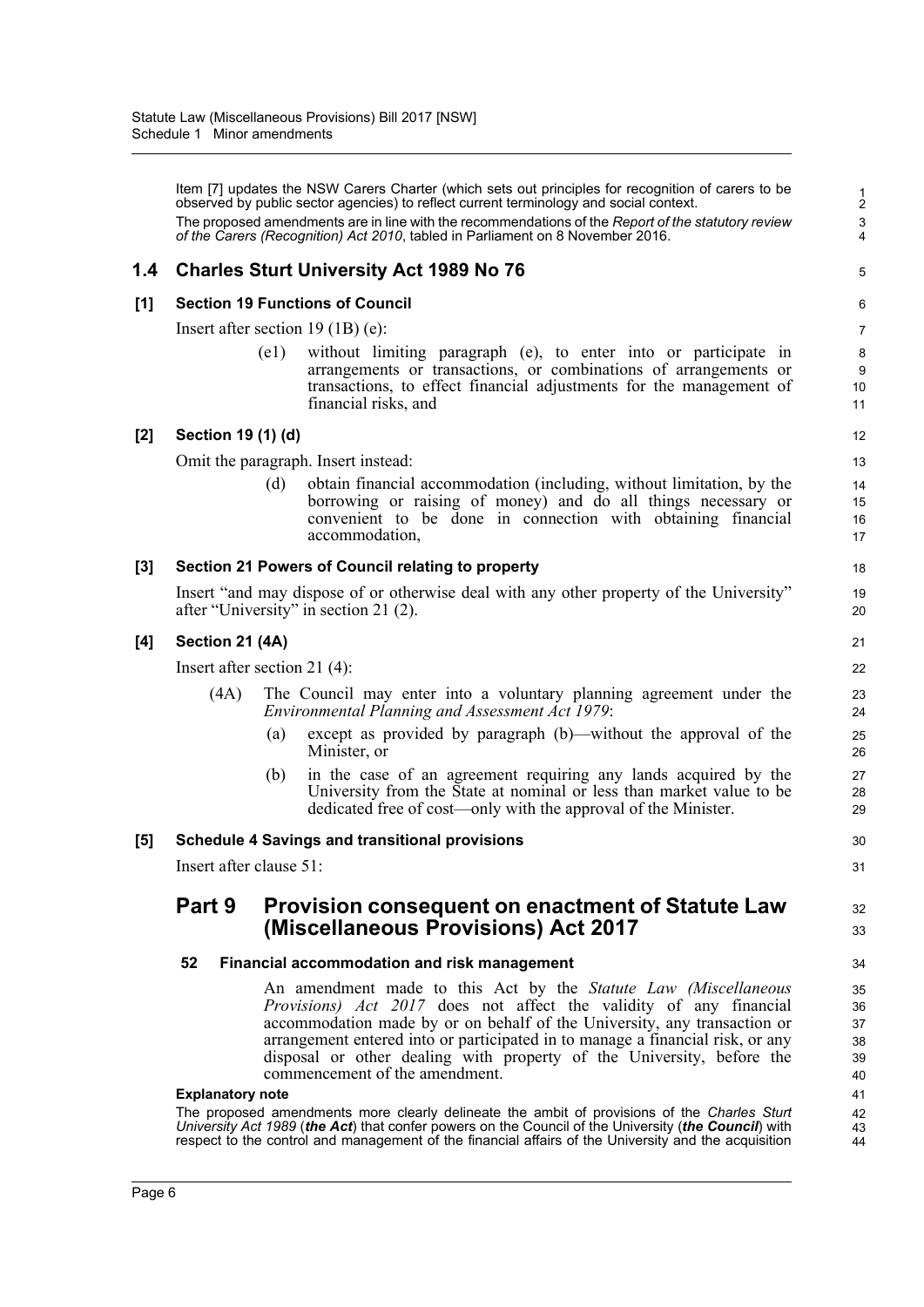and management of property. The powers concerned are exercisable by the Council subject to the duties imposed on the Council under Schedule 3 to the Act. Similar amendments are being made to university Acts in general. Item [1] makes it clear that the existing power of the Council to oversee risk management and risk assessment across the University includes the power to effect financial adjustments for the management of financial risks. Item [2] makes it clear that the Council may obtain any form of financial accommodation and do all things necessary or convenient to be done in connection with obtaining any financial accommodation. Item [3] puts beyond doubt that the Council may dispose of personal property of the University by removing any implication from the specific reference to land in section 21 (2) of the Act that the Council may not (despite the broad powers conferred by section 21 (1) of the Act to dispose of any property in the name and on behalf of the University) dispose of personal property of the University. Item [4] makes it clear that the Council may, without the approval of the Minister administering the Act, enter into voluntary agreements or arrangements under Division 6 of Part 4 of the *Environmental Planning and Assessment Act 1979* to dedicate land free of cost (other than land the University has acquired from the State at nominal or less than market value), pay a monetary contribution, or provide any other material public benefit, or any combination of them, to be used for or applied towards a public purpose. Item [5] is a savings provision consequent on the proposed amendments. **1.5 Electricity Supply Act 1995 No 94 [1] Section 142 Scheme Administrator may require surrender of certificates** Omit the Note to section 142 (3). **[2] Section 143 Creation of certificate must be registered** Omit "Scheme Regulator" from section 143 (7). Insert instead "Scheme Administrator". **[3] Section 156 Provision of information, documents and evidence** Omit "by the Chairperson of the Tribunal at any meeting of the Tribunal, acting as Scheme Regulator or Scheme Administrator," from section 156 (3) (b). Insert instead "at any meeting of the Tribunal". **Explanatory note** Item [1] of the proposed amendments omits a note relating to orders requiring the surrender of energy savings certificates. Item [2] provides that the Scheme Administrator for the energy savings scheme established by the *Electricity Supply Act 1995* (rather than the Scheme Regulator, as is currently the case) is responsible for publishing notice of the fees payable to the Scheme Administrator for applications for registration 1 2 3 4 5 6 7 8 9 10 11 12 13 14 15 16 17 18 19 20 21 22 23 24 25 26 27 28 29 30 31 32 33 34

of the creation of an energy savings certificate. Item [3] makes it clear that a requirement to answer a question of the Chairperson of the Independent Pricing and Regulatory Tribunal at any meeting of the Tribunal (when acting as Scheme Regulator or Scheme Administrator) extends to questions of any other member of the Tribunal.

# **1.6 Energy Services Corporations Act 1995 No 95**

39 40

41

**[1] Schedule 1 Energy services corporations**

Omit "TransGrid" from Part 1A.

# **[2] Schedule 1, Part 2**

Omit "Ausgrid".

## **Explanatory note**

The proposed amendments remove redundant references to corporations constituted as energy services corporations by the *Energy Services Corporations Act 1995*. The corporations have ceased to be energy services corporations under that Act as a consequence of corporate conversion directions given by the Treasurer under the *Electricity Network Assets (Authorised Transactions) Act 2015* (in respect of TransGrid on 16 December 2015 and Ausgrid on 1 December 2016).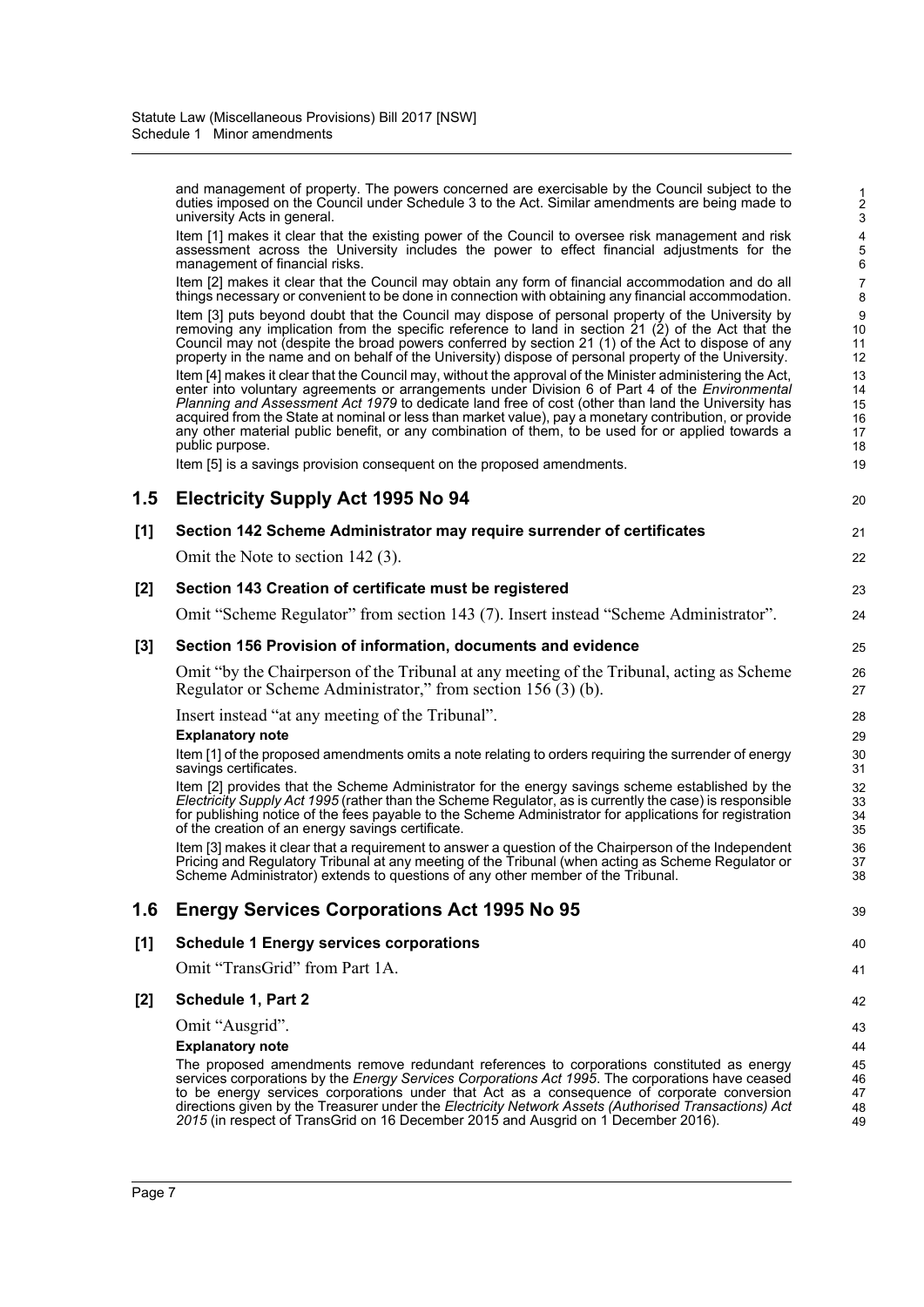# **1.7 Environmental Planning and Assessment Act 1979 No 203**

## **Section 94F Conditions requiring land or contributions for affordable housing**

Omit section 94F (6). Insert instead:

(6) A condition is not to be imposed under this section in relation to development that is within a special contributions area (within the meaning of Division 6) if a determination under section 94EE that applies to the area identifies affordable housing as a class of infrastructure for which development contributions may be required in accordance with the determination.

1

16

23  $24$ 

#### **Explanatory note**

Currently, local affordable housing contributions under environmental planning instruments cannot be imposed in connection with proposed development on land that is within a special contributions area. The proposed amendment ensures that this exclusion of local contributions only applies if the Minister has made a determination in relation to that area that identifies affordable housing as a class of infrastructure for which special infrastructure contributions determined by the Minister may be required.

# **1.8 Fisheries Management Act 1994 No 38**

## **[1] Section 162 Permit area to be maintained in tidy condition**

Insert after section 162 (2):

(2A) The Minister may, either on the application of the permit holder concerned or on the Minister's own initiative, vary or revoke a notice under subsection (2) by serving the variation or revocation, in writing, on the permit holder concerned.

## **[2] Section 162 (3) and (4)**

Omit "such a notice" wherever occurring. Insert instead "a notice under this section".

## **[3] Section 171 Improvements on an expired lease**

Omit section 171 (3). Insert instead:

- (3) The Minister may, within 1 year after the termination of a lease, require the former lessee to remove any such improvements within the period notified in writing to the former lessee.
- (3A) The Minister may, either on the application of the former lessee or on the Minister's own initiative, vary or revoke a notice under subsection (3) by serving the variation or revocation, in writing, on the former lessee.
- (3B) A former lessee who, without reasonable excuse, fails to comply with a notice under this section is guilty of an offence.

Maximum penalty: 100 penalty units.

# **[4] Section 171 (4)**

Omit "under subsection (3)". Insert instead "under this section".

#### **Explanatory note**

Item [1] of the proposed amendments enables the Minister to vary or revoke a notice requiring the holder of an aquaculture permit to carry out work or remove things from land to maintain the permit area or certain other land in a tidy condition. Item [2] makes consequential amendments.

Item [3] enables the Minister to vary or revoke a notice requiring the former lessee of an aquaculture lease to remove certain improvements from the area to which the lease applied. The Minister is required to give notice in writing of any such variation or revocation to the former lessee. Item [4] makes a consequential amendment.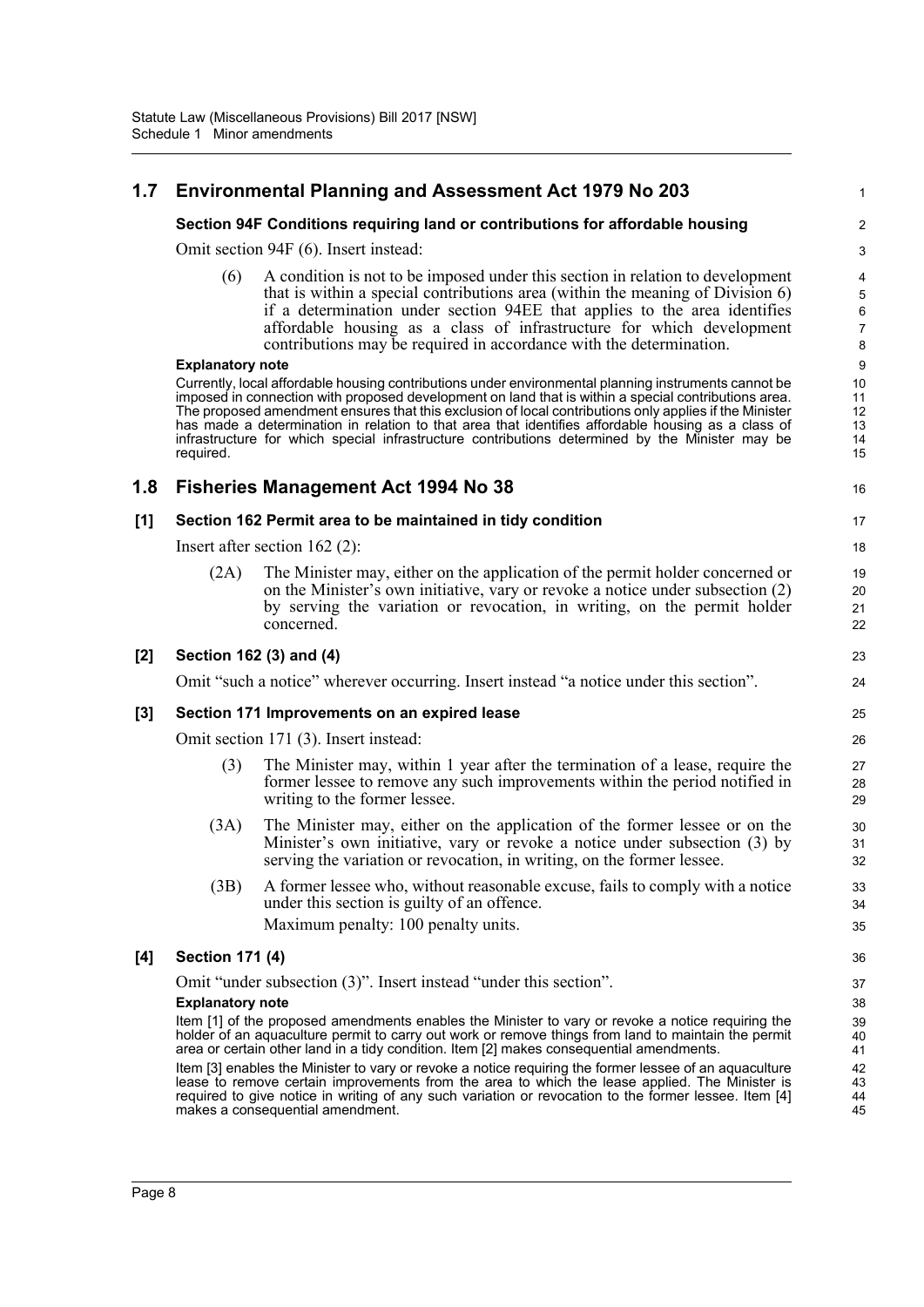#### **1.9 Funeral Funds Act 1979 No 106 [1] Section 9 Delegation** Omit "with the approval of the Minister and" from section 9 (1). **[2] Section 9 (2)** Omit "Minister or the". **Explanatory note** Item [1] of the proposed amendments removes the requirement for Ministerial approval for the delegation of functions of the Commissioner for Fair Trading under the *Funeral Funds Act 1979* (in line with the Commissioner's powers of delegation under other Acts in the portfolio of the Minister for Innovation and Better Regulation). Item [2] makes a consequential amendment to remove the Minister's power to revoke a delegation of those functions. **1.10 Health Practitioner Regulation (Adoption of National Law) Act 2009 No 86 Schedule 1 Modification of Health Practitioner Regulation National Law** Omit "appointed by the Minister" from clause 2 of Schedule 5E in Schedule 1 [25]. Insert instead "appointed by the Council". **Explanatory note** The proposed amendment modifies the Health Practitioner Regulation National Law (in its application as a law of New South Wales) to provide that the Chairperson of an Assessment Committee that deals with complaints about registered health practitioners in a health profession is to be appointed by the health professional Council for that health profession (rather than by the Minister for Health, as is currently the case). The amendment will make the provision dealing with the appointment of the Chairperson consistent with a provision dealing with the appointment of members of an Assessment Committee. **1.11 Law Enforcement (Controlled Operations) Act 1997 No 136 Section 3 Definitions** Omit paragraph (e) (iii) of the definition of *law enforcement agency* in section 3 (1). Insert instead: (iii) the Commonwealth Department of Immigration and Border Protection. **Explanatory note** The proposed amendment updates a reference to the former Australian Customs Service to enable regulations under the *Law Enforcement (Controlled Operations) Act 1997* to prescribe the Commonwealth Department of Immigration and Border Protection as a law enforcement agency for the purposes of that Act. In 2009, the Australian Customs Service was renamed as the Australian Customs and Border Protection Service, and in 2015 it was integrated with the Commonwealth Department of Immigration and Border Protection. The functions formerly exercised by officers of the Australian Customs Service are now exercised by officers of that Department. **1.12 Macquarie University Act 1989 No 126 [1] Section 16 Functions of Council** Insert after section 16 (1B) (e): (e1) without limiting paragraph (e), to enter into or participate in arrangements or transactions, or combinations of arrangements or transactions, to effect financial adjustments for the management of financial risks, and 1  $\mathfrak{p}$ 3 4 5 6 7 8 9 10 11 12 13 14 15 16 17 18 19 20 21 22 23 24 25 26 27 28 29 30 31 32 33 34 35 36 37 38 39 40 41 42 43 44 45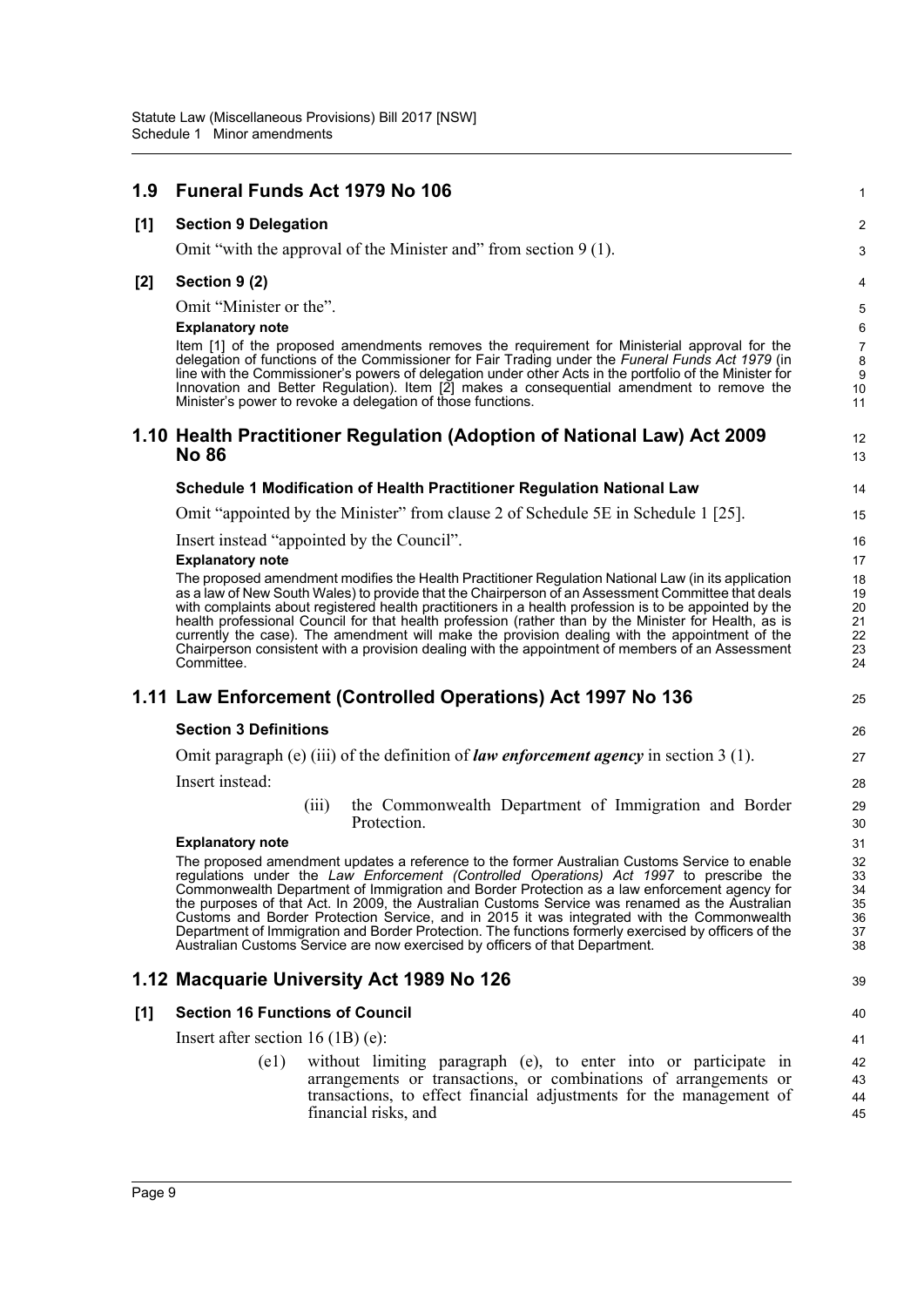| [2] | Section 16 (1) (d)                                |     |                                                                                                                                                                                                                                                                                                                                                                                                                | $\mathbf{1}$                                        |  |  |  |
|-----|---------------------------------------------------|-----|----------------------------------------------------------------------------------------------------------------------------------------------------------------------------------------------------------------------------------------------------------------------------------------------------------------------------------------------------------------------------------------------------------------|-----------------------------------------------------|--|--|--|
|     |                                                   |     | Omit the paragraph. Insert instead:                                                                                                                                                                                                                                                                                                                                                                            | $\overline{2}$                                      |  |  |  |
|     |                                                   | (d) | obtain financial accommodation (including, without limitation, by the<br>borrowing or raising of money) and do all things necessary or<br>convenient to be done in connection with obtaining financial<br>accommodation,                                                                                                                                                                                       | 3<br>$\overline{\mathbf{4}}$<br>$\overline{5}$<br>6 |  |  |  |
| [3] |                                                   |     | Section 18 Powers of Council relating to property                                                                                                                                                                                                                                                                                                                                                              | $\overline{7}$                                      |  |  |  |
|     |                                                   |     | Insert "and may dispose of or otherwise deal with any other property of the University"<br>after "University" in section 18 (2).                                                                                                                                                                                                                                                                               | 8<br>9                                              |  |  |  |
| [4] | Section 18 (4A)                                   |     |                                                                                                                                                                                                                                                                                                                                                                                                                | 10                                                  |  |  |  |
|     | Insert after section $18(4)$ :                    |     |                                                                                                                                                                                                                                                                                                                                                                                                                | 11                                                  |  |  |  |
|     | (4A)                                              |     | The Council may enter into a voluntary planning agreement under the<br><b>Environmental Planning and Assessment Act 1979:</b>                                                                                                                                                                                                                                                                                  | 12<br>13                                            |  |  |  |
|     |                                                   | (a) | except as provided by paragraph (b)—without the approval of the<br>Minister, or                                                                                                                                                                                                                                                                                                                                | 14<br>15                                            |  |  |  |
|     |                                                   | (b) | in the case of an agreement requiring any lands acquired by the<br>University from the State at nominal or less than market value to be<br>dedicated free of cost—only with the approval of the Minister.                                                                                                                                                                                                      | 16<br>17<br>18                                      |  |  |  |
| [5] |                                                   |     | <b>Schedule 3 Savings and transitional provisions</b>                                                                                                                                                                                                                                                                                                                                                          | 19                                                  |  |  |  |
|     | Insert after clause 16:                           |     |                                                                                                                                                                                                                                                                                                                                                                                                                |                                                     |  |  |  |
|     | 17<br>Financial accommodation and risk management |     |                                                                                                                                                                                                                                                                                                                                                                                                                |                                                     |  |  |  |
|     |                                                   |     | An amendment made to this Act by the Statute Law (Miscellaneous<br>Provisions) Act 2017 does not affect the validity of any financial<br>accommodation made by or on behalf of the University, any transaction or<br>arrangement entered into or participated in to manage a financial risk, or any<br>disposal or other dealing with property of the University, before the<br>commencement of the amendment. | 22<br>23<br>24<br>25<br>26<br>27                    |  |  |  |
|     | <b>Explanatory note</b>                           |     |                                                                                                                                                                                                                                                                                                                                                                                                                | 28                                                  |  |  |  |
|     |                                                   |     | The proposed amendments more clearly delineate the ambit of provisions of the Macquarie University<br>Act 1989 that confer powers on the Council of the University with respect to the control and<br>management of the financial affairs of the University and the acquisition and management of property.<br>Similar amendments are being made to university Acts in general.                                | 29<br>30<br>31<br>32                                |  |  |  |
|     |                                                   |     | Each of the above amendments is explained in the explanatory note to Schedule 1.4 (Charles Sturt<br>University Act 1989 No 76) to this Act.                                                                                                                                                                                                                                                                    | 33<br>34                                            |  |  |  |
|     |                                                   |     | 1.13 Motor Dealers and Repairers Act 2013 No 107                                                                                                                                                                                                                                                                                                                                                               | 35                                                  |  |  |  |
| [1] | <b>Section 187 Delegation</b>                     |     |                                                                                                                                                                                                                                                                                                                                                                                                                | 36                                                  |  |  |  |
|     |                                                   |     | Omit section 187 (a). Insert instead:                                                                                                                                                                                                                                                                                                                                                                          | 37                                                  |  |  |  |
|     |                                                   | (a) | any person employed in the Department of Finance, Services and<br>Innovation, or                                                                                                                                                                                                                                                                                                                               | 38<br>39                                            |  |  |  |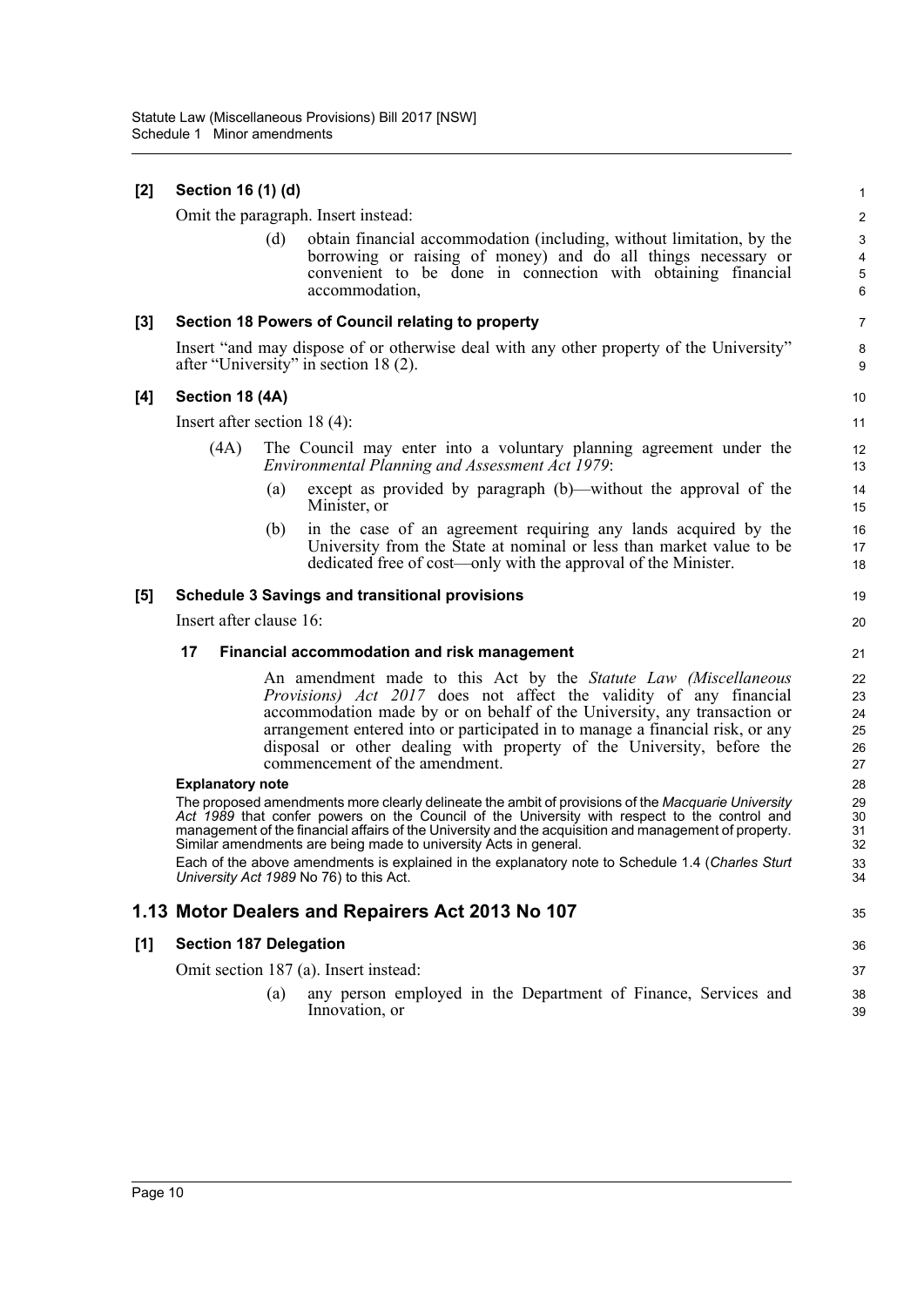| $[2]$ | Schedule 2 Savings, transitional and other provisions |  |                                                                                                                                                                                                                                                                                                                                                                                                                                                                                                                                                                                                     |                                        |  |
|-------|-------------------------------------------------------|--|-----------------------------------------------------------------------------------------------------------------------------------------------------------------------------------------------------------------------------------------------------------------------------------------------------------------------------------------------------------------------------------------------------------------------------------------------------------------------------------------------------------------------------------------------------------------------------------------------------|----------------------------------------|--|
|       |                                                       |  | Insert at the end of the Schedule:                                                                                                                                                                                                                                                                                                                                                                                                                                                                                                                                                                  | $\overline{2}$                         |  |
|       | Part 3                                                |  | <b>Provision consequent on enactment of Statute Law</b><br>(Miscellaneous Provisions) Act 2017                                                                                                                                                                                                                                                                                                                                                                                                                                                                                                      | 3<br>$\overline{4}$                    |  |
|       | 14                                                    |  | <b>Existing delegations</b>                                                                                                                                                                                                                                                                                                                                                                                                                                                                                                                                                                         | 5                                      |  |
|       |                                                       |  | The amendment made to section 187 by the <i>Statute Law (Miscellaneous</i><br><i>Provisions) Act 2017</i> does not affect any delegation made under that section<br>and in force immediately before the commencement of that amendment.                                                                                                                                                                                                                                                                                                                                                             | 6<br>7<br>$\bf 8$                      |  |
|       | <b>Explanatory note</b>                               |  |                                                                                                                                                                                                                                                                                                                                                                                                                                                                                                                                                                                                     | 9                                      |  |
|       | amendment.                                            |  | Item [1] of the proposed amendments makes a change consequent on a recent amendment to the<br>Motor Dealers and Repairers Act 2013, which transferred functions under that Act from the Secretary<br>of the Department of Finance, Services and Innovation to the Commissioner for Fair Trading. The<br>amendment will ensure that those functions can continue to be delegated to employees of the<br>Department of Finance, Services and Innovation. Item [2] makes a consequential amendment to<br>provide that the amendment does not affect any delegation made before the commencement of the | 10<br>11<br>12<br>13<br>14<br>15<br>16 |  |
|       |                                                       |  | 1.14 NSW Lotteries (Authorised Transaction) Act 2009 No 60                                                                                                                                                                                                                                                                                                                                                                                                                                                                                                                                          | 17                                     |  |
| [1]   |                                                       |  | Section 11 Establishment of Lotteries Assets Ministerial Holding Corporation                                                                                                                                                                                                                                                                                                                                                                                                                                                                                                                        | 18                                     |  |
|       | Omit the section.                                     |  |                                                                                                                                                                                                                                                                                                                                                                                                                                                                                                                                                                                                     | 19                                     |  |
| [2]   | <b>Section 26A</b>                                    |  |                                                                                                                                                                                                                                                                                                                                                                                                                                                                                                                                                                                                     | 20                                     |  |
|       |                                                       |  | Insert after section 26:                                                                                                                                                                                                                                                                                                                                                                                                                                                                                                                                                                            | 21                                     |  |
|       | 26A                                                   |  | Provision consequent on enactment of Statute Law (Miscellaneous<br><b>Provisions) Act 2017</b>                                                                                                                                                                                                                                                                                                                                                                                                                                                                                                      | 22<br>23                               |  |
|       |                                                       |  | The Lotteries Assets Ministerial Holding Corporation (constituted under<br>section 11 before its repeal by the <i>Statute Law (Miscellaneous Provisions) Act</i><br>2017) is dissolved.                                                                                                                                                                                                                                                                                                                                                                                                             | 24<br>25<br>26                         |  |
| $[3]$ |                                                       |  | <b>Schedule 1 Interpretative provisions</b>                                                                                                                                                                                                                                                                                                                                                                                                                                                                                                                                                         | 27                                     |  |
|       |                                                       |  | Omit the definition of <i>Lotteries Assets Ministerial Holding Corporation</i> from clause 1.                                                                                                                                                                                                                                                                                                                                                                                                                                                                                                       | 28                                     |  |
| [4]   |                                                       |  | Schedule 1, clause 1, definition of "public sector agency"                                                                                                                                                                                                                                                                                                                                                                                                                                                                                                                                          | 29                                     |  |
|       |                                                       |  | Omit paragraph (e).                                                                                                                                                                                                                                                                                                                                                                                                                                                                                                                                                                                 | 30                                     |  |
|       | <b>Commencement</b>                                   |  |                                                                                                                                                                                                                                                                                                                                                                                                                                                                                                                                                                                                     | 31                                     |  |
|       | 2017.                                                 |  | The amendments to the NSW Lotteries (Authorised Transaction) Act 2009 commence on 30 June                                                                                                                                                                                                                                                                                                                                                                                                                                                                                                           | 32<br>33                               |  |
|       | <b>Explanatory note</b>                               |  |                                                                                                                                                                                                                                                                                                                                                                                                                                                                                                                                                                                                     | 34                                     |  |
|       |                                                       |  | Item [2] of the proposed amendments dissolves the Lotteries Assets Ministerial Holding Corporation,<br>which has not exercised any functions under the NSW Lotteries (Authorised Transaction) Act 2009<br>since it was established in connection with the transfer of the business of the New South Wales<br>Lotteries Corporation to the private sector. Items [1], [3] and [4] make consequential amendments.                                                                                                                                                                                     | 35<br>36<br>37<br>38                   |  |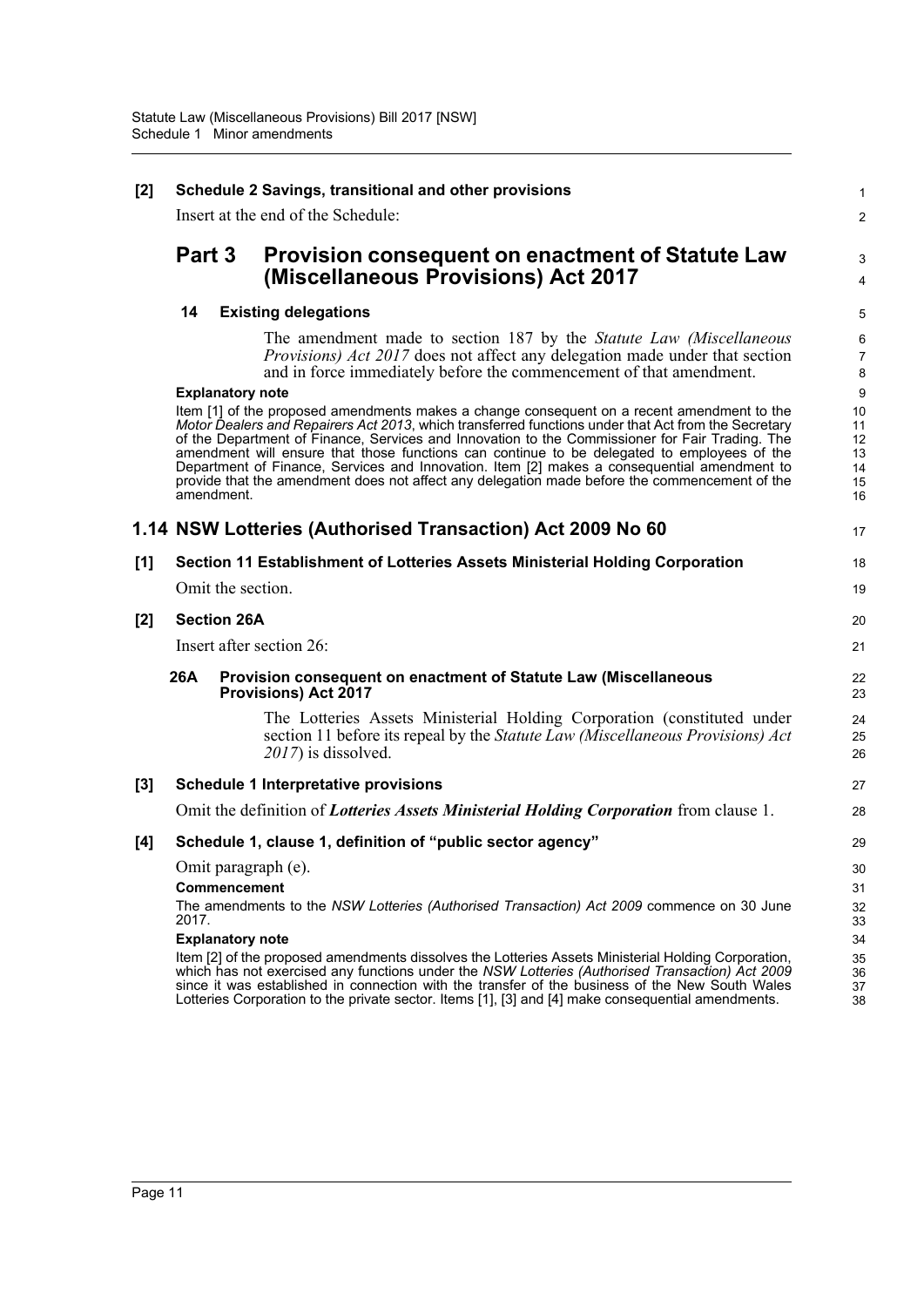|       |     |                          | 1.15 Pawnbrokers and Second-hand Dealers Act 1996 No 13                                                                                                                                                                                                                                                                                                                                                                                                | 1                          |
|-------|-----|--------------------------|--------------------------------------------------------------------------------------------------------------------------------------------------------------------------------------------------------------------------------------------------------------------------------------------------------------------------------------------------------------------------------------------------------------------------------------------------------|----------------------------|
|       |     | <b>Section 39A</b>       |                                                                                                                                                                                                                                                                                                                                                                                                                                                        | $\overline{c}$             |
|       |     | Insert after section 39: |                                                                                                                                                                                                                                                                                                                                                                                                                                                        | 3                          |
|       | 39A | <b>Delegation</b>        |                                                                                                                                                                                                                                                                                                                                                                                                                                                        | 4                          |
|       |     |                          | The Secretary may delegate the exercise of any function of the Secretary under<br>this Act (other than this power of delegation) to:                                                                                                                                                                                                                                                                                                                   | 5<br>6                     |
|       |     | (a)                      | any person employed in the Department of Finance, Services and<br>Innovation, or                                                                                                                                                                                                                                                                                                                                                                       | 7<br>8                     |
|       |     | (b)                      | any person, or any class of persons, authorised for the purposes of this<br>section by the regulations.                                                                                                                                                                                                                                                                                                                                                | 9<br>10                    |
|       |     | <b>Explanatory note</b>  |                                                                                                                                                                                                                                                                                                                                                                                                                                                        | 11                         |
|       |     |                          | The proposed amendment will provide for a power to delegate the functions of the Commissioner for<br>Fair Trading under the Pawnbrokers and Second-hand Dealers Act 1996. Currently, the<br>Commissioner may delegate those functions only under a general power of delegation contained in<br>section 8 of the Fair Trading Act 1987.                                                                                                                 | 12<br>13<br>14<br>15       |
|       |     |                          | 1.16 Protection of the Environment Administration Act 1991 No 60                                                                                                                                                                                                                                                                                                                                                                                       | 16                         |
|       |     |                          | <b>Section 34A Environment Protection Authority Fund</b>                                                                                                                                                                                                                                                                                                                                                                                               | 17                         |
|       |     |                          | Omit "1990, and" from section 34A (3) (b) (vi). Insert instead:                                                                                                                                                                                                                                                                                                                                                                                        | 18                         |
|       |     |                          | 1990,                                                                                                                                                                                                                                                                                                                                                                                                                                                  | 19                         |
|       |     |                          | the <i>Waste Avoidance and Resource Recovery Act 2001</i> , and<br>(vii)                                                                                                                                                                                                                                                                                                                                                                               | 20                         |
|       |     | <b>Explanatory note</b>  |                                                                                                                                                                                                                                                                                                                                                                                                                                                        | 21                         |
|       |     |                          | The proposed amendment provides that application and approval fees payable to the Environment<br>Protection Authority in connection with the container deposit scheme established by the Waste<br>Avoidance and Resource Recovery Act 2001 are to be paid into the Environment Protection Authority<br>Fund. This arrangement is consistent with the allocation to that Fund of fees payable under other<br>legislation administered by the Authority. | 22<br>23<br>24<br>25<br>26 |
|       |     |                          | 1.17 Southern Cross University Act 1993 No 69                                                                                                                                                                                                                                                                                                                                                                                                          | 27                         |
| [1]   |     |                          | <b>Section 16 Functions of Council</b>                                                                                                                                                                                                                                                                                                                                                                                                                 | 28                         |
|       |     |                          | Insert after section $16(1B)(e)$ :                                                                                                                                                                                                                                                                                                                                                                                                                     | 29                         |
|       |     | (e1)                     | without limiting paragraph (e), to enter into or participate in                                                                                                                                                                                                                                                                                                                                                                                        | 30                         |
|       |     |                          | arrangements or transactions, or combinations of arrangements or                                                                                                                                                                                                                                                                                                                                                                                       | 31                         |
|       |     |                          | transactions, to effect financial adjustments for the management of<br>financial risks, and                                                                                                                                                                                                                                                                                                                                                            | 32<br>33                   |
| $[2]$ |     | Section 16 (1) (d)       |                                                                                                                                                                                                                                                                                                                                                                                                                                                        | 34                         |
|       |     |                          | Omit the paragraph. Insert instead:                                                                                                                                                                                                                                                                                                                                                                                                                    | 35                         |
|       |     | (d)                      | obtain financial accommodation (including, without limitation, by the                                                                                                                                                                                                                                                                                                                                                                                  | 36                         |
|       |     |                          | borrowing or raising of money) and do all things necessary or                                                                                                                                                                                                                                                                                                                                                                                          | 37                         |
|       |     |                          | convenient to be done in connection with obtaining financial<br>accommodation, and                                                                                                                                                                                                                                                                                                                                                                     | 38<br>39                   |
| $[3]$ |     | Section 16 (1) (f)       |                                                                                                                                                                                                                                                                                                                                                                                                                                                        | 40                         |
|       |     |                          | Insert "and" at the end of the paragraph.                                                                                                                                                                                                                                                                                                                                                                                                              | 41                         |
|       |     |                          |                                                                                                                                                                                                                                                                                                                                                                                                                                                        |                            |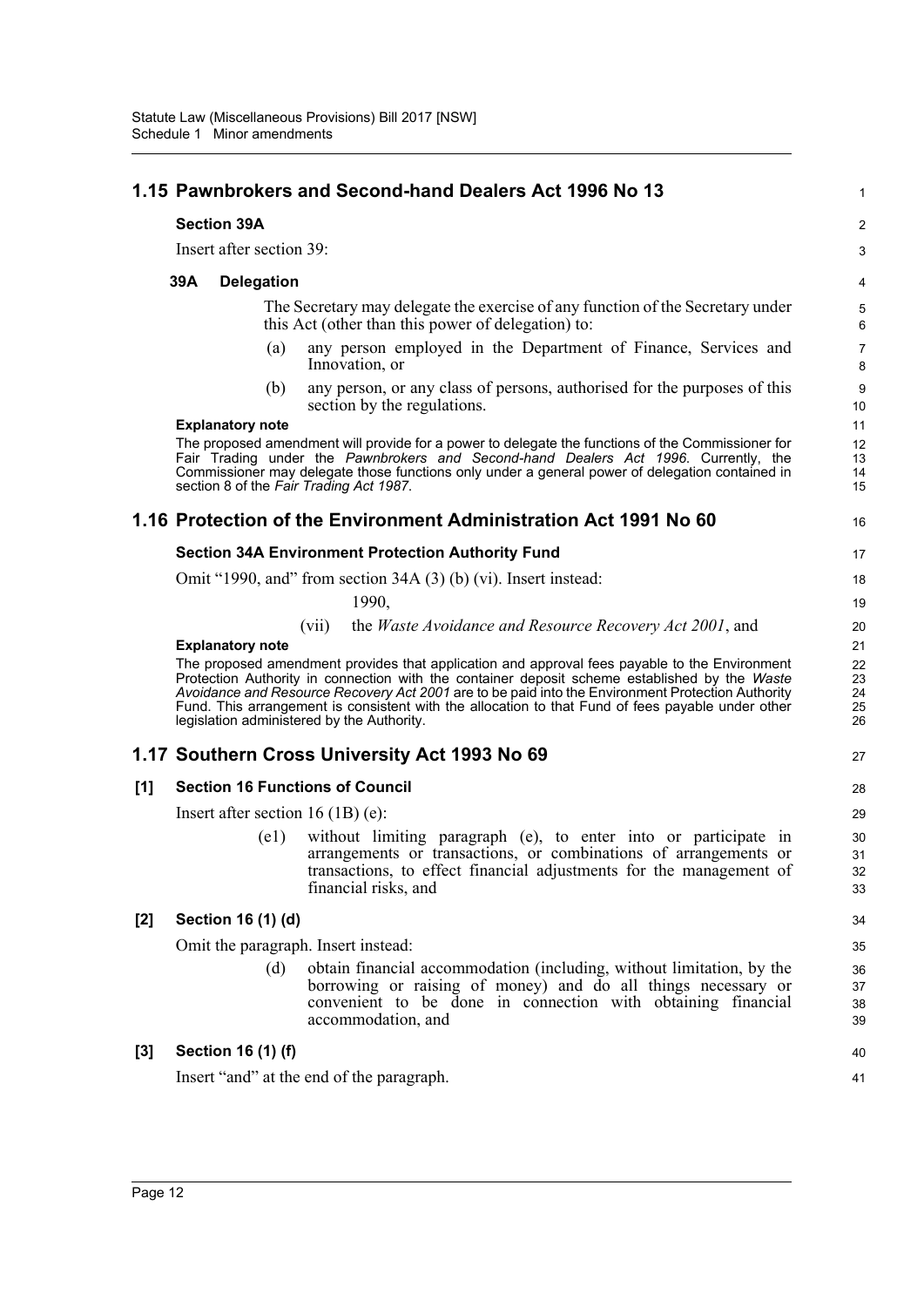# **[4] Section 18 Powers of Council relating to property**

Insert "and may dispose of or otherwise deal with any other property of the University" after "University" in section 18 (2).

### **[5] Section 18 (4A)**

Insert after section 18 (4):

- (4A) The Council may enter into a voluntary planning agreement under the *Environmental Planning and Assessment Act 1979*:
	- (a) except as provided by paragraph (b)—without the approval of the Minister, or
	- (b) in the case of an agreement requiring any lands acquired by the University from the State at nominal or less than market value to be dedicated free of cost—only with the approval of the Minister.

## **[6] Schedule 3 Savings and transitional provisions**

Insert after clause 43:

# **Part 11 Provision consequent on enactment of Statute Law (Miscellaneous Provisions) Act 2017**

#### **44 Financial accommodation and risk management**

An amendment made to this Act by the *Statute Law (Miscellaneous Provisions) Act 2017* does not affect the validity of any financial accommodation made by or on behalf of the University, any transaction or arrangement entered into or participated in to manage a financial risk, or any disposal or other dealing with property of the University, before the commencement of the amendment.

#### **Explanatory note**

The proposed amendments more clearly delineate the ambit of provisions of the *Southern Cross University Act 1993* that confer powers on the Council of the University with respect to the control and management of the financial affairs of the University and the acquisition and management of property. Similar amendments are being made to university Acts in general.

Each of the above amendments is explained in the explanatory note to Schedule 1.4 (*Charles Sturt University Act 1989* No 76) to this Act. Item [3] is an additional amendment, which corrects a list.

# **1.18 State Owned Corporations Act 1989 No 134**

#### **Schedule 5 Statutory SOCs**

Omit "Ausgrid", "Superannuation Administration Corporation" and "TransGrid".

#### **Explanatory note**

The proposed amendment removes redundant references to statutory State owned corporations. The corporations have ceased to be statutory State owned corporations for the purposes of the *State Owned Corporations Act 1989* as a consequence of corporate conversion directions given by the Treasurer under the *Electricity Network Assets (Authorised Transactions) Act 2015* and the *Superannuation Administration Corporation (Pillar) (Authorised Transaction) Act 2016*. The directions were given in respect of TransGrid on 16 December 2015, Ausgrid on 1 December 2016 and Superannuation Administration Corporation on 1 December 2016.

 $14$ 15

16

13

1  $\overline{2}$ 3

22 23 24

31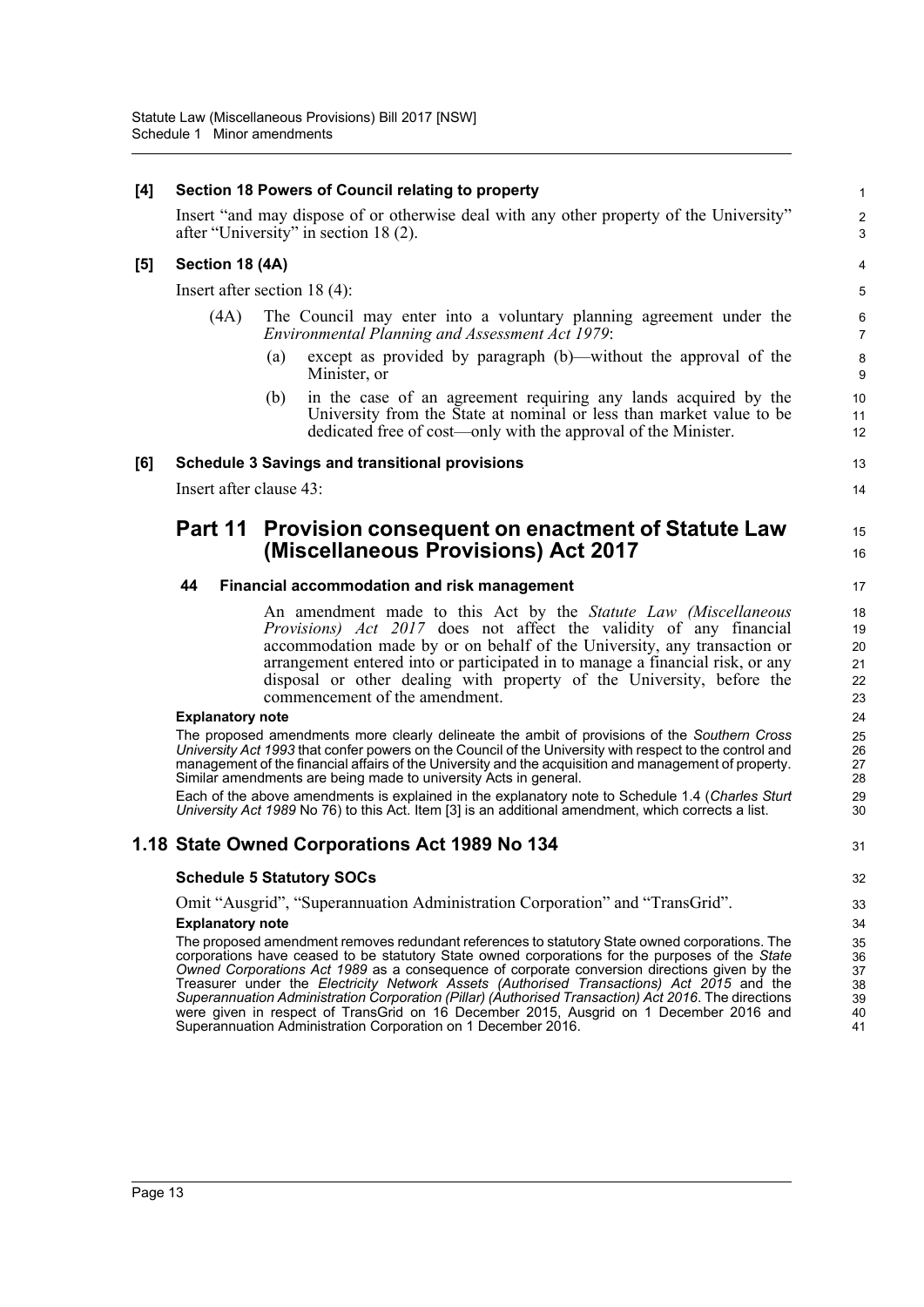|                |                         | 1.19 Strata Schemes Development Act 2015 No 51                                                                                                                                                                                                                                                                                                                    | 1                             |
|----------------|-------------------------|-------------------------------------------------------------------------------------------------------------------------------------------------------------------------------------------------------------------------------------------------------------------------------------------------------------------------------------------------------------------|-------------------------------|
|                |                         | Section 115 Readjustment of strata scheme for purposes of resumption                                                                                                                                                                                                                                                                                              | $\overline{a}$                |
|                | section 115 (4) (a).    | Insert "amending the existing schedule of unit entitlement or" before "substituting" in                                                                                                                                                                                                                                                                           | 3<br>4                        |
|                | <b>Explanatory note</b> | The proposed amendment makes it clear that the power of the Supreme Court to order the<br>substitution of a strata scheme's unit of entitlement in connection with the compulsory acquisition of<br>land forming part of a strata scheme extends to an order for the amendment of the unit of entitlement.                                                        | 5<br>6<br>$\overline{7}$<br>8 |
|                |                         | 1.20 Subordinate Legislation Act 1989 No 146                                                                                                                                                                                                                                                                                                                      | 9                             |
|                |                         | Schedule 5 Further postponement of repeal of certain statutory rules                                                                                                                                                                                                                                                                                              | 10                            |
|                | Insert after clause 6:  |                                                                                                                                                                                                                                                                                                                                                                   | 11                            |
| $\overline{7}$ |                         | Postponement of repeal of other statutory rules due for repeal in 2017                                                                                                                                                                                                                                                                                            | 12                            |
|                |                         | The following statutory rules remain in force until 1 September 2018, unless<br>sooner repealed:                                                                                                                                                                                                                                                                  | 13<br>14                      |
|                | (a)                     | Building Professionals Regulation 2007,                                                                                                                                                                                                                                                                                                                           | 15                            |
|                | (b)                     | Commons Management Regulation 2006,                                                                                                                                                                                                                                                                                                                               | 16                            |
|                | (c)                     | Community Land Development Regulation 2007,                                                                                                                                                                                                                                                                                                                       | 17                            |
|                | (d)                     | Community Land Management Regulation 2007,                                                                                                                                                                                                                                                                                                                        | 18                            |
|                | (e)                     | Crown Lands (Continued Tenures) Regulation 2006,                                                                                                                                                                                                                                                                                                                  | 19                            |
|                | (f)                     | Crown Lands (General Reserves) By-law 2006,                                                                                                                                                                                                                                                                                                                       | 20                            |
|                | (g)                     | Crown Lands Regulation 2006,                                                                                                                                                                                                                                                                                                                                      | 21                            |
|                | (h)                     | Environmental Planning and Assessment Regulation 2000,                                                                                                                                                                                                                                                                                                            | 22                            |
|                | (i)                     | Hay Irrigation Regulation 2007,                                                                                                                                                                                                                                                                                                                                   | 23                            |
|                | (i)                     | Local Government (General) Regulation 2005,                                                                                                                                                                                                                                                                                                                       | 24                            |
|                | (k)                     | Local Government (Manufactured Home Estates, Caravan Parks,<br>Camping Grounds and Moveable Dwellings) Regulation 2005,                                                                                                                                                                                                                                           | 25<br>26                      |
|                | (1)                     | Wentworth Irrigation Regulation 2007.                                                                                                                                                                                                                                                                                                                             | 27                            |
|                | <b>Explanatory note</b> | The proposed amendment keeps a number of statutory rules in force for a further period of 1 year                                                                                                                                                                                                                                                                  | 28<br>29                      |
|                |                         | after the date on which they would otherwise be repealed by the Subordinate Legislation Act 1989.<br>However, any of the statutory rules may be repealed sooner by other legislation.                                                                                                                                                                             | 30<br>31                      |
| 2017.          |                         | The proposed amendment is necessary as the statutory rules have each been postponed on at least<br>5 occasions and are due to be repealed by the Subordinate Legislation Act 1989 on 1 September                                                                                                                                                                  | 32<br>33<br>34                |
|                |                         | Each of the statutory rules continues to be required and the repeal of each of the statutory rules is to<br>be further postponed until 1 September 2018 for the following reasons:                                                                                                                                                                                | 35<br>36                      |
| (a)            |                         | The statutory review of the Building Professionals Act 2005 has proposed new legislation to<br>replace that Act with a new Act. It is therefore proposed to postpone the repeal of the Building<br>Professionals Regulation 2007 pending the enactment of that new legislation.                                                                                   | 37<br>38<br>39                |
| (b)            |                         | The Community Land Development Act 1989 and the Community Land Management Act 1989<br>are currently under review. It is considered that it would be premature to remake the<br>Community Land Development Regulation 2007 and the Community Land Management<br>Regulation 2007 at this time.                                                                      | 40<br>41<br>42<br>43          |
| (c)            |                         | The Crown Land Management Act 2016 will, on commencement, repeal the Crown Lands<br>(Continued Tenures) Regulation 2006, the Crown Lands (General Reserves) By-law 2006, the<br>Crown Lands Regulation 2006, the Hay Irrigation Regulation 2007 and the Wentworth<br>Irrigation Regulation 2007 and the principal Acts under which they are made. It is therefore | 44<br>45<br>46<br>47          |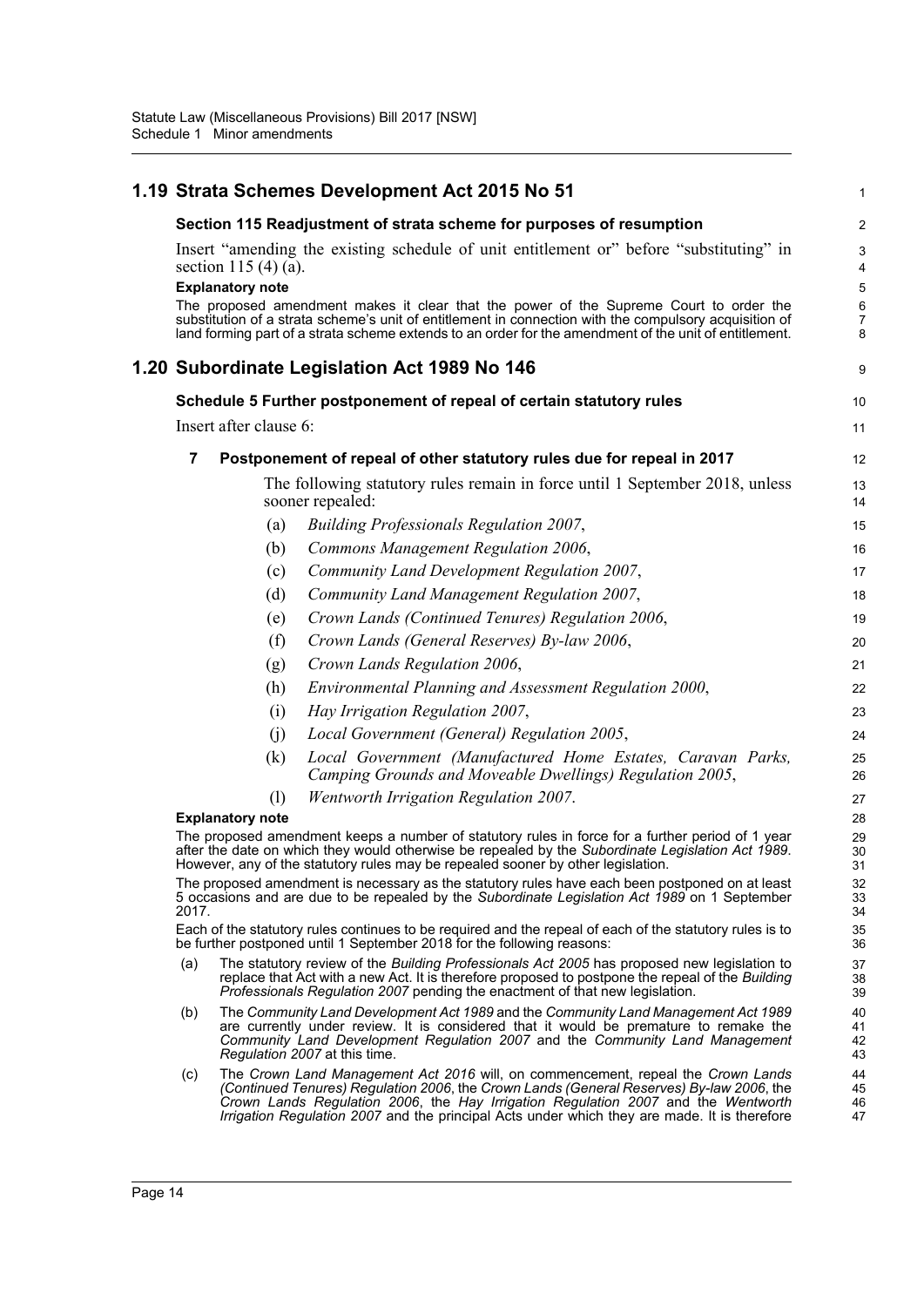proposed to postpone the repeal of these regulations and the by-law pending the commencement of those repeals.

|     |                        |                    | proposed to postpone the repeal of these regulations and the by-law pending the<br>commencement of those repeals.                                                                                                                                                                                                                                                                                                              | 1<br>$\overline{\mathbf{c}}$ |
|-----|------------------------|--------------------|--------------------------------------------------------------------------------------------------------------------------------------------------------------------------------------------------------------------------------------------------------------------------------------------------------------------------------------------------------------------------------------------------------------------------------|------------------------------|
|     | (d)                    |                    | The Commons Management Act 1989 and the Commons Management Regulation 2006 are<br>to be reviewed in light of the enactment of the new legal regime enacted under the Crown Land<br>Management Act 2016. It is therefore proposed to postpone the repeal of the Commons<br>Management Regulation 2006 pending the conclusion of that review.                                                                                    | 3<br>4<br>5<br>6             |
|     | (e)                    |                    | The Environmental Planning and Assessment Act 1979 and its related legislation is under<br>ongoing review. It is considered that it would be premature to remake the <i>Environmental</i><br>Planning and Assessment Regulation 2000 until the results of the review are clear.                                                                                                                                                | $\overline{7}$<br>8<br>9     |
|     | (f)                    |                    | The Local Government Act 1993 is currently under comprehensive review. It is considered that<br>it would be premature to remake the Local Government (General) Regulation 2005 before the<br>conclusion of that review.                                                                                                                                                                                                        | 10<br>11<br>12               |
|     | (g)                    |                    | A review is being undertaken to determine whether the Local Government (Manufactured<br>Home Estates, Caravan Parks, Camping Grounds and Moveable Dwellings) Regulation 2005<br>should be remade or replaced and whether to align it with the outcome of the current review<br>of the Local Government Act 1993. It is considered that it would be premature to remake the<br>Regulation before the conclusion of that review. | 13<br>14<br>15<br>16<br>17   |
|     |                        |                    | 1.21 Superannuation Administration Corporation (Pillar) (Authorised<br><b>Transaction) Act 2016 No 19</b>                                                                                                                                                                                                                                                                                                                      | 18<br>19                     |
| [1] |                        |                    | Sections 13 and 14                                                                                                                                                                                                                                                                                                                                                                                                             | 20                           |
|     |                        | Omit the sections. |                                                                                                                                                                                                                                                                                                                                                                                                                                | 21                           |
| [2] |                        |                    | <b>Schedule 1 Interpretative provisions</b>                                                                                                                                                                                                                                                                                                                                                                                    | 22                           |
|     |                        |                    | Omit paragraph (d) of the definition of <i>public sector agency</i> in clause 1.                                                                                                                                                                                                                                                                                                                                               | 23                           |
| [3] |                        |                    | Schedule 1, clause 1, definition of "Superannuation Administration Assets<br><b>Ministerial Holding Corporation"</b>                                                                                                                                                                                                                                                                                                           | 24<br>25                     |
|     |                        |                    | Omit the definition.                                                                                                                                                                                                                                                                                                                                                                                                           | 26                           |
| [4] |                        |                    | Schedule 6 Savings, transitional and other provisions                                                                                                                                                                                                                                                                                                                                                                          | 27                           |
|     | Insert after clause 2: |                    |                                                                                                                                                                                                                                                                                                                                                                                                                                |                              |
|     | Part 3                 |                    | <b>Provisions consequent on enactment of Statute</b><br><b>Law (Miscellaneous Provisions) Act 2017</b>                                                                                                                                                                                                                                                                                                                         | 29<br>30                     |
|     | 3                      |                    | <b>Definitions</b>                                                                                                                                                                                                                                                                                                                                                                                                             | 31                           |
|     |                        |                    | In this Part:                                                                                                                                                                                                                                                                                                                                                                                                                  | 32                           |
|     |                        |                    | the amending Act means the Statute Law (Miscellaneous Provisions) Act<br>2017.                                                                                                                                                                                                                                                                                                                                                 | 33<br>34                     |
|     | 4                      |                    | <b>Dissolution of Ministerial Holding Corporation</b>                                                                                                                                                                                                                                                                                                                                                                          | 35                           |
|     |                        |                    | The Superannuation Administration Assets Ministerial Holding Corporation<br>(constituted under section 13 of this Act before its repeal by the amending Act)<br>is dissolved.                                                                                                                                                                                                                                                  | 36<br>37<br>38               |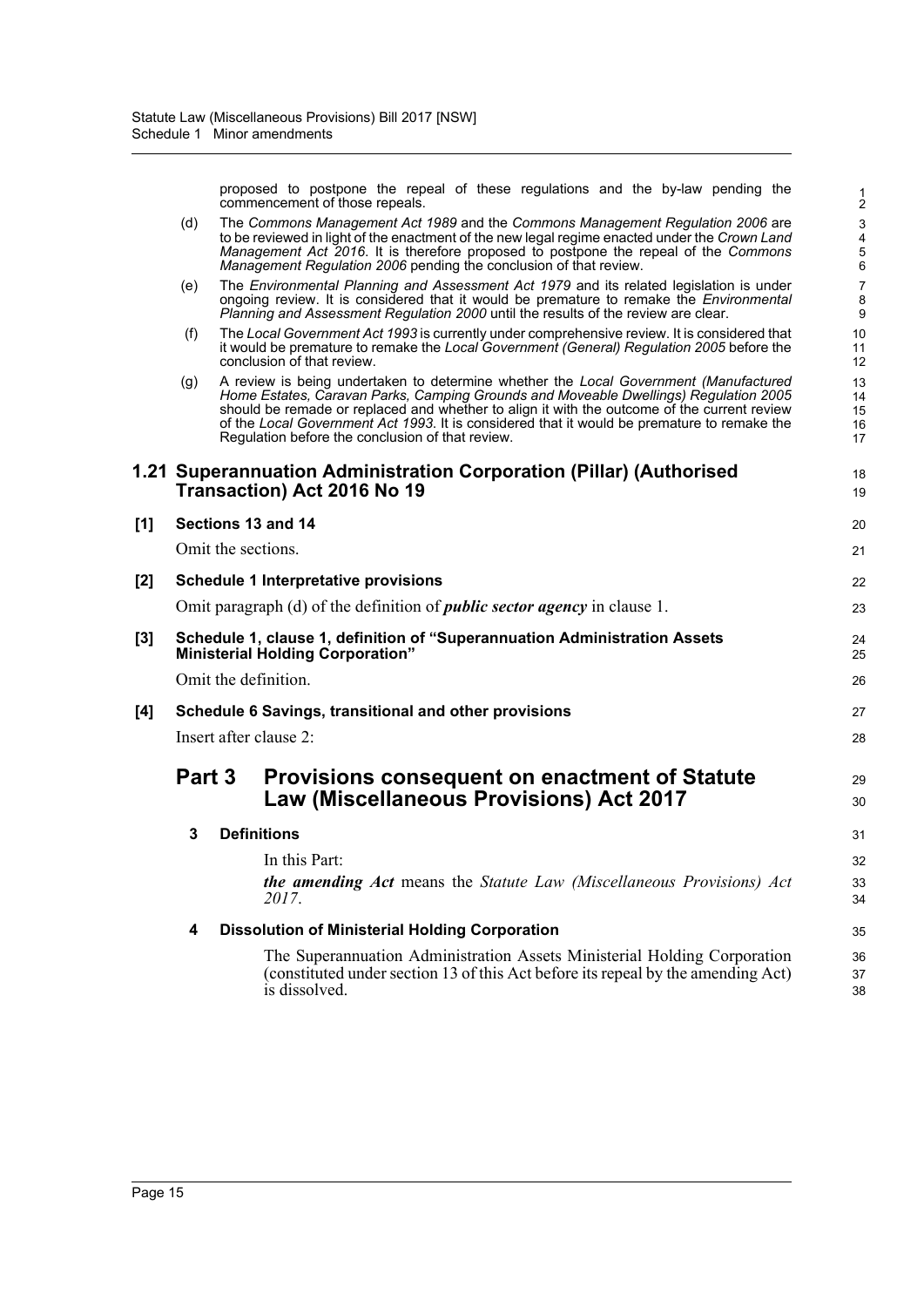# **5 Abolition of fund for Ministerial Holding Corporation**

The Special Deposits Account fund for the Superannuation Administration Assets Ministerial Holding Corporation (established under section 14 of this Act before its repeal by the amending Act) is abolished.

15

#### **Commencement**

The amendments to the *Superannuation Administration Corporation (Pillar) (Authorised Transaction) Act 2016* commence on 30 June 2017.

#### **Explanatory note**

Item [4] of the proposed amendments dissolves the Superannuation Administration Assets Ministerial Holding Corporation (which has not exercised any functions under the *Superannuation Administration Corporation (Pillar) (Authorised Transaction) Act 2016* since it was established in connection with the transfer of the business of the Superannuation Administration Corporation to the private sector) and abolishes a redundant fund established under the Act for the holding corporation. Items [1]–[3] make consequential amendments.

# **1.22 Tow Truck Industry Act 1998 No 111**

| [1] | Whole Act (except where otherwise amended by this Subschedule)                                                                                                                                              | 16             |  |
|-----|-------------------------------------------------------------------------------------------------------------------------------------------------------------------------------------------------------------|----------------|--|
|     | Omit "RMS" wherever occurring. Insert instead "the Secretary".                                                                                                                                              | 17             |  |
| [2] | <b>Section 3 Definitions</b>                                                                                                                                                                                | 18             |  |
|     | Omit the definitions of <i>authorised officer</i> and <i>RMS</i> from section 3 (1).                                                                                                                        |                |  |
|     | Insert in alphabetical order:                                                                                                                                                                               |                |  |
|     | <i>authorised officer</i> means a person employed in the Public Service or the<br>Transport Service who is authorised in writing by the Secretary as an<br>authorised officer for the purposes of this Act. | 21<br>22<br>23 |  |
|     | <b>Department</b> means the Department of Finance, Services and Innovation.                                                                                                                                 | 24             |  |
|     | <b>Secretary</b> means the Secretary of the Department.                                                                                                                                                     | 25             |  |

**[3] Sections 16, 18 (1) and (6), 19, 21 (1), 24, 26 (1) and (3A), 27, 30 (1), 33 (1) (where firstly occurring) and (4) (where firstly occurring), 34 (1) (where firstly occurring) and (5) (where firstly occurring), 35 (1), (2) (where firstly occurring) and (5), 37 (2) (where firstly and secondly occurring), 39 (1) and (4), 41 (6), 42 (1) (where firstly occurring) and (2) (where firstly occurring), 43 (2A) and (6), 77, 78 (1) (where firstly occurring), 80 (1), 84, 90 (3), 92 (where firstly occurring), 95 (1) (where firstly occurring) and 96**

Omit "RMS" wherever occurring. Insert instead "The Secretary".

| [4]   | Part 2 Functions of RMS in relation to tow truck industry<br>Omit the Part.                                                                                | 33<br>34 |
|-------|------------------------------------------------------------------------------------------------------------------------------------------------------------|----------|
| [5]   | Section 33 Investigation of application for licence or drivers certificate<br>Omit "enable it" from section 33 (1). Insert instead "enable the Secretary". | 35<br>36 |
| [6]   | Section 38 Duplicate licence or drivers certificate<br>Omit "it may". Insert instead "the Secretary may".                                                  | 37<br>38 |
| $[7]$ | Section 39 Register of licences and drivers certificates<br>Omit "it determines" from section 39 (1). Insert instead "the Secretary determines".           | 39<br>40 |
| [8]   | Part 3, Division 4, heading<br>Omit "RMS". Insert instead "Secretary".                                                                                     | 41<br>42 |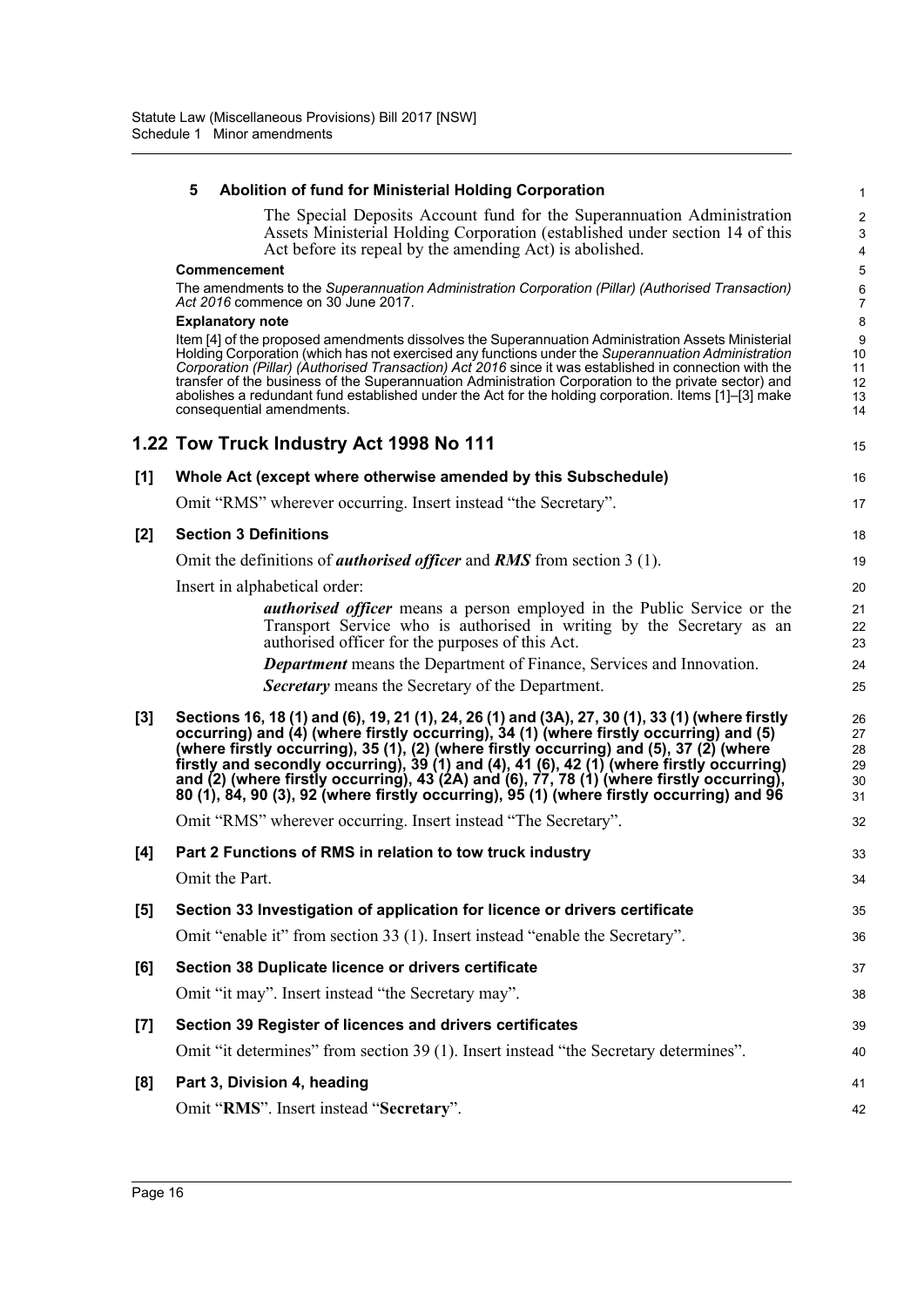| [9]    |    |                             |     | <b>Section 41 Disciplinary action</b>                                                                                                                                                | 1                   |
|--------|----|-----------------------------|-----|--------------------------------------------------------------------------------------------------------------------------------------------------------------------------------------|---------------------|
|        |    |                             |     | Omit ", in its administrative capacity," from section 41 (1).                                                                                                                        | $\overline{2}$      |
| $[10]$ |    |                             |     | Section 43 Procedure for implementing disciplinary action                                                                                                                            | 3                   |
|        |    |                             |     | Omit "RMS's" from section 43 (2). Insert instead "the Secretary's".                                                                                                                  | 4                   |
| $[11]$ |    |                             |     | <b>Section 57 Tow Truck number-plates</b>                                                                                                                                            | 5                   |
|        |    | section $57(1)$ .           |     | Omit "RMS may issue distinctive number-plates for tow trucks that are" from                                                                                                          | 6<br>$\overline{7}$ |
|        |    |                             |     | Insert instead "Roads and Maritime Services may issue distinctive number-plates for tow<br>trucks that are, according to the advice of the Secretary,".                              | 8<br>9              |
| $[12]$ |    | <b>Section 80 Inquiries</b> |     |                                                                                                                                                                                      | 10                  |
|        |    |                             |     | Omit "it may" from section 80 (3). Insert instead "the Secretary may".                                                                                                               | 11                  |
| $[13]$ |    |                             |     | Section 92 Investment of money in Fund                                                                                                                                               | 12                  |
|        |    |                             |     | Omit "RMS" from section 92 (b). Insert instead "the Department".                                                                                                                     | 13                  |
| $[14]$ |    | <b>Section 93</b>           |     |                                                                                                                                                                                      | 14                  |
|        |    | Insert after section 92:    |     |                                                                                                                                                                                      | 15                  |
|        | 93 |                             |     | <b>Delegation by Secretary</b>                                                                                                                                                       | 16                  |
|        |    | (1)                         |     | The Secretary may delegate to an authorised delegate any of the Secretary's<br>functions under this Act or the regulations, other than this power of delegation.                     | 17<br>18            |
|        |    | (2)                         |     | A delegate may sub-delegate to another authorised delegate any of the<br>functions delegated by the Secretary if the delegate is authorised in writing to<br>do so by the Secretary. | 19<br>20<br>21      |
|        |    | (3)                         |     | In this section:                                                                                                                                                                     | 22                  |
|        |    |                             |     | authorised delegate means:                                                                                                                                                           | 23                  |
|        |    |                             | (a) | any person employed in the Department, or                                                                                                                                            | 24                  |
|        |    |                             | (b) | any person, or any person belonging to a class of persons, prescribed by<br>the regulations.                                                                                         | 25<br>26            |
| $[15]$ |    | <b>Section 101 Evidence</b> |     |                                                                                                                                                                                      | 27                  |
|        |    |                             |     | Omit "Chief Executive of RMS, or by a member of staff of RMS authorised by the Chief<br>Executive" from section 101 (2).                                                             | 28<br>29            |
|        |    | Secretary".                 |     | Insert instead "Secretary, or by an employee of the Department authorised by the                                                                                                     | 30<br>31            |
| $[16]$ |    |                             |     | <b>Section 102 Service of documents</b>                                                                                                                                              | 32                  |
|        |    | Omit section $102$ (3).     |     |                                                                                                                                                                                      | 33                  |
| $[17]$ |    | <b>Section 102 (4)</b>      |     |                                                                                                                                                                                      | 34                  |
|        |    | Omit "or RMS".              |     |                                                                                                                                                                                      | 35                  |
| $[18]$ |    |                             |     | <b>Section 105 Regulations</b>                                                                                                                                                       | 36                  |
|        |    |                             |     | Omit "made or information supplied by RMS" from section 105 (2) (i).                                                                                                                 | 37                  |
|        |    |                             |     | Insert instead "required or information supplied by the Secretary".                                                                                                                  | 38                  |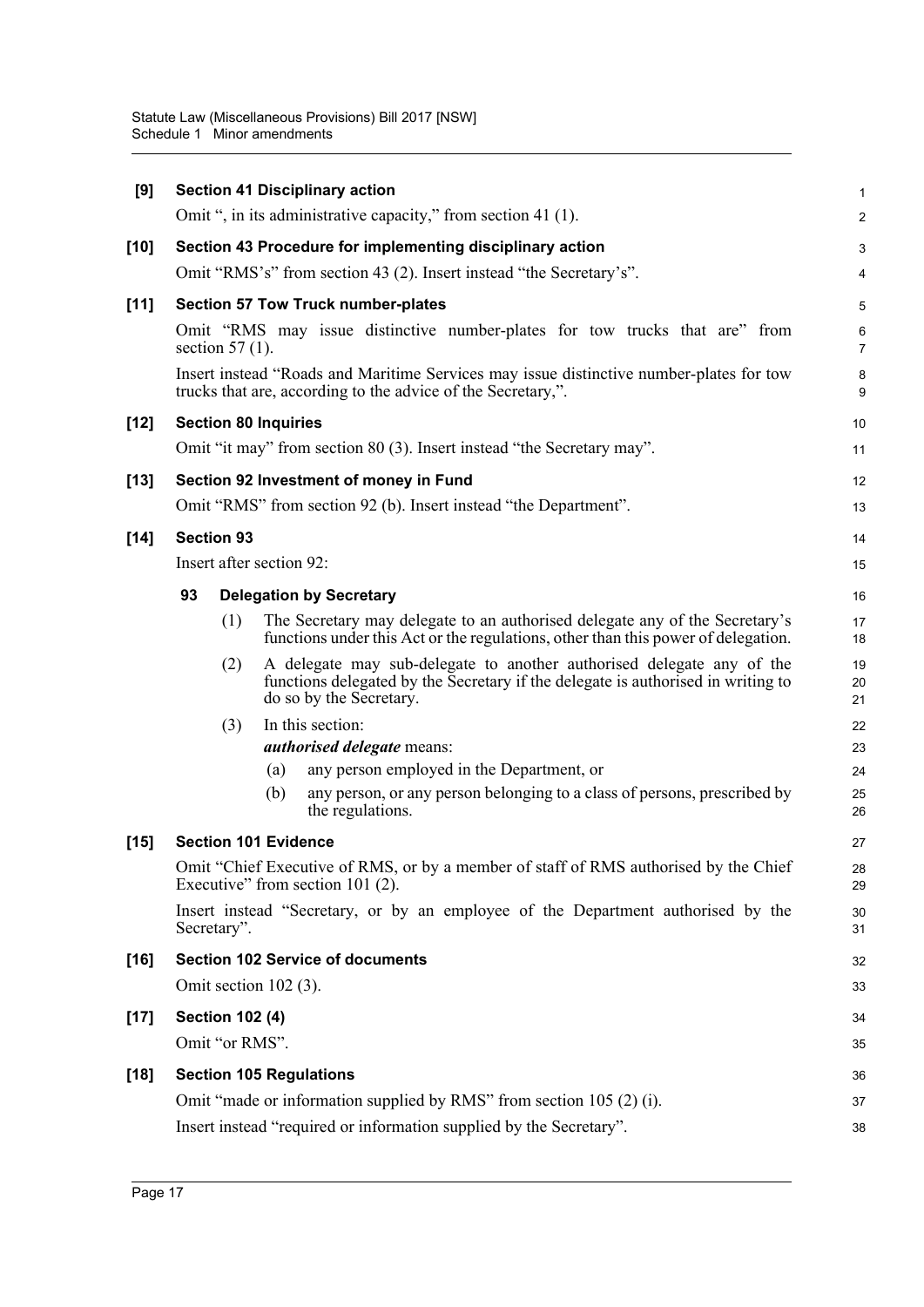| $[19]$ | <b>Section 107 Repeals</b><br>Omit the section.                                                                                                    |                                                                                                                                                                                                                                                                                                                                                                                                                                                                                                                                                                                                                                       | 1<br>$\overline{2}$                                |  |  |  |
|--------|----------------------------------------------------------------------------------------------------------------------------------------------------|---------------------------------------------------------------------------------------------------------------------------------------------------------------------------------------------------------------------------------------------------------------------------------------------------------------------------------------------------------------------------------------------------------------------------------------------------------------------------------------------------------------------------------------------------------------------------------------------------------------------------------------|----------------------------------------------------|--|--|--|
| $[20]$ |                                                                                                                                                    | <b>Section 2 Savings and transitional provisions</b>                                                                                                                                                                                                                                                                                                                                                                                                                                                                                                                                                                                  | 3                                                  |  |  |  |
|        |                                                                                                                                                    | Insert at the end of the Schedule, with appropriate Part and clause numbering:                                                                                                                                                                                                                                                                                                                                                                                                                                                                                                                                                        | 4                                                  |  |  |  |
|        | <b>Part</b>                                                                                                                                        | <b>Provision consequent on enactment of Statute Law</b><br>(Miscellaneous Provisions) Act 2017                                                                                                                                                                                                                                                                                                                                                                                                                                                                                                                                        | 5<br>6                                             |  |  |  |
|        |                                                                                                                                                    | <b>Existing authorised officers</b>                                                                                                                                                                                                                                                                                                                                                                                                                                                                                                                                                                                                   | $\overline{7}$                                     |  |  |  |
|        | (1)                                                                                                                                                | A person who was, immediately before the commencement of this clause,<br>authorised by Roads and Maritime Services as an authorised officer, is taken<br>to have been authorised by the Secretary as an authorised officer.                                                                                                                                                                                                                                                                                                                                                                                                           | 8<br>9<br>10                                       |  |  |  |
|        | (2)                                                                                                                                                | An identification card issued to the person by Roads and Maritime Services<br>under section 98 is taken to be an identification card issued by the Secretary.                                                                                                                                                                                                                                                                                                                                                                                                                                                                         | 11<br>12                                           |  |  |  |
|        | Commencement<br><b>Explanatory note</b>                                                                                                            | The amendments to the Tow Truck Industry Act 1998 commence on 1 July 2017.<br>Items [1]–[3], [6], [7] and [12] of the proposed amendments confer on the Secretary of the Department<br>of Finance, Services and Innovation (the Department) functions under the Tow Truck Industry Act<br>1998 (the Act) that are currently conferred on Roads and Maritime Services. Item [2] also enables<br>the Secretary to authorise any person employed in the Public Service or the Transport Service as an<br>authorised officer for the purposes of the Act. Items [5], [8]-[11], [13], [15]-[18] and [20] make<br>consequential amendments. | 13<br>14<br>15<br>16<br>17<br>18<br>19<br>20<br>21 |  |  |  |
|        | Item [14] enables the Secretary of the Department to delegate and authorise the sub-delegation of<br>the functions of the Secretary under the Act. |                                                                                                                                                                                                                                                                                                                                                                                                                                                                                                                                                                                                                                       |                                                    |  |  |  |
|        | tow truck industry).                                                                                                                               | Item [4] makes a consequential amendment to remove a provision conferring on Transport for NSW<br>certain functions under the Act (including the determination of certain regulatory policy, the making of<br>reports, the provision of information to the public and the undertaking of research with respect to the                                                                                                                                                                                                                                                                                                                 | 23<br>24<br>25<br>26<br>27                         |  |  |  |
|        |                                                                                                                                                    | Item [19] omits a redundant provision.                                                                                                                                                                                                                                                                                                                                                                                                                                                                                                                                                                                                | 28                                                 |  |  |  |
|        |                                                                                                                                                    | 1.23 Tow Truck Industry Regulation 2008                                                                                                                                                                                                                                                                                                                                                                                                                                                                                                                                                                                               | 29                                                 |  |  |  |
| [1]    |                                                                                                                                                    | Whole Regulation (except where otherwise amended by this Subschedule)                                                                                                                                                                                                                                                                                                                                                                                                                                                                                                                                                                 | 30                                                 |  |  |  |
|        |                                                                                                                                                    | Omit "RMS" wherever occurring. Insert instead "the Secretary".                                                                                                                                                                                                                                                                                                                                                                                                                                                                                                                                                                        | 31                                                 |  |  |  |
| [2]    | occurring)                                                                                                                                         | Clauses 6 (2), 8 (1), 10 (2), 15 (2), 17 (1), 21, 25D (where firstly occurring), 25E (1)<br>and (3), 25G, 25K, 33 (1), 36 (2), 46 (1) (where firstly occurring) and 54 (3) (where firstly                                                                                                                                                                                                                                                                                                                                                                                                                                             | 32<br>33<br>34                                     |  |  |  |
|        |                                                                                                                                                    | Omit "RMS" wherever occurring. Insert instead "The Secretary".                                                                                                                                                                                                                                                                                                                                                                                                                                                                                                                                                                        | 35                                                 |  |  |  |
| $[3]$  |                                                                                                                                                    | Clause 55 Exemption relating to interstate tow truck drivers and operators                                                                                                                                                                                                                                                                                                                                                                                                                                                                                                                                                            | 36                                                 |  |  |  |
|        | Omit the note.<br><b>Commencement</b><br><b>Explanatory note</b>                                                                                   | The amendments to the Tow Truck Industry Regulation 2008 commence on 1 July 2017.                                                                                                                                                                                                                                                                                                                                                                                                                                                                                                                                                     | 37<br>38<br>39<br>40                               |  |  |  |
|        |                                                                                                                                                    | The proposed amendments are consequent on the proposed amendments to the Tow Truck Industry<br>Act 1998 in this Schedule.                                                                                                                                                                                                                                                                                                                                                                                                                                                                                                             | 41<br>42                                           |  |  |  |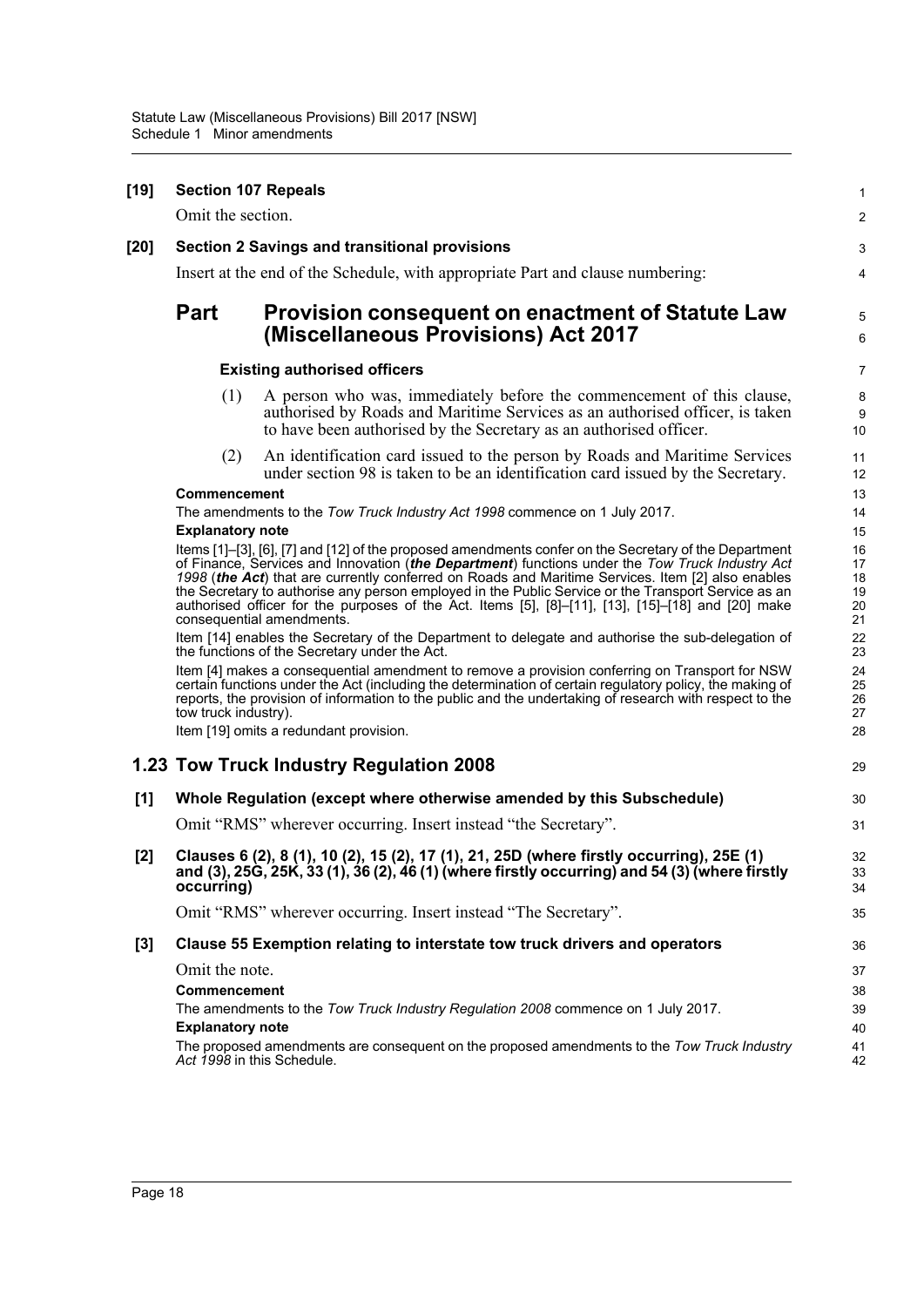|       |                                     |      | 1.24 Transport Administration Act 1988 No 109                                                                                                                                                                                | $\mathbf{1}$         |
|-------|-------------------------------------|------|------------------------------------------------------------------------------------------------------------------------------------------------------------------------------------------------------------------------------|----------------------|
| [1]   | <b>Section 3 Definitions</b>        |      |                                                                                                                                                                                                                              | 2                    |
|       |                                     |      | Omit paragraph (f) of the definition of <i>transport legislation</i> in section $3(1)$ .                                                                                                                                     | 3                    |
| [2]   |                                     |      | <b>Section 78 Payments into RMS Fund</b>                                                                                                                                                                                     | 4                    |
|       | Omit section 78 $(1)$ $(b)$ $(v)$ . |      |                                                                                                                                                                                                                              | 5                    |
|       | Commencement                        |      |                                                                                                                                                                                                                              | 6                    |
|       | <b>Explanatory note</b>             |      | The amendments to the Transport Administration Act 1988 commence on 1 July 2017.                                                                                                                                             | $\overline{7}$<br>8  |
|       | Act 1998 in this Schedule.          |      | The proposed amendments are consequent on the proposed amendments to the Tow Truck Industry                                                                                                                                  | 9<br>10              |
|       |                                     |      | Item [1] ensures that functions under or in connection with that Act are no longer conferred on<br>Transport for NSW or Roads and Maritime Services.                                                                         | 11<br>12             |
|       |                                     |      | Item [2] removes a redundant reference to money received by Roads and Maritime Services under<br>that Act from a provision relating to the Roads and Maritime Services Fund.                                                 | 13<br>14             |
|       |                                     |      | 1.25 University of New England Act 1993 No 68                                                                                                                                                                                | 15                   |
| [1]   |                                     |      | <b>Section 16 Functions of Council</b>                                                                                                                                                                                       | 16                   |
|       |                                     |      | Insert after section $16(1B)(e)$ :                                                                                                                                                                                           | 17                   |
|       |                                     | (e1) | without limiting paragraph (e), to enter into or participate in                                                                                                                                                              | 18                   |
|       |                                     |      | arrangements or transactions, or combinations of arrangements or<br>transactions, to effect financial adjustments for the management of                                                                                      | 19<br>20             |
|       |                                     |      | financial risks, and                                                                                                                                                                                                         | 21                   |
| [2]   | Section 16 (1) (d)                  |      |                                                                                                                                                                                                                              | 22                   |
|       |                                     |      | Omit the paragraph. Insert instead:                                                                                                                                                                                          | 23                   |
|       |                                     | (d)  | obtain financial accommodation (including, without limitation, by the<br>borrowing or raising of money) and do all things necessary or<br>convenient to be done in connection with obtaining financial<br>accommodation, and | 24<br>25<br>26<br>27 |
| $[3]$ | Section 16 (1) (f)                  |      |                                                                                                                                                                                                                              | 28                   |
|       |                                     |      | Insert "and" at the end of the paragraph.                                                                                                                                                                                    | 29                   |
| [4]   |                                     |      | Section 18 Powers of Council relating to property                                                                                                                                                                            | 30                   |
|       |                                     |      | Insert "and may dispose of or otherwise deal with any other property of the University"<br>after "University" in section 18 (2).                                                                                             | 31<br>32             |
| [5]   | Section 18 (4A)                     |      |                                                                                                                                                                                                                              | 33                   |
|       | Insert after section $18(4)$ :      |      |                                                                                                                                                                                                                              | 34                   |
|       | (4A)                                |      | The Council may enter into a voluntary planning agreement under the<br><b>Environmental Planning and Assessment Act 1979:</b>                                                                                                | 35<br>36             |
|       |                                     | (a)  | except as provided by paragraph (b)—without the approval of the<br>Minister, or                                                                                                                                              | 37<br>38             |
|       |                                     | (b)  | in the case of an agreement requiring any lands acquired by the<br>University from the State at nominal or less than market value to be<br>dedicated free of cost—only with the approval of the Minister.                    | 39<br>40<br>41       |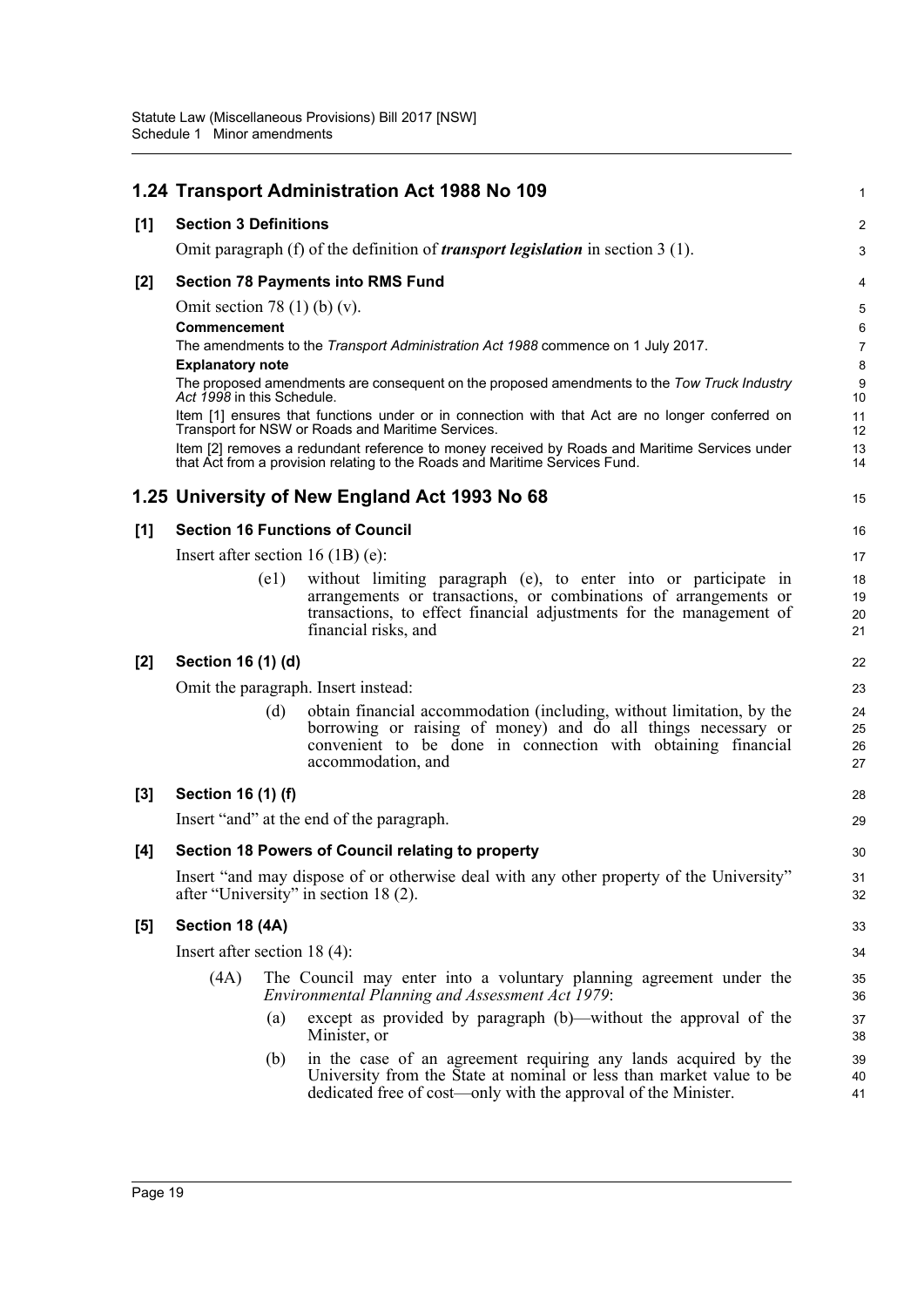# **[6] Schedule 3 Savings and transitional provisions**

Insert after clause 47:

# **Part 11 Provision consequent on enactment of Statute Law (Miscellaneous Provisions) Act 2017**

## **48 Financial accommodation and risk management**

An amendment made to this Act by the *Statute Law (Miscellaneous Provisions) Act 2017* does not affect the validity of any financial accommodation made by or on behalf of the University, any transaction or arrangement entered into or participated in to manage a financial risk, or any disposal or other dealing with property of the University, before the commencement of the amendment.

#### **Explanatory note**

The proposed amendments more clearly delineate the ambit of provisions of the *University of New England Act 1993* that confer powers on the Council of the University with respect to the control and management of the financial affairs of the University and the acquisition and management of property. Similar amendments are being made to university Acts in general.

Each of the above amendments is explained in the explanatory note to Schedule 1.4 (*Charles Sturt University Act 1989* No 76) to this Act. Item [3] is an additional amendment, which corrects a list.

# **1.26 University of New South Wales Act 1989 No 125**

## **[1] Section 15 Functions of Council**

Insert after section 15 (1B) (e):

(e1) without limiting paragraph (e), to enter into or participate in arrangements or transactions, or combinations of arrangements or transactions, to effect financial adjustments for the management of financial risks, and

# **[2] Section 15 (1) (d)**

Omit the paragraph. Insert instead:

(d) obtain financial accommodation (including, without limitation, by the borrowing or raising of money) and do all things necessary or convenient to be done in connection with obtaining financial accommodation,

# **[3] Section 17 Powers of Council relating to property**

Insert "and may dispose of or otherwise deal with any other property of the University" after "University" in section 17 (2).

# **[4] Section 17 (4A)**

Insert after section 17 (4):

- (4A) The Council may enter into a voluntary planning agreement under the *Environmental Planning and Assessment Act 1979*:
	- (a) except as provided by paragraph (b)—without the approval of the Minister, or
	- (b) in the case of an agreement requiring any lands acquired by the University from the State at nominal or less than market value to be dedicated free of cost—only with the approval of the Minister.

19 20 21

1  $\mathfrak{p}$ 

3 4

26 27

32 33 34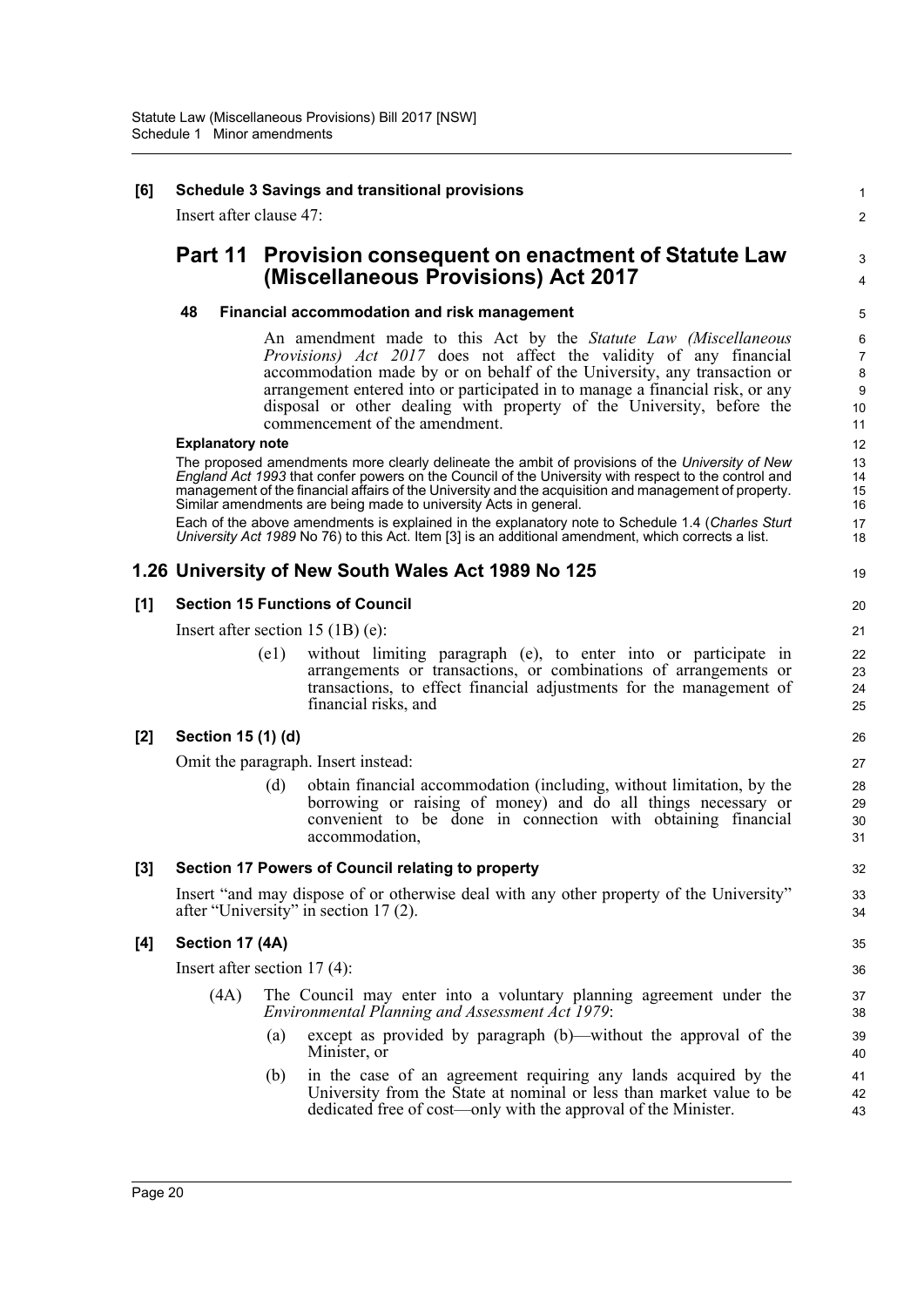| [5]   |                                                                                                                                                                                                                                                                                                                                                                                          |                         |      | <b>Schedule 3 Savings and transitional provisions</b>                                                                                                                                                                                                                                                                                                                                                                         | $\mathbf{1}$                            |
|-------|------------------------------------------------------------------------------------------------------------------------------------------------------------------------------------------------------------------------------------------------------------------------------------------------------------------------------------------------------------------------------------------|-------------------------|------|-------------------------------------------------------------------------------------------------------------------------------------------------------------------------------------------------------------------------------------------------------------------------------------------------------------------------------------------------------------------------------------------------------------------------------|-----------------------------------------|
|       |                                                                                                                                                                                                                                                                                                                                                                                          | Insert after clause 16: |      |                                                                                                                                                                                                                                                                                                                                                                                                                               | 2                                       |
|       | 17                                                                                                                                                                                                                                                                                                                                                                                       |                         |      | <b>Financial accommodation and risk management</b>                                                                                                                                                                                                                                                                                                                                                                            | 3                                       |
|       |                                                                                                                                                                                                                                                                                                                                                                                          |                         |      | An amendment made to this Act by the Statute Law (Miscellaneous<br><i>Provisions</i> ) <i>Act</i> 2017 does not affect the validity of any financial<br>accommodation made by or on behalf of the University, any transaction or<br>arrangement entered into or participated in to manage a financial risk, or any<br>disposal or other dealing with property of the University, before the<br>commencement of the amendment. | 4<br>5<br>6<br>$\overline{7}$<br>8<br>9 |
|       |                                                                                                                                                                                                                                                                                                                                                                                          | <b>Explanatory note</b> |      |                                                                                                                                                                                                                                                                                                                                                                                                                               | 10                                      |
|       | The proposed amendments more clearly delineate the ambit of provisions of the University of New<br>South Wales Act 1989 that confer powers on the Council of the University with respect to the control<br>and management of the financial affairs of the University and the acquisition and management of<br>property. Similar amendments are being made to university Acts in general. |                         |      |                                                                                                                                                                                                                                                                                                                                                                                                                               |                                         |
|       |                                                                                                                                                                                                                                                                                                                                                                                          |                         |      | Each of the above amendments is explained in the explanatory note to Schedule 1.4 (Charles Sturt<br>University Act 1989 No 76) to this Act.                                                                                                                                                                                                                                                                                   | 15<br>16                                |
|       |                                                                                                                                                                                                                                                                                                                                                                                          |                         |      | 1.27 University of Newcastle Act 1989 No 68                                                                                                                                                                                                                                                                                                                                                                                   | 17                                      |
| [1]   |                                                                                                                                                                                                                                                                                                                                                                                          |                         |      | <b>Section 16 Functions of Council</b>                                                                                                                                                                                                                                                                                                                                                                                        | 18                                      |
|       | Insert after section $16(1B)(e)$ :                                                                                                                                                                                                                                                                                                                                                       |                         |      |                                                                                                                                                                                                                                                                                                                                                                                                                               |                                         |
|       |                                                                                                                                                                                                                                                                                                                                                                                          |                         | (e1) | without limiting paragraph (e), to enter into or participate in<br>arrangements or transactions, or combinations of arrangements or<br>transactions, to effect financial adjustments for the management of<br>financial risks, and                                                                                                                                                                                            | 20<br>21<br>22<br>23                    |
| $[2]$ |                                                                                                                                                                                                                                                                                                                                                                                          | Section 16 (1) (d)      |      |                                                                                                                                                                                                                                                                                                                                                                                                                               | 24                                      |
|       | Omit the paragraph. Insert instead:                                                                                                                                                                                                                                                                                                                                                      |                         |      |                                                                                                                                                                                                                                                                                                                                                                                                                               |                                         |
|       |                                                                                                                                                                                                                                                                                                                                                                                          |                         | (d)  | obtain financial accommodation (including, without limitation, by the<br>borrowing or raising of money) and do all things necessary or<br>convenient to be done in connection with obtaining financial<br>accommodation,                                                                                                                                                                                                      | 26<br>27<br>28<br>29                    |
| [3]   |                                                                                                                                                                                                                                                                                                                                                                                          |                         |      | Section 18 Powers of Council relating to property                                                                                                                                                                                                                                                                                                                                                                             | 30                                      |
|       |                                                                                                                                                                                                                                                                                                                                                                                          |                         |      | Insert "and may dispose of or otherwise deal with any other property of the University"<br>after "University" in section 18 (2).                                                                                                                                                                                                                                                                                              | 31<br>32                                |
| [4]   |                                                                                                                                                                                                                                                                                                                                                                                          | Section 18 (4A)         |      |                                                                                                                                                                                                                                                                                                                                                                                                                               | 33                                      |
|       | Insert after section $18(4)$ :                                                                                                                                                                                                                                                                                                                                                           |                         |      |                                                                                                                                                                                                                                                                                                                                                                                                                               | 34                                      |
|       |                                                                                                                                                                                                                                                                                                                                                                                          | (4A)                    |      | The Council may enter into a voluntary planning agreement under the<br>Environmental Planning and Assessment Act 1979:                                                                                                                                                                                                                                                                                                        | 35<br>36                                |
|       |                                                                                                                                                                                                                                                                                                                                                                                          |                         | (a)  | except as provided by paragraph (b)—without the approval of the<br>Minister, or                                                                                                                                                                                                                                                                                                                                               | 37<br>38                                |
|       |                                                                                                                                                                                                                                                                                                                                                                                          |                         | (b)  | in the case of an agreement requiring any lands acquired by the<br>University from the State at nominal or less than market value to be<br>dedicated free of cost-only with the approval of the Minister.                                                                                                                                                                                                                     | 39<br>40<br>41                          |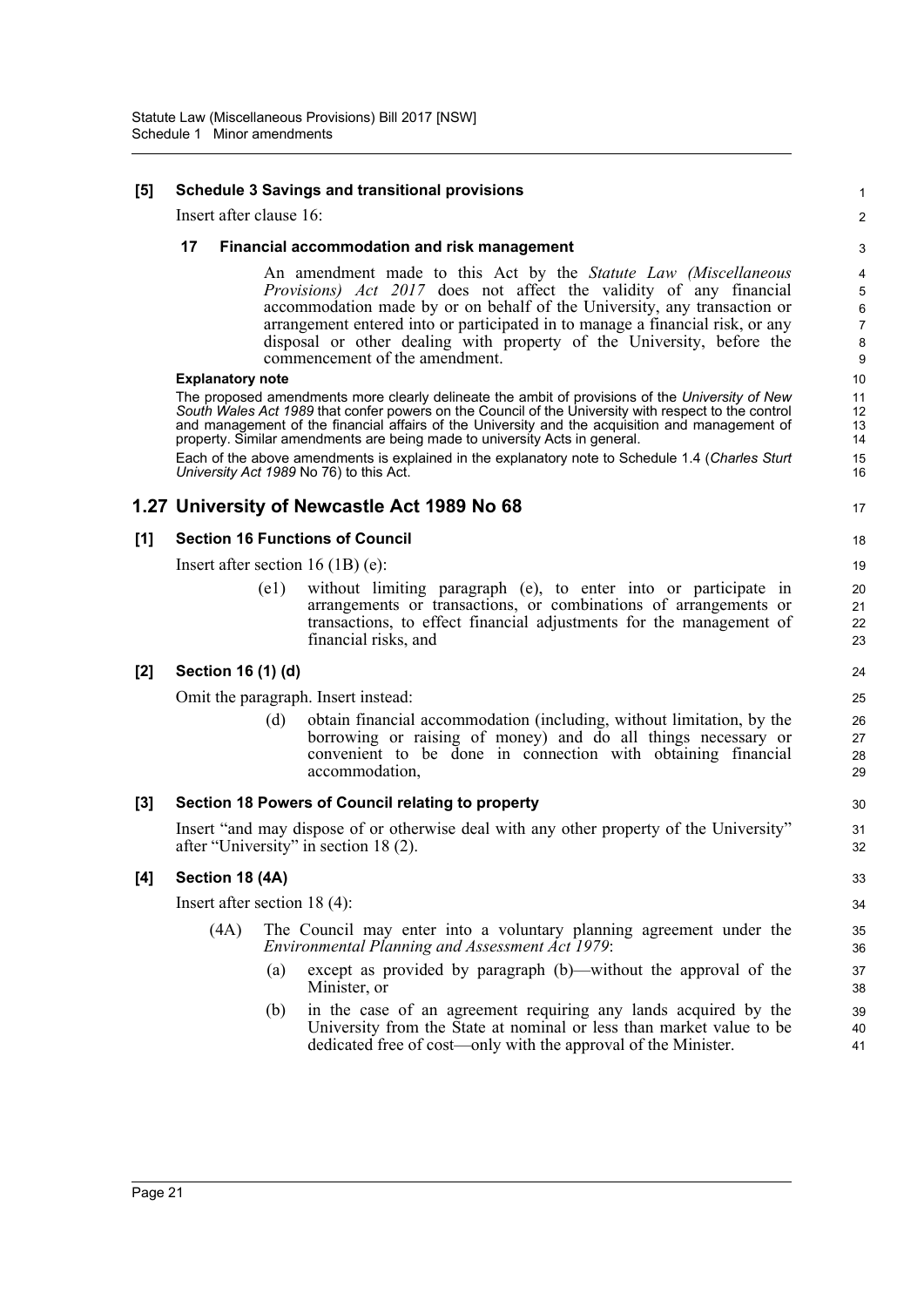# **[5] Schedule 3 Savings and transitional provisions**

Insert after clause 26:

# **Part 7 Provision consequent on enactment of Statute Law (Miscellaneous Provisions) Act 2017**

## **27 Financial accommodation and risk management**

An amendment made to this Act by the *Statute Law (Miscellaneous Provisions) Act 2017* does not affect the validity of any financial accommodation made by or on behalf of the University, any transaction or arrangement entered into or participated in to manage a financial risk, or any disposal or other dealing with property of the University, before the commencement of the amendment.

#### **Explanatory note**

The proposed amendments more clearly delineate the ambit of provisions of the *University of Newcastle Act 1989* that confer powers on the Council of the University with respect to the control and management of the financial affairs of the University and the acquisition and management of property. Similar amendments are being made to university Acts in general.

Each of the above amendments is explained in the explanatory note to Schedule 1.4 (*Charles Sturt University Act 1989* No 76) to this Act.

# **1.28 University of Sydney Act 1989 No 124**

# **[1] Section 16 Functions of Senate**

Insert after section 16 (1B) (e):

(e1) without limiting paragraph (e), to enter into or participate in arrangements or transactions, or combinations of arrangements or transactions, to effect financial adjustments for the management of financial risks, and

# **[2] Section 16 (1) (d)**

Omit the paragraph. Insert instead:

(d) obtain financial accommodation (including, without limitation, by the borrowing or raising of money) and do all things necessary or convenient to be done in connection with obtaining financial accommodation,

# **[3] Section 18 Powers of Senate relating to property**

Insert "and may dispose of or otherwise deal with any other property of the University" after "University" in section 18 (2).

# **[4] Section 18 (4A)**

Insert after section 18 (4):

- (4A) The Senate may enter into a voluntary planning agreement under the *Environmental Planning and Assessment Act 1979*:
	- (a) except as provided by paragraph (b)—without the approval of the Minister, or
	- (b) in the case of an agreement requiring any lands acquired by the University from the State at nominal or less than market value to be dedicated free of cost—only with the approval of the Minister.

19 20

1  $\mathfrak{p}$ 

3 4

26 27

> 32 33 34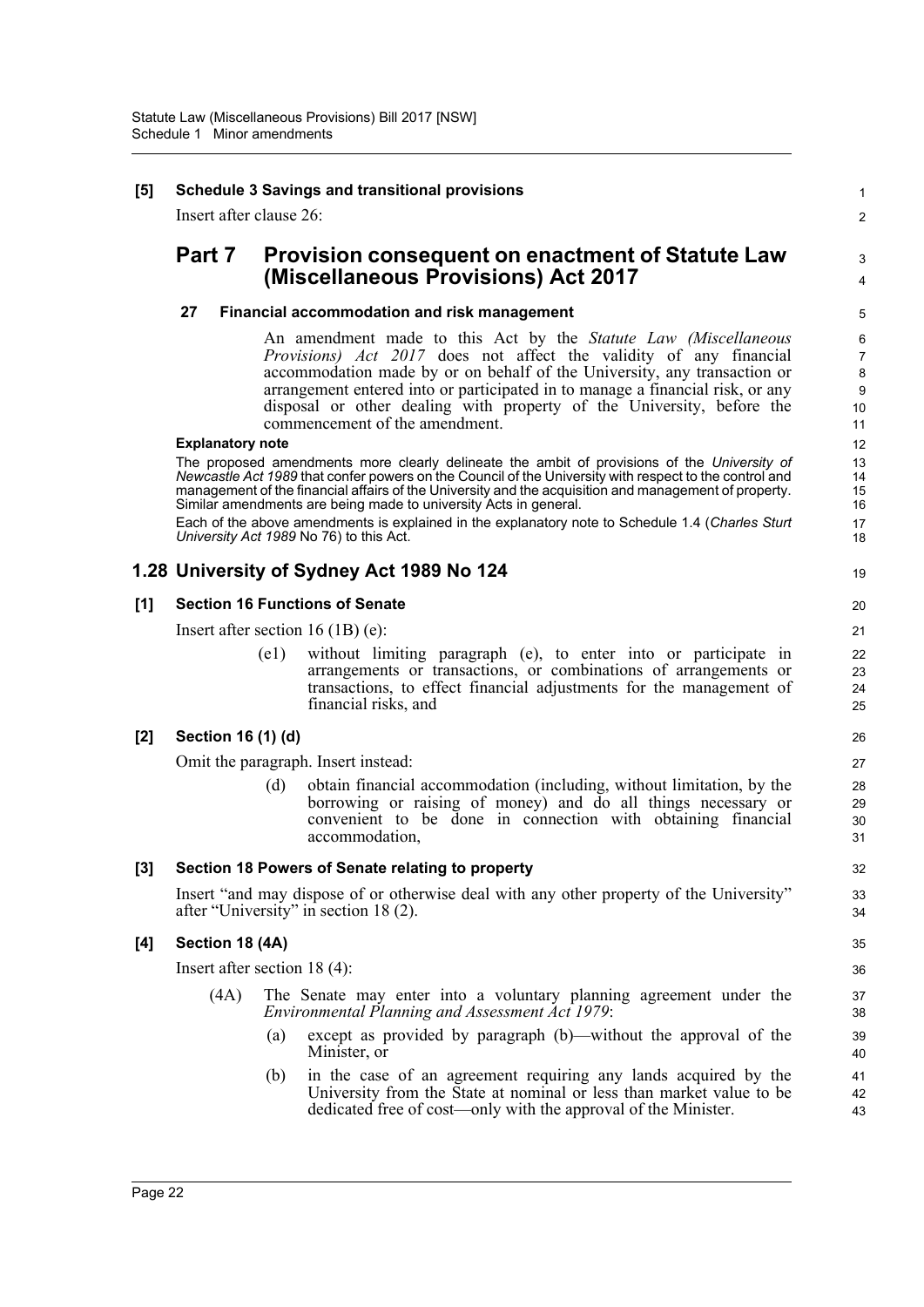| [5] |                                                                                                                                                                                                                                                                                                                                                                                |                         |      | <b>Schedule 3 Savings and transitional provisions</b>                                                                                                                                                                                                                                                                                                                                                          | $\mathbf{1}$                                  |
|-----|--------------------------------------------------------------------------------------------------------------------------------------------------------------------------------------------------------------------------------------------------------------------------------------------------------------------------------------------------------------------------------|-------------------------|------|----------------------------------------------------------------------------------------------------------------------------------------------------------------------------------------------------------------------------------------------------------------------------------------------------------------------------------------------------------------------------------------------------------------|-----------------------------------------------|
|     |                                                                                                                                                                                                                                                                                                                                                                                | Insert after clause 18: |      |                                                                                                                                                                                                                                                                                                                                                                                                                | 2                                             |
|     | 19                                                                                                                                                                                                                                                                                                                                                                             |                         |      | Financial accommodation and risk management                                                                                                                                                                                                                                                                                                                                                                    | 3                                             |
|     |                                                                                                                                                                                                                                                                                                                                                                                |                         |      | An amendment made to this Act by the Statute Law (Miscellaneous<br>Provisions) Act 2017 does not affect the validity of any financial<br>accommodation made by or on behalf of the University, any transaction or<br>arrangement entered into or participated in to manage a financial risk, or any<br>disposal or other dealing with property of the University, before the<br>commencement of the amendment. | 4<br>5<br>$\,6\,$<br>$\overline{7}$<br>8<br>9 |
|     |                                                                                                                                                                                                                                                                                                                                                                                | <b>Explanatory note</b> |      |                                                                                                                                                                                                                                                                                                                                                                                                                | 10                                            |
|     | The proposed amendments more clearly delineate the ambit of provisions of the University of Sydney<br>Act 1989 that confer powers on the Senate of the University with respect to the control and<br>management of the financial affairs of the University and the acquisition and management of property.<br>Similar amendments are being made to university Acts in general. |                         |      |                                                                                                                                                                                                                                                                                                                                                                                                                |                                               |
|     |                                                                                                                                                                                                                                                                                                                                                                                |                         |      | Each of the above amendments is explained in the explanatory note to Schedule 1.4 (Charles Sturt<br>University Act 1989 No 76) to this Act.                                                                                                                                                                                                                                                                    | 15<br>16                                      |
|     |                                                                                                                                                                                                                                                                                                                                                                                |                         |      | 1.29 University of Technology Sydney Act 1989 No 69                                                                                                                                                                                                                                                                                                                                                            | 17                                            |
| [1] |                                                                                                                                                                                                                                                                                                                                                                                |                         |      | <b>Section 16 Functions of Council</b>                                                                                                                                                                                                                                                                                                                                                                         | 18                                            |
|     | Insert after section $16(1B)(e)$ :                                                                                                                                                                                                                                                                                                                                             |                         |      |                                                                                                                                                                                                                                                                                                                                                                                                                |                                               |
|     |                                                                                                                                                                                                                                                                                                                                                                                |                         | (e1) | without limiting paragraph (e), to enter into or participate in<br>arrangements or transactions, or combinations of arrangements or<br>transactions, to effect financial adjustments for the management of<br>financial risks, and                                                                                                                                                                             | 20<br>21<br>22<br>23                          |
| [2] |                                                                                                                                                                                                                                                                                                                                                                                | Section 16 (1) (d)      |      |                                                                                                                                                                                                                                                                                                                                                                                                                | 24                                            |
|     | Omit the paragraph. Insert instead:                                                                                                                                                                                                                                                                                                                                            |                         |      |                                                                                                                                                                                                                                                                                                                                                                                                                |                                               |
|     |                                                                                                                                                                                                                                                                                                                                                                                |                         | (d)  | obtain financial accommodation (including, without limitation, by the<br>borrowing or raising of money) and do all things necessary or<br>convenient to be done in connection with obtaining financial<br>accommodation,                                                                                                                                                                                       | 26<br>27<br>28<br>29                          |
| [3] |                                                                                                                                                                                                                                                                                                                                                                                |                         |      | Section 18 Powers of Council relating to property                                                                                                                                                                                                                                                                                                                                                              | 30                                            |
|     |                                                                                                                                                                                                                                                                                                                                                                                |                         |      | Insert "and may dispose of or otherwise deal with any other property of the University"<br>after "University" in section 18 (2).                                                                                                                                                                                                                                                                               | 31<br>32                                      |
| [4] |                                                                                                                                                                                                                                                                                                                                                                                | Section 18 (4A)         |      |                                                                                                                                                                                                                                                                                                                                                                                                                | 33                                            |
|     | Insert after section $18(4)$ :                                                                                                                                                                                                                                                                                                                                                 |                         |      |                                                                                                                                                                                                                                                                                                                                                                                                                | 34                                            |
|     |                                                                                                                                                                                                                                                                                                                                                                                | (4A)                    |      | The Council may enter into a voluntary planning agreement under the<br><b>Environmental Planning and Assessment Act 1979:</b>                                                                                                                                                                                                                                                                                  | 35<br>36                                      |
|     |                                                                                                                                                                                                                                                                                                                                                                                |                         | (a)  | except as provided by paragraph (b)—without the approval of the<br>Minister, or                                                                                                                                                                                                                                                                                                                                | 37<br>38                                      |
|     |                                                                                                                                                                                                                                                                                                                                                                                |                         | (b)  | in the case of an agreement requiring any lands acquired by the<br>University from the State at nominal or less than market value to be<br>dedicated free of cost—only with the approval of the Minister.                                                                                                                                                                                                      | 39<br>40<br>41                                |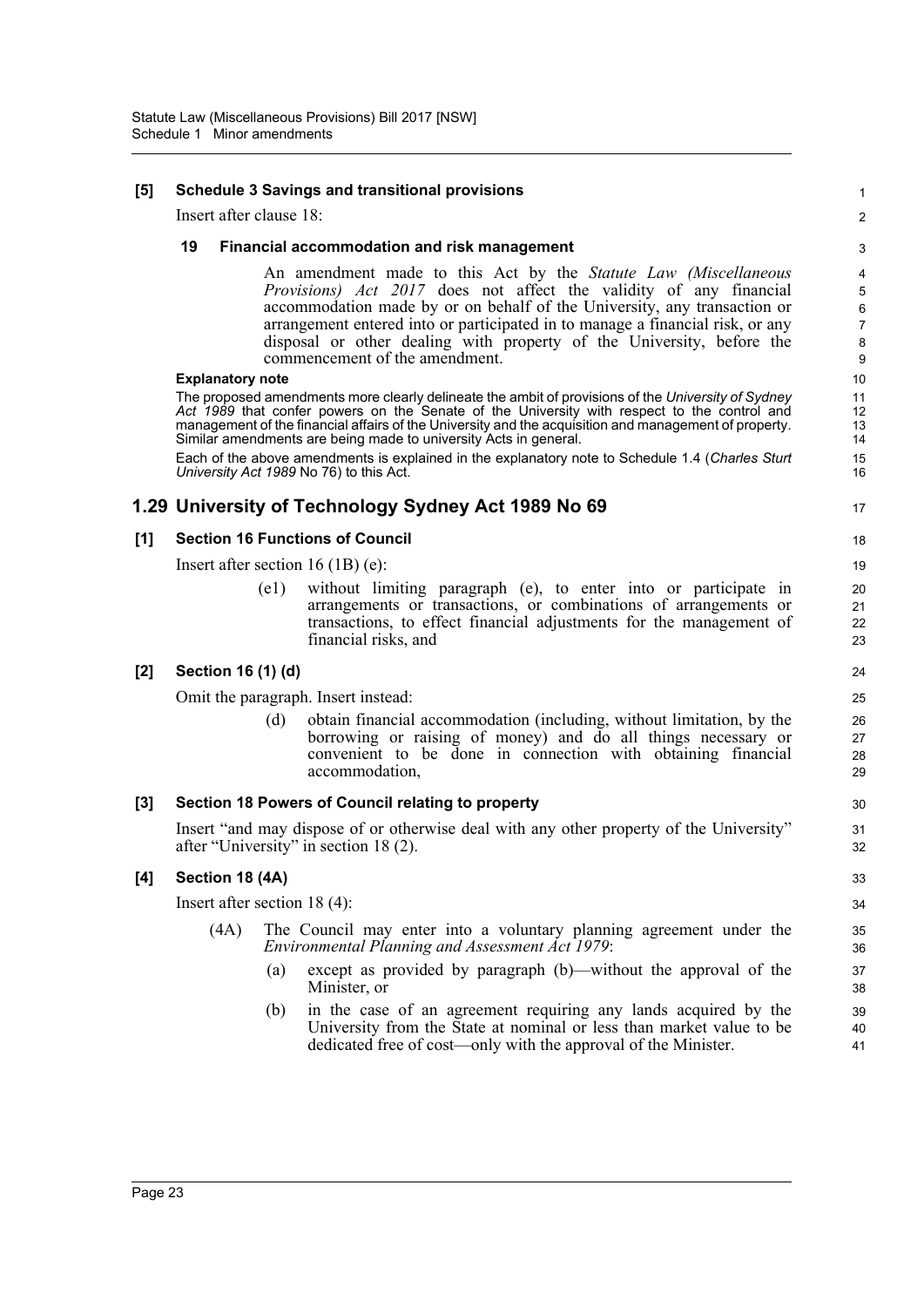| [5]   |                                   |                         | <b>Schedule 3 Savings and transitional provisions</b>                                                                                                                                                                                                                                                                                                                                                                                                                                          | 1                                         |  |  |
|-------|-----------------------------------|-------------------------|------------------------------------------------------------------------------------------------------------------------------------------------------------------------------------------------------------------------------------------------------------------------------------------------------------------------------------------------------------------------------------------------------------------------------------------------------------------------------------------------|-------------------------------------------|--|--|
|       |                                   |                         | Insert after clause 25:                                                                                                                                                                                                                                                                                                                                                                                                                                                                        | $\overline{2}$                            |  |  |
|       | Part 7                            |                         | <b>Provision consequent on enactment of Statute Law</b><br>(Miscellaneous Provisions) Act 2017                                                                                                                                                                                                                                                                                                                                                                                                 | 3<br>4                                    |  |  |
|       | 26                                |                         | <b>Financial accommodation and risk management</b>                                                                                                                                                                                                                                                                                                                                                                                                                                             | 5                                         |  |  |
|       |                                   |                         | An amendment made to this Act by the Statute Law (Miscellaneous<br>Provisions) Act 2017 does not affect the validity of any financial<br>accommodation made by or on behalf of the University, any transaction or<br>arrangement entered into or participated in to manage a financial risk, or any<br>disposal or other dealing with property of the University, before the<br>commencement of the amendment.                                                                                 | 6<br>$\overline{7}$<br>8<br>9<br>10<br>11 |  |  |
|       |                                   | <b>Explanatory note</b> |                                                                                                                                                                                                                                                                                                                                                                                                                                                                                                | 12                                        |  |  |
|       |                                   |                         | The proposed amendments more clearly delineate the ambit of provisions of the University of<br>Technology Sydney Act 1989 that confer powers on the Council of the University with respect to the<br>control and management of the financial affairs of the University and the acquisition and management<br>of property. Similar amendments are being made to university Acts in general.<br>Each of the above amendments is explained in the explanatory note to Schedule 1.4 (Charles Sturt | 13<br>14<br>15<br>16<br>17                |  |  |
|       |                                   |                         | University Act 1989 No 76) to this Act.                                                                                                                                                                                                                                                                                                                                                                                                                                                        | 18                                        |  |  |
|       |                                   |                         | 1.30 University of Wollongong Act 1989 No 127                                                                                                                                                                                                                                                                                                                                                                                                                                                  | 19                                        |  |  |
| [1]   | <b>Section 11</b>                 |                         |                                                                                                                                                                                                                                                                                                                                                                                                                                                                                                |                                           |  |  |
|       | Omit the section. Insert instead: |                         |                                                                                                                                                                                                                                                                                                                                                                                                                                                                                                |                                           |  |  |
|       | 11                                |                         | <b>Deputy Chancellors</b>                                                                                                                                                                                                                                                                                                                                                                                                                                                                      | 22                                        |  |  |
|       |                                   | (1)                     | The Council must elect one or more of its members to be Deputy Chancellors<br>of the University.                                                                                                                                                                                                                                                                                                                                                                                               | 23<br>24                                  |  |  |
|       |                                   | (2)                     | Whenever a vacancy in the office of a Deputy Chancellor occurs, the Council<br>must elect one of its members to fill the vacancy. The Council is not required<br>to do so if there is another Deputy Chancellor.                                                                                                                                                                                                                                                                               | 25<br>26<br>27                            |  |  |
|       |                                   | (3)                     | A Deputy Chancellor, unless he or she sooner resigns or is removed from<br>office as a Deputy Chancellor or ceases to be a member of the Council, holds<br>office for 2 years from the date of election and on the conditions (if any) that<br>are prescribed by the by-laws.                                                                                                                                                                                                                  | 28<br>29<br>30<br>31                      |  |  |
|       |                                   | (4)                     | In the absence of the Chancellor, or during a vacancy in the office of<br>Chancellor or during the inability of the Chancellor to act, the Deputy<br>Chancellor or (if more than one) a Deputy Chancellor appointed from time to<br>time by the Council has all the functions of the Chancellor.                                                                                                                                                                                               | 32<br>33<br>34<br>35                      |  |  |
|       |                                   | (5)                     | No more than one Deputy Chancellor may be appointed under this section at<br>any one time to exercise the functions of the Chancellor.                                                                                                                                                                                                                                                                                                                                                         | 36<br>37                                  |  |  |
| $[2]$ |                                   |                         | Section 11A Removal from office of Chancellor or Deputy Chancellor                                                                                                                                                                                                                                                                                                                                                                                                                             | 38                                        |  |  |
|       |                                   |                         | Insert "a" before "Deputy Chancellor" wherever occurring in section 11A (1) and (3).                                                                                                                                                                                                                                                                                                                                                                                                           | 39                                        |  |  |
| $[3]$ |                                   | Section 11A (4)         |                                                                                                                                                                                                                                                                                                                                                                                                                                                                                                | 40                                        |  |  |
|       |                                   |                         | Omit "those offices". Insert instead "the office of Chancellor or a Deputy Chancellor".                                                                                                                                                                                                                                                                                                                                                                                                        | 41                                        |  |  |
|       |                                   |                         |                                                                                                                                                                                                                                                                                                                                                                                                                                                                                                |                                           |  |  |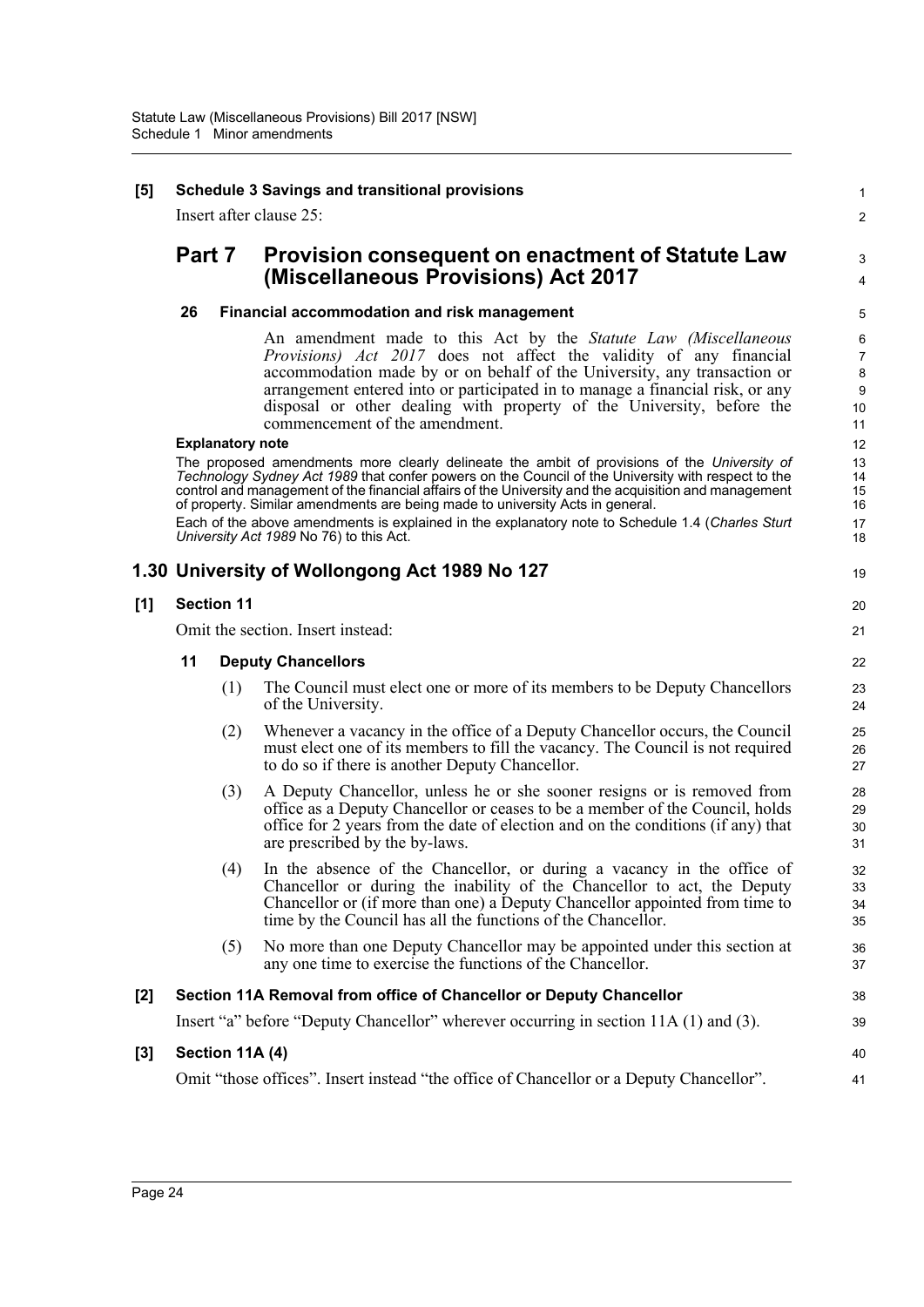| [4]                |                                |      | <b>Section 16 Functions of Council</b>                                                                                                                                                                                                                                                                                                                                                                         | $\mathbf{1}$                                 |  |
|--------------------|--------------------------------|------|----------------------------------------------------------------------------------------------------------------------------------------------------------------------------------------------------------------------------------------------------------------------------------------------------------------------------------------------------------------------------------------------------------------|----------------------------------------------|--|
|                    |                                |      | Insert after section $16(1B)(e)$ :                                                                                                                                                                                                                                                                                                                                                                             | $\overline{c}$                               |  |
|                    |                                | (e1) | without limiting paragraph (e), to enter into or participate in<br>arrangements or transactions, or combinations of arrangements or<br>transactions, to effect financial adjustments for the management of<br>financial risks, and                                                                                                                                                                             | 3<br>4<br>$\overline{\mathbf{5}}$<br>$\,6\,$ |  |
| [5]                | Section 16 (1) (d)             |      |                                                                                                                                                                                                                                                                                                                                                                                                                | 7                                            |  |
|                    |                                |      | Omit the paragraph. Insert instead:                                                                                                                                                                                                                                                                                                                                                                            | 8                                            |  |
|                    |                                | (d)  | obtain financial accommodation (including, without limitation, by the<br>borrowing or raising of money) and do all things necessary or<br>convenient to be done in connection with obtaining financial<br>accommodation,                                                                                                                                                                                       | 9<br>10<br>11<br>12                          |  |
| [6]                |                                |      | Section 18 Powers of Council relating to property                                                                                                                                                                                                                                                                                                                                                              | 13                                           |  |
|                    |                                |      | Insert "and may dispose of or otherwise deal with any other property of the University"<br>after "University" in section 18 (2).                                                                                                                                                                                                                                                                               | 14<br>15                                     |  |
| $\left[ 7 \right]$ | Section 18 (4A)                |      |                                                                                                                                                                                                                                                                                                                                                                                                                | 16                                           |  |
|                    | Insert after section $18(4)$ : |      |                                                                                                                                                                                                                                                                                                                                                                                                                |                                              |  |
|                    | (4A)                           |      | The Council may enter into a voluntary planning agreement under the<br>Environmental Planning and Assessment Act 1979:                                                                                                                                                                                                                                                                                         | 18<br>19                                     |  |
|                    |                                | (a)  | except as provided by paragraph (b)—without the approval of the<br>Minister, or                                                                                                                                                                                                                                                                                                                                | 20<br>21                                     |  |
|                    |                                | (b)  | in the case of an agreement requiring any lands acquired by the<br>University from the State at nominal or less than market value to be<br>dedicated free of cost—only with the approval of the Minister.                                                                                                                                                                                                      | 22<br>23<br>24                               |  |
| [8]                | <b>Section 28 By-laws</b>      |      |                                                                                                                                                                                                                                                                                                                                                                                                                | 25                                           |  |
|                    |                                |      | Omit "the Deputy Chancellor" from section 28 (1) (i). Insert instead "a Deputy Chancellor".                                                                                                                                                                                                                                                                                                                    | 26                                           |  |
| [9]                |                                |      | Schedule 1 Provisions relating to members and procedure of the Council                                                                                                                                                                                                                                                                                                                                         | 27                                           |  |
|                    |                                |      | Omit clause 7 (2). Insert instead:                                                                                                                                                                                                                                                                                                                                                                             | 28                                           |  |
|                    | (2)                            |      | At any meeting of the Council at which the Chancellor is not present:                                                                                                                                                                                                                                                                                                                                          | 29                                           |  |
|                    |                                | (a)  | the Deputy Chancellor who has the functions of the Chancellor under<br>section 11 $(4)$ , or                                                                                                                                                                                                                                                                                                                   | 30<br>31                                     |  |
|                    |                                | (b)  | if any such Deputy Chancellor is not present at the meeting—a member<br>elected by and from the members present,                                                                                                                                                                                                                                                                                               | 32<br>33                                     |  |
|                    |                                |      | is to preside at the meeting.                                                                                                                                                                                                                                                                                                                                                                                  | 34                                           |  |
| [10]               |                                |      | <b>Schedule 3 Savings and transitional provisions</b>                                                                                                                                                                                                                                                                                                                                                          | 35                                           |  |
|                    | Insert after clause 18:        |      |                                                                                                                                                                                                                                                                                                                                                                                                                |                                              |  |
|                    | 19                             |      | Financial accommodation and risk management                                                                                                                                                                                                                                                                                                                                                                    | 37                                           |  |
|                    |                                |      | An amendment made to this Act by the Statute Law (Miscellaneous<br>Provisions) Act 2017 does not affect the validity of any financial<br>accommodation made by or on behalf of the University, any transaction or<br>arrangement entered into or participated in to manage a financial risk, or any<br>disposal or other dealing with property of the University, before the<br>commencement of the amendment. | 38<br>39<br>40<br>41<br>42<br>43             |  |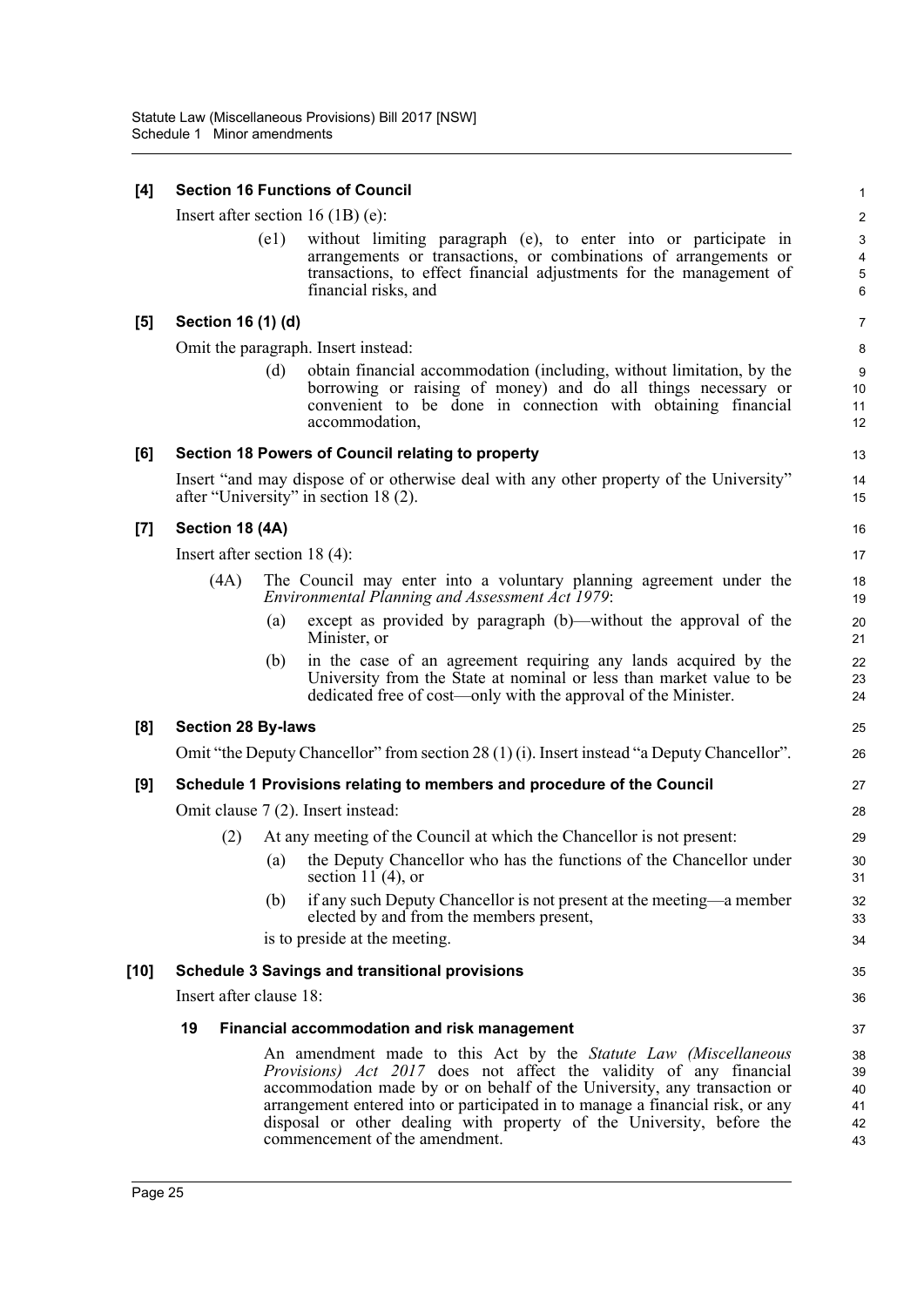Items [1]–[3], [8] and [9] of the amendments to the *University of Wollongong Act 1989* commence on the date of assent to this Act.

#### **Explanatory note**

Item [1] of the proposed amendments substitutes section 11 of the Act to enable the Council of the University of Wollongong to elect one or more persons as Deputy Chancellors of the University (rather than one person, as is currently the case) and to make consequential changes to the existing provision. Items [2], [3], [8] and [9] also make consequential amendments.

Items [4]–[7] more clearly delineate the ambit of provisions of the Act that confer powers on the Council with respect to control and management of the financial affairs of the University and the acquisition and management of property. Item [10] contains a consequential savings and transitional provision. Similar amendments are being made to university Acts in general. Each of the amendments set out in items [4]–[7] and [10] is explained in the explanatory note to Schedule 1.4 (*Charles Sturt University Act 1989* No 76) to this Act.

|       | 1.31 University of Wollongong By-law 2005                                                                                                                                                                                                                                                                              | 15                   |
|-------|------------------------------------------------------------------------------------------------------------------------------------------------------------------------------------------------------------------------------------------------------------------------------------------------------------------------|----------------------|
| [1]   | Part 2, heading                                                                                                                                                                                                                                                                                                        | 16                   |
|       | Omit "Deputy Chancellor". Insert instead "Deputy Chancellors".                                                                                                                                                                                                                                                         | 17                   |
| $[2]$ | <b>Clause 4 Election of Chancellor or Deputy Chancellors</b>                                                                                                                                                                                                                                                           | 18                   |
|       | Insert "a" before "Deputy Chancellor".                                                                                                                                                                                                                                                                                 | 19                   |
| $[3]$ | <b>Clause 5 Nomination of Chancellor or Deputy Chancellors</b>                                                                                                                                                                                                                                                         | 20                   |
|       | Insert "a" before "Deputy Chancellor".                                                                                                                                                                                                                                                                                 | 21                   |
| [4]   | <b>Clause 6 Authority</b>                                                                                                                                                                                                                                                                                              | 22                   |
|       | Insert "a" before "Deputy Chancellor".                                                                                                                                                                                                                                                                                 | 23                   |
| [5]   | Clause 16 Nomination procedures relating to appointed members                                                                                                                                                                                                                                                          | 24                   |
|       | Omit clause 16 (1) (b). Insert instead:                                                                                                                                                                                                                                                                                | 25                   |
|       | at least one Deputy Chancellor,<br>(b)                                                                                                                                                                                                                                                                                 | 26                   |
| [6]   | <b>Clause 16 (1A)</b>                                                                                                                                                                                                                                                                                                  | 27                   |
|       | Insert after clause $16(1)$ :                                                                                                                                                                                                                                                                                          | 28                   |
|       | Despite subclause (1), the Committee may be differently constituted if the<br>(1A)<br>Council so determines.                                                                                                                                                                                                           | 29<br>30             |
| [7]   | Clauses 23 (a) and 30 (2)                                                                                                                                                                                                                                                                                              | 31                   |
|       | Omit "the Deputy Chancellor" wherever occurring. Insert instead "a Deputy Chancellor".                                                                                                                                                                                                                                 | 32                   |
| [8]   | <b>Clause 29 Honorary Awards Committee</b>                                                                                                                                                                                                                                                                             | 33                   |
|       | Omit "a Ceremonial and" from clause 29 (1). Insert instead "an".                                                                                                                                                                                                                                                       | 34                   |
| [9]   | <b>Clause 29 (2)</b>                                                                                                                                                                                                                                                                                                   | 35                   |
|       | Omit "Ceremonial and".                                                                                                                                                                                                                                                                                                 | 36                   |
|       | Commencement                                                                                                                                                                                                                                                                                                           | 37                   |
|       | The amendments to the University of Wollongong By-law 2005 commence on the date of assent to<br>this Act.                                                                                                                                                                                                              | 38<br>39             |
|       | <b>Explanatory note</b>                                                                                                                                                                                                                                                                                                | 40                   |
|       | Items [1]-[5] and [7] of the proposed amendments are consequent on a proposed amendment to the<br>University of Wollongong Act 1989 in this Schedule that enables the Council of the University of<br>Wollongong to elect one or more persons as Deputy Chancellors of the University, rather than only<br>one person. | 41<br>42<br>43<br>44 |
|       |                                                                                                                                                                                                                                                                                                                        |                      |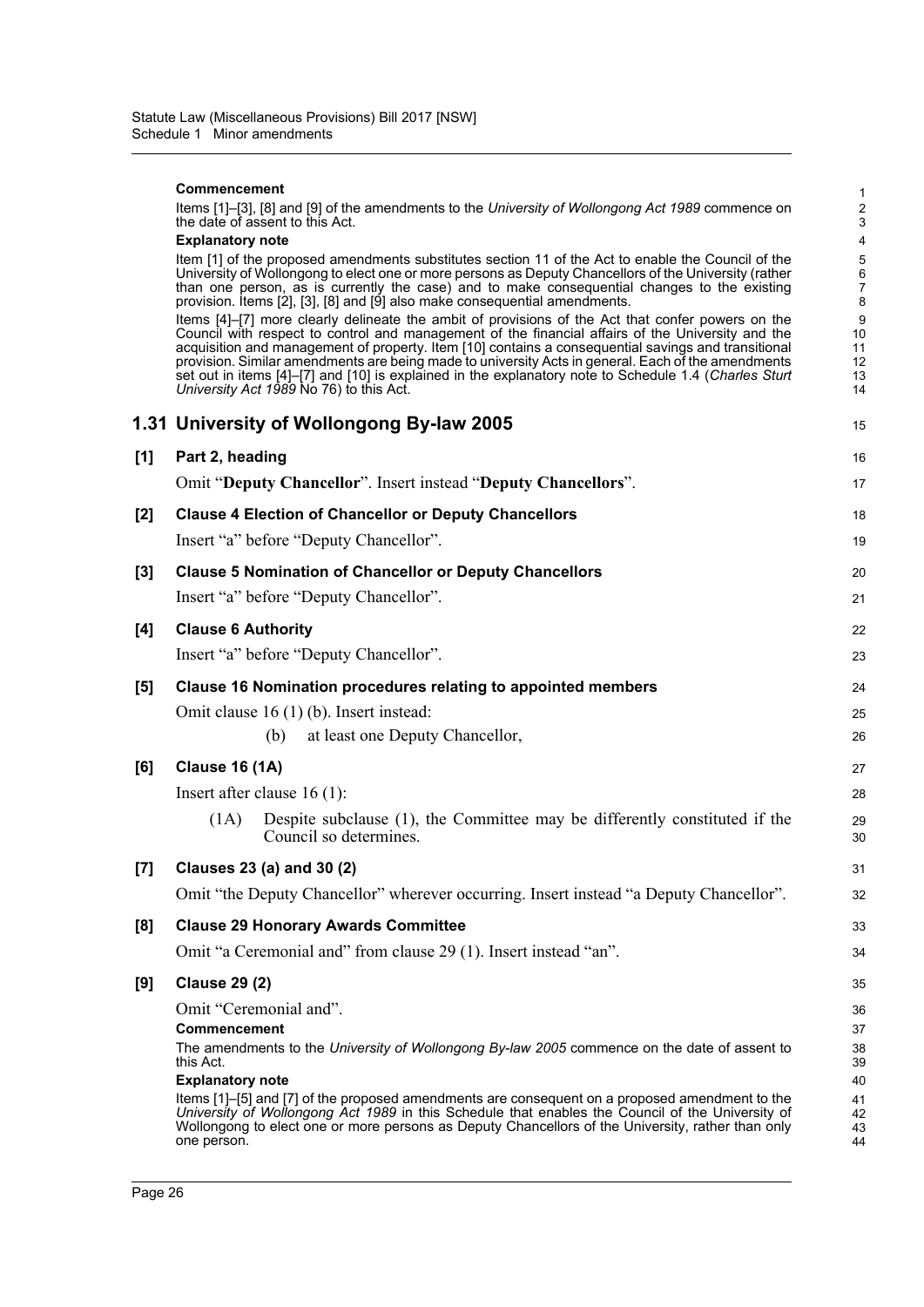Item [6] gives the Council a discretion to constitute the Council Nominations Committee differently from its constitution as provided for in the By-law. Item [8] alters the name of a committee established by the Council and item [9] makes a consequential amendment.

# **1.32 Water Management Act 2000 No 92**

## **[1] Section 60D Taking water otherwise than by or from water supply work or extraction point nominated in access licence**

Omit "a nominated water supply work for that water source".

Insert instead ""a water supply work, or from an extraction point, that is nominated in an access licence".

#### **[2] Section 71G Minister may require production or surrender of access licence certificate before recording matters in Access Register**

Insert at the end of the section:

(2) The Minister may require the access licence certificate for an access licence to be surrendered to the Minister before the Minister records the surrender of the access licence to which that certificate relates in the Access Register.

# **[3] Dictionary**

Omit the definition of *nominated water supply work*.

## **Explanatory note**

Item [1] of the proposed amendments modifies a prohibition on taking water from a water source. Currently, water must not be taken from a water source unless it is taken by means of a water supply work nominated in an access licence for that water source. The amendment will modify the prohibition to enable a person to take water from a water source by means of any water supply work or extraction point nominated in an access licence (whether or not it is nominated for that water source). The amendment is consequent on changes made by the *Water Management Amendment Act 2014* (which enable the holder of an access licence to nominate for any water source a water supply point or extraction point from which water may be taken under the licence). Item [3] makes a consequential amendment.

Item [2] enables the Minister for Regional Water to require an access licence certificate for an access licence under that Act to be surrendered before recording the surrender of the access licence in the Water Access Licence Register.

# **1.33 Western Sydney University Act 1997 No 116**

# **[1] Section 22 Functions of Board**

Insert after section 22 (1B) (e):

(e1) without limiting paragraph (e), to enter into or participate in arrangements or transactions, or combinations of arrangements or transactions, to effect financial adjustments for the management of financial risks, and

# **[2] Section 22 (1) (e)**

Omit the paragraph. Insert instead:

(e) obtain financial accommodation (including, without limitation, by the borrowing or raising of money) and do all things necessary or convenient to be done in connection with obtaining financial accommodation, and

# **[3] Section 22 (1) (g)**

Insert "and" at the end of the paragraph.

5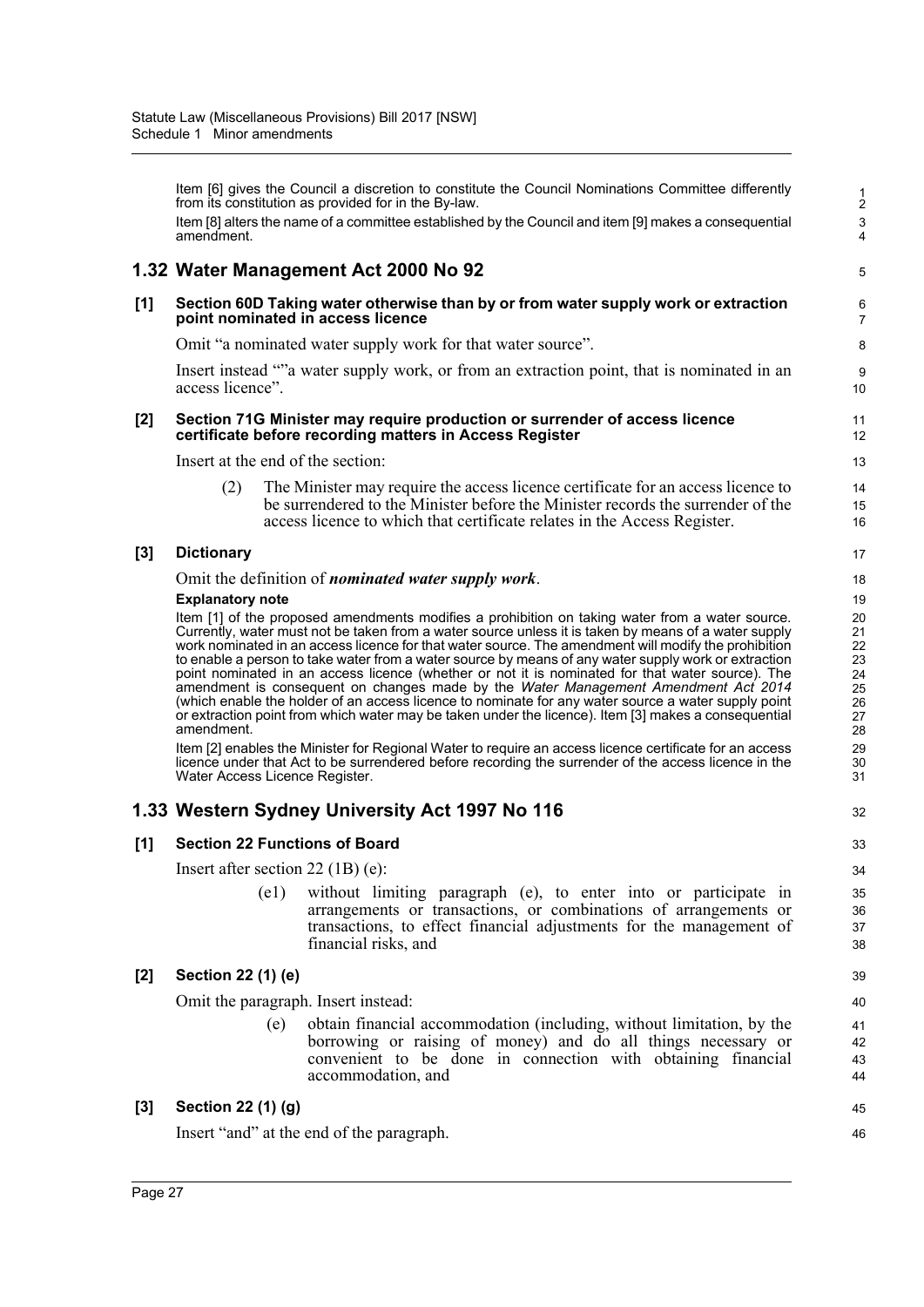## **[4] Section 24 Powers of Board relating to property**

Insert "and may dispose of or otherwise deal with any other property of the University" after "University" in section 24 (2).

## **[5] Section 24 (4A)**

Insert after section 24 (4):

- (4A) The Board may enter into a voluntary planning agreement under the *Environmental Planning and Assessment Act 1979*:
	- (a) except as provided by paragraph (b)—without the approval of the Minister, or

1 2 3

13  $14$ 

15 16

(b) in the case of an agreement requiring any lands acquired by the University from the State at nominal or less than market value to be dedicated free of cost—only with the approval of the Minister.

## **[6] Schedule 4 Savings, transitional and other provisions**

Insert after clause 35:

# **Part 7 Provision consequent on enactment of Statute Law (Miscellaneous Provisions) Act 2017**

## **36 Financial accommodation and risk management**

An amendment made to this Act by the *Statute Law (Miscellaneous Provisions) Act 2017* does not affect the validity of any financial accommodation made by or on behalf of the University, any transaction or arrangement entered into or participated in to manage a financial risk, or any disposal or other dealing with property of the University, before the commencement of the amendment.

## **Explanatory note**

The proposed amendments more clearly delineate the ambit of provisions of the *Western Sydney University Act 1997* that confer powers on the Board of the University with respect to the control and management of the financial affairs of the University and the acquisition and management of property. Similar amendments are being made to university Acts in general.

Each of the above amendments is explained in the explanatory note to Schedule 1.4 (*Charles Sturt University Act 1989* No 76) to this Act. Item [3] is an additional amendment, which corrects a list.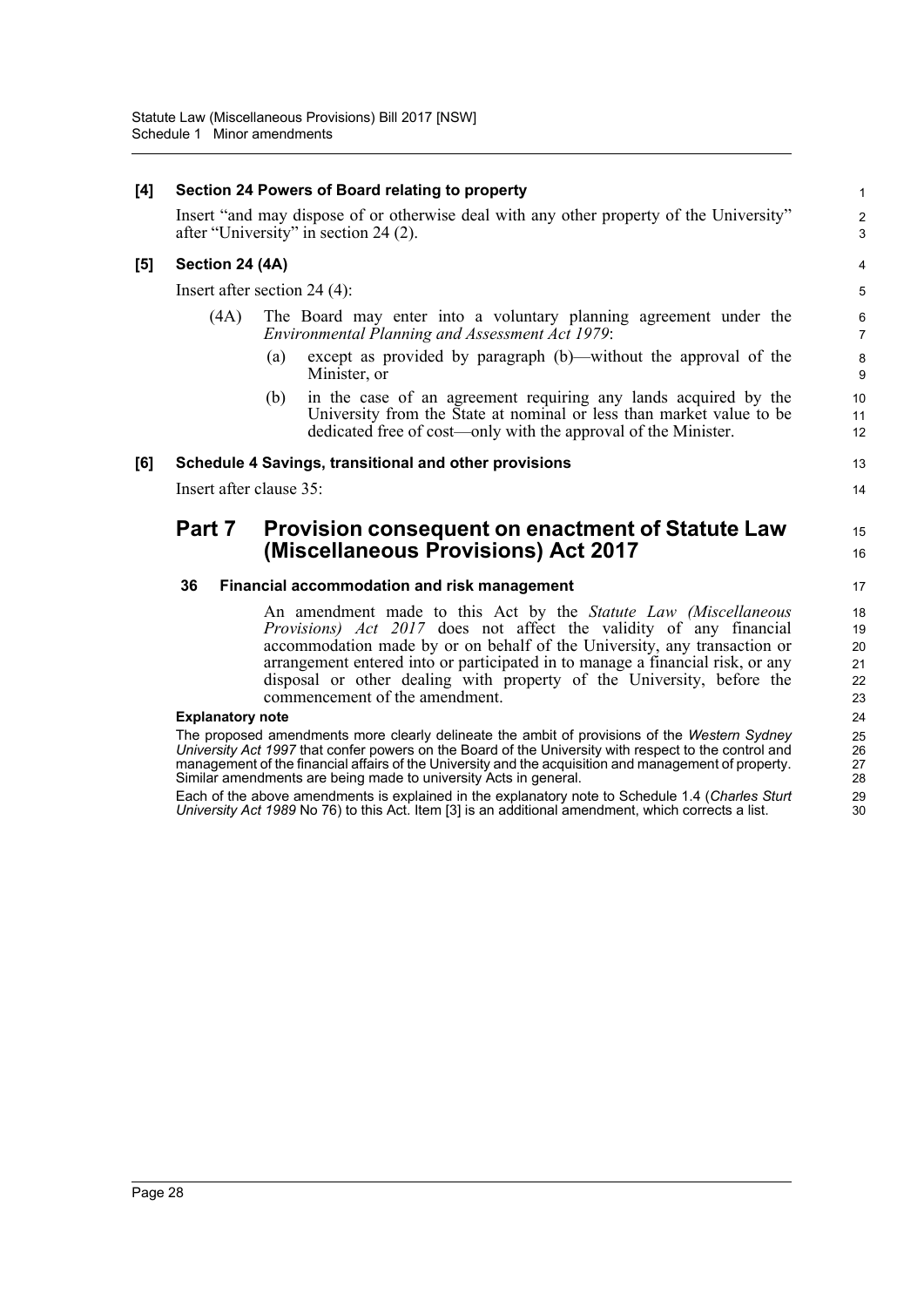<span id="page-32-0"></span>

|       | <b>Schedule 2</b><br>Amendments by way of statute law revision                                                                              | $\mathbf{1}$        |  |  |  |
|-------|---------------------------------------------------------------------------------------------------------------------------------------------|---------------------|--|--|--|
| 2.1   | Australia and New Zealand Banking Group Limited (NMRB) Act 1991<br><b>No 35</b>                                                             | $\overline{2}$<br>3 |  |  |  |
|       | Section 26 (1) and (2)                                                                                                                      |                     |  |  |  |
|       | Omit "Australian Securities Commission" wherever occurring.                                                                                 | 5                   |  |  |  |
|       | Insert instead "Australian Securities and Investments Commission".                                                                          | 6                   |  |  |  |
|       | <b>Explanatory note</b><br>The proposed amendment updates references to a renamed Commonwealth agency.                                      | $\overline{7}$<br>8 |  |  |  |
| 2.2   | Australian Jockey and Sydney Turf Clubs Merger Act 2010 No 93                                                                               | 9                   |  |  |  |
|       | Sections 4 (1) (definition of "racecourse"), 12 (1) (paragraph (c) of the definition of<br>"transferable regulatory authorisations") and 40 | 10<br>11            |  |  |  |
|       | Omit "Racing Administration Act 1998" wherever occurring.                                                                                   | 12                  |  |  |  |
|       | Insert instead "Betting and Racing Act 1998".                                                                                               | 13                  |  |  |  |
|       | <b>Explanatory note</b>                                                                                                                     | 14                  |  |  |  |
|       | The proposed amendment updates references to a renamed Act.                                                                                 | 15                  |  |  |  |
| 2.3   | <b>Biofuels (Registration) Order 2016</b>                                                                                                   | 16                  |  |  |  |
| [1]   | <b>Clause 3 (2)</b>                                                                                                                         | 17                  |  |  |  |
|       | Insert at the end of clause 3:                                                                                                              | 18                  |  |  |  |
|       | Notes included in this Order do not form part of this Order.<br>(2)                                                                         | 19                  |  |  |  |
| $[2]$ | <b>Clause 4 (2)</b>                                                                                                                         | 20                  |  |  |  |
|       | Omit "Schedule 1 of" wherever occurring. Insert instead "Schedule 1 to".                                                                    | 21                  |  |  |  |
| $[3]$ | Clause 4 (4)                                                                                                                                | 22                  |  |  |  |
|       | Renumber paragraph (g) as paragraph (f).                                                                                                    | 23                  |  |  |  |
|       | <b>Explanatory note</b>                                                                                                                     | 24                  |  |  |  |
|       | Item [1] of the proposed amendments clarifies the status of notes. Item [2] corrects a reference.<br>Item [3] corrects numbering.           | 25<br>26            |  |  |  |
| 2.4   | Canberra Advance Bank Limited (Merger) Act 1992 No 17                                                                                       | 27                  |  |  |  |
|       | <b>Section 25</b>                                                                                                                           | 28                  |  |  |  |
|       | Omit "Australian Securities Commission".                                                                                                    | 29                  |  |  |  |
|       | Insert instead "Australian Securities and Investments Commission".                                                                          | 30                  |  |  |  |
|       | <b>Explanatory note</b>                                                                                                                     | 31                  |  |  |  |
|       | The proposed amendment updates a reference to a renamed Commonwealth agency.                                                                | 32                  |  |  |  |
| 2.5   | <b>Cemeteries and Crematoria Act 2013 No 105</b>                                                                                            | 33                  |  |  |  |
|       | <b>Section 54 (1)</b>                                                                                                                       | 34                  |  |  |  |
|       | Insert "," after "fee".                                                                                                                     | 35                  |  |  |  |
|       | <b>Explanatory note</b>                                                                                                                     | 36                  |  |  |  |
|       | The proposed amendment inserts missing punctuation.                                                                                         | 37                  |  |  |  |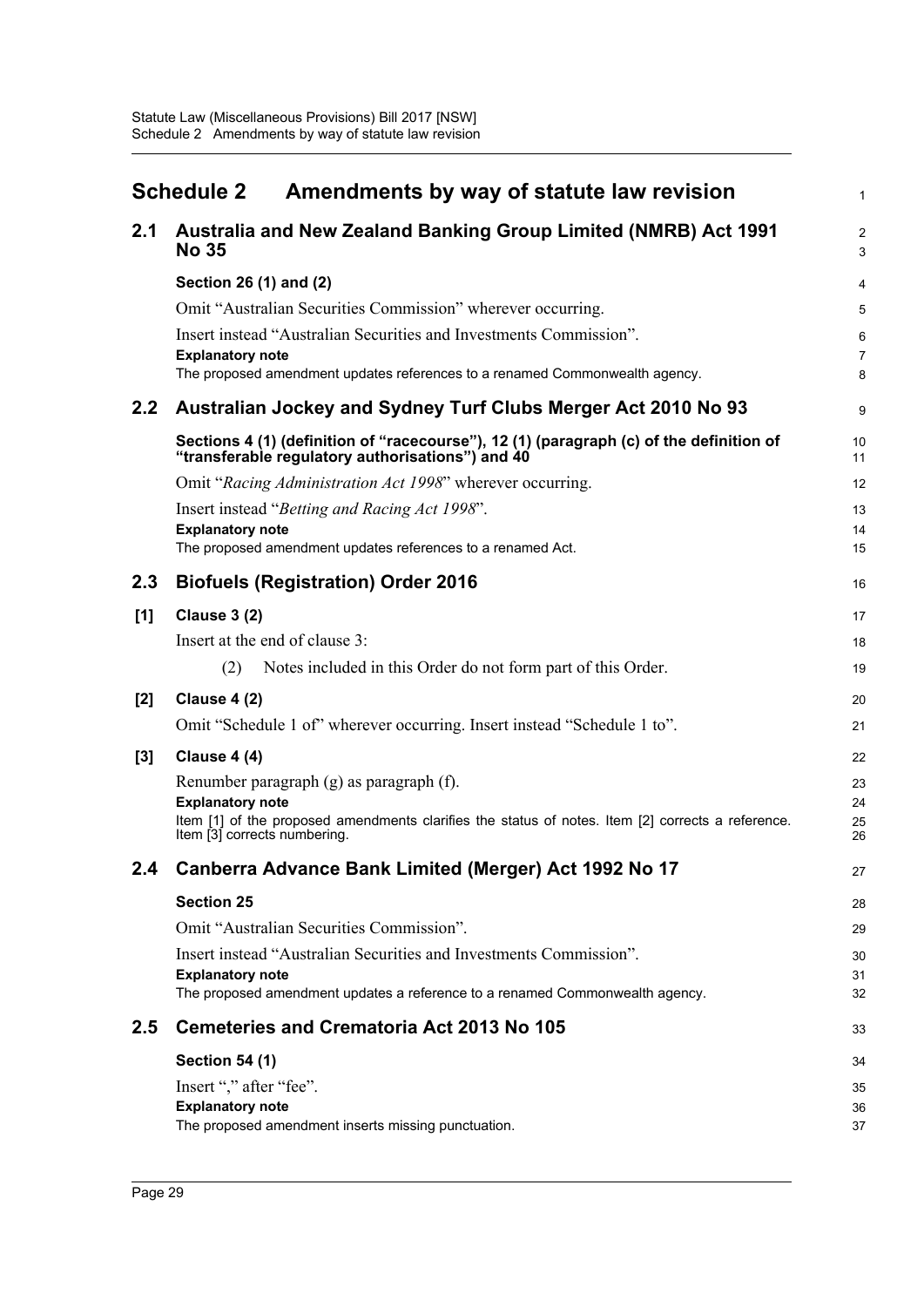| 2.6   | Children (Criminal Proceedings) Act 1987 No 55                                                                                                                                                               | $\mathbf{1}$   |
|-------|--------------------------------------------------------------------------------------------------------------------------------------------------------------------------------------------------------------|----------------|
|       | Section 48W (n)                                                                                                                                                                                              | $\overline{2}$ |
|       | Omit "the the". Insert instead "the".                                                                                                                                                                        | 3              |
|       | <b>Explanatory note</b>                                                                                                                                                                                      | 4              |
|       | The proposed amendment omits a duplicated word.                                                                                                                                                              | 5              |
| 2.7   | <b>Duties Act 1997 No 123</b>                                                                                                                                                                                | 6              |
| [1]   | Sections 65 (9), 81 and 85 (1) (b)                                                                                                                                                                           | $\overline{7}$ |
|       | Insert "(New Homes)" after "First Home Owner Grant" wherever occurring.                                                                                                                                      | 8              |
| $[2]$ | <b>Schedule 2</b>                                                                                                                                                                                            | 9              |
|       | Omit "Sydney Harbour Foreshore Authority". Insert instead "Place Management NSW".                                                                                                                            | 10             |
|       | <b>Explanatory note</b>                                                                                                                                                                                      | 11             |
|       | Item [1] of the proposed amendments updates references to a renamed Act. Item [2] updates a<br>reference to a renamed statutory body.                                                                        | 12<br>13       |
| 2.8   | Election Funding, Expenditure and Disclosures Act 1981 No 78                                                                                                                                                 | 14             |
| [1]   | Schedule 1, clause 5 (2)                                                                                                                                                                                     | 15             |
|       | Omit "25 cents". Insert instead "56 cents".                                                                                                                                                                  | 16             |
| [2]   | Schedule 1, clause 5 (2)                                                                                                                                                                                     | 17             |
|       | Omit "0.01 cent" wherever occurring. Insert instead "\$0.01".                                                                                                                                                | 18             |
|       | <b>Explanatory note</b>                                                                                                                                                                                      | 19             |
|       | Item [1] of the proposed amendments corrects a reference to an amount adjusted for inflation. Item [2]<br>updates a reference to the rounding of an amount adjusted for inflation to reflect the practice of | 20<br>21       |
|       | rounding off to a whole cent (rather than a fraction of a cent).                                                                                                                                             | 22             |
| 2.9   | <b>Electricity Network Assets (Authorised Transactions) Act 2015 No 5</b>                                                                                                                                    | 23             |
|       | Section 3, paragraph (b) of definition of "associated electricity network land"                                                                                                                              | 24             |
|       | Omit "Government Property NSW". Insert instead "Property NSW".                                                                                                                                               | 25             |
|       | <b>Explanatory note</b>                                                                                                                                                                                      | 26             |
|       | The proposed amendment updates a reference to a renamed statutory body.                                                                                                                                      | 27             |
|       | 2.10 Fair Trading Amendment (Commercial Agents) Act 2016 No 52                                                                                                                                               | 28             |
|       | Schedule 1 [1], proposed section 60E (4) (g)                                                                                                                                                                 | 29             |
|       | Insert "of" after "holder".                                                                                                                                                                                  | 30             |
|       | <b>Explanatory note</b>                                                                                                                                                                                      | 31             |
|       | The proposed amendment inserts a missing word.                                                                                                                                                               | 32             |
|       | 2.11 Fines Act 1996 No 99                                                                                                                                                                                    | 33             |
|       | Section 117A (1) (a2) (i)                                                                                                                                                                                    | 34             |
|       | Insert "(New Homes)" after "First Home Owner Grant".                                                                                                                                                         | 35             |
|       | <b>Explanatory note</b>                                                                                                                                                                                      | 36             |
|       | The proposed amendment updates a reference to a renamed Act.                                                                                                                                                 | 37             |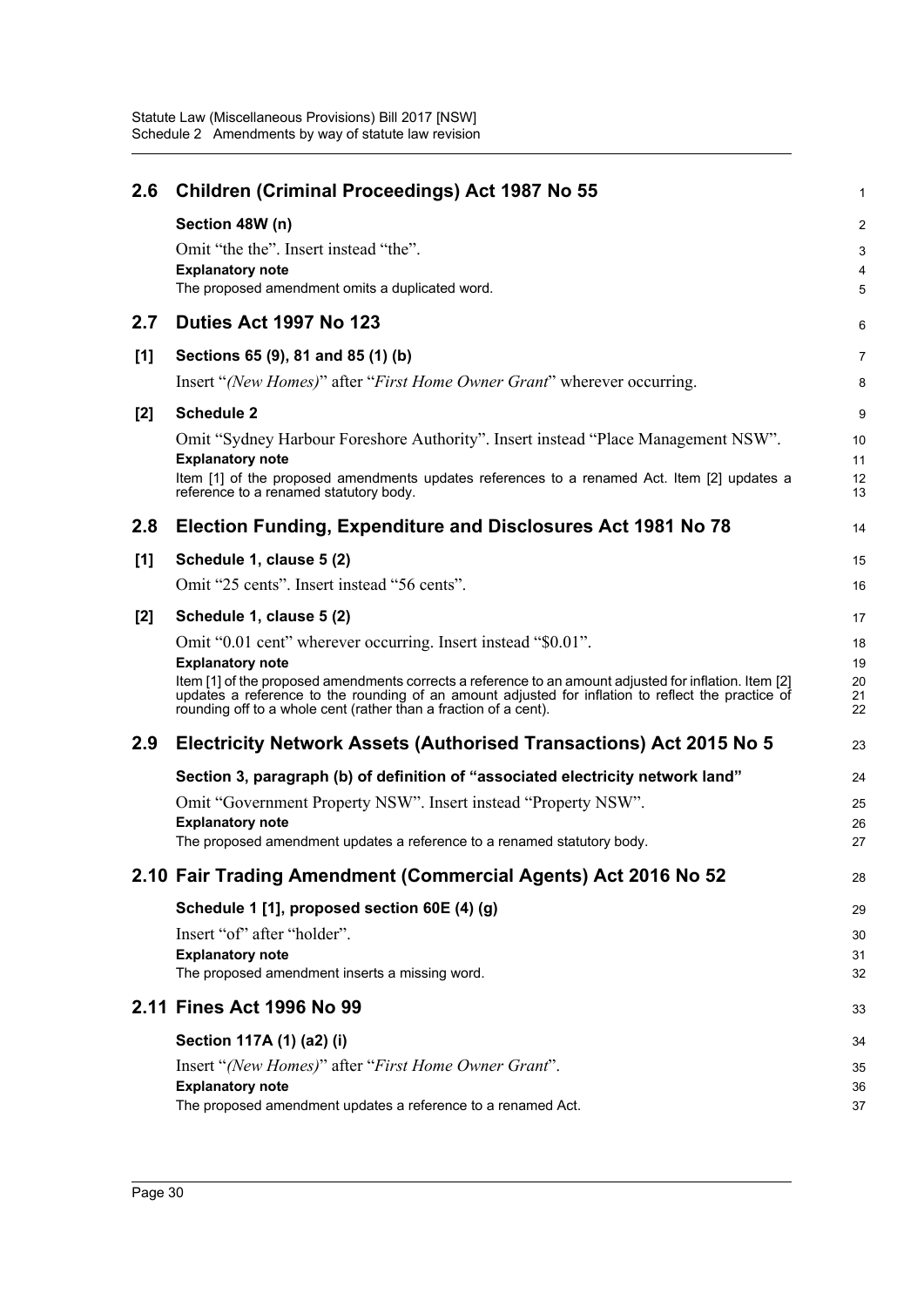|     | 2.12 Fire Brigades Act 1989 No 192                                                                                      | 1                   |
|-----|-------------------------------------------------------------------------------------------------------------------------|---------------------|
|     | Section 44, definition of "State Revenue Commissioner"                                                                  | $\overline{2}$      |
|     | Omit "-means". Insert instead "means".                                                                                  | 3                   |
|     | <b>Explanatory note</b><br>The proposed amendment omits redundant punctuation.                                          | $\overline{4}$<br>5 |
|     |                                                                                                                         |                     |
|     | 2.13 Forbes Local Environmental Plan 2013                                                                               | 6                   |
|     | <b>Clause 4.1AA</b>                                                                                                     | $\overline{7}$      |
|     | Renumber clause 4.1AA (4) as clause 4.1AA (3A).<br><b>Explanatory note</b>                                              | 8                   |
|     | The proposed amendment corrects numbering.                                                                              | 9<br>10             |
|     | 2.14 Gambling (Two-up) Act 1998 No 115                                                                                  | 11                  |
|     | Section 7 (2)                                                                                                           | 12                  |
|     | Omit "Racing Administration Act 1998". Insert instead "Betting and Racing Act 1998".                                    | 13                  |
|     | <b>Explanatory note</b>                                                                                                 | 14                  |
|     | The proposed amendment updates a reference to a renamed Act.                                                            | 15                  |
|     | 2.15 Gloucester Local Environmental Plan 2010                                                                           | 16                  |
|     | Land Use Table, Zone RU1, item 1                                                                                        | 17                  |
|     | Omit "eco tourism". Insert instead "eco-tourism".                                                                       | 18                  |
|     | <b>Explanatory note</b><br>The proposed amendment corrects terminology.                                                 | 19<br>20            |
|     | 2.16 Greater Taree Local Environmental Plan 2010                                                                        | 21                  |
|     | Schedule 5, item I249                                                                                                   | 22                  |
|     | Omit "and Lot 16". Insert instead "; Lot 16".                                                                           | 23                  |
|     | <b>Explanatory note</b>                                                                                                 | 24                  |
|     | The proposed amendment corrects punctuation.                                                                            | 25                  |
|     | 2.17 Hairdressers Act 2003 No 62                                                                                        | 26                  |
| [1] | Section 4 (2), paragraph (a) of definition of "authorised qualification"                                                | 27                  |
|     | Omit "(WRH30100) Certificate". Insert instead "Certificate".                                                            | 28                  |
| [2] | Section 4 (2), definition of "registered training organisation"                                                         | 29                  |
|     | Omit "Vocational Education and Training Act 2005".                                                                      | 30                  |
|     | Insert instead "National Vocational Education and Training Regulator Act 2011 of the<br>Commonwealth".                  | 31<br>32            |
|     | <b>Explanatory note</b><br>Item [1] of the proposed amendments removes a reference to an obsolete course code. Item [2] | 33<br>34            |
|     | updates a reference to an Act.                                                                                          | 35                  |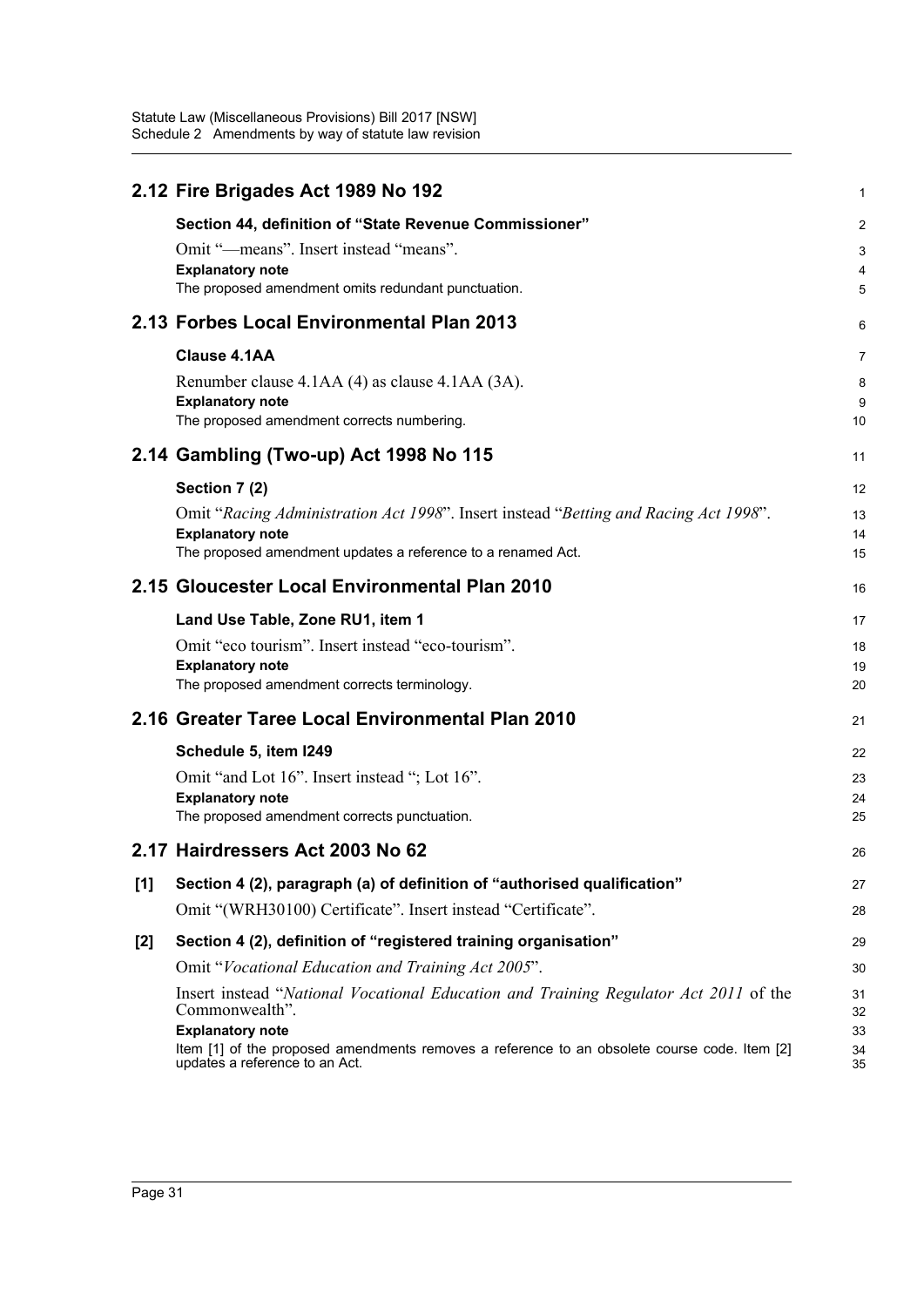|     | 2.18 Harness Racing Act 2009 No 20                                                                                                                                                                                             | 1                   |
|-----|--------------------------------------------------------------------------------------------------------------------------------------------------------------------------------------------------------------------------------|---------------------|
|     | Sections 3 (1) (definition of "harness racing meeting") and 19 (9) (definition of<br>"racecourse licensed for harness racing")                                                                                                 | $\overline{c}$<br>3 |
|     | Omit "Racing Administration Act 1998" wherever occurring.                                                                                                                                                                      | 4                   |
|     | Insert instead "Betting and Racing Act 1998".<br><b>Explanatory note</b><br>The proposed amendment updates references to a renamed Act.                                                                                        | 5<br>6<br>7         |
|     | 2.19 Hemp Industry Act 2008 No 58                                                                                                                                                                                              | 8                   |
|     | <b>Section 5</b>                                                                                                                                                                                                               | 9                   |
|     | Insert at the end of the section:                                                                                                                                                                                              | 10                  |
|     | <b>Note.</b> See the <i>Narcotic Drugs Act 1967</i> of the Commonwealth for provisions relating to<br>the regulation of the cultivation of cannabis (including low-THC hemp) for medicinal and<br>related scientific purposes. | 11<br>12<br>13      |
|     | <b>Explanatory note</b><br>The proposed amendment inserts a note referring to a Commonwealth Act that provides for the<br>regulation of the cultivation of cannabis for medicinal and related scientific purposes.             | 14<br>15<br>16      |
|     | 2.20 Independent Commission Against Corruption Act 1988 No 35                                                                                                                                                                  | 17                  |
|     | Section 35 (4A)                                                                                                                                                                                                                | 18                  |
|     | Omit "the the". Insert instead "the".<br><b>Explanatory note</b>                                                                                                                                                               | 19<br>20            |
|     | The proposed amendment omits a duplicated word.                                                                                                                                                                                | 21                  |
|     | 2.21 Lake Macquarie Local Environmental Plan 2014                                                                                                                                                                              | 22                  |
|     | Schedule 5, Part 1, item 41                                                                                                                                                                                                    | 23                  |
|     | Omit "Almora Close 180". Insert instead "Almora Close, 180".                                                                                                                                                                   | 24                  |
|     | <b>Explanatory note</b><br>The proposed amendment inserts missing punctuation.                                                                                                                                                 | 25<br>26            |
|     |                                                                                                                                                                                                                                |                     |
|     | 2.22 Land Acquisition (Just Terms Compensation) Act 1991 No 22                                                                                                                                                                 | 27                  |
|     | Section 4 (2) (b)                                                                                                                                                                                                              | 28                  |
|     | Omit "Public Works Act 1912". Insert instead "Public Works and Procurement Act 1912".<br><b>Explanatory note</b>                                                                                                               | 29<br>30            |
|     | The proposed amendment updates a reference to a renamed Act.                                                                                                                                                                   | 31                  |
|     | 2.23 Land Tax Management Act 1956 No 26                                                                                                                                                                                        | 32                  |
| [1] | Section 10 (1) (b)                                                                                                                                                                                                             | 33                  |
|     | Omit "Marketing of Primary Products Act 1983".                                                                                                                                                                                 | 34                  |
|     | Insert instead "Rice Marketing Act 1983".                                                                                                                                                                                      | 35                  |
|     |                                                                                                                                                                                                                                |                     |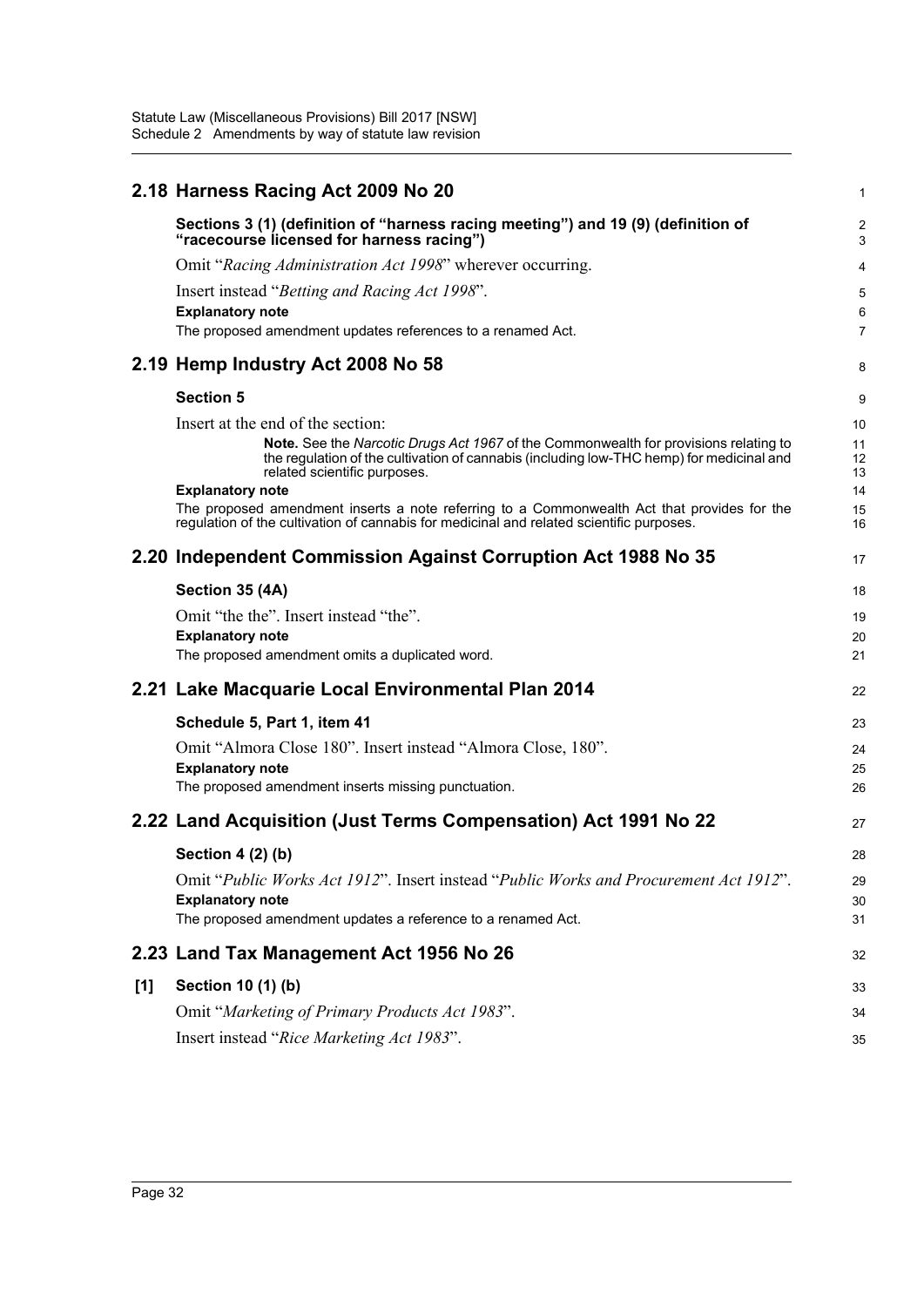| [2] | Section 10CA Taxation of land owned by Place Management NSW                                                                           | $\mathbf{1}$ |
|-----|---------------------------------------------------------------------------------------------------------------------------------------|--------------|
|     | Omit "the Sydney Harbour Foreshore Authority" wherever occurring in section 10CA (1).                                                 | 2            |
|     | Insert instead "Place Management NSW".                                                                                                | 3            |
|     | <b>Explanatory note</b>                                                                                                               | 4            |
|     | Item [1] of the proposed amendments updates a reference to a renamed Act. Item [2] updates<br>references to a renamed statutory body. | 5<br>6       |
|     | 2.24 Liquor Act 2007 No 90                                                                                                            | 7            |
|     | Section 36 (6) (a)                                                                                                                    | 8            |
|     | Omit "Racing Administration Act 1998". Insert instead "Betting and Racing Act 1998".                                                  | 9            |
|     | <b>Explanatory note</b>                                                                                                               | 10           |
|     | The proposed amendment updates a reference to a renamed Act.                                                                          | 11           |
|     | 2.25 Liquor Regulation 2008                                                                                                           | 12           |
|     | <b>Clause 26 (2)</b>                                                                                                                  | 13           |
|     | Omit "with 20 kms". Insert instead "within 20 km".                                                                                    | 14           |
|     | <b>Explanatory note</b>                                                                                                               | 15           |
|     | The proposed amendment corrects typographical errors.                                                                                 | 16           |
|     | 2.26 Local Government Act 1993 No 30                                                                                                  | 17           |
|     | Section 650A (2) (c)                                                                                                                  | 18           |
|     | Omit "free".                                                                                                                          | 19           |
|     | <b>Explanatory note</b>                                                                                                               | 20           |
|     | The proposed amendment removes a redundant word.                                                                                      | 21           |
|     | 2.27 Local Government (General) Regulation 2005                                                                                       | 22           |
|     | Clause 419 (1) (b)                                                                                                                    | 23           |
|     | Omit "clause 121 (3A)". Insert instead "clause 121 (3)".                                                                              | 24           |
|     | <b>Explanatory note</b>                                                                                                               | 25           |
|     | The proposed amendment corrects a cross-reference.                                                                                    | 26           |
|     | 2.28 Mine Subsidence Compensation Act 1961 No 22                                                                                      | 27           |
|     | Section 13 (1AB) and (1AC)                                                                                                            | 28           |
|     | Omit "Public Works Act 1912" wherever occurring.                                                                                      | 29           |
|     | Insert instead "Public Works and Procurement Act 1912".                                                                               | 30           |
|     | <b>Explanatory note</b>                                                                                                               | 31           |
|     | The proposed amendment updates references to a renamed Act.                                                                           | 32           |
|     | 2.29 Nambucca Local Environmental Plan 2010                                                                                           | 33           |
|     | Land Use Table, Zone R5, item 2                                                                                                       | 34           |
|     | Omit "childcare". Insert instead "child care".                                                                                        | 35           |
|     | <b>Explanatory note</b>                                                                                                               | 36           |
|     | The proposed amendment corrects terminology.                                                                                          | 37           |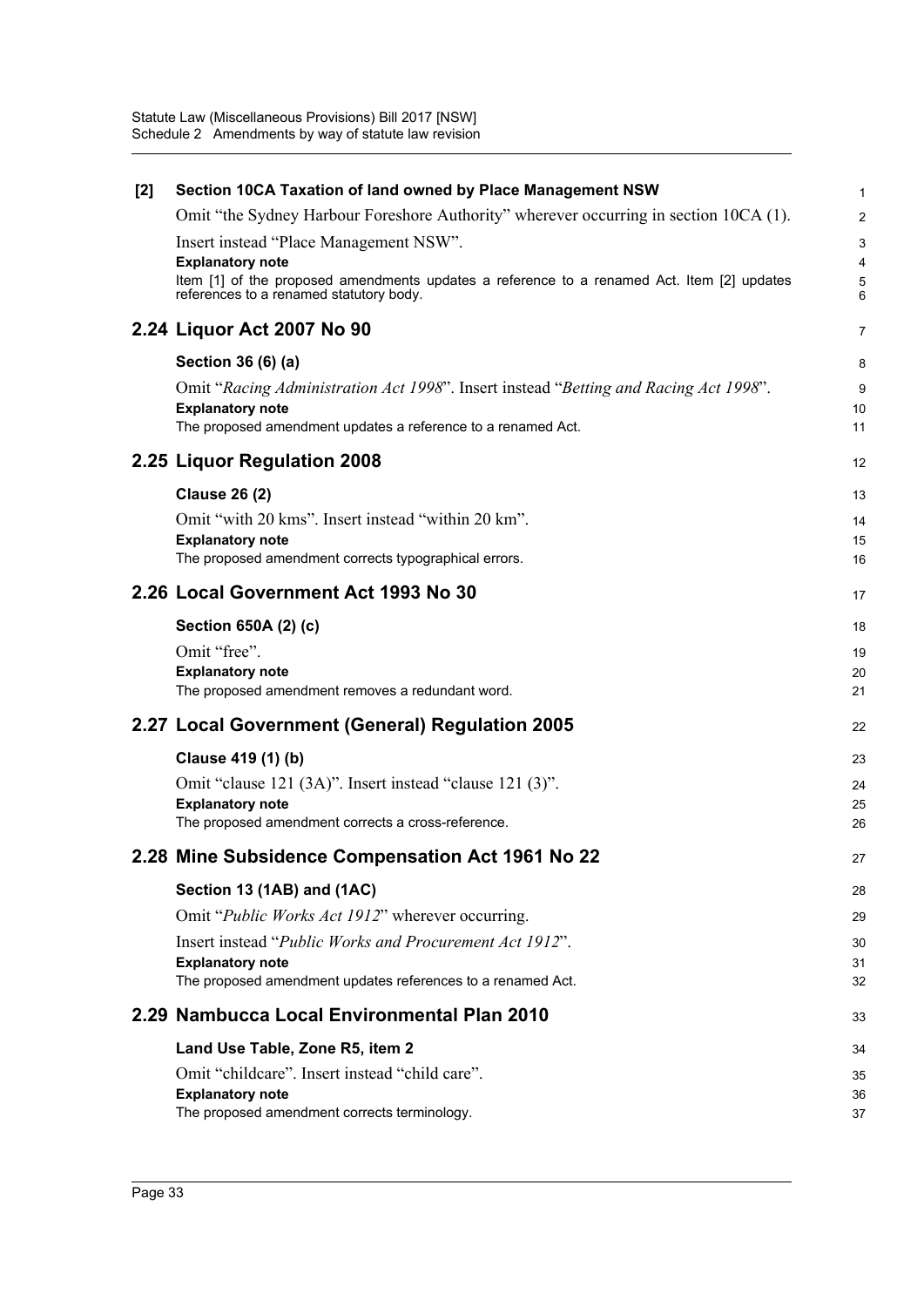| 2.30 National Disability Insurance Scheme (NSW Enabling) Act 2013 No 104                                                                                                                                                                           | 1              |
|----------------------------------------------------------------------------------------------------------------------------------------------------------------------------------------------------------------------------------------------------|----------------|
| Schedule 2, clause 7 (1) and (2)                                                                                                                                                                                                                   | 2              |
| Omit "transferor" wherever occurring. Insert instead "transferee".                                                                                                                                                                                 | 3              |
| <b>Explanatory note</b>                                                                                                                                                                                                                            | 4              |
| The proposed amendment corrects references.                                                                                                                                                                                                        | 5              |
| 2.31 Parliamentary Remuneration Act 1989 No 160                                                                                                                                                                                                    | 6              |
| <b>Schedule 1</b>                                                                                                                                                                                                                                  | 7              |
| Omit the following:                                                                                                                                                                                                                                | 8              |
| Chair of the General Purpose Standing Committee No 1 of the Legislative Council                                                                                                                                                                    |                |
| Chair of the General Purpose Standing Committee No 2 of the Legislative Council                                                                                                                                                                    |                |
| Chair of the General Purpose Standing Committee No 3 of the Legislative Council                                                                                                                                                                    |                |
| Chair of the General Purpose Standing Committee No 4 of the Legislative Council                                                                                                                                                                    |                |
| Chair of the General Purpose Standing Committee No 5 of the Legislative Council                                                                                                                                                                    |                |
| Chair of the General Purpose Standing Committee No 6 of the Legislative Council                                                                                                                                                                    |                |
| Insert instead:                                                                                                                                                                                                                                    | 9              |
| Chair of the Portfolio Committee No 1—Premier and Finance                                                                                                                                                                                          |                |
| Chair of the Portfolio Committee No 2—Health and Community Services                                                                                                                                                                                |                |
| Chair of the Portfolio Committee No 3-Education                                                                                                                                                                                                    |                |
| Chair of the Portfolio Committee No 4-Legal Affairs                                                                                                                                                                                                |                |
| Chair of the Portfolio Committee No 5-Industry and Transport                                                                                                                                                                                       |                |
| Chair of the Portfolio Committee No 6-Planning and Environment                                                                                                                                                                                     |                |
| <b>Explanatory note</b>                                                                                                                                                                                                                            | 10             |
| The proposed amendment updates references to the titles of certain recognised office holders under<br>the Parliamentary Remuneration Act 1989 in line with a resolution of the Legislative Council to rename<br>certain committees of the Council. | 11<br>12<br>13 |
| 2.32 Photo Card Regulation 2014                                                                                                                                                                                                                    | 14             |
| <b>Clause 3</b>                                                                                                                                                                                                                                    | 15             |
| Insert at the end of the clause:                                                                                                                                                                                                                   | 16             |
| Notes included in this Regulation do not form part of this Regulation.<br>(2)                                                                                                                                                                      | 17             |
| <b>Explanatory note</b><br>The proposed amendment clarifies the status of notes.                                                                                                                                                                   | 18<br>19       |
|                                                                                                                                                                                                                                                    |                |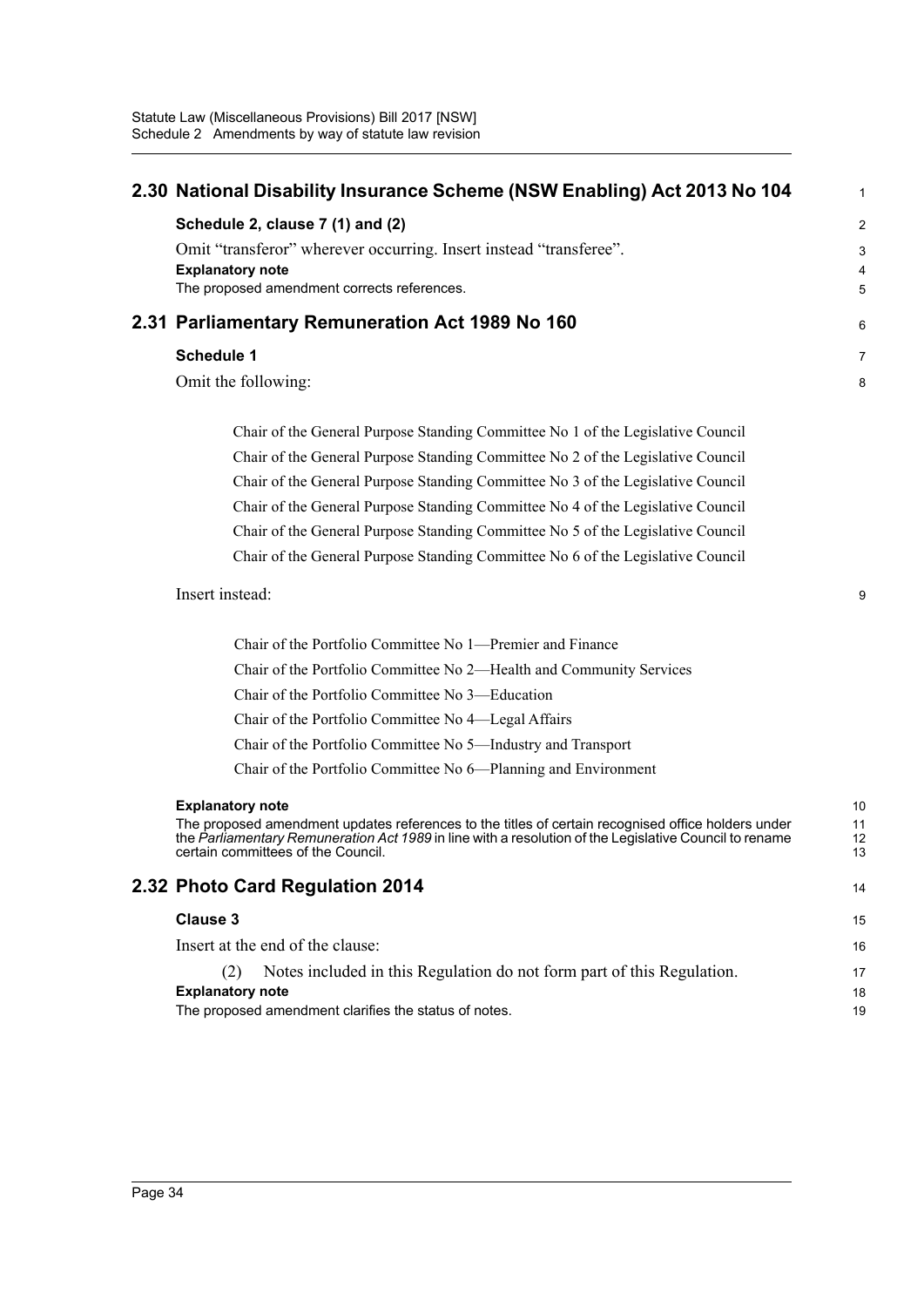|       | 2.33 Place Management NSW Act 1998 No 170                                                                                                                                                                     | $\mathbf{1}$ |
|-------|---------------------------------------------------------------------------------------------------------------------------------------------------------------------------------------------------------------|--------------|
|       | Section 17 (2) and (3)                                                                                                                                                                                        | 2            |
|       | Omit "Public Works Act 1912" wherever occurring.                                                                                                                                                              | 3            |
|       | Insert instead "Public Works and Procurement Act 1912".                                                                                                                                                       | 4            |
|       | <b>Explanatory note</b>                                                                                                                                                                                       | 5            |
|       | The proposed amendment updates references to a renamed Act.                                                                                                                                                   | 6            |
|       | 2.34 Ports Assets (Authorised Transactions) Act 2012 No 101                                                                                                                                                   | 7            |
|       | Section 3, paragraph (b) of definition of "associated port land"                                                                                                                                              | 8            |
|       | Omit "State Property Authority". Insert instead "Property NSW".                                                                                                                                               | 9            |
|       | <b>Explanatory note</b><br>The proposed amendment updates a reference to a renamed statutory body.                                                                                                            | 10<br>11     |
|       |                                                                                                                                                                                                               |              |
|       | 2.35 Protection of the Environment Operations Act 1997 No 156                                                                                                                                                 | 12           |
|       | Dictionary, definition of "marine authority"                                                                                                                                                                  | 13           |
|       | Omit "the Maritime Authority of NSW". Insert instead "Roads and Maritime Services".                                                                                                                           | 14           |
|       | <b>Explanatory note</b>                                                                                                                                                                                       | 15           |
|       | The proposed amendment updates a reference to a statutory body as a consequence of the Transport<br>Legislation Amendment Act 2011.                                                                           | 16<br>17     |
|       | 2.36 Social and Affordable Housing NSW Fund Act 2016 No 51                                                                                                                                                    | 18           |
|       | <b>Section 3</b>                                                                                                                                                                                              | 19           |
|       | Insert at the end of the section:                                                                                                                                                                             | 20           |
|       | Notes included in this Act do not form part of this Act.<br>(2)                                                                                                                                               | 21           |
|       | <b>Explanatory note</b><br>The proposed amendment clarifies the status of notes.                                                                                                                              | 22<br>23     |
|       |                                                                                                                                                                                                               |              |
|       | 2.37 State Environmental Planning Policy (Infrastructure) 2007                                                                                                                                                | 24           |
| [1]   | Clause 48B (2) (c)                                                                                                                                                                                            | 25           |
|       | Insert "of" after "74E".                                                                                                                                                                                      | 26           |
| $[2]$ | Clause 78 (1), definition of "Interim Rail Link Corridor"                                                                                                                                                     | 27           |
|       | Omit paragraphs (b) and (c).                                                                                                                                                                                  | 28           |
| $[3]$ | Clause 78 (1), definition of "rail corridors map"                                                                                                                                                             | 29           |
|       | Omit paragraph (b).                                                                                                                                                                                           | 30           |
| [4]   | Clause 113, definition of "ancillary facilities", paragraph (i)                                                                                                                                               | 31           |
|       | Omit "anti climbing". Insert instead "anti-climbing".                                                                                                                                                         | 32           |
| [5]   | <b>Clause 121 (3)</b>                                                                                                                                                                                         | 33           |
|       | Omit "as defined by". Insert instead "within the meaning of Schedule 1 to".                                                                                                                                   | 34           |
|       | <b>Explanatory note</b>                                                                                                                                                                                       | 35           |
|       | Item [1] of the proposed amendments inserts a missing word. Items [2] and [3] omit references relating<br>to a proposed rail line, which have become redundant because the relevant rail line (the South West | 36<br>37     |
|       |                                                                                                                                                                                                               |              |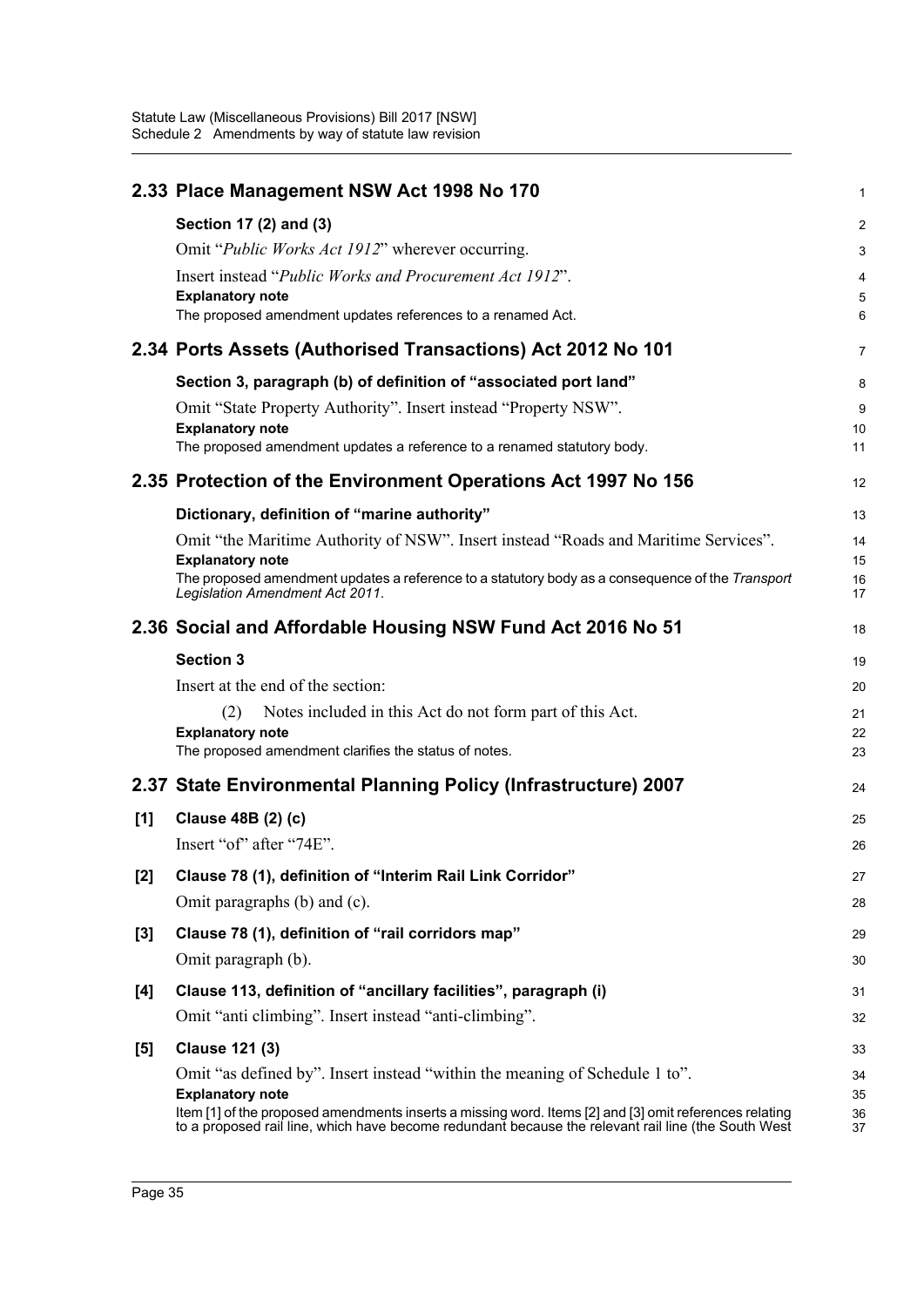|       | Rail Link) has been constructed. Item [4] inserts a missing hyphen. Item [5] corrects a<br>cross-reference.                                                                                               | $\frac{1}{2}$        |
|-------|-----------------------------------------------------------------------------------------------------------------------------------------------------------------------------------------------------------|----------------------|
|       | 2.38 Superannuation (Axiom Funds Management Corporation) Act 1996<br><b>No 40</b>                                                                                                                         | 3<br>4               |
|       | Section 4, definition of "SAA"<br>Omit the definition.<br><b>Explanatory note</b><br>The proposed amendment omits a redundant definition.                                                                 | 5<br>6<br>7<br>8     |
|       | 2.39 Sutherland Shire Local Environmental Plan 2015                                                                                                                                                       | 9                    |
|       | Clause 6.14 (5)<br>Omit "childcare centre". Insert instead "child care centre".<br><b>Explanatory note</b><br>The proposed amendment corrects terminology.                                                | 10<br>11<br>12<br>13 |
|       | 2.40 Taxation Administration Act 1996 No 97                                                                                                                                                               | 14                   |
| [1]   | Section 82 (b) (ii)                                                                                                                                                                                       | 15                   |
|       | Insert "(New Homes)" after "First Home Owner Grant".                                                                                                                                                      | 16                   |
| $[2]$ | Section 82 (k) (ii)                                                                                                                                                                                       | 17                   |
|       | Insert "Archives and" after "State".<br><b>Explanatory note</b><br>Item [1] of the proposed amendments updates a reference to a renamed Act. Item [2] updates a<br>reference to a renamed statutory body. | 18<br>19<br>20<br>21 |
|       | 2.41 Teacher Accreditation Regulation 2015                                                                                                                                                                | 22                   |
| [1]   | Clause 17 (1) (a)                                                                                                                                                                                         | 23                   |
|       | Omit "President". Insert instead "Chief Executive Officer".                                                                                                                                               | 24                   |
| $[2]$ | Clause 39 (4) (c)                                                                                                                                                                                         | 25                   |
|       | Omit "office". Insert instead "officer".                                                                                                                                                                  | 26                   |
|       | <b>Explanatory note</b><br>Item [1] of the proposed amendments updates a reference to an office holder. Item [2] corrects a<br>typographical error.                                                       | 27<br>28<br>29       |
|       | 2.42 Thoroughbred Racing Act 1996 No 37                                                                                                                                                                   | 30                   |
|       | Section 14A (9) (definitions of "meeting for horse racing" and "racecourse licensed<br>for horse racing")                                                                                                 | 31<br>32             |
|       | Omit "Racing Administration Act 1998" wherever occurring.                                                                                                                                                 | 33                   |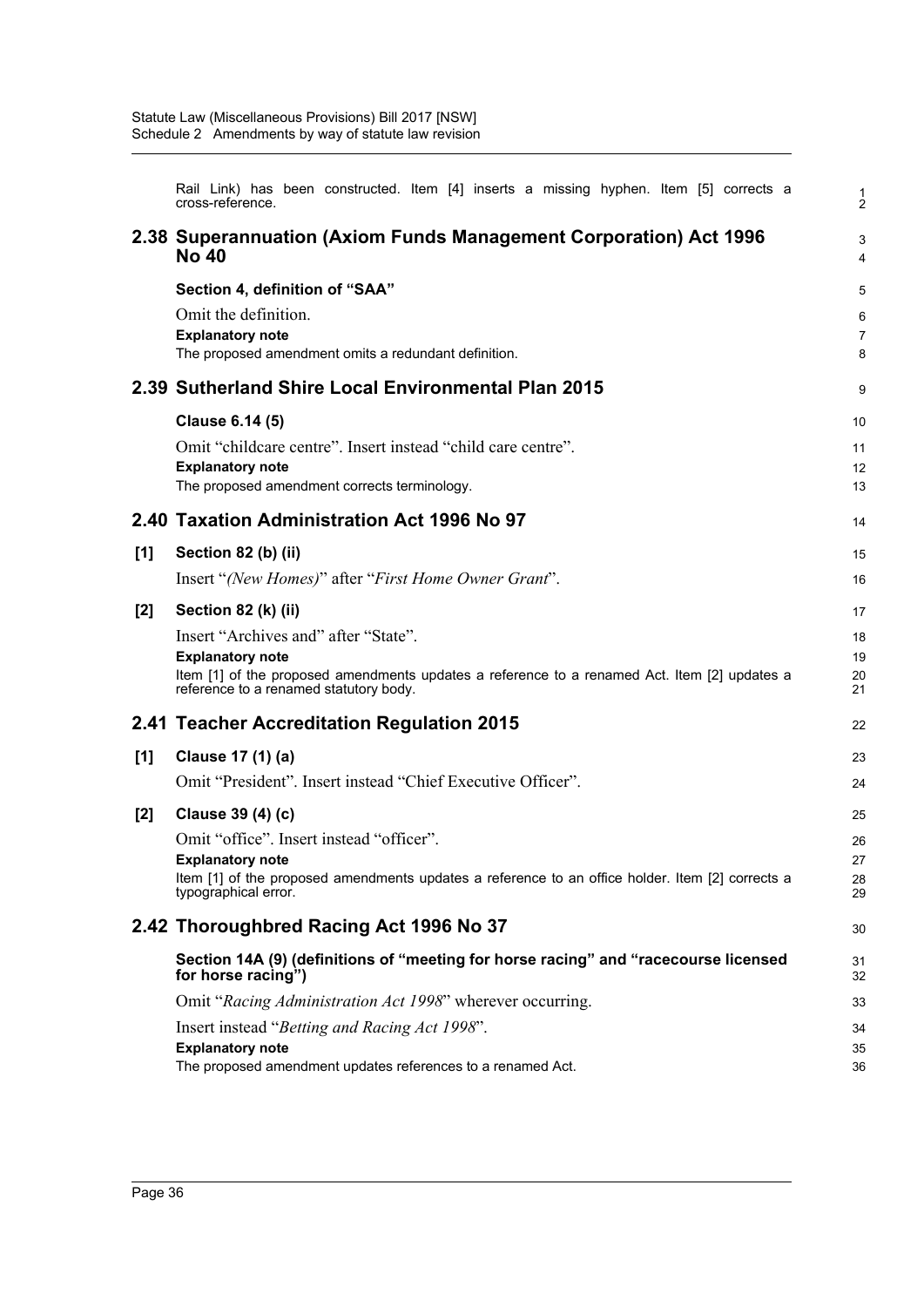| 2.43 Totalizator Act 1997 No 45                                                                                                                                                    | 1                   |
|------------------------------------------------------------------------------------------------------------------------------------------------------------------------------------|---------------------|
| Sections 5 (1) (definitions of "authorised betting auditorium" and "racecourse"),<br>12 (1) (b), 13 (2) (b), 14 (1) (b) and 15 (1) (b) and clauses 11 (5) (c) and 21 of Schedule 2 | $\overline{2}$<br>3 |
| Omit "Racing Administration Act 1998" wherever occurring.                                                                                                                          | 4                   |
| Insert instead "Betting and Racing Act 1998".<br><b>Explanatory note</b><br>The proposed amendment updates references to a renamed Act.                                            | 5<br>6<br>7         |
| 2.44 Unlawful Gambling Act 1998 No 113                                                                                                                                             | 8                   |
| Sections 9 (2) (b) and 49                                                                                                                                                          | 9                   |
| Omit "Racing Administration Act 1998" wherever occurring.                                                                                                                          | 10                  |
| Insert instead "Betting and Racing Act 1998".<br><b>Explanatory note</b><br>The proposed amendment updates references to a renamed Act.                                            | 11<br>12<br>13      |
|                                                                                                                                                                                    |                     |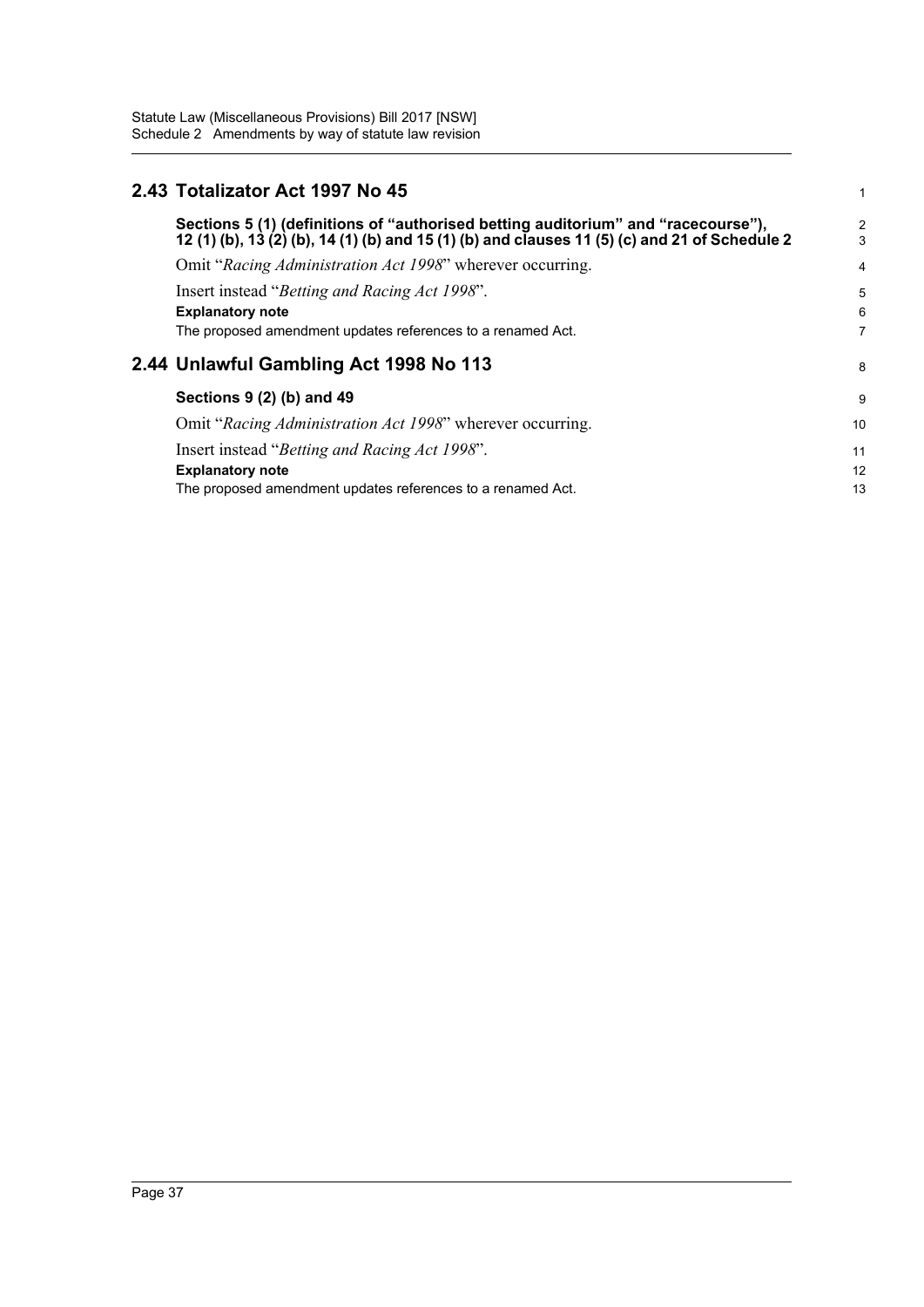# **Schedule 3 Amendments consequent on enactment of Fines Amendment (Electronic Penalty Notices) Act 2016**

#### **Explanatory note**

The proposed amendments in this Schedule update the provisions of various Acts providing for the issue of penalty notices consequent on the enactment of the *Fines Amendment (Electronic Penalty Notices) Act 2016*. That Act amended the *Fines Act 1996* to consolidate and standardise provisions relating to penalty notices, including by transferring to the *Fines Act 1996* the substance of provisions found in specific sections of other Acts providing for the issue of penalty notices. The proposed amendments remove provisions of those sections of certain other Acts that are now duplicated in the *Fines Act 1996* and consolidate and standardise the remaining provisions of those sections (which provide for matters such as who may issue penalty notices, the offences for which penalty notices may be issued and the amount of penalty payable).

14 15 16

39

40 41

42 43 44

# **3.1 Assisted Reproductive Technology Act 2007 No 69**

#### **Section 64**

Omit the section. Insert instead:

#### **64 Penalty notices**

- (1) An authorised officer may issue a penalty notice to a person if it appears to the officer that the person has committed a penalty notice offence.
- (2) A penalty notice offence is an offence against this Act or the regulations that is prescribed by the regulations as a penalty notice offence.
- (3) The *Fines Act 1996* applies to a penalty notice issued under this section. **Note.** The *Fines Act 1996* provides that, if a person issued with a penalty notice does not wish to have the matter determined by a court, the person may pay the amount specified in the notice and is not liable to any further proceedings for the alleged offence.
- (4) The amount payable under a penalty notice issued under this section is the amount prescribed for the alleged offence by the regulations (not exceeding the maximum amount of penalty that could be imposed for the offence by a court).
- (5) This section does not limit the operation of any other provision of, or made under, this or any other Act relating to proceedings that may be taken in respect of offences.
- (6) In this section, *authorised officer* means:
	- (a) an inspector, or
	- (b) a person who is declared by the regulations to be an authorised officer for the purposes of this section or who belongs to a class of persons so declared.

## **3.2 Associations Incorporation Act 2009 No 7**

## **Section 93**

Omit the section. Insert instead:

## **93 Penalty notices**

(1) An authorised officer may issue a penalty notice to a person if it appears to the officer that the person has committed a penalty notice offence.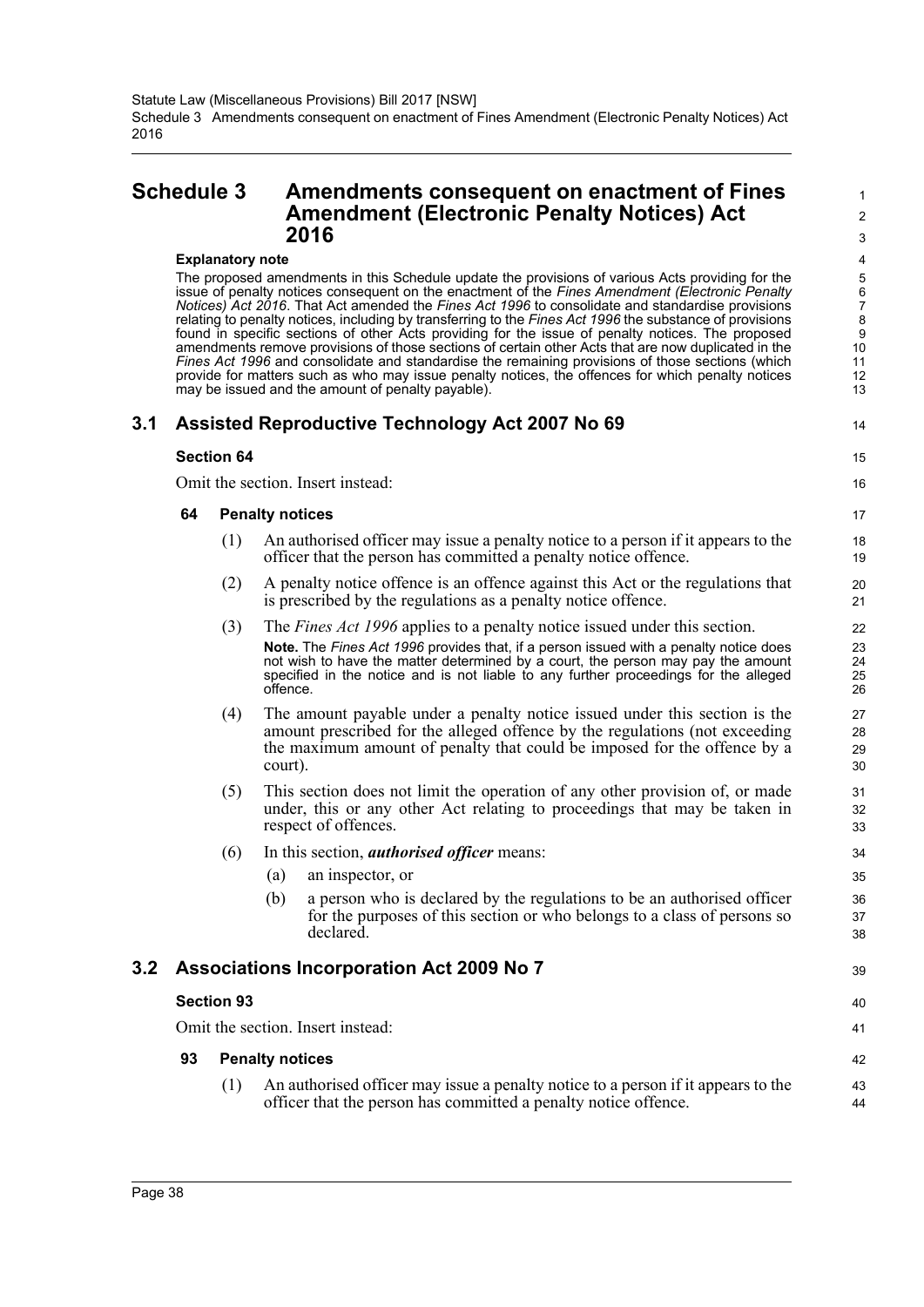(2) A penalty notice offence is an offence against this Act or the regulations that is prescribed by the regulations as a penalty notice offence.

15

16 17

37

- (3) The *Fines Act 1996* applies to a penalty notice issued under this section. **Note.** The *Fines Act 1996* provides that, if a person issued with a penalty notice does not wish to have the matter determined by a court, the person may pay the amount specified in the notice and is not liable to any further proceedings for the alleged offence.
- (4) The amount payable under a penalty notice issued under this section is the amount prescribed for the alleged offence by the regulations (not exceeding the maximum amount of penalty that could be imposed for the offence by a court).
- (5) This section does not limit the operation of any other provision of, or made under, this or any other Act relating to proceedings that may be taken in respect of offences.

## **3.3 Barangaroo Delivery Authority Act 2009 No 2**

## **Section 45**

Omit the section. Insert instead:

## **45 Penalty notices**

- (1) An authorised officer may issue a penalty notice to a person if it appears to the officer that the person has committed a penalty notice offence.
- (2) A penalty notice offence is an offence against this Act or the regulations that is prescribed by the regulations as a penalty notice offence.
- (3) The *Fines Act 1996* applies to a penalty notice issued under this section. **Note.** The *Fines Act 1996* provides that, if a person issued with a penalty notice does not wish to have the matter determined by a court, the person may pay the amount specified in the notice and is not liable to any further proceedings for the alleged offence.
- (4) The amount payable under a penalty notice issued under this section is the amount prescribed for the alleged offence by the regulations (not exceeding the maximum amount of penalty that could be imposed for the offence by a court).
- (5) This section does not limit the operation of any other provision of, or made under, this or any other Act relating to proceedings that may be taken in respect of offences.
- (6) In this section, *authorised officer* means a person authorised in writing by the Authority as an authorised officer for the purposes of this section.

# **3.4 Biofuels Act 2007 No 23**

## **Section 29**

Omit the section. Insert instead:

## **29 Penalty notices**

- (1) An authorised officer may issue a penalty notice to a person if it appears to the officer that the person has committed a penalty notice offence.
- (2) A penalty notice offence is an offence against this Act or the regulations that is prescribed by the regulations as a penalty notice offence.

Page 39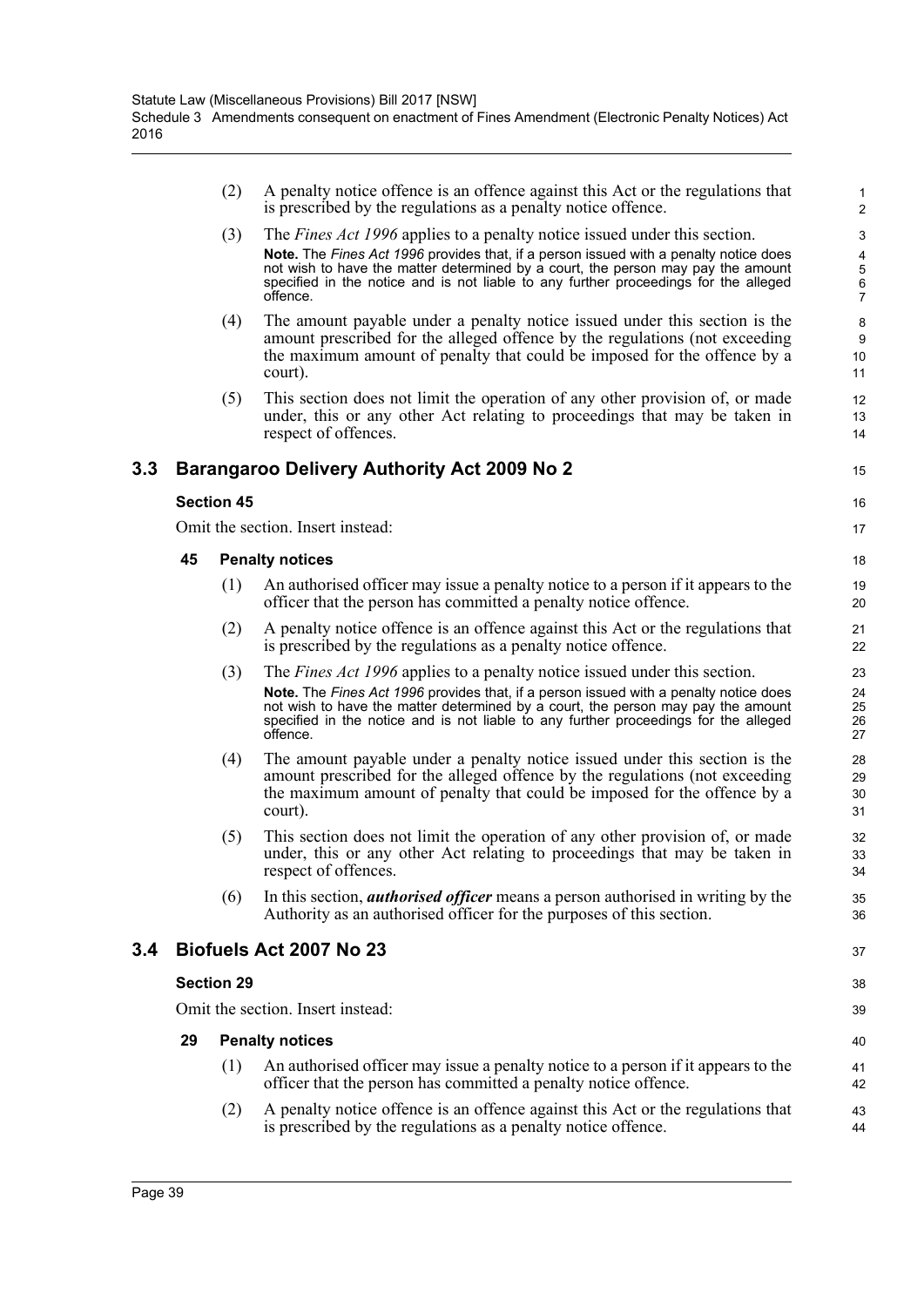|     |                                   | (3)                               | The <i>Fines Act 1996</i> applies to a penalty notice issued under this section.<br>Note. The Fines Act 1996 provides that, if a person issued with a penalty notice does<br>not wish to have the matter determined by a court, the person may pay the amount                 | 1<br>$\overline{2}$<br>3      |  |  |  |
|-----|-----------------------------------|-----------------------------------|-------------------------------------------------------------------------------------------------------------------------------------------------------------------------------------------------------------------------------------------------------------------------------|-------------------------------|--|--|--|
|     |                                   |                                   | specified in the notice and is not liable to any further proceedings for the alleged<br>offence.                                                                                                                                                                              | $\overline{\mathbf{4}}$<br>5  |  |  |  |
|     |                                   | (4)                               | The amount payable under a penalty notice issued under this section is the<br>amount prescribed for the alleged offence by the regulations (not exceeding<br>the maximum amount of penalty that could be imposed for the offence by a<br>court).                              | 6<br>$\overline{7}$<br>8<br>9 |  |  |  |
|     |                                   | (5)                               | This section does not limit the operation of any other provision of, or made<br>under, this or any other Act relating to proceedings that may be taken in<br>respect of offences.                                                                                             | 10<br>11<br>12                |  |  |  |
|     |                                   | (6)                               | In this section, <i>authorised officer</i> means a person employed in the Department<br>who is authorised in writing by the Secretary as an authorised officer for the<br>purposes of this section.                                                                           | 13<br>14<br>15                |  |  |  |
| 3.5 |                                   |                                   | <b>Biosecurity Act 2015 No 24</b>                                                                                                                                                                                                                                             | 16                            |  |  |  |
| [1] |                                   | <b>Section 303</b>                |                                                                                                                                                                                                                                                                               | 17                            |  |  |  |
|     |                                   | Omit the section. Insert instead: |                                                                                                                                                                                                                                                                               |                               |  |  |  |
|     | 303                               |                                   | <b>Penalty notices</b>                                                                                                                                                                                                                                                        | 19                            |  |  |  |
|     |                                   | (1)                               | An authorised officer may issue a penalty notice to a person if it appears to the<br>officer that the person has committed a penalty notice offence.                                                                                                                          | 20<br>21                      |  |  |  |
|     |                                   | (2)                               | A penalty notice offence is an offence against this Act or the regulations that<br>is prescribed by the regulations as a penalty notice offence.                                                                                                                              | 22<br>23                      |  |  |  |
|     |                                   | (3)                               | The <i>Fines Act 1996</i> applies to a penalty notice issued under this section.                                                                                                                                                                                              | 24                            |  |  |  |
|     |                                   |                                   | Note. The Fines Act 1996 provides that, if a person issued with a penalty notice does<br>not wish to have the matter determined by a court, the person may pay the amount<br>specified in the notice and is not liable to any further proceedings for the alleged<br>offence. | 25<br>26<br>27<br>28          |  |  |  |
|     |                                   | (4)                               | The amount payable under a penalty notice issued under this section is the<br>amount prescribed for the alleged offence by the regulations (not exceeding<br>the maximum amount of penalty that could be imposed for the offence by a<br>court).                              | 29<br>30<br>31<br>32          |  |  |  |
|     |                                   | (5)                               | This section does not limit the operation of any other provision of, or made<br>under, this or any other Act relating to proceedings that may be taken in<br>respect of offences.                                                                                             | 33<br>34<br>35                |  |  |  |
| [2] |                                   |                                   | <b>Schedule 8 Amendment of other legislation</b>                                                                                                                                                                                                                              | 36                            |  |  |  |
|     |                                   |                                   | Omit Schedule 8.16.                                                                                                                                                                                                                                                           | 37                            |  |  |  |
| 3.6 |                                   |                                   | Boarding Houses Act 2012 No 74                                                                                                                                                                                                                                                | 38                            |  |  |  |
|     |                                   | <b>Section 98</b>                 |                                                                                                                                                                                                                                                                               | 39                            |  |  |  |
|     | Omit the section. Insert instead: |                                   |                                                                                                                                                                                                                                                                               |                               |  |  |  |
|     | 98                                |                                   | <b>Penalty notices</b>                                                                                                                                                                                                                                                        | 41                            |  |  |  |
|     |                                   | (1)                               | An authorised officer may issue a penalty notice to a person if it appears to the<br>officer that the person has committed a penalty notice offence.                                                                                                                          | 42<br>43                      |  |  |  |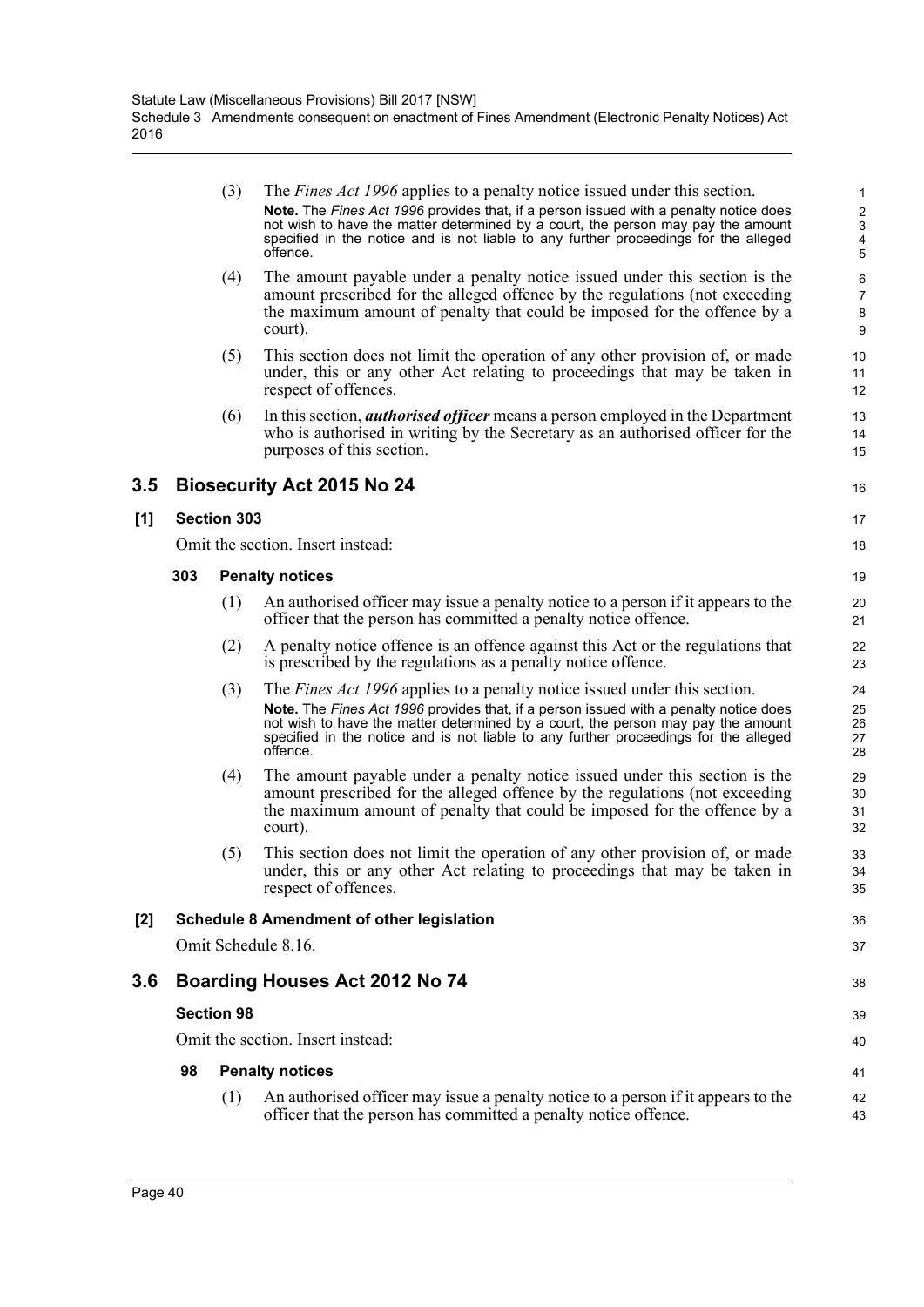(2) A penalty notice offence is an offence against this Act or the regulations that is prescribed by the regulations as a penalty notice offence.

27

28 29

- (3) The *Fines Act 1996* applies to a penalty notice issued under this section. **Note.** The *Fines Act 1996* provides that, if a person issued with a penalty notice does not wish to have the matter determined by a court, the person may pay the amount specified in the notice and is not liable to any further proceedings for the alleged offence.
- (4) The amount payable under a penalty notice issued under this section is the amount prescribed for the alleged offence by the regulations (not exceeding the maximum amount of penalty that could be imposed for the offence by a court).
- (5) This section does not limit the operation of any other provision of, or made under, this or any other Act relating to proceedings that may be taken in respect of offences.

## (6) In this section, *authorised officer* means:

- (a) a police officer, and
- (b) in relation to an offence against a provision of Part 2 or regulations for that Part—a person who:
	- (i) is employed by a council or subject to its control or direction, and
	- (ii) is an authorised person (within the meaning of the *Local Government Act 1993*) for the purposes of section 679 (Penalty notices for certain offences) of that Act, and
- (c) in relation to an offence against a provision of Part 4 or regulations for that Part—an enforcement officer within the meaning of that Part, and
- (d) a person (or a person belonging to a class) prescribed by the regulations for the purposes of this paragraph.

# **3.7 Building Professionals Act 2005 No 115**

## **Section 92**

Omit the section. Insert instead:

- (1) An authorised officer may issue a penalty notice to a person if it appears to the officer that the person has committed a penalty notice offence.
- (2) A penalty notice offence is an offence against this Act or the regulations that is prescribed by the regulations as a penalty notice offence.
- (3) The *Fines Act 1996* applies to a penalty notice issued under this section. **Note.** The *Fines Act 1996* provides that, if a person issued with a penalty notice does not wish to have the matter determined by a court, the person may pay the amount specified in the notice and is not liable to any further proceedings for the alleged offence.
- (4) The amount payable under a penalty notice issued under this section is the amount prescribed for the alleged offence by the regulations (not exceeding the maximum amount of penalty that could be imposed for the offence by a court).
- (5) This section does not limit the operation of any other provision of, or made under, this or any other Act relating to proceedings that may be taken in respect of offences.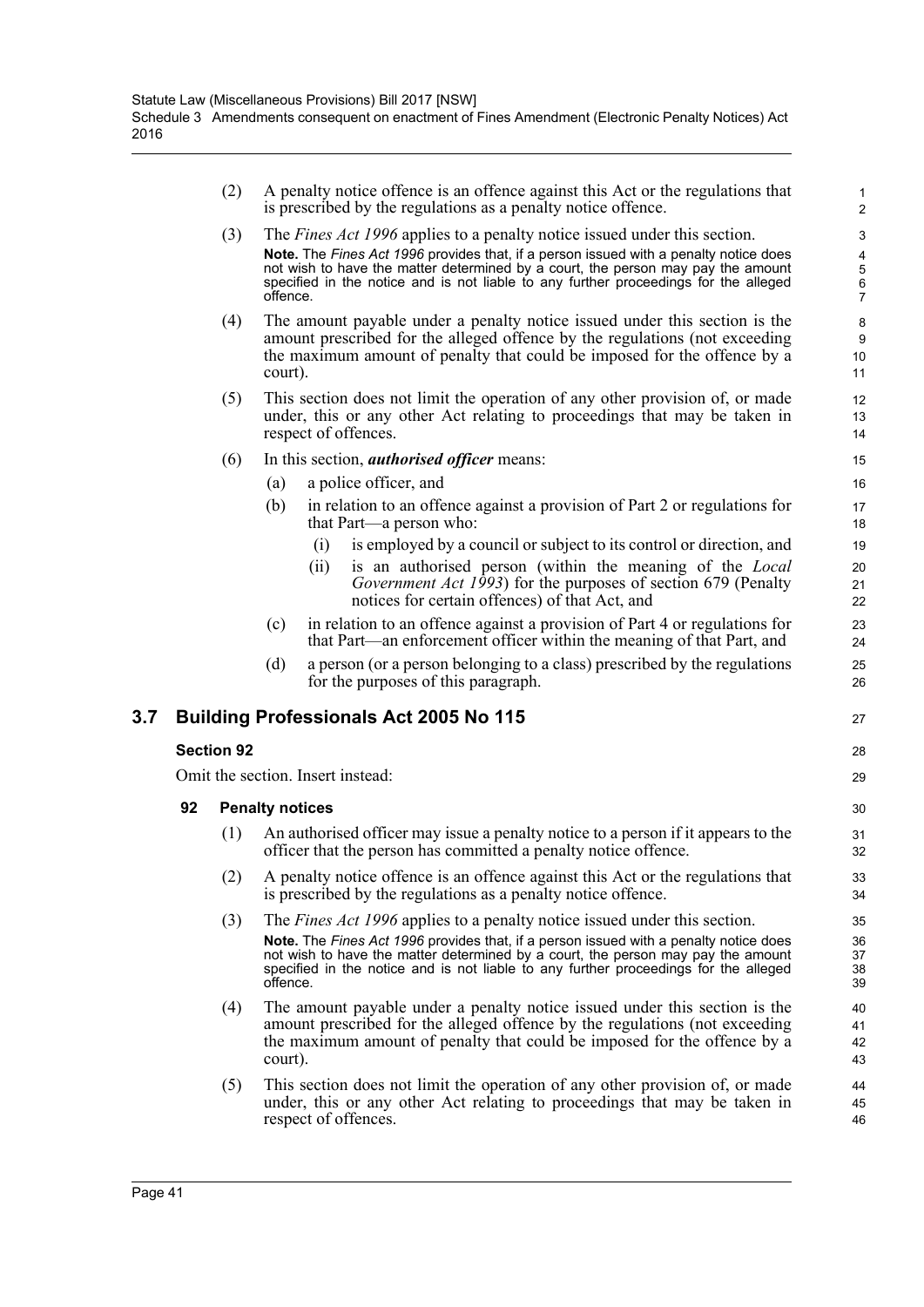|     |                                                  | (6)                 | In this section, <i>authorised officer</i> means a person authorised in writing by the<br>Board as an authorised officer for the purposes of this section.                                                                                                                                                                                                        | $\mathbf{1}$<br>$\overline{2}$ |  |
|-----|--------------------------------------------------|---------------------|-------------------------------------------------------------------------------------------------------------------------------------------------------------------------------------------------------------------------------------------------------------------------------------------------------------------------------------------------------------------|--------------------------------|--|
| 3.8 | <b>Cemeteries and Crematoria Act 2013 No 105</b> |                     |                                                                                                                                                                                                                                                                                                                                                                   |                                |  |
|     |                                                  | <b>Section 111</b>  |                                                                                                                                                                                                                                                                                                                                                                   | 4                              |  |
|     |                                                  |                     | Omit the section. Insert instead:                                                                                                                                                                                                                                                                                                                                 | 5                              |  |
|     | 111                                              |                     | <b>Penalty notices</b>                                                                                                                                                                                                                                                                                                                                            | 6                              |  |
|     |                                                  | (1)                 | An authorised officer may issue a penalty notice to a person if it appears to the<br>officer that the person has committed a penalty notice offence.                                                                                                                                                                                                              | 7<br>8                         |  |
|     |                                                  | (2)                 | A penalty notice offence is an offence against this Act or the regulations that<br>is prescribed by the regulations as a penalty notice offence.                                                                                                                                                                                                                  | 9<br>10                        |  |
|     |                                                  | (3)                 | The <i>Fines Act 1996</i> applies to a penalty notice issued under this section.<br>Note. The Fines Act 1996 provides that, if a person issued with a penalty notice does<br>not wish to have the matter determined by a court, the person may pay the amount<br>specified in the notice and is not liable to any further proceedings for the alleged<br>offence. | 11<br>12<br>13<br>14<br>15     |  |
|     |                                                  | (4)                 | The amount payable under a penalty notice issued under this section is the<br>amount prescribed for the alleged offence by the regulations (not exceeding<br>the maximum amount of penalty that could be imposed for the offence by a<br>court).                                                                                                                  | 16<br>17<br>18<br>19           |  |
|     |                                                  | (5)                 | This section does not limit the operation of any other provision of, or made<br>under, this or any other Act relating to proceedings that may be taken in<br>respect of offences.                                                                                                                                                                                 | 20<br>21<br>22                 |  |
| 3.9 |                                                  |                     | Children and Young Persons (Care and Protection) Act 1998 No 157                                                                                                                                                                                                                                                                                                  | 23                             |  |
|     |                                                  | <b>Section 259A</b> |                                                                                                                                                                                                                                                                                                                                                                   | 24                             |  |
|     |                                                  |                     | Omit the section. Insert instead:                                                                                                                                                                                                                                                                                                                                 | 25                             |  |
|     | 259A                                             |                     | <b>Penalty notices</b>                                                                                                                                                                                                                                                                                                                                            | 26                             |  |
|     |                                                  | (1)                 | An authorised officer may issue a penalty notice to a person if it appears to the<br>officer that the person has committed a penalty notice offence.                                                                                                                                                                                                              | 27<br>28                       |  |
|     |                                                  | (2)                 | A penalty notice offence is an offence against this Act or the regulations that<br>is prescribed by the regulations as a penalty notice offence.                                                                                                                                                                                                                  | 29<br>30                       |  |
|     |                                                  | (3)                 | The Fines Act 1996 applies to a penalty notice issued under this section.<br>Note. The Fines Act 1996 provides that, if a person issued with a penalty notice does<br>not wish to have the matter determined by a court, the person may pay the amount<br>specified in the notice and is not liable to any further proceedings for the alleged<br>offence.        | 31<br>32<br>33<br>34<br>35     |  |
|     |                                                  | (4)                 | The amount payable under a penalty notice issued under this section is the<br>amount prescribed for the alleged offence by the regulations (not exceeding<br>the maximum amount of penalty that could be imposed for the offence by a<br>court).                                                                                                                  | 36<br>37<br>38<br>39           |  |
|     |                                                  | (5)                 | This section does not limit the operation of any other provision of, or made<br>under, this or any other Act relating to proceedings that may be taken in<br>respect of offences.                                                                                                                                                                                 | 40<br>41<br>42                 |  |
|     |                                                  | (6)                 | In this section, <i>authorised officer</i> means:<br>a police officer, or<br>(a)                                                                                                                                                                                                                                                                                  | 43<br>44                       |  |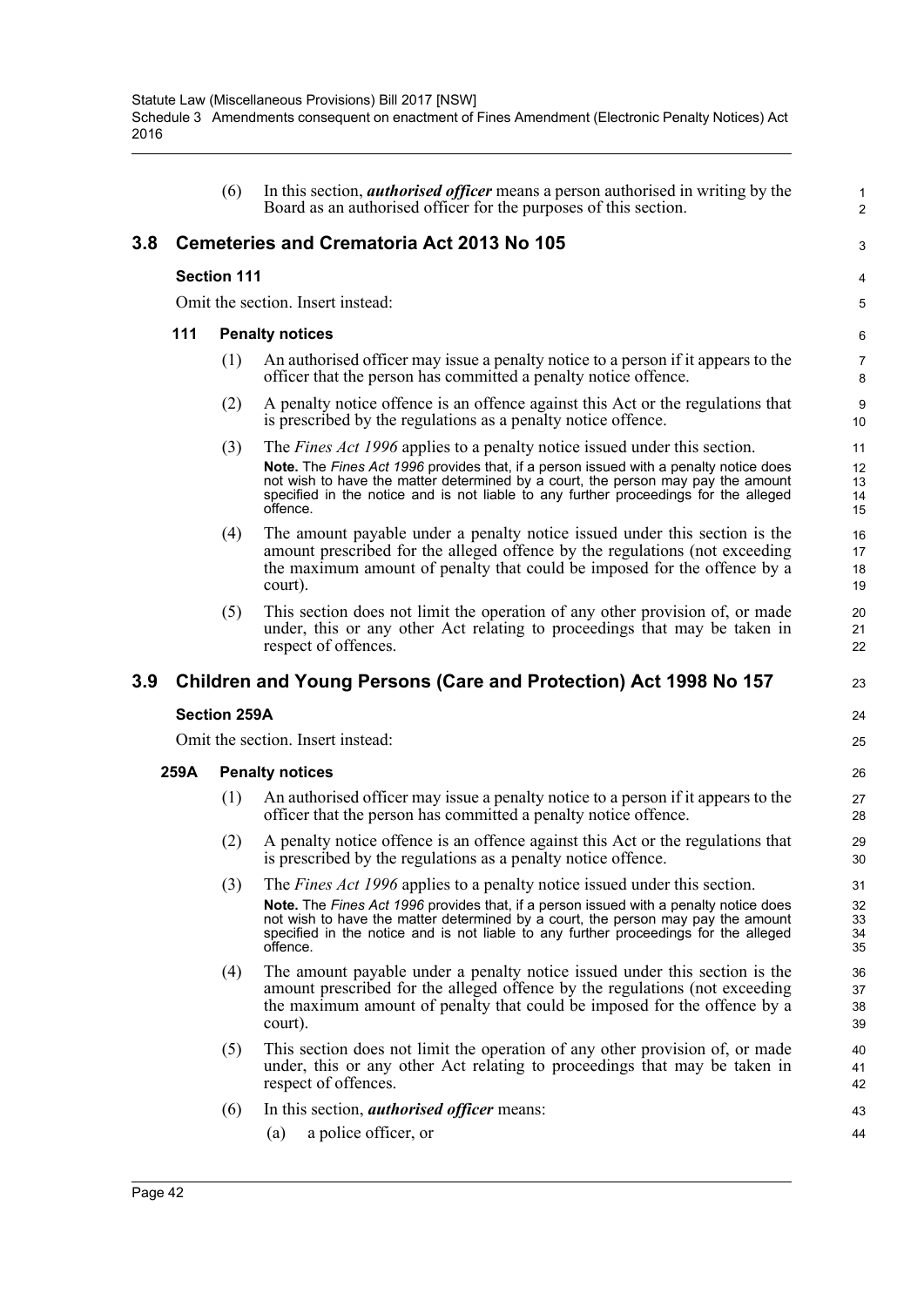|     |                    | (b)                    | a person employed in the Department who is authorised in writing by<br>the Secretary as an authorised officer for the purposes of this section, or                                                                                                                | $\mathbf{1}$<br>$\overline{2}$ |
|-----|--------------------|------------------------|-------------------------------------------------------------------------------------------------------------------------------------------------------------------------------------------------------------------------------------------------------------------|--------------------------------|
|     |                    | (c)                    | a person employed in the Office of the Children's Guardian who is<br>authorised in writing by the Children's Guardian as an authorised<br>officer for the purposes of this section.                                                                               | 3<br>$\overline{4}$<br>5       |
|     |                    |                        | 3.10 Classification (Publications, Films and Computer Games)<br>Enforcement Act 1995 No 63                                                                                                                                                                        | 6<br>7                         |
|     | <b>Section 61A</b> |                        |                                                                                                                                                                                                                                                                   | 8                              |
|     |                    |                        | Omit the section. Insert instead:                                                                                                                                                                                                                                 | 9                              |
| 61A |                    | <b>Penalty notices</b> |                                                                                                                                                                                                                                                                   | 10                             |
|     | (1)                |                        | An authorised officer may issue a penalty notice to a person if it appears to the<br>officer that the person has committed a penalty notice offence.                                                                                                              | 11<br>12                       |
|     | (2)                |                        | A penalty notice offence is an offence against this Act or the regulations that<br>is prescribed by the regulations as a penalty notice offence.                                                                                                                  | 13<br>14                       |
|     | (3)                |                        | The <i>Fines Act 1996</i> applies to a penalty notice issued under this section.                                                                                                                                                                                  | 15                             |
|     |                    | offence.               | Note. The Fines Act 1996 provides that, if a person issued with a penalty notice does<br>not wish to have the matter determined by a court, the person may pay the amount<br>specified in the notice and is not liable to any further proceedings for the alleged | 16<br>17<br>18<br>19           |
|     | (4)                | court).                | The amount payable under a penalty notice issued under this section is the<br>amount prescribed for the alleged offence by the regulations (not exceeding<br>the maximum amount of penalty that could be imposed for the offence by a                             | 20<br>21<br>22<br>23           |
|     | (5)                |                        | This section does not limit the operation of any other provision of, or made<br>under, this or any other Act relating to proceedings that may be taken in<br>respect of offences.                                                                                 | 24<br>25<br>26                 |
|     | (6)                | In this section:       |                                                                                                                                                                                                                                                                   | 27                             |
|     |                    | offence.               | <i>authorised officer</i> means, in relation to a particular offence, a person<br>belonging to a class of persons specified in the regulations in relation to that                                                                                                | 28<br>29<br>30                 |
|     |                    |                        | 3.11 Commercial Agents and Private Inquiry Agents Act 2004 No 70                                                                                                                                                                                                  | 31                             |
|     | <b>Section 28</b>  |                        |                                                                                                                                                                                                                                                                   | 32                             |
|     |                    |                        | Omit the section. Insert instead:                                                                                                                                                                                                                                 | 33                             |
| 28  |                    | <b>Penalty notices</b> |                                                                                                                                                                                                                                                                   | 34                             |
|     | (1)                |                        | An authorised inspector may issue a penalty notice to a person if it appears to<br>the inspector that the person has committed a penalty notice offence.                                                                                                          | 35<br>36                       |
|     | (2)                |                        | A penalty notice offence is an offence against this Act or the regulations that<br>is prescribed by the regulations as a penalty notice offence.                                                                                                                  | 37<br>38                       |
|     | (3)                |                        | The <i>Fines Act 1996</i> applies to a penalty notice issued under this section.                                                                                                                                                                                  | 39                             |
|     |                    | offence.               | Note. The Fines Act 1996 provides that, if a person issued with a penalty notice does<br>not wish to have the matter determined by a court, the person may pay the amount<br>specified in the notice and is not liable to any further proceedings for the alleged | 40<br>41<br>42<br>43           |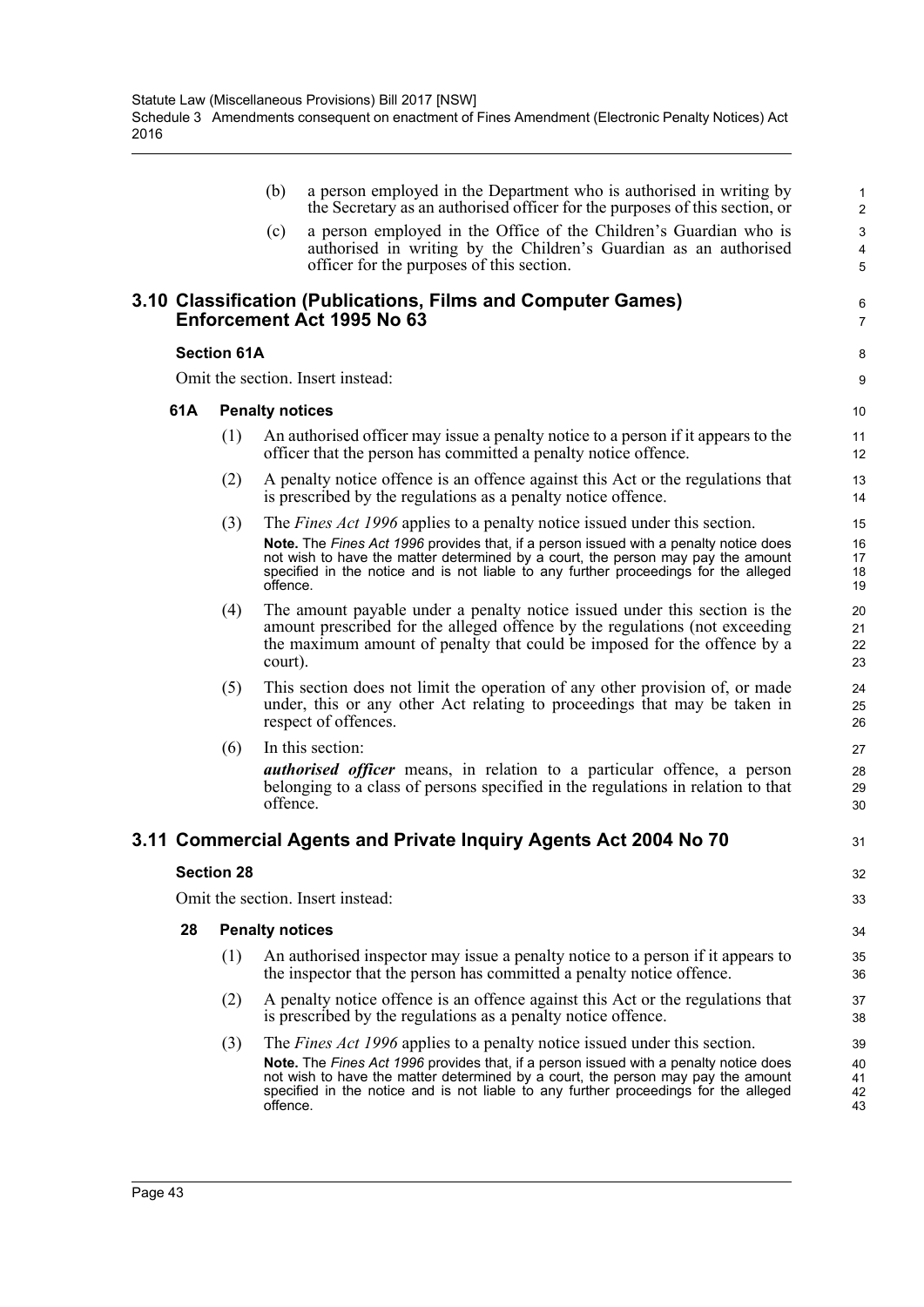(4) The amount payable under a penalty notice issued under this section is the amount prescribed for the alleged offence by the regulations (not exceeding the maximum amount of penalty that could be imposed for the offence by a court).

8

 $\alpha$ 10

28 29 30

(5) This section does not limit the operation of any other provision of, or made under, this or any other Act relating to proceedings that may be taken in respect of offences.

# **3.12 Companion Animals Act 1998 No 87**

## **Section 92**

Omit the section. Insert instead:

## **92 Penalty notices**

- (1) An authorised officer may issue a penalty notice to a person if it appears to the officer that the person has committed a penalty notice offence.
- (2) A penalty notice offence is an offence against this Act or the regulations that is prescribed by the regulations as a penalty notice offence.
- (3) The *Fines Act 1996* applies to a penalty notice issued under this section. **Note.** The *Fines Act 1996* provides that, if a person issued with a penalty notice does not wish to have the matter determined by a court, the person may pay the amount specified in the notice and is not liable to any further proceedings for the alleged offence.
- (4) The amount payable under a penalty notice issued under this section is the amount prescribed for the alleged offence by the regulations (not exceeding the maximum amount of penalty that could be imposed for the offence by a court).
- (5) This section does not limit the operation of any other provision of, or made under, this or any other Act relating to proceedings that may be taken in respect of offences.

# **3.13 Conveyancers Licensing Act 2003 No 3**

## **Section 158**

Omit the section. Insert instead:

- (1) An authorised officer may issue a penalty notice to a person if it appears to the officer that the person has committed a penalty notice offence.
- (2) A penalty notice offence is an offence against this Act or the regulations that is prescribed by the regulations as a penalty notice offence.
- (3) The *Fines Act 1996* applies to a penalty notice issued under this section. **Note.** The *Fines Act 1996* provides that, if a person issued with a penalty notice does not wish to have the matter determined by a court, the person may pay the amount specified in the notice and is not liable to any further proceedings for the alleged offence.
- (4) The amount payable under a penalty notice issued under this section is the amount prescribed for the alleged offence by the regulations (not exceeding the maximum amount of penalty that could be imposed for the offence by a court).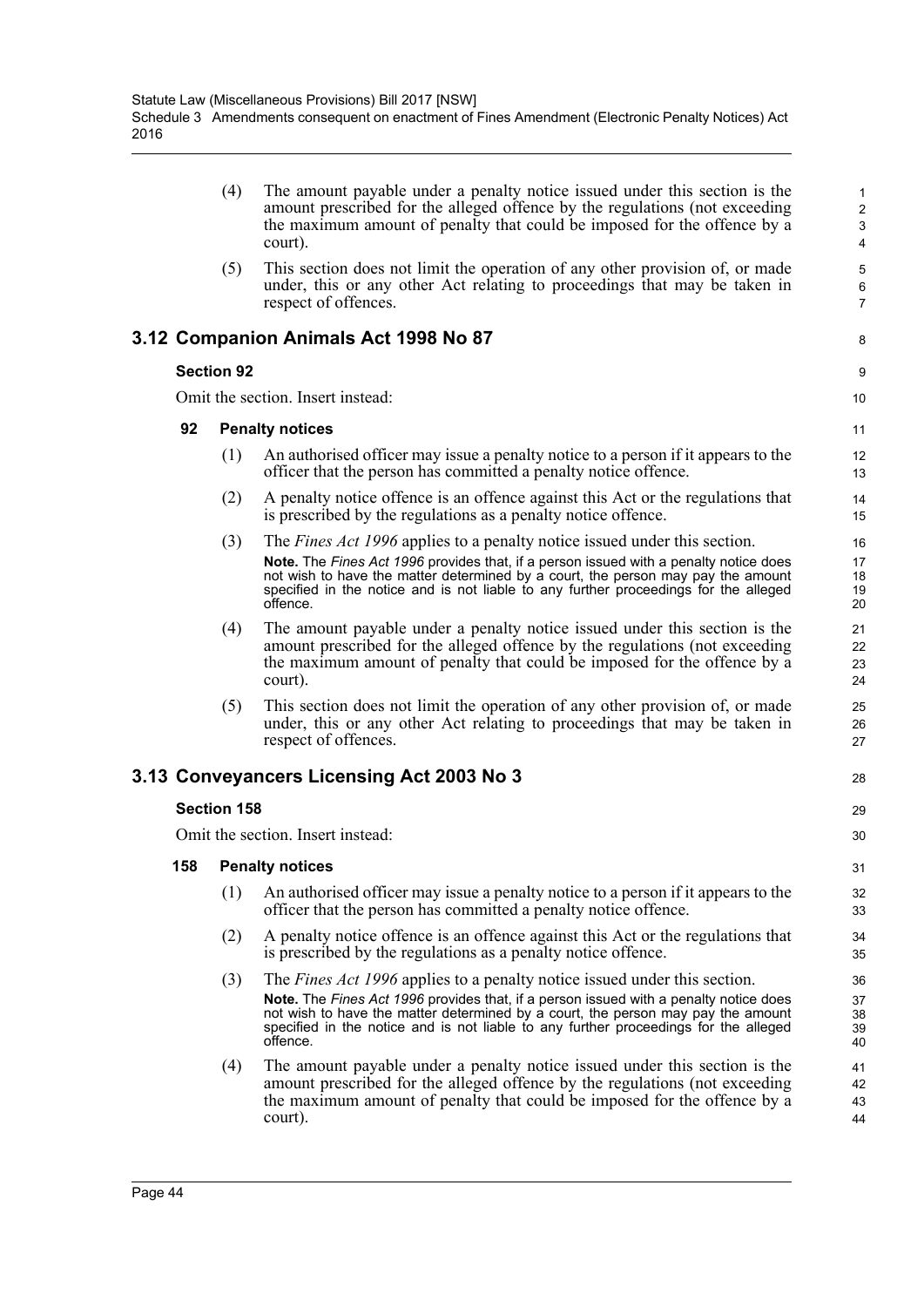|    | (5)               | This section does not limit the operation of any other provision of, or made<br>under, this or any other Act relating to proceedings that may be taken in<br>respect of offences.                                                                                                                                                                                 | $\mathbf{1}$<br>$\overline{2}$<br>3 |
|----|-------------------|-------------------------------------------------------------------------------------------------------------------------------------------------------------------------------------------------------------------------------------------------------------------------------------------------------------------------------------------------------------------|-------------------------------------|
|    | (6)               | In this section, <i>authorised officer</i> means a person authorised in writing by the<br>Secretary as an authorised officer for the purposes of this section.                                                                                                                                                                                                    | 4<br>5                              |
|    |                   | <b>Court Security Act 2005 No 1</b>                                                                                                                                                                                                                                                                                                                               | 6                                   |
|    | <b>Section 29</b> |                                                                                                                                                                                                                                                                                                                                                                   | 7                                   |
|    |                   | Omit the section. Insert instead:                                                                                                                                                                                                                                                                                                                                 | 8                                   |
| 29 |                   | <b>Penalty notices</b>                                                                                                                                                                                                                                                                                                                                            | 9                                   |
|    | (1)               | A security officer may issue a penalty notice to a person if it appears to the<br>officer that the person has committed a penalty notice offence.                                                                                                                                                                                                                 | 10<br>11                            |
|    | (2)               | A penalty notice offence is an offence against this Act or the regulations that<br>is prescribed by the regulations as a penalty notice offence.                                                                                                                                                                                                                  | 12<br>13                            |
|    | (3)               | The <i>Fines Act 1996</i> applies to a penalty notice issued under this section.<br>Note. The Fines Act 1996 provides that, if a person issued with a penalty notice does<br>not wish to have the matter determined by a court, the person may pay the amount<br>specified in the notice and is not liable to any further proceedings for the alleged<br>offence. | 14<br>15<br>16<br>17<br>18          |
|    | (4)               | The amount payable under a penalty notice issued under this section is the<br>amount prescribed for the alleged offence by the regulations (not exceeding<br>the maximum amount of penalty that could be imposed for the offence by a<br>court).                                                                                                                  | 19<br>20<br>21<br>22                |
|    | (5)               | This section does not limit the operation of any other provision of, or made<br>under, this or any other Act relating to proceedings that may be taken in<br>respect of offences.                                                                                                                                                                                 | 23<br>24<br>25                      |
|    |                   | Dams Safety Act 2015 No 26                                                                                                                                                                                                                                                                                                                                        | 26                                  |
|    | <b>Section 46</b> |                                                                                                                                                                                                                                                                                                                                                                   | 27                                  |
|    |                   | Omit the section. Insert instead:                                                                                                                                                                                                                                                                                                                                 | 28                                  |
| 46 |                   | <b>Penalty notices</b>                                                                                                                                                                                                                                                                                                                                            | 29                                  |
|    | (1)               | An authorised officer may issue a penalty notice to a person if it appears to the<br>officer that the person has committed a penalty notice offence.                                                                                                                                                                                                              | 30<br>31                            |
|    | (2)               | A penalty notice offence is an offence against this Act or the regulations that<br>is prescribed by the regulations as a penalty notice offence.                                                                                                                                                                                                                  | 32<br>33                            |
|    | (3)               | The Fines Act 1996 applies to a penalty notice issued under this section.<br>Note. The Fines Act 1996 provides that, if a person issued with a penalty notice does<br>not wish to have the matter determined by a court, the person may pay the amount<br>specified in the notice and is not liable to any further proceedings for the alleged<br>offence.        | 34<br>35<br>36<br>37<br>38          |
|    | (4)               | The amount payable under a penalty notice issued under this section is the<br>amount prescribed for the alleged offence by the regulations (not exceeding<br>the maximum amount of penalty that could be imposed for the offence by a<br>court).                                                                                                                  | 39<br>40<br>41<br>42                |

**3.14** 

**3.15**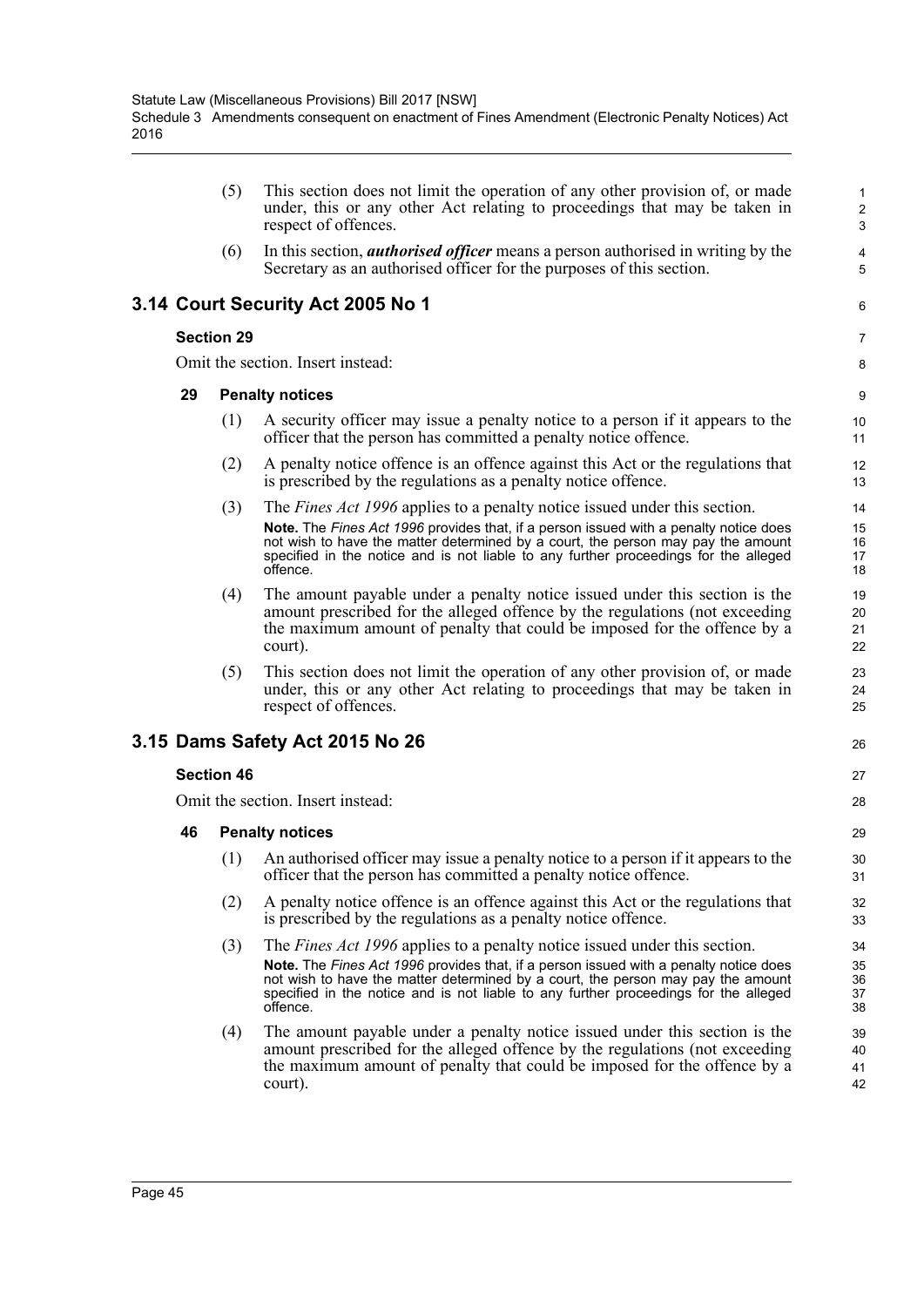(5) This section does not limit the operation of any other provision of, or made under, this or any other Act relating to proceedings that may be taken in respect of offences.

1 2 3

4

5 6

24 25 26

# **3.16 Dangerous Goods (Road and Rail Transport) Act 2008 No 95**

## **Section 48**

Omit the section. Insert instead:

#### **48 Penalty notices**

- (1) An authorised officer may issue a penalty notice to a person if it appears to the officer that the person has committed a penalty notice offence.
- (2) A penalty notice offence is an offence against this Act or the regulations that is prescribed by the regulations as a penalty notice offence.
- (3) The *Fines Act 1996* applies to a penalty notice issued under this section. **Note.** The *Fines Act 1996* provides that, if a person issued with a penalty notice does not wish to have the matter determined by a court, the person may pay the amount specified in the notice and is not liable to any further proceedings for the alleged offence.
- (4) The amount payable under a penalty notice issued under this section is the amount prescribed for the alleged offence by the regulations (not exceeding the maximum amount of penalty that could be imposed for the offence by a court).
- (5) This section does not limit the operation of any other provision of, or made under, this or any other Act relating to proceedings that may be taken in respect of offences.

# **3.17 Election Funding, Expenditure and Disclosures Act 1981 No 78**

## **Section 111A**

Omit the section. Insert instead:

- (1) An authorised officer may issue a penalty notice to a person if it appears to the officer that the person has committed a penalty notice offence.
- (2) A penalty notice offence is an offence against this Act or the regulations that is prescribed by the regulations as a penalty notice offence.
- (3) The *Fines Act 1996* applies to a penalty notice issued under this section. **Note.** The *Fines Act 1996* provides that, if a person issued with a penalty notice does not wish to have the matter determined by a court, the person may pay the amount specified in the notice and is not liable to any further proceedings for the alleged offence.
- (4) The amount payable under a penalty notice issued under this section is the amount prescribed for the alleged offence by the regulations (not exceeding the maximum amount of penalty that could be imposed for the offence by a court).
- (5) This section does not limit the operation of any other provision of, or made under, this or any other Act relating to proceedings that may be taken in respect of offences.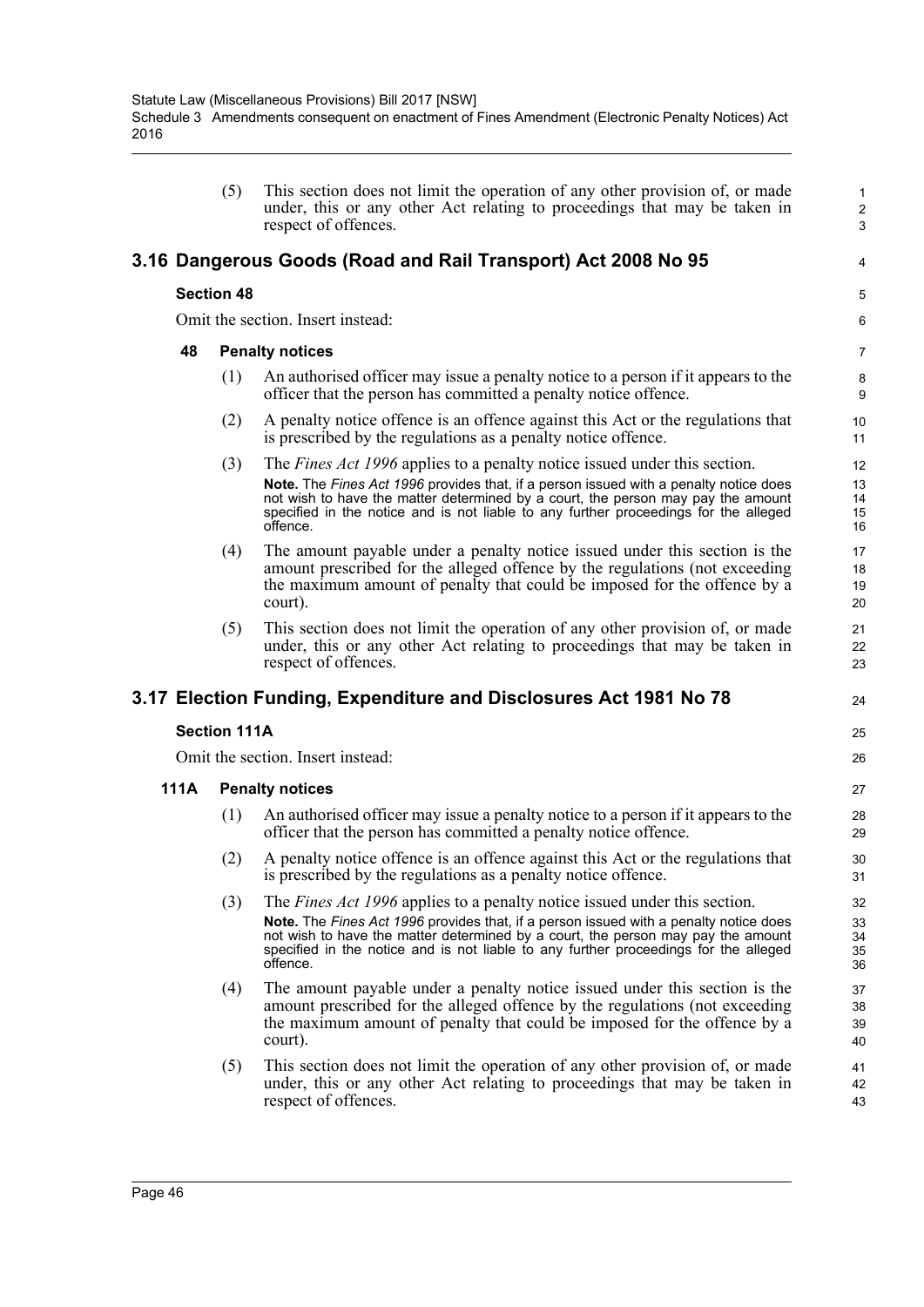(6) In this section, *authorised officer* means an inspector within the meaning of

1 2

42 43

|     |                    | section 110.                                                                                                                                                                                                                                                                                                                                                      | $\overline{\mathbf{c}}$    |
|-----|--------------------|-------------------------------------------------------------------------------------------------------------------------------------------------------------------------------------------------------------------------------------------------------------------------------------------------------------------------------------------------------------------|----------------------------|
|     |                    | 3.18 Electricity Supply Act 1995 No 94                                                                                                                                                                                                                                                                                                                            | 3                          |
|     | <b>Section 187</b> |                                                                                                                                                                                                                                                                                                                                                                   | 4                          |
|     |                    | Omit the section. Insert instead:                                                                                                                                                                                                                                                                                                                                 | 5                          |
| 187 |                    | <b>Penalty notices</b>                                                                                                                                                                                                                                                                                                                                            | 6                          |
|     | (1)                | An enforcement officer may issue a penalty notice to a person if it appears to<br>the officer that the person has committed a penalty notice offence.                                                                                                                                                                                                             | 7<br>8                     |
|     | (2)                | A penalty notice offence is an offence against this Act or the regulations that<br>is prescribed by the regulations as a penalty notice offence.                                                                                                                                                                                                                  | 9<br>10                    |
|     | (3)                | The <i>Fines Act 1996</i> applies to a penalty notice issued under this section.<br>Note. The Fines Act 1996 provides that, if a person issued with a penalty notice does<br>not wish to have the matter determined by a court, the person may pay the amount<br>specified in the notice and is not liable to any further proceedings for the alleged<br>offence. | 11<br>12<br>13<br>14<br>15 |
|     | (4)                | The amount payable under a penalty notice issued under this section is the<br>amount prescribed for the alleged offence by the regulations (not exceeding<br>the maximum amount of penalty that could be imposed for the offence by a<br>court).                                                                                                                  | 16<br>17<br>18<br>19       |
|     | (5)                | This section does not limit the operation of any other provision of, or made<br>under, this or any other Act relating to proceedings that may be taken in<br>respect of offences.                                                                                                                                                                                 | 20<br>21<br>22             |
|     | (6)                | In this section, <i>enforcement officer</i> means:                                                                                                                                                                                                                                                                                                                | 23                         |
|     |                    | a police officer, or<br>(a)                                                                                                                                                                                                                                                                                                                                       | 24                         |
|     |                    | a person employed in a government sector agency (within the meaning<br>(b)<br>of the <i>Government Sector Employment Act 2013</i> ) who is authorised in<br>writing by the Minister to act as an enforcement officer for the purposes<br>of this section.                                                                                                         | 25<br>26<br>27<br>28       |
|     |                    | 3.19 Energy and Utilities Administration Act 1987 No 103                                                                                                                                                                                                                                                                                                          | 29                         |
|     | <b>Section 46A</b> |                                                                                                                                                                                                                                                                                                                                                                   | 30                         |
|     |                    | Omit the section. Insert instead:                                                                                                                                                                                                                                                                                                                                 | 31                         |
| 46A |                    | <b>Penalty notices</b>                                                                                                                                                                                                                                                                                                                                            | 32                         |
|     | (1)                | An authorised officer may issue a penalty notice to a person if it appears to the<br>officer that the person has committed a penalty notice offence.                                                                                                                                                                                                              | 33<br>34                   |
|     | (2)                | A penalty notice offence is an offence against this Act or the regulations that<br>is prescribed by the regulations as a penalty notice offence.                                                                                                                                                                                                                  | 35<br>36                   |
|     | (3)                | The Fines Act 1996 applies to a penalty notice issued under this section.                                                                                                                                                                                                                                                                                         | 37                         |
|     |                    | Note. The Fines Act 1996 provides that, if a person issued with a penalty notice does<br>not wish to have the matter determined by a court, the person may pay the amount<br>specified in the notice and is not liable to any further proceedings for the alleged<br>offence.                                                                                     | 38<br>39<br>40<br>41       |

(4) The amount payable under a penalty notice issued under this section is the amount prescribed for the alleged offence by the regulations (not exceeding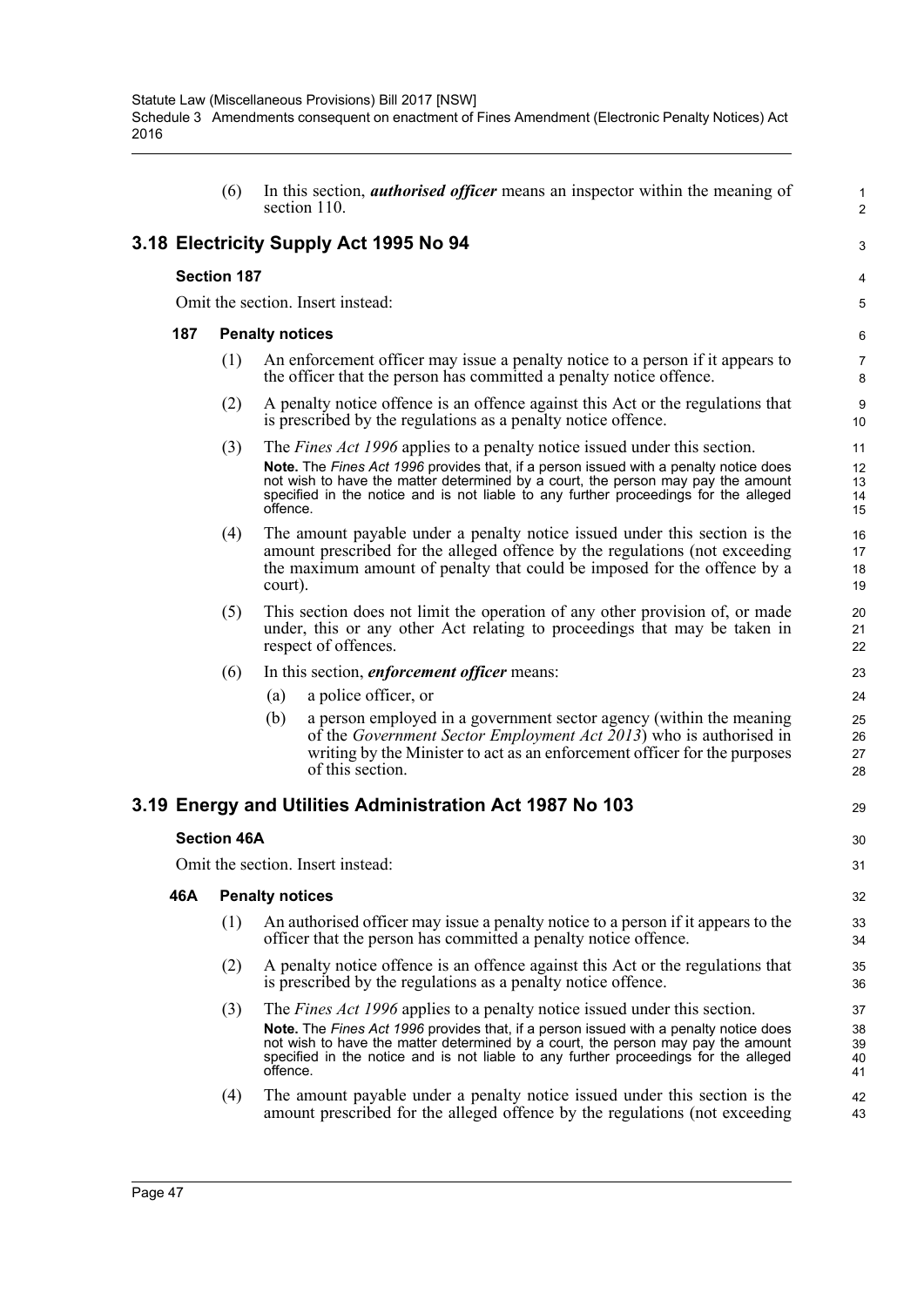the maximum amount of penalty that could be imposed for the offence by a court).

9

29

- (5) This section does not limit the operation of any other provision of, or made under, this or any other Act relating to proceedings that may be taken in respect of offences.
- (6) In this section, *authorised officer* means a person authorised in writing by the Corporation or the Secretary as an authorised officer for the purposes of this section.

# **3.20 Entertainment Industry Act 2013 No 73**

## **Section 35**

Omit the section. Insert instead:

## **35 Penalty notices**

- (1) An authorised officer may issue a penalty notice to a person if it appears to the officer that the person has committed a penalty notice offence.
- (2) A penalty notice offence is an offence against this Act or the regulations that is prescribed by the regulations as a penalty notice offence.
- (3) The *Fines Act 1996* applies to a penalty notice issued under this section. **Note.** The *Fines Act 1996* provides that, if a person issued with a penalty notice does not wish to have the matter determined by a court, the person may pay the amount specified in the notice and is not liable to any further proceedings for the alleged offence.
- (4) The amount payable under a penalty notice issued under this section is the amount prescribed for the alleged offence by the regulations (not exceeding the maximum amount of penalty that could be imposed for the offence by a court).
- (5) This section does not limit the operation of any other provision of, or made under, this or any other Act relating to proceedings that may be taken in respect of offences.

# **3.21 Exhibited Animals Protection Act 1986 No 123**

## **Section 46A**

Omit the section. Insert instead:

- (1) An authorised officer may issue a penalty notice to a person if it appears to the officer that the person has committed a penalty notice offence.
- (2) A penalty notice offence is an offence against this Act or the regulations that is prescribed by the regulations as a penalty notice offence.
- (3) The *Fines Act 1996* applies to a penalty notice issued under this section. **Note.** The *Fines Act 1996* provides that, if a person issued with a penalty notice does not wish to have the matter determined by a court, the person may pay the amount specified in the notice and is not liable to any further proceedings for the alleged offence.
- (4) The amount payable under a penalty notice issued under this section is the amount prescribed for the alleged offence by the regulations (not exceeding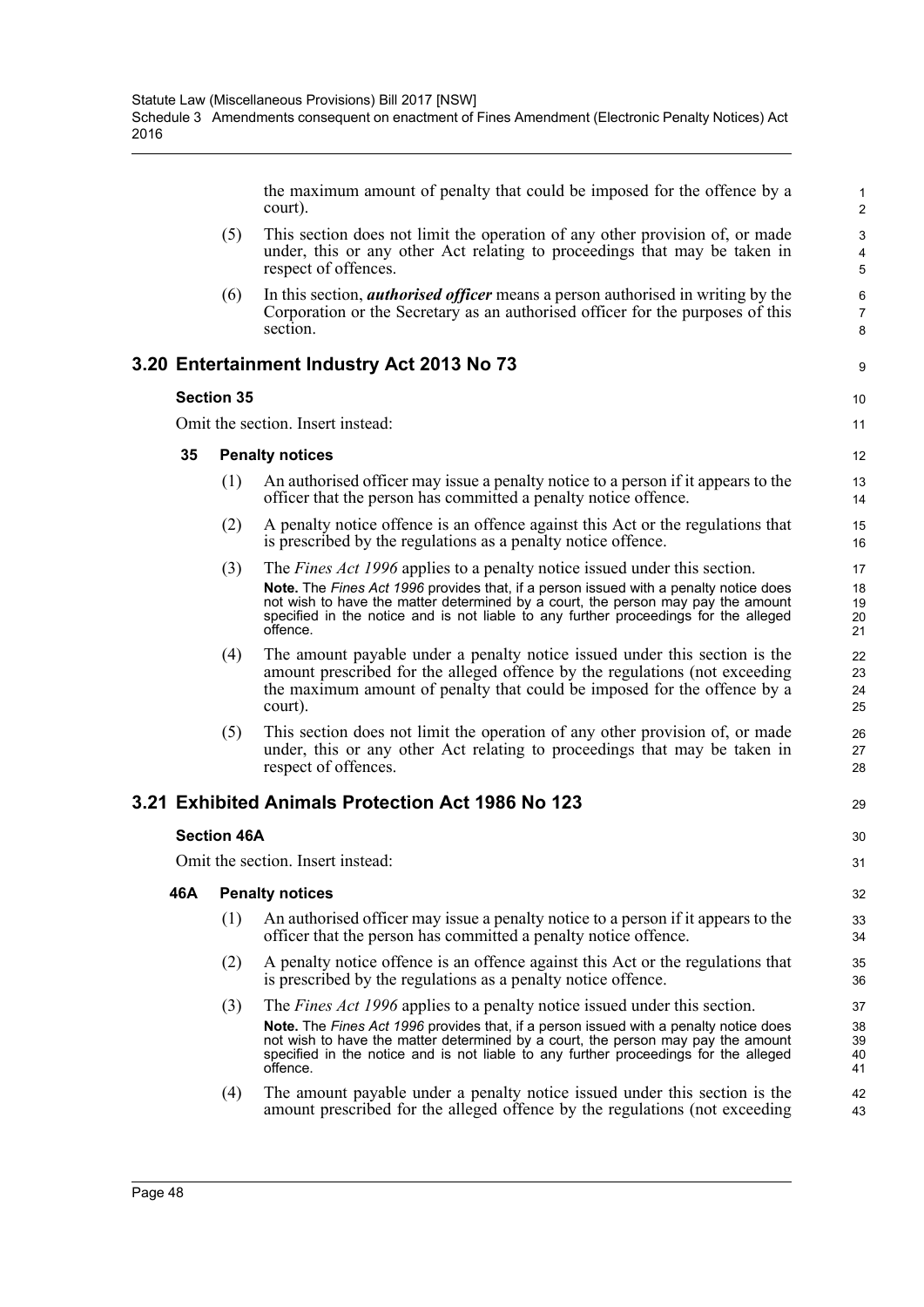the maximum amount of penalty that could be imposed for the offence by a court).

11

12 13

35

- (5) This section does not limit the operation of any other provision of, or made under, this or any other Act relating to proceedings that may be taken in respect of offences.
- (6) In this section, *authorised officer* means:
	- (a) an inspector (other than a member who is deemed to be an inspector under section  $9(2)$ , or
	- (b) a person of a class prescribed by the regulations as a class of persons who may issue penalty notices under this section.

## **3.22 Explosives Act 2003 No 39**

## **Section 34**

Omit the section. Insert instead:

#### **34 Penalty notices**

- (1) An authorised officer may issue a penalty notice to a person if it appears to the officer that the person has committed a penalty notice offence.
- (2) A penalty notice offence is an offence against this Act or the regulations that is prescribed by the regulations as a penalty notice offence.
- (3) The *Fines Act 1996* applies to a penalty notice issued under this section. **Note.** The *Fines Act 1996* provides that, if a person issued with a penalty notice does not wish to have the matter determined by a court, the person may pay the amount specified in the notice and is not liable to any further proceedings for the alleged offence.
- (4) The amount payable under a penalty notice issued under this section is the amount prescribed for the alleged offence by the regulations (not exceeding the maximum amount of penalty that could be imposed for the offence by a court).
- (5) This section does not limit the operation of any other provision of, or made under, this or any other Act relating to proceedings that may be taken in respect of offences.
- (6) In this section, *authorised officer* means:
	- (a) an inspector, or
	- (b) a police officer, or
	- (c) a person belonging to a class of persons specified in the regulations.

## **3.23 Fair Trading Act 1987 No 68**

## **Section 67**

Omit the section. Insert instead:

- **67 Penalty notices**
	- (1) An authorised officer may issue a penalty notice to a person if it appears to the officer that the person has committed a penalty notice offence.
	- (2) A penalty notice offence is an offence against this Act or the regulations that is prescribed by the regulations as a penalty notice offence.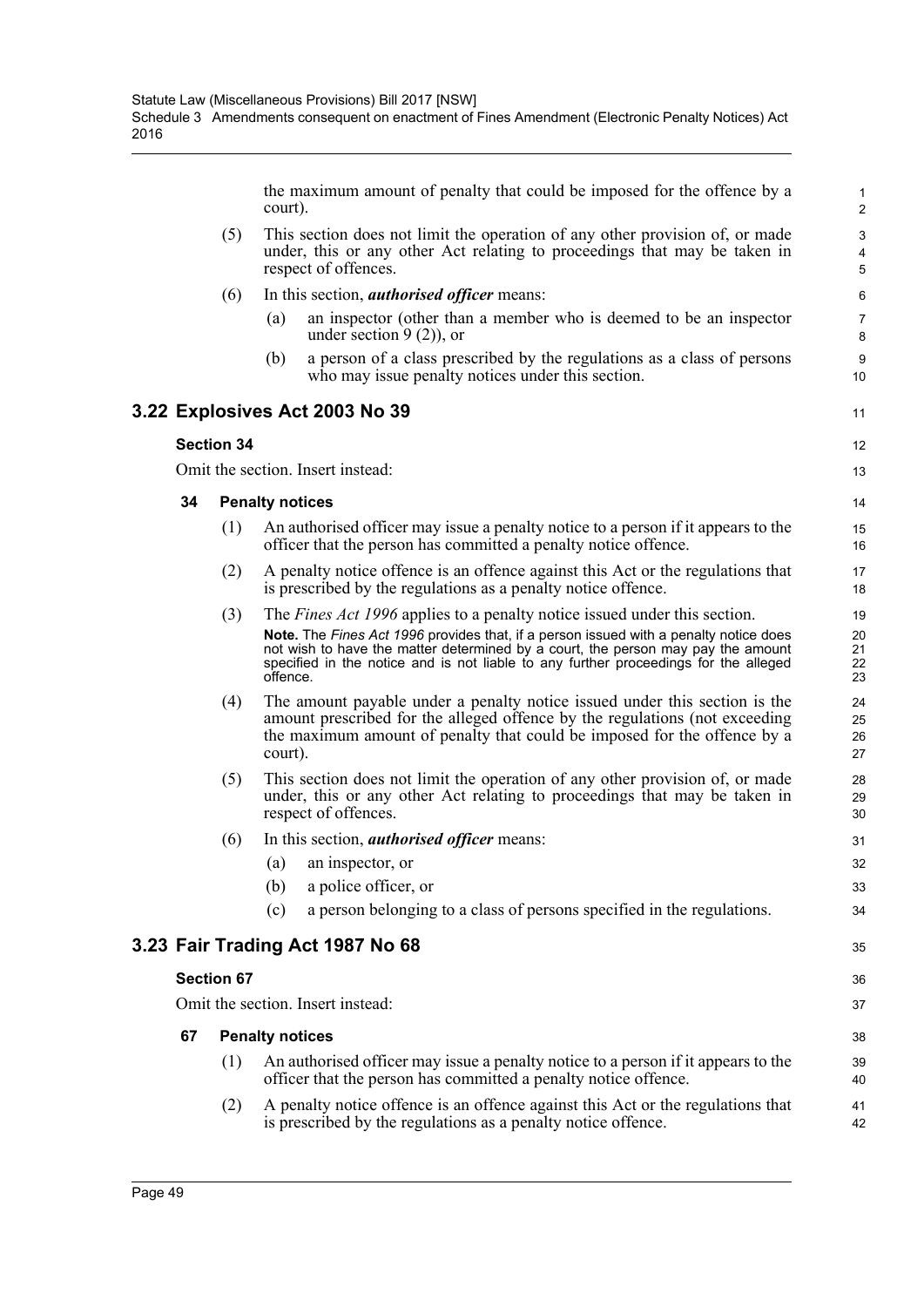|     | (3)                               | The <i>Fines Act 1996</i> applies to a penalty notice issued under this section.<br>Note. The Fines Act 1996 provides that, if a person issued with a penalty notice does<br>not wish to have the matter determined by a court, the person may pay the amount<br>specified in the notice and is not liable to any further proceedings for the alleged<br>offence.                                              | $\mathbf{1}$<br>$\overline{2}$<br>$\sqrt{3}$<br>$\overline{\mathbf{4}}$<br>5 |  |  |  |  |
|-----|-----------------------------------|----------------------------------------------------------------------------------------------------------------------------------------------------------------------------------------------------------------------------------------------------------------------------------------------------------------------------------------------------------------------------------------------------------------|------------------------------------------------------------------------------|--|--|--|--|
|     | (4)                               | The amount payable under a penalty notice issued under this section is the<br>amount prescribed for the alleged offence by the regulations (not exceeding<br>the maximum amount of penalty that could be imposed for the offence by a<br>court).                                                                                                                                                               | $\,6\,$<br>$\overline{7}$<br>8<br>9                                          |  |  |  |  |
|     | (5)                               | This section does not limit the operation of any other provision of, or made<br>under, this or any other Act relating to proceedings that may be taken in<br>respect of offences.                                                                                                                                                                                                                              | 10<br>11<br>12                                                               |  |  |  |  |
|     | (6)                               | For the avoidance of doubt, a reference to any further proceedings for the<br>alleged offence in section 22A $(1)$ of the <i>Fines Act 1996</i> (being an offence<br>against this Act or the regulations) includes a reference to any further<br>proceedings under section 224 of the ACL for a contravention of a provision<br>of the ACL that has the same elements as the elements for the alleged offence. | 13<br>14<br>15<br>16<br>17                                                   |  |  |  |  |
|     | (7)                               | In this section, <i>authorised officer</i> means:                                                                                                                                                                                                                                                                                                                                                              | 18                                                                           |  |  |  |  |
|     |                                   | the Secretary, or<br>(a)                                                                                                                                                                                                                                                                                                                                                                                       | 19                                                                           |  |  |  |  |
|     |                                   | an investigator, or<br>(b)                                                                                                                                                                                                                                                                                                                                                                                     | 20                                                                           |  |  |  |  |
|     |                                   | (c)<br>a person who is appointed in writing by the Secretary as an authorised<br>officer for the purposes of this section.                                                                                                                                                                                                                                                                                     | 21<br>22                                                                     |  |  |  |  |
|     |                                   | 3.24 Firearms Act 1996 No 46                                                                                                                                                                                                                                                                                                                                                                                   | 23                                                                           |  |  |  |  |
|     | <b>Section 85A</b>                |                                                                                                                                                                                                                                                                                                                                                                                                                | 24                                                                           |  |  |  |  |
|     | Omit the section. Insert instead: |                                                                                                                                                                                                                                                                                                                                                                                                                |                                                                              |  |  |  |  |
| 85A | <b>Penalty notices</b>            |                                                                                                                                                                                                                                                                                                                                                                                                                |                                                                              |  |  |  |  |
|     | (1)                               | An authorised officer may issue a penalty notice to a person if it appears to the<br>officer that the person has committed a penalty notice offence.                                                                                                                                                                                                                                                           | 27<br>28                                                                     |  |  |  |  |
|     | (2)                               | A penalty notice offence is an offence against this Act (other than an offence<br>referred to in section 84 (2) or (3)) or the regulations that is prescribed by the<br>regulations as a penalty notice offence.                                                                                                                                                                                               | 29<br>30<br>31                                                               |  |  |  |  |
|     | (3)                               | The <i>Fines Act 1996</i> applies to a penalty notice issued under this section.                                                                                                                                                                                                                                                                                                                               | 32                                                                           |  |  |  |  |
|     |                                   | Note. The Fines Act 1996 provides that, if a person issued with a penalty notice does<br>not wish to have the matter determined by a court, the person may pay the amount<br>specified in the notice and is not liable to any further proceedings for the alleged<br>offence.                                                                                                                                  | 33<br>34<br>35<br>36                                                         |  |  |  |  |
|     | (4)                               | The amount payable under a penalty notice issued under this section is the<br>amount prescribed for the alleged offence by the regulations (not exceeding<br>the maximum amount of penalty that could be imposed for the offence by a<br>court).                                                                                                                                                               | 37<br>38<br>39<br>40                                                         |  |  |  |  |
|     | (5)                               | This section does not limit the operation of any other provision of, or made<br>under, this or any other Act relating to proceedings that may be taken in<br>respect of offences.                                                                                                                                                                                                                              | 41<br>42<br>43                                                               |  |  |  |  |
|     | (6)                               | In this section:                                                                                                                                                                                                                                                                                                                                                                                               | 44                                                                           |  |  |  |  |
|     |                                   | <i>authorised officer means:</i>                                                                                                                                                                                                                                                                                                                                                                               | 45                                                                           |  |  |  |  |
|     |                                   | a police officer, or<br>(a)                                                                                                                                                                                                                                                                                                                                                                                    | 46                                                                           |  |  |  |  |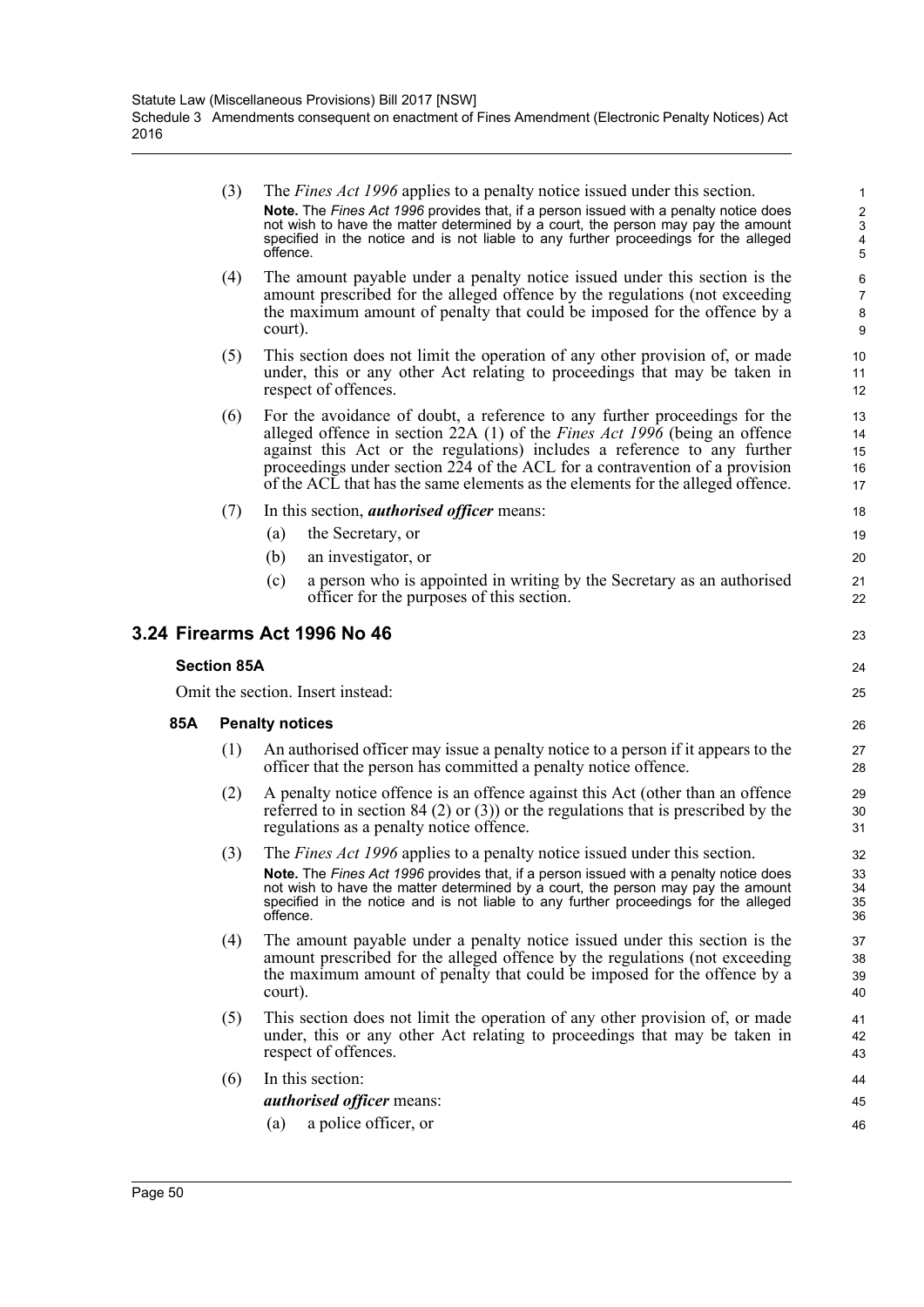|     |                                   | (b)                    | any other member of the NSW Police Force authorised in writing by the<br>Commissioner for the purposes of this section.                                                                                                                                           | 1<br>$\overline{2}$  |  |  |  |
|-----|-----------------------------------|------------------------|-------------------------------------------------------------------------------------------------------------------------------------------------------------------------------------------------------------------------------------------------------------------|----------------------|--|--|--|
|     |                                   |                        | 3.25 Fisheries Management Act 1994 No 38                                                                                                                                                                                                                          | 3                    |  |  |  |
|     | <b>Section 276</b>                |                        |                                                                                                                                                                                                                                                                   |                      |  |  |  |
|     | Omit the section. Insert instead: |                        |                                                                                                                                                                                                                                                                   |                      |  |  |  |
| 276 | <b>Penalty notices</b>            |                        |                                                                                                                                                                                                                                                                   |                      |  |  |  |
|     | (1)                               |                        | An authorised officer may issue a penalty notice to a person if it appears to the<br>officer that the person has committed a penalty notice offence.                                                                                                              | 7<br>8               |  |  |  |
|     | (2)                               |                        | A penalty notice offence is an offence against this Act or the regulations that<br>is prescribed by the regulations as a penalty notice offence.                                                                                                                  | 9<br>10              |  |  |  |
|     | (3)                               |                        | The <i>Fines Act 1996</i> applies to a penalty notice issued under this section.                                                                                                                                                                                  | 11                   |  |  |  |
|     |                                   | offence.               | Note. The Fines Act 1996 provides that, if a person issued with a penalty notice does<br>not wish to have the matter determined by a court, the person may pay the amount<br>specified in the notice and is not liable to any further proceedings for the alleged | 12<br>13<br>14<br>15 |  |  |  |
|     | (4)                               | court).                | The amount payable under a penalty notice issued under this section is the<br>amount prescribed for the alleged offence by the regulations (not exceeding<br>the maximum amount of penalty that could be imposed for the offence by a                             | 16<br>17<br>18<br>19 |  |  |  |
|     | (5)                               |                        | This section does not limit the operation of any other provision of, or made<br>under, this or any other Act relating to proceedings that may be taken in<br>respect of offences.                                                                                 | 20<br>21<br>22       |  |  |  |
|     | (6)                               |                        | In this section, <i>authorised officer</i> means a police officer or, in relation to a<br>particular offence, a person belonging to a class of persons specified in the<br>regulations in relation to that offence.                                               | 23<br>24<br>25       |  |  |  |
|     |                                   |                        | 3.26 Fisheries Management (General) Regulation 2010                                                                                                                                                                                                               | 26                   |  |  |  |
|     | Clause 348                        |                        |                                                                                                                                                                                                                                                                   | 27                   |  |  |  |
|     |                                   |                        | Omit "section 276 (9)" from clause 348 (3). Insert instead "section 276 (6)".                                                                                                                                                                                     | 28                   |  |  |  |
|     |                                   |                        | 3.27 Food Act 2003 No 43                                                                                                                                                                                                                                          | 29                   |  |  |  |
|     | <b>Section 120</b>                |                        |                                                                                                                                                                                                                                                                   | 30                   |  |  |  |
|     |                                   |                        | Omit the section. Insert instead:                                                                                                                                                                                                                                 | 31                   |  |  |  |
| 120 |                                   | <b>Penalty notices</b> |                                                                                                                                                                                                                                                                   | 32                   |  |  |  |
|     | (1)                               |                        | An authorised officer may issue a penalty notice to a person if it appears to the<br>officer that the person has committed a penalty notice offence.                                                                                                              | 33<br>34             |  |  |  |
|     | (2)                               |                        | A penalty notice offence is an offence against this Act or the regulations that<br>is prescribed by the regulations as a penalty notice offence.                                                                                                                  | 35<br>36             |  |  |  |
|     | (3)                               |                        | The <i>Fines Act 1996</i> applies to a penalty notice issued under this section.                                                                                                                                                                                  | 37                   |  |  |  |
|     |                                   | offence.               | Note. The Fines Act 1996 provides that, if a person issued with a penalty notice does<br>not wish to have the matter determined by a court, the person may pay the amount<br>specified in the notice and is not liable to any further proceedings for the alleged | 38<br>39<br>40<br>41 |  |  |  |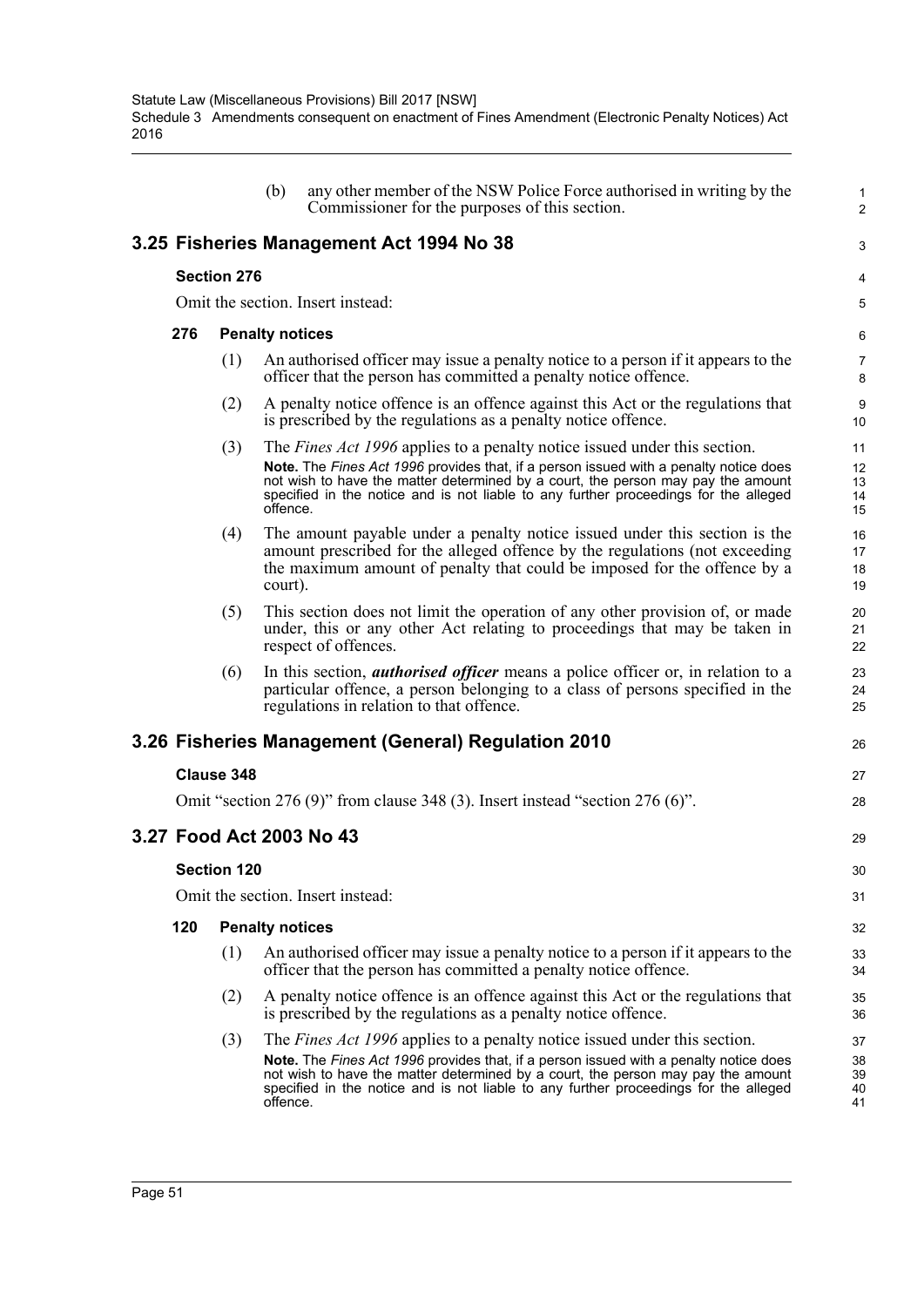|    | (4)               | The amount payable under a penalty notice issued under this section is the<br>amount prescribed for the alleged offence by the regulations (not exceeding<br>the maximum amount of penalty that could be imposed for the offence by a<br>court).                                                                                                                  | $\mathbf{1}$<br>$\overline{2}$<br>3<br>4 |
|----|-------------------|-------------------------------------------------------------------------------------------------------------------------------------------------------------------------------------------------------------------------------------------------------------------------------------------------------------------------------------------------------------------|------------------------------------------|
|    | (5)               | This section does not limit the operation of any other provision of, or made<br>under, this or any other Act relating to proceedings that may be taken in<br>respect of offences.                                                                                                                                                                                 | 5<br>$\,6\,$<br>$\overline{7}$           |
|    | (6)               | In this section, <i>authorised officer</i> means a police officer, the Chief Executive<br>Officer or an authorised officer as defined in section 4 (1).                                                                                                                                                                                                           | 8<br>9                                   |
|    |                   | 3.28 Game and Feral Animal Control Act 2002 No 64                                                                                                                                                                                                                                                                                                                 | 10                                       |
|    | <b>Section 57</b> |                                                                                                                                                                                                                                                                                                                                                                   | 11                                       |
|    |                   | Omit the section. Insert instead:                                                                                                                                                                                                                                                                                                                                 | 12                                       |
| 57 |                   | <b>Penalty notices</b>                                                                                                                                                                                                                                                                                                                                            | 13                                       |
|    | (1)               | An authorised officer may issue a penalty notice to a person if it appears to the<br>officer that the person has committed a penalty notice offence.                                                                                                                                                                                                              | 14<br>15                                 |
|    | (2)               | A penalty notice offence is an offence against this Act or the regulations that<br>is prescribed by the regulations as a penalty notice offence.                                                                                                                                                                                                                  | 16<br>17                                 |
|    | (3)               | The <i>Fines Act 1996</i> applies to a penalty notice issued under this section.<br>Note. The Fines Act 1996 provides that, if a person issued with a penalty notice does<br>not wish to have the matter determined by a court, the person may pay the amount<br>specified in the notice and is not liable to any further proceedings for the alleged<br>offence. | 18<br>19<br>20<br>21<br>22               |
|    | (4)               | The amount payable under a penalty notice issued under this section is the<br>amount prescribed for the alleged offence by the regulations (not exceeding<br>the maximum amount of penalty that could be imposed for the offence by a<br>court).                                                                                                                  | 23<br>24<br>25<br>26                     |
|    | (5)               | This section does not limit the operation of any other provision of, or made<br>under, this or any other Act relating to proceedings that may be taken in<br>respect of offences.                                                                                                                                                                                 | 27<br>28<br>29                           |
|    | (6)               | In this section:<br><i>authorised officer means:</i>                                                                                                                                                                                                                                                                                                              | 30<br>31                                 |
|    |                   | an inspector, or<br>(a)                                                                                                                                                                                                                                                                                                                                           | 32                                       |
|    |                   | a person who is declared by the regulations to be an authorised officer<br>(b)<br>for the purposes of this section or who belongs to a class of persons so<br>declared.                                                                                                                                                                                           | 33<br>34<br>35                           |
|    |                   | 3.29 Gaming and Liquor Administration Act 2007 No 91                                                                                                                                                                                                                                                                                                              | 36                                       |
|    | <b>Section 46</b> |                                                                                                                                                                                                                                                                                                                                                                   | 37                                       |
|    |                   | Omit the section. Insert instead:                                                                                                                                                                                                                                                                                                                                 | 38                                       |
| 46 |                   | <b>Penalty notices</b>                                                                                                                                                                                                                                                                                                                                            | 39                                       |
|    | (1)               | An authorised officer may issue a penalty notice to a person if it appears to the<br>officer that the person has committed a penalty notice offence.                                                                                                                                                                                                              | 40<br>41                                 |
|    | (2)               | A penalty notice offence is an offence against this Act or the regulations that<br>is prescribed by the regulations as a penalty notice offence.                                                                                                                                                                                                                  | 42<br>43                                 |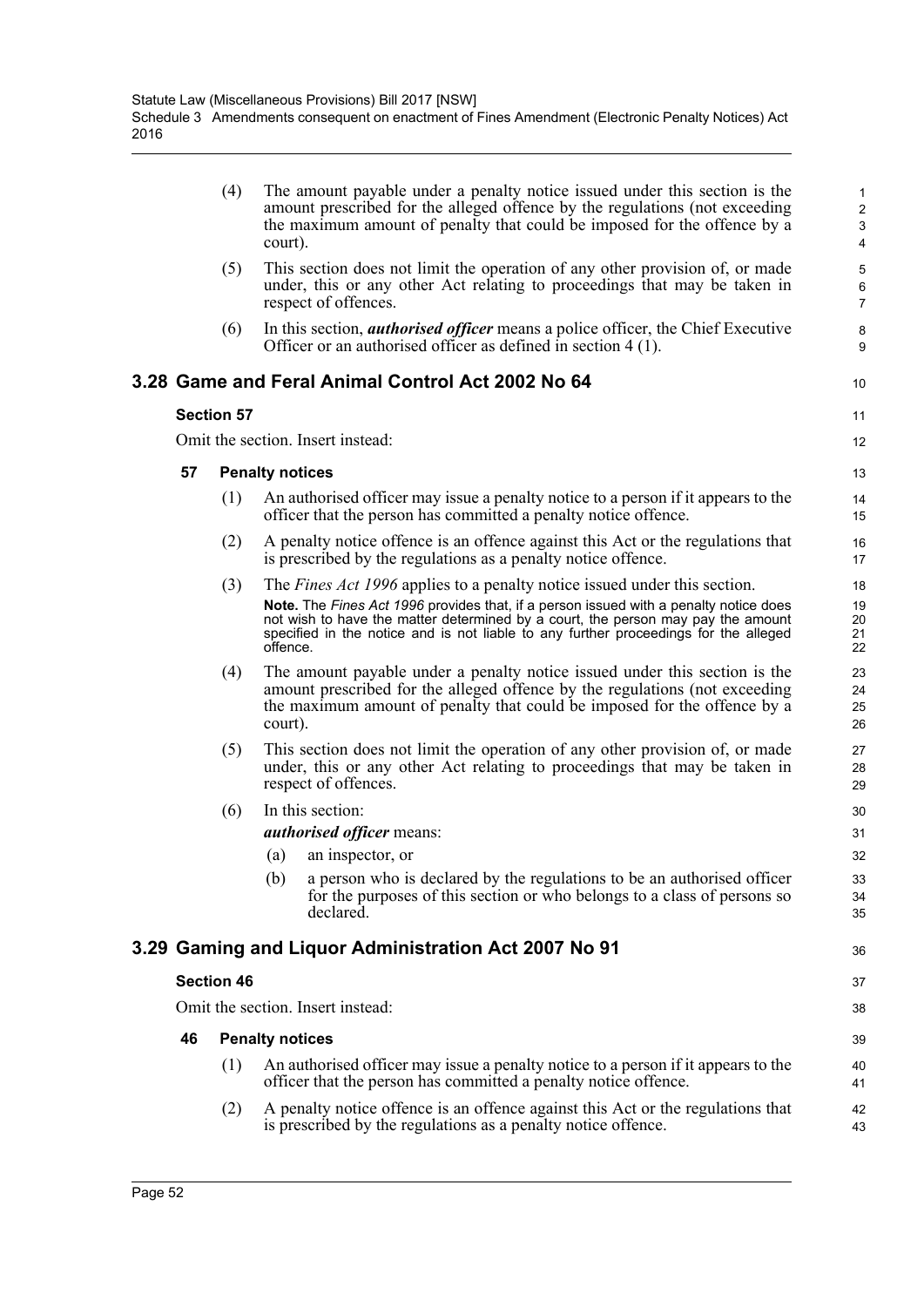|    | (3)               | The <i>Fines Act 1996</i> applies to a penalty notice issued under this section.<br>Note. The Fines Act 1996 provides that, if a person issued with a penalty notice does                                                                                                     | 1<br>$\overline{\mathbf{c}}$                       |
|----|-------------------|-------------------------------------------------------------------------------------------------------------------------------------------------------------------------------------------------------------------------------------------------------------------------------|----------------------------------------------------|
|    |                   | not wish to have the matter determined by a court, the person may pay the amount<br>specified in the notice and is not liable to any further proceedings for the alleged<br>offence.                                                                                          | $\ensuremath{\mathsf{3}}$<br>4<br>$\overline{5}$   |
|    | (4)               | The amount payable under a penalty notice issued under this section is the<br>amount prescribed for the alleged offence by the regulations (not exceeding<br>the maximum amount of penalty that could be imposed for the offence by a<br>court).                              | $\,6\,$<br>$\overline{7}$<br>8<br>$\boldsymbol{9}$ |
|    | (5)               | This section does not limit the operation of any other provision of, or made<br>under, this or any other Act relating to proceedings that may be taken in<br>respect of offences.                                                                                             | 10<br>11<br>12                                     |
|    | (6)               | In this section:                                                                                                                                                                                                                                                              | 13                                                 |
|    |                   | <i>authorised officer</i> means a police officer or an inspector.                                                                                                                                                                                                             | 14                                                 |
|    |                   | 3.30 Gene Technology (GM Crop Moratorium) Act 2003 No 12                                                                                                                                                                                                                      | 15                                                 |
|    | <b>Section 35</b> |                                                                                                                                                                                                                                                                               | 16                                                 |
|    |                   | Omit the section. Insert instead:                                                                                                                                                                                                                                             | 17                                                 |
| 35 |                   | <b>Penalty notices</b>                                                                                                                                                                                                                                                        | 18                                                 |
|    | (1)               | An authorised officer may issue a penalty notice to a person if it appears to the<br>officer that the person has committed a penalty notice offence.                                                                                                                          | 19<br>20                                           |
|    | (2)               | A penalty notice offence is an offence against this Act or the regulations that<br>is prescribed by the regulations as a penalty notice offence.                                                                                                                              | 21<br>22                                           |
|    | (3)               | The <i>Fines Act 1996</i> applies to a penalty notice issued under this section.                                                                                                                                                                                              | 23                                                 |
|    |                   | Note. The Fines Act 1996 provides that, if a person issued with a penalty notice does<br>not wish to have the matter determined by a court, the person may pay the amount<br>specified in the notice and is not liable to any further proceedings for the alleged<br>offence. | 24<br>25<br>26<br>27                               |
|    | (4)               | The amount payable under a penalty notice issued under this section is the<br>amount prescribed for the alleged offence by the regulations (not exceeding<br>the maximum amount of penalty that could be imposed for the offence by a<br>court).                              | 28<br>29<br>30<br>31                               |
|    | (5)               | This section does not limit the operation of any other provision of, or made<br>under, this or any other Act relating to proceedings that may be taken in<br>respect of offences.                                                                                             | 32<br>33<br>34                                     |
|    | (6)               | In this section:                                                                                                                                                                                                                                                              | 35                                                 |
|    |                   | authorised officer means:                                                                                                                                                                                                                                                     | 36                                                 |
|    |                   | an inspector, or<br>(a)                                                                                                                                                                                                                                                       | 37                                                 |
|    |                   | (b)<br>a person who is declared by the regulations to be an authorised officer<br>for the purposes of this section or who belongs to a class of persons so<br>declared.                                                                                                       | 38<br>39<br>40                                     |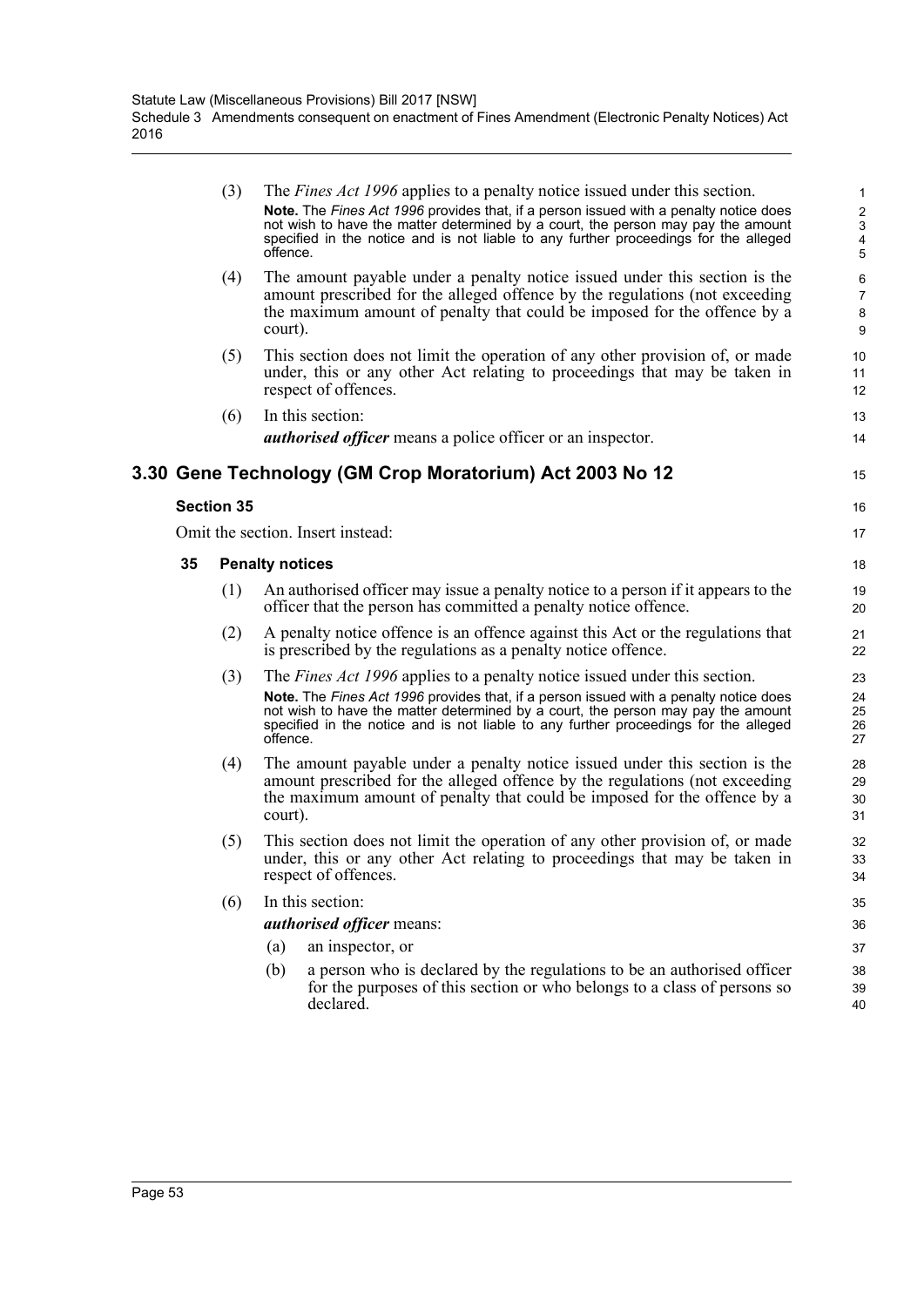Statute Law (Miscellaneous Provisions) Bill 2017 [NSW] Schedule 3 Amendments consequent on enactment of Fines Amendment (Electronic Penalty Notices) Act 2016

# **3.31 Graffiti Control Act 2008 No 100**

### **Section 16**

Omit the section. Insert instead:

#### **16 Penalty notices**

(1) An authorised officer may issue a penalty notice to a person if it appears to the officer that the person has committed an offence against section 7 or 8 of this Act.

1

 $\mathfrak{p}$ 3

24

25 26

27

28 29

- (2) The *Fines Act 1996* applies to a penalty notice issued under this section. **Note.** The *Fines Act 1996* provides that, if a person issued with a penalty notice does not wish to have the matter determined by a court, the person may pay the amount specified in the notice and is not liable to any further proceedings for the alleged offence.
- (3) The amount payable under a penalty notice issued under this section is the amount prescribed for the alleged offence by the regulations (not exceeding the maximum amount of penalty that could be imposed for the offence by a court).
- (4) This section does not limit the operation of any other provision of, or made under, this or any other Act relating to proceedings that may be taken in respect of offences.
- (5) In this section, *authorised officer* means:
	- (a) a police officer, or
	- (b) a person of a class prescribed by the regulations as a class of persons who may issue penalty notices under this section.

# **3.32 Graffiti Control Regulation 2014**

#### **Clause 11**

Omit "section 16 (2)" from clause 11 (1). Insert instead "section 16 (3)".

## **3.33 Hemp Industry Act 2008 No 58**

#### **Section 45**

Omit the section. Insert instead:

- (1) An authorised officer may issue a penalty notice to a person if it appears to the officer that the person has committed a penalty notice offence.
- (2) A penalty notice offence is an offence against this Act or the regulations that is prescribed by the regulations as a penalty notice offence.
- (3) The *Fines Act 1996* applies to a penalty notice issued under this section. **Note.** The *Fines Act 1996* provides that, if a person issued with a penalty notice does not wish to have the matter determined by a court, the person may pay the amount specified in the notice and is not liable to any further proceedings for the alleged offence.
- (4) The amount payable under a penalty notice issued under this section is the amount prescribed for the alleged offence by the regulations (not exceeding the maximum amount of penalty that could be imposed for the offence by a court).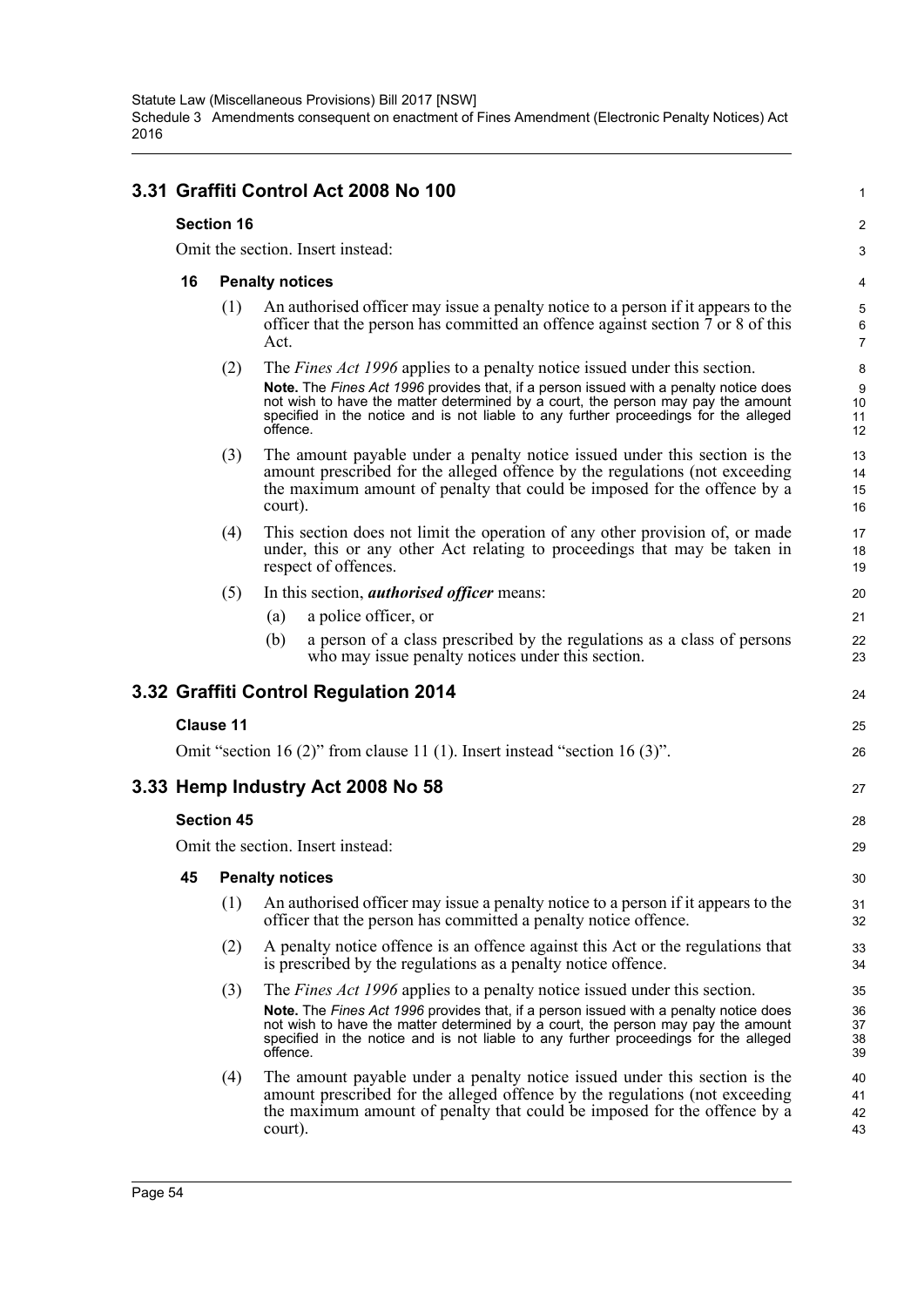|      | (5)                 | This section does not limit the operation of any other provision of, or made<br>under, this or any other Act relating to proceedings that may be taken in<br>respect of offences.                                                                                                                                                                                 | $\mathbf{1}$<br>2<br>3     |
|------|---------------------|-------------------------------------------------------------------------------------------------------------------------------------------------------------------------------------------------------------------------------------------------------------------------------------------------------------------------------------------------------------------|----------------------------|
|      | (6)                 | In this section:                                                                                                                                                                                                                                                                                                                                                  | 4                          |
|      |                     | <i>authorised officer</i> means a police officer or an inspector.                                                                                                                                                                                                                                                                                                 | 5                          |
|      |                     | 3.34 Home Building Act 1989 No 147                                                                                                                                                                                                                                                                                                                                | 6                          |
|      | <b>Section 138A</b> |                                                                                                                                                                                                                                                                                                                                                                   | 7                          |
|      |                     | Omit the section. Insert instead:                                                                                                                                                                                                                                                                                                                                 | 8                          |
| 138A |                     | <b>Penalty notices</b>                                                                                                                                                                                                                                                                                                                                            | 9                          |
|      | (1)                 | An authorised officer may issue a penalty notice to a person if it appears to the<br>officer that the person has committed a penalty notice offence.                                                                                                                                                                                                              | 10<br>11                   |
|      | (2)                 | A penalty notice offence is an offence against this Act or the regulations that<br>is prescribed by the regulations as a penalty notice offence.                                                                                                                                                                                                                  | 12<br>13                   |
|      | (3)                 | The <i>Fines Act 1996</i> applies to a penalty notice issued under this section.<br>Note. The Fines Act 1996 provides that, if a person issued with a penalty notice does<br>not wish to have the matter determined by a court, the person may pay the amount<br>specified in the notice and is not liable to any further proceedings for the alleged<br>offence. | 14<br>15<br>16<br>17<br>18 |
|      | (4)                 | The amount payable under a penalty notice issued under this section is the<br>amount prescribed for the alleged offence by the regulations (not exceeding<br>the maximum amount of penalty that could be imposed for the offence by a<br>court).                                                                                                                  | 19<br>20<br>21<br>22       |
|      | (5)                 | This section does not limit the operation of any other provision of, or made<br>under, this or any other Act relating to proceedings that may be taken in<br>respect of offences.                                                                                                                                                                                 | 23<br>24<br>25             |
|      | (6)                 | In this section, <i>authorised officer</i> means:                                                                                                                                                                                                                                                                                                                 | 26                         |
|      |                     | the Secretary, or<br>(a)                                                                                                                                                                                                                                                                                                                                          | 27                         |
|      |                     | a person authorised in writing by the Secretary as an authorised officer<br>(b)<br>for the purposes of this section, or                                                                                                                                                                                                                                           | 28<br>29                   |
|      |                     | an investigator appointed under the Fair Trading Act 1987.<br>(c)                                                                                                                                                                                                                                                                                                 | 30                         |
|      |                     | 3.35 Hunter Water Act 1991 No 53                                                                                                                                                                                                                                                                                                                                  | 31                         |
|      | <b>Section 31A</b>  |                                                                                                                                                                                                                                                                                                                                                                   | 32                         |
|      |                     | Omit the section. Insert instead:                                                                                                                                                                                                                                                                                                                                 | 33                         |
| 31A  |                     | <b>Penalty notices</b>                                                                                                                                                                                                                                                                                                                                            | 34                         |
|      | (1)                 | An authorised officer may issue a penalty notice to a person if it appears to the<br>officer that the person has committed a penalty notice offence.                                                                                                                                                                                                              | 35<br>36                   |
|      | (2)                 | A penalty notice offence is an offence against this Act or the regulations that<br>is prescribed by the regulations as a penalty notice offence.                                                                                                                                                                                                                  | 37<br>38                   |
|      | (3)                 | The <i>Fines Act 1996</i> applies to a penalty notice issued under this section.<br>Note. The Fines Act 1996 provides that, if a person issued with a penalty notice does<br>not wish to have the matter determined by a court, the person may pay the amount<br>specified in the notice and is not liable to any further proceedings for the alleged<br>offence. | 39<br>40<br>41<br>42<br>43 |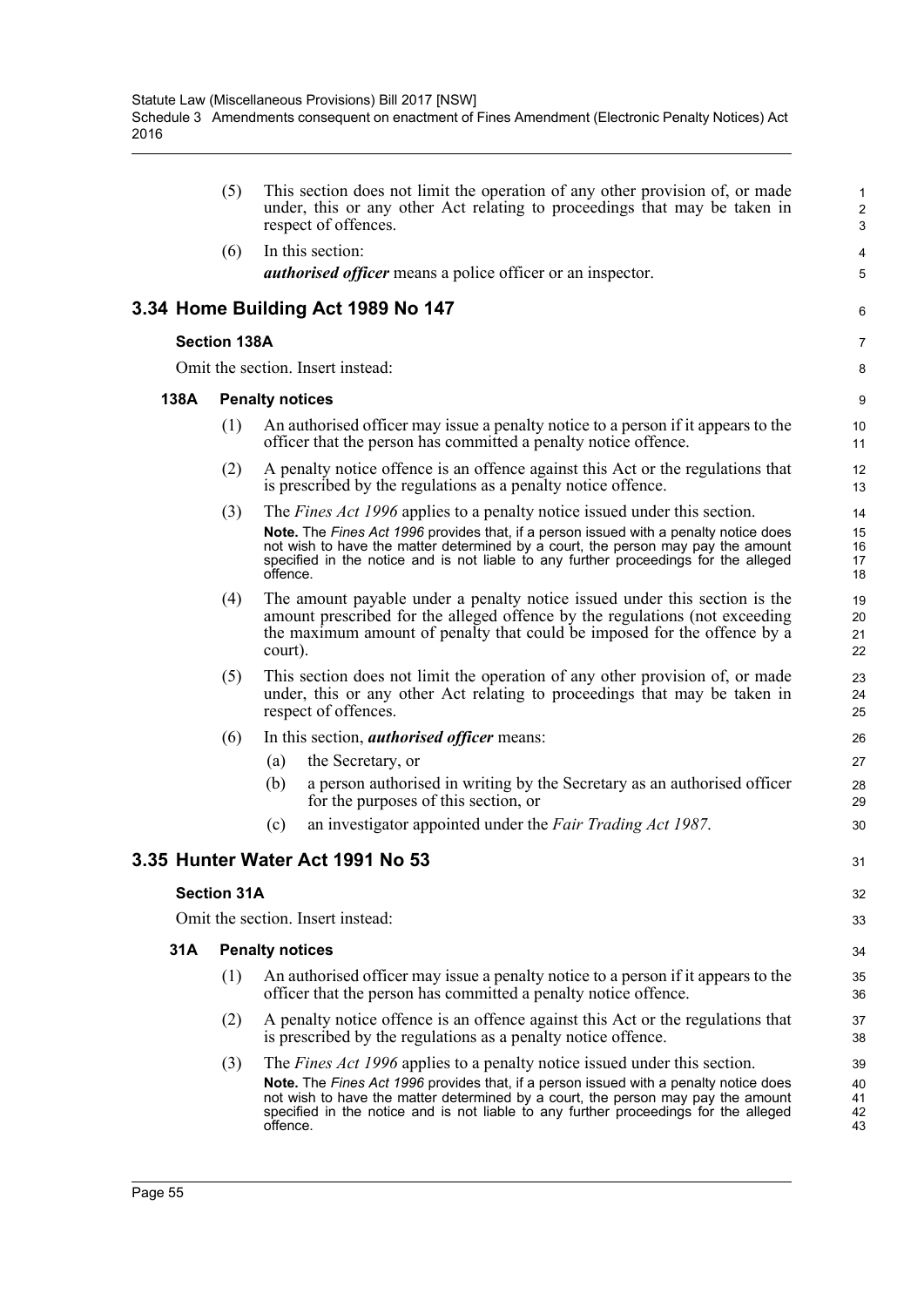|    | (4)               | The amount payable under a penalty notice issued under this section is the<br>amount prescribed for the alleged offence by the regulations (not exceeding<br>the maximum amount of penalty that could be imposed for the offence by a<br>court).                                                                                                                  | $\mathbf{1}$<br>$\overline{c}$<br>$\ensuremath{\mathsf{3}}$<br>$\overline{4}$ |
|----|-------------------|-------------------------------------------------------------------------------------------------------------------------------------------------------------------------------------------------------------------------------------------------------------------------------------------------------------------------------------------------------------------|-------------------------------------------------------------------------------|
|    | (5)               | This section does not limit the operation of any other provision of, or made<br>under, this or any other Act relating to proceedings that may be taken in<br>respect of offences.                                                                                                                                                                                 | 5<br>$\,6\,$<br>$\overline{7}$                                                |
|    | (6)               | In this section, <i>authorised officer</i> means a person of a class prescribed by the<br>regulations for the purposes of this section.                                                                                                                                                                                                                           | 8<br>9                                                                        |
|    |                   | 3.36 Impounding Act 1993 No 31                                                                                                                                                                                                                                                                                                                                    | 10                                                                            |
|    | <b>Section 36</b> |                                                                                                                                                                                                                                                                                                                                                                   | 11                                                                            |
|    |                   | Omit the section. Insert instead:                                                                                                                                                                                                                                                                                                                                 | 12                                                                            |
| 36 |                   | <b>Penalty notices</b>                                                                                                                                                                                                                                                                                                                                            | 13                                                                            |
|    | (1)               | An impounding officer may issue a penalty notice to a person if it appears to<br>the officer that the person has committed a penalty notice offence.                                                                                                                                                                                                              | 14<br>15                                                                      |
|    | (2)               | A penalty notice offence is an offence against this Act or the regulations that<br>is prescribed by the regulations as a penalty notice offence.                                                                                                                                                                                                                  | 16<br>17                                                                      |
|    | (3)               | The <i>Fines Act 1996</i> applies to a penalty notice issued under this section.<br>Note. The Fines Act 1996 provides that, if a person issued with a penalty notice does<br>not wish to have the matter determined by a court, the person may pay the amount<br>specified in the notice and is not liable to any further proceedings for the alleged<br>offence. | 18<br>19<br>20<br>21<br>22                                                    |
|    | (4)               | The amount payable under a penalty notice issued under this section is the<br>amount prescribed for the alleged offence by the regulations (not exceeding<br>the maximum amount of penalty that could be imposed for the offence by a<br>court).                                                                                                                  | 23<br>24<br>25<br>26                                                          |
|    | (5)               | This section does not limit the operation of any other provision of, or made<br>under, this or any other Act relating to proceedings that may be taken in<br>respect of offences.                                                                                                                                                                                 | 27<br>28<br>29                                                                |
|    |                   | 3.37 Inclosed Lands Protection Act 1901 No 33                                                                                                                                                                                                                                                                                                                     | 30                                                                            |
|    | <b>Section 10</b> |                                                                                                                                                                                                                                                                                                                                                                   | 31                                                                            |
|    |                   | Omit the section. Insert instead:                                                                                                                                                                                                                                                                                                                                 | 32                                                                            |
| 10 |                   | <b>Penalty notices</b>                                                                                                                                                                                                                                                                                                                                            | 33                                                                            |
|    | (1)               | A police officer may issue a penalty notice to a person if it appears to the police<br>officer that the person has committed an offence against this Act.                                                                                                                                                                                                         | 34<br>35                                                                      |
|    | (2)               | The <i>Fines Act 1996</i> applies to a penalty notice issued under this section.<br>Note. The Fines Act 1996 provides that, if a person issued with a penalty notice does<br>not wish to have the matter determined by a court, the person may pay the amount<br>specified in the notice and is not liable to any further proceedings for the alleged<br>offence. | 36<br>37<br>38<br>39<br>40                                                    |
|    | (3)               | The amount payable under a penalty notice issued under this section is the<br>amount prescribed for the alleged offence by the regulations (not exceeding<br>the maximum amount of penalty that could be imposed for the offence by a                                                                                                                             | 41<br>42<br>43                                                                |

court).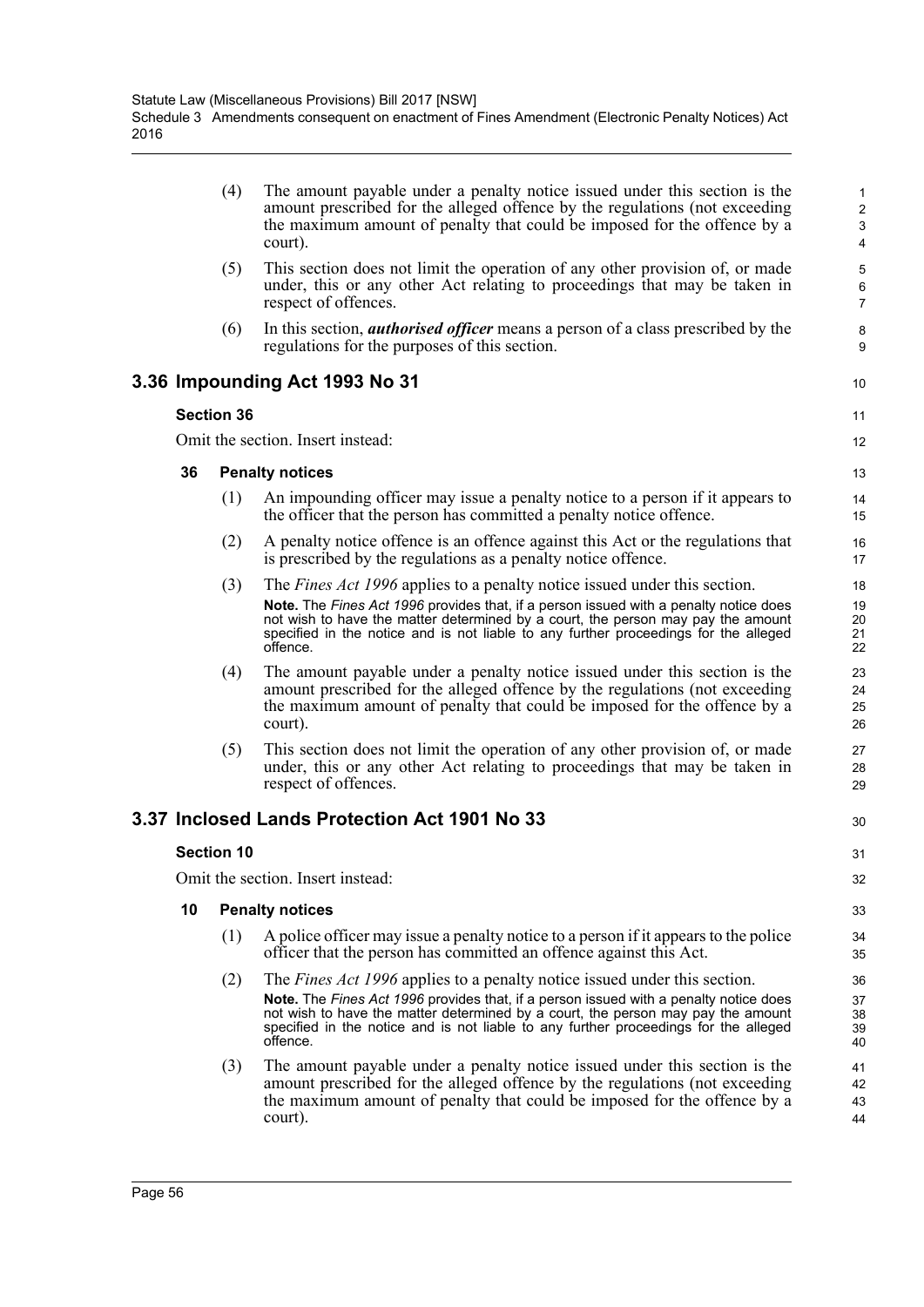|                 | (4)                | This section does not limit the operation of any other provision of, or made<br>under, this or any other Act relating to proceedings that may be taken in<br>respect of offences.                                                                                                                                                                                 | $\mathbf{1}$<br>$\overline{c}$<br>3 |
|-----------------|--------------------|-------------------------------------------------------------------------------------------------------------------------------------------------------------------------------------------------------------------------------------------------------------------------------------------------------------------------------------------------------------------|-------------------------------------|
|                 |                    | 3.38 Inclosed Lands Protection Regulation 2013                                                                                                                                                                                                                                                                                                                    | 4                                   |
| <b>Clause 4</b> |                    |                                                                                                                                                                                                                                                                                                                                                                   | $\overline{5}$                      |
|                 |                    | Omit "section 10 (2) and (6)". Insert instead "section 10 (3)".                                                                                                                                                                                                                                                                                                   | 6                                   |
|                 |                    | 3.39 Industrial Relations Act 1996 No 17                                                                                                                                                                                                                                                                                                                          | $\overline{7}$                      |
|                 | <b>Section 396</b> |                                                                                                                                                                                                                                                                                                                                                                   | 8                                   |
|                 |                    | Omit the section. Insert instead:                                                                                                                                                                                                                                                                                                                                 | 9                                   |
| 396             |                    | <b>Penalty notices</b>                                                                                                                                                                                                                                                                                                                                            | 10                                  |
|                 | (1)                | An authorised officer may issue a penalty notice to a person if it appears to the<br>officer that the person has committed a penalty notice offence.                                                                                                                                                                                                              | 11<br>12                            |
|                 | (2)                | A penalty notice offence is an offence against this Act or the regulations that<br>is prescribed by the regulations as a penalty notice offence.                                                                                                                                                                                                                  | 13<br>14                            |
|                 | (3)                | The <i>Fines Act 1996</i> applies to a penalty notice issued under this section.<br>Note. The Fines Act 1996 provides that, if a person issued with a penalty notice does<br>not wish to have the matter determined by a court, the person may pay the amount<br>specified in the notice and is not liable to any further proceedings for the alleged<br>offence. | 15<br>16<br>17<br>18<br>19          |
|                 | (4)                | The amount payable under a penalty notice issued under this section is the<br>amount prescribed for the alleged offence by the regulations (not exceeding<br>the maximum amount of penalty that could be imposed for the offence by a<br>court).                                                                                                                  | 20<br>21<br>22<br>23                |
|                 | (5)                | This section does not limit the operation of any other provision of, or made<br>under, this or any other Act relating to proceedings that may be taken in<br>respect of offences.                                                                                                                                                                                 | 24<br>25<br>26                      |
|                 | (6)                | In this section, <i>authorised officer</i> means an inspector appointed under this Act<br>or the <i>Work Health and Safety Act 2011</i> or any other person of a class<br>prescribed by the regulations.                                                                                                                                                          | 27<br>28<br>29                      |
|                 |                    | 3.40 Law Enforcement (Powers and Responsibilities) Act 2002 No 103                                                                                                                                                                                                                                                                                                | 30                                  |
|                 | <b>Section 235</b> |                                                                                                                                                                                                                                                                                                                                                                   | 31                                  |
|                 |                    | Omit the section. Insert instead:                                                                                                                                                                                                                                                                                                                                 | 32                                  |
| 235             |                    | <b>Penalty notices</b>                                                                                                                                                                                                                                                                                                                                            | 33                                  |
|                 | (1)                | A police officer may issue a penalty notice to a person if it appears to the<br>officer that the person has committed a penalty notice offence.                                                                                                                                                                                                                   | 34<br>35                            |
|                 | (2)                | A penalty notice offence is an offence against this Act or the regulations that<br>is prescribed by the regulations as a penalty notice offence.                                                                                                                                                                                                                  | 36<br>37                            |
|                 | (3)                | The <i>Fines Act 1996</i> applies to a penalty notice issued under this section.                                                                                                                                                                                                                                                                                  | 38                                  |
|                 |                    | Note. The Fines Act 1996 provides that, if a person issued with a penalty notice does<br>not wish to have the matter determined by a court, the person may pay the amount<br>specified in the notice and is not liable to any further proceedings for the alleged<br>offence.                                                                                     | 39<br>40<br>41<br>42                |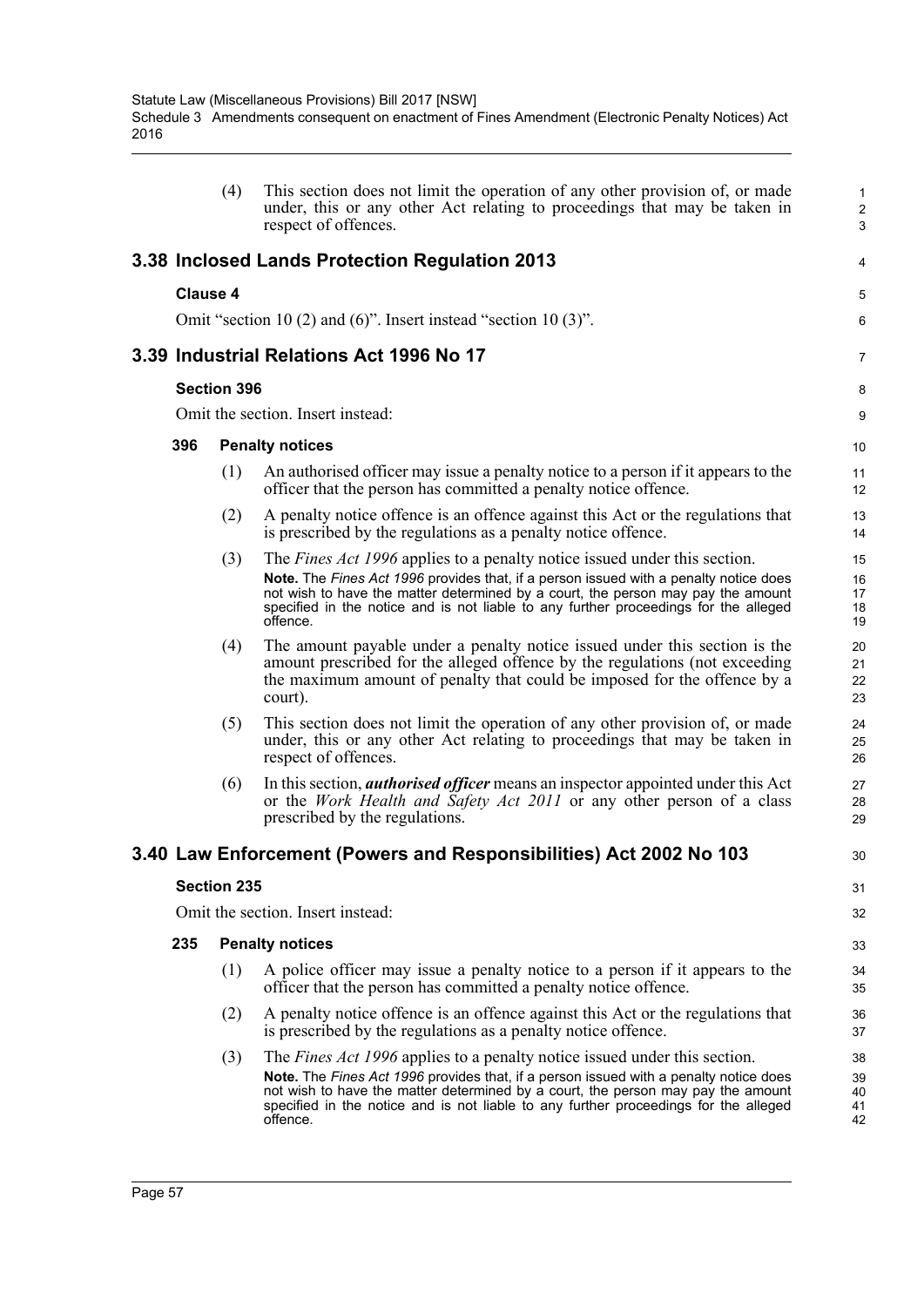- (4) The amount payable under a penalty notice issued under this section is the amount prescribed for the alleged offence by the regulations (not exceeding the maximum amount of penalty that could be imposed for the offence by a court).
- (5) This section does not limit the operation of any other provision of, or made under, this or any other Act relating to proceedings that may be taken in respect of offences.

# **3.41 Legal Profession Uniform Law Application Act 2014 No 16**

## **Section 165**

Omit the section. Insert instead:

## **165 Penalty notices**

- (1) An authorised officer may issue a penalty notice to a person if it appears to the officer that the person has committed a penalty notice offence.
- (2) A penalty notice offence is an offence against this Act, the local regulations or the *Legal Profession Uniform Law (NSW)* that is prescribed by the regulations as a penalty notice offence.
- (3) The *Fines Act 1996* applies to a penalty notice issued under this section. **Note.** The *Fines Act 1996* provides that, if a person issued with a penalty notice does not wish to have the matter determined by a court, the person may pay the amount specified in the notice and is not liable to any further proceedings for the alleged offence.
- (4) The amount payable under a penalty notice issued under this section is the amount prescribed for the alleged offence by the regulations (not exceeding the maximum amount of penalty that could be imposed for the offence by a court).
- (5) This section does not limit the operation of any other provision of, or made under, this or any other Act relating to proceedings that may be taken in respect of offences.
- (6) In this section, *authorised officer* means a person who is designated by the local regulations as an authorised officer for the purposes of this section.

# **3.42 Local Land Services Act 2013 No 51**

## **Section 189**

Omit the section. Insert instead:

## **189 Penalty notices**

- (1) An authorised officer may issue a penalty notice to a person if it appears to the officer that the person has committed a penalty notice offence.
- (2) A penalty notice offence is an offence against this Act or the regulations that is prescribed by the regulations as a penalty notice offence.
- (3) The *Fines Act 1996* applies to a penalty notice issued under this section. **Note.** The *Fines Act 1996* provides that, if a person issued with a penalty notice does not wish to have the matter determined by a court, the person may pay the amount specified in the notice and is not liable to any further proceedings for the alleged offence.

 $\alpha$ 10

31

32 33

8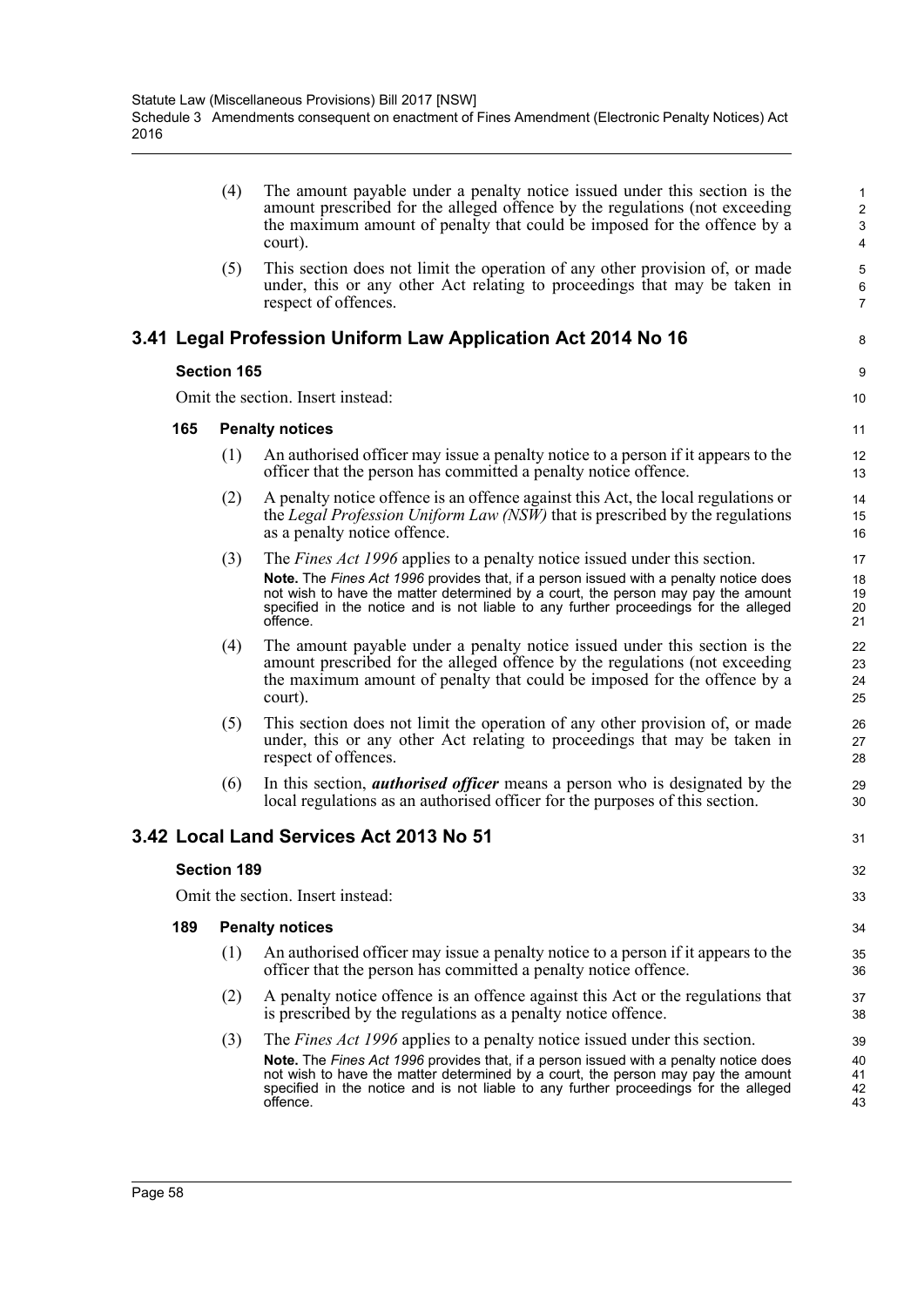| (4) | The amount payable under a penalty notice issued under this section is the          |
|-----|-------------------------------------------------------------------------------------|
|     | amount prescribed for the alleged offence by the regulations (not exceeding         |
|     | the maximum amount of penalty that could be imposed for the offence by a<br>court). |

8

 $\alpha$ 10

31

32 33

(5) This section does not limit the operation of any other provision of, or made under, this or any other Act relating to proceedings that may be taken in respect of offences.

# **3.43 Lord Howe Island Act 1953 No 39**

## **Section 37B**

Omit the section. Insert instead:

## **37B Penalty notices**

- (1) An authorised officer may issue a penalty notice to a person if it appears to the officer that the person has committed a penalty notice offence.
- (2) A penalty notice offence is an offence against this Act or the regulations that is prescribed by the regulations as a penalty notice offence.
- (3) The *Fines Act 1996* applies to a penalty notice issued under this section. **Note.** The *Fines Act 1996* provides that, if a person issued with a penalty notice does not wish to have the matter determined by a court, the person may pay the amount specified in the notice and is not liable to any further proceedings for the alleged offence.
- (4) The amount payable under a penalty notice issued under this section is the amount prescribed for the alleged offence by the regulations (not exceeding the maximum amount of penalty that could be imposed for the offence by a court).
- (5) This section does not limit the operation of any other provision of, or made under, this or any other Act relating to proceedings that may be taken in respect of offences.
- (6) In this section, *authorised officer* means a member of staff of the Board who is authorised by the Board to exercise powers, authorities, duties and functions under this section, and includes a police officer.

# **3.44 Major Events Act 2009 No 73**

## **Section 73**

Omit the section. Insert instead:

- (1) An authorised officer may issue a penalty notice to a person if it appears to the officer that the person has committed a penalty notice offence.
- (2) A penalty notice offence is an offence against this Act or the regulations that is prescribed by the regulations as a penalty notice offence.
- (3) The *Fines Act 1996* applies to a penalty notice issued under this section. **Note.** The *Fines Act 1996* provides that, if a person issued with a penalty notice does not wish to have the matter determined by a court, the person may pay the amount specified in the notice and is not liable to any further proceedings for the alleged offence.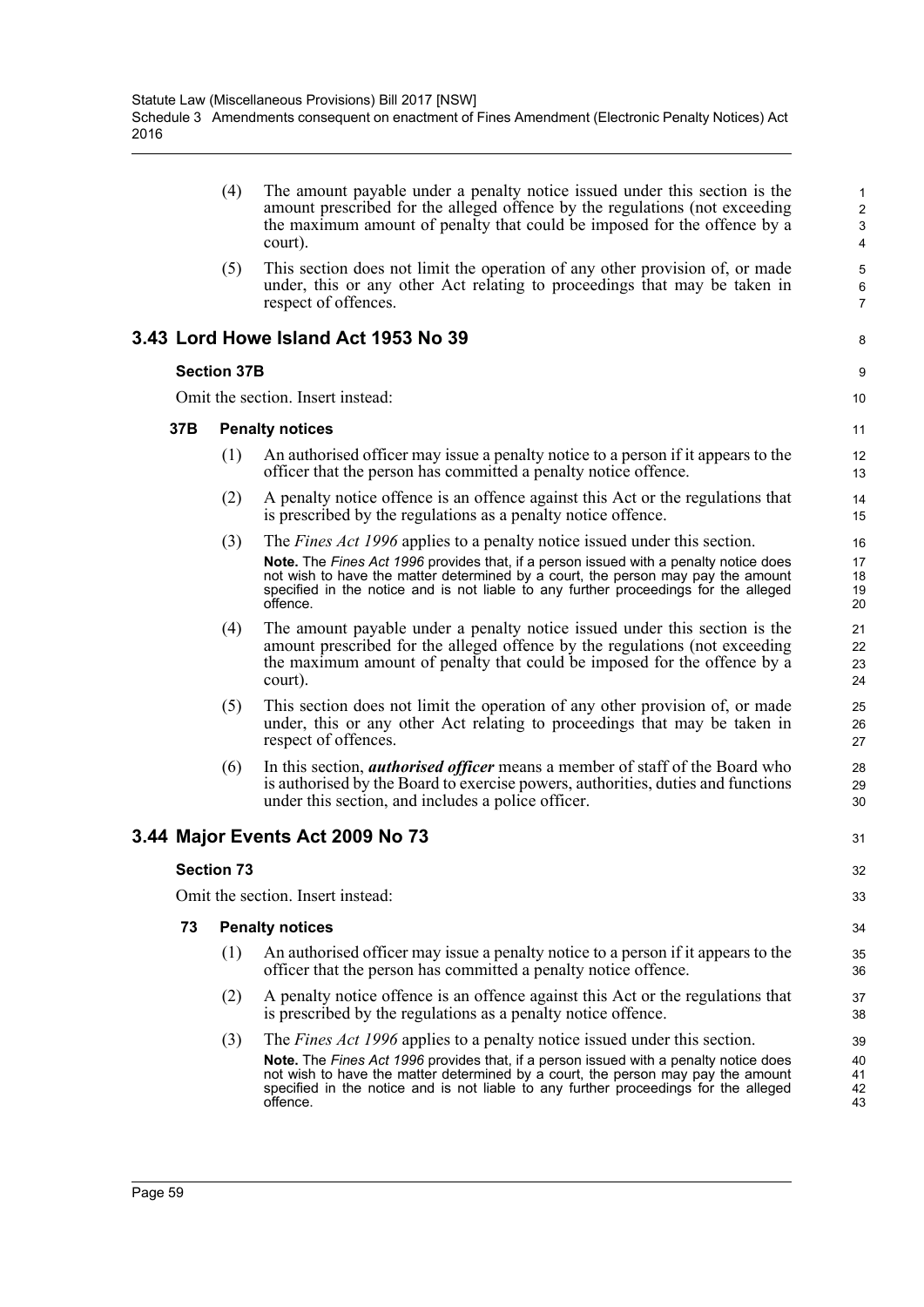|     | (4)                | The amount payable under a penalty notice issued under this section is the<br>amount prescribed for the alleged offence by the regulations (not exceeding<br>the maximum amount of penalty that could be imposed for the offence by a<br>court).                              | $\mathbf{1}$<br>$\overline{c}$<br>$\ensuremath{\mathsf{3}}$<br>$\overline{4}$ |  |
|-----|--------------------|-------------------------------------------------------------------------------------------------------------------------------------------------------------------------------------------------------------------------------------------------------------------------------|-------------------------------------------------------------------------------|--|
|     | (5)                | This section does not limit the operation of any other provision of, or made<br>under, this or any other Act relating to proceedings that may be taken in<br>respect of offences.                                                                                             | $\mathbf 5$<br>$\,6\,$<br>$\overline{7}$                                      |  |
|     | (6)                | In this section, <i>authorised officer</i> means any of the following who have been<br>authorised in writing by the responsible authority for the major event<br>concerned for the purposes of this section:                                                                  | 8<br>9<br>10                                                                  |  |
|     |                    | a police officer,<br>(a)                                                                                                                                                                                                                                                      | 11                                                                            |  |
|     |                    | an officer or employee of a government agency,<br>(b)                                                                                                                                                                                                                         | 12                                                                            |  |
|     |                    | a person, or a member of a class of persons, prescribed by the<br>(c)<br>regulations for the purposes of this definition.                                                                                                                                                     | 13<br>14                                                                      |  |
|     |                    | 3.45 Marine Safety Act 1998 No 121                                                                                                                                                                                                                                            | 15                                                                            |  |
|     | <b>Section 126</b> |                                                                                                                                                                                                                                                                               | 16                                                                            |  |
|     |                    | Omit the section. Insert instead:                                                                                                                                                                                                                                             | 17                                                                            |  |
| 126 |                    | <b>Penalty notices</b>                                                                                                                                                                                                                                                        | 18                                                                            |  |
|     | (1)                | A law enforcement officer may issue a penalty notice to a person if it appears<br>to the officer that the person has committed a penalty notice offence.                                                                                                                      | 19<br>20                                                                      |  |
|     | (2)                | A penalty notice offence is an offence against this Act or the regulations that<br>is prescribed by the regulations as a penalty notice offence.                                                                                                                              | 21<br>22                                                                      |  |
|     | (3)                | The <i>Fines Act 1996</i> applies to a penalty notice issued under this section.                                                                                                                                                                                              | 23                                                                            |  |
|     |                    | Note. The Fines Act 1996 provides that, if a person issued with a penalty notice does<br>not wish to have the matter determined by a court, the person may pay the amount<br>specified in the notice and is not liable to any further proceedings for the alleged<br>offence. | 24<br>25<br>26<br>27                                                          |  |
|     | (4)                | The amount payable under a penalty notice issued under this section is the<br>amount prescribed for the alleged offence by the regulations (not exceeding<br>the maximum amount of penalty that could be imposed for the offence by a<br>court).                              | 28<br>29<br>30<br>31                                                          |  |
|     | (5)                | This section does not limit the operation of any other provision of, or made<br>under, this or any other Act relating to proceedings that may be taken in<br>respect of offences.                                                                                             | 32<br>33<br>34                                                                |  |
|     | (6)                | In this section, law enforcement officer means a police officer or, in relation<br>to a particular offence, a person belonging to a class of persons specified in the<br>regulations in relation to that offence.                                                             | 35<br>36<br>37                                                                |  |
|     |                    | 3.46 Marine Safety Regulation 2016                                                                                                                                                                                                                                            | 38                                                                            |  |
|     |                    | <b>Clause 135 Penalty notice offences and penalties</b>                                                                                                                                                                                                                       | 39                                                                            |  |
|     |                    | Omit "section 126 (9)" wherever occurring in clause 135 (4) and (4A).                                                                                                                                                                                                         | 40                                                                            |  |
|     |                    | Insert instead "section 126 (6)".                                                                                                                                                                                                                                             | 41                                                                            |  |
|     |                    |                                                                                                                                                                                                                                                                               |                                                                               |  |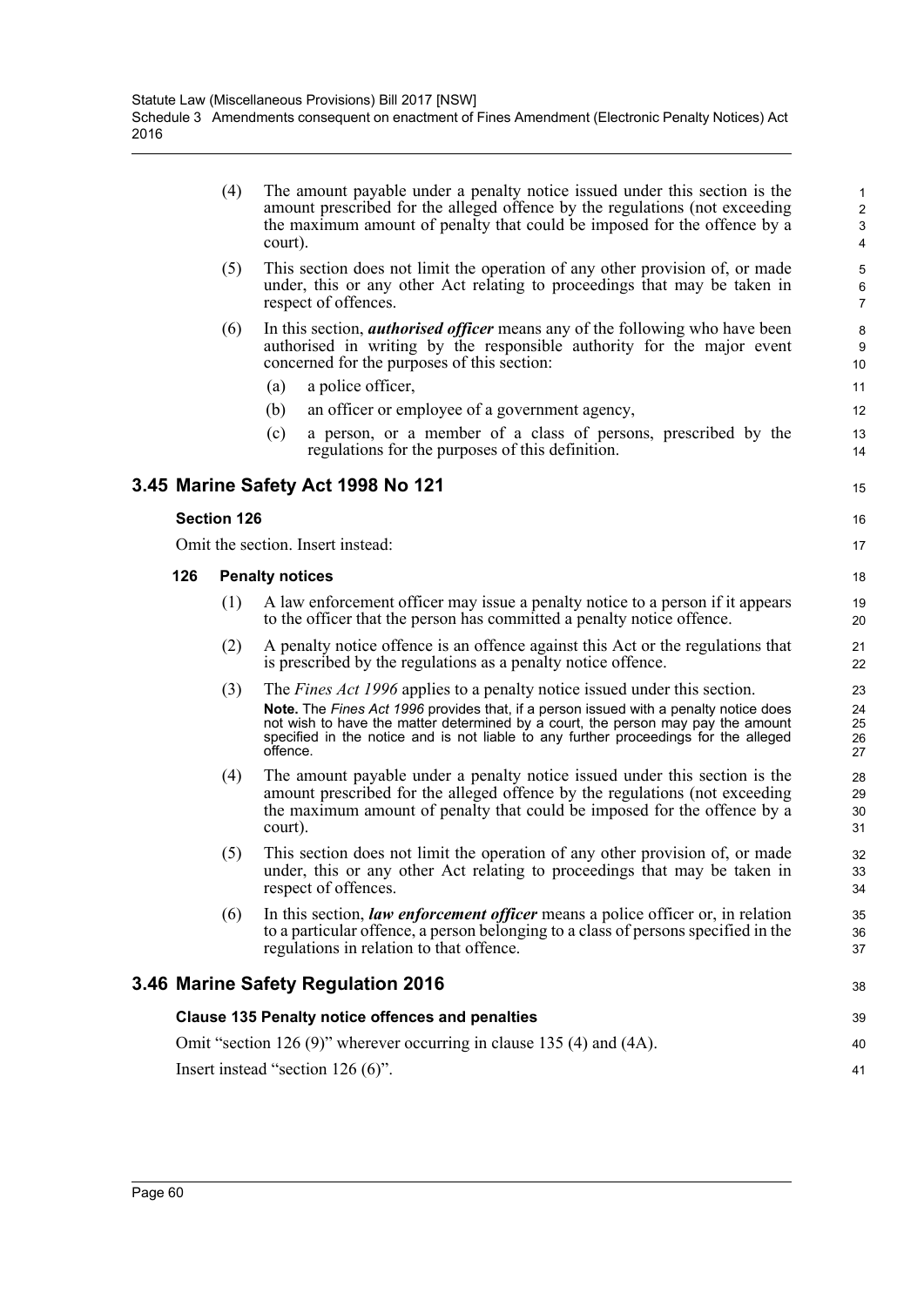# **3.47 Meat Industry Act 1978 No 54**

#### **Section 76A**

Omit the section. Insert instead:

#### **76A Penalty notices**

(1) An authorised officer may issue a penalty notice to a person if it appears to the officer that the person has committed a penalty notice offence.

1

 $\mathfrak{p}$ 3

24

25 26

- (2) A penalty notice offence is an offence against this Act or the regulations that is prescribed by the regulations as a penalty notice offence.
- (3) The *Fines Act 1996* applies to a penalty notice issued under this section. **Note.** The *Fines Act 1996* provides that, if a person issued with a penalty notice does not wish to have the matter determined by a court, the person may pay the amount specified in the notice and is not liable to any further proceedings for the alleged offence.
- (4) The amount payable under a penalty notice issued under this section is the amount prescribed for the alleged offence by the regulations (not exceeding the maximum amount of penalty that could be imposed for the offence by a court).
- (5) This section does not limit the operation of any other provision of, or made under, this or any other Act relating to proceedings that may be taken in respect of offences.
- (6) In this section, *authorised officer* means:
	- (a) an inspector, or
	- (b) a member of the NSW Police Force.

## **3.48 Motor Dealers and Repairers Act 2013 No 107**

#### **Section 158**

Omit the section. Insert instead:

- **158 Penalty notices**
	- (1) A penalty notice officer may issue a penalty notice to a person if it appears to the officer that the person has committed a penalty notice offence.
	- (2) A penalty notice offence is an offence against this Act or the regulations that is prescribed by the regulations as a penalty notice offence.
	- (3) The *Fines Act 1996* applies to a penalty notice issued under this section. **Note.** The *Fines Act 1996* provides that, if a person issued with a penalty notice does not wish to have the matter determined by a court, the person may pay the amount specified in the notice and is not liable to any further proceedings for the alleged offence.
	- (4) The amount payable under a penalty notice issued under this section is the amount prescribed for the alleged offence by the regulations (not exceeding the maximum amount of penalty that could be imposed for the offence by a court).
	- (5) This section does not limit the operation of any other provision of, or made under, this or any other Act relating to proceedings that may be taken in respect of offences.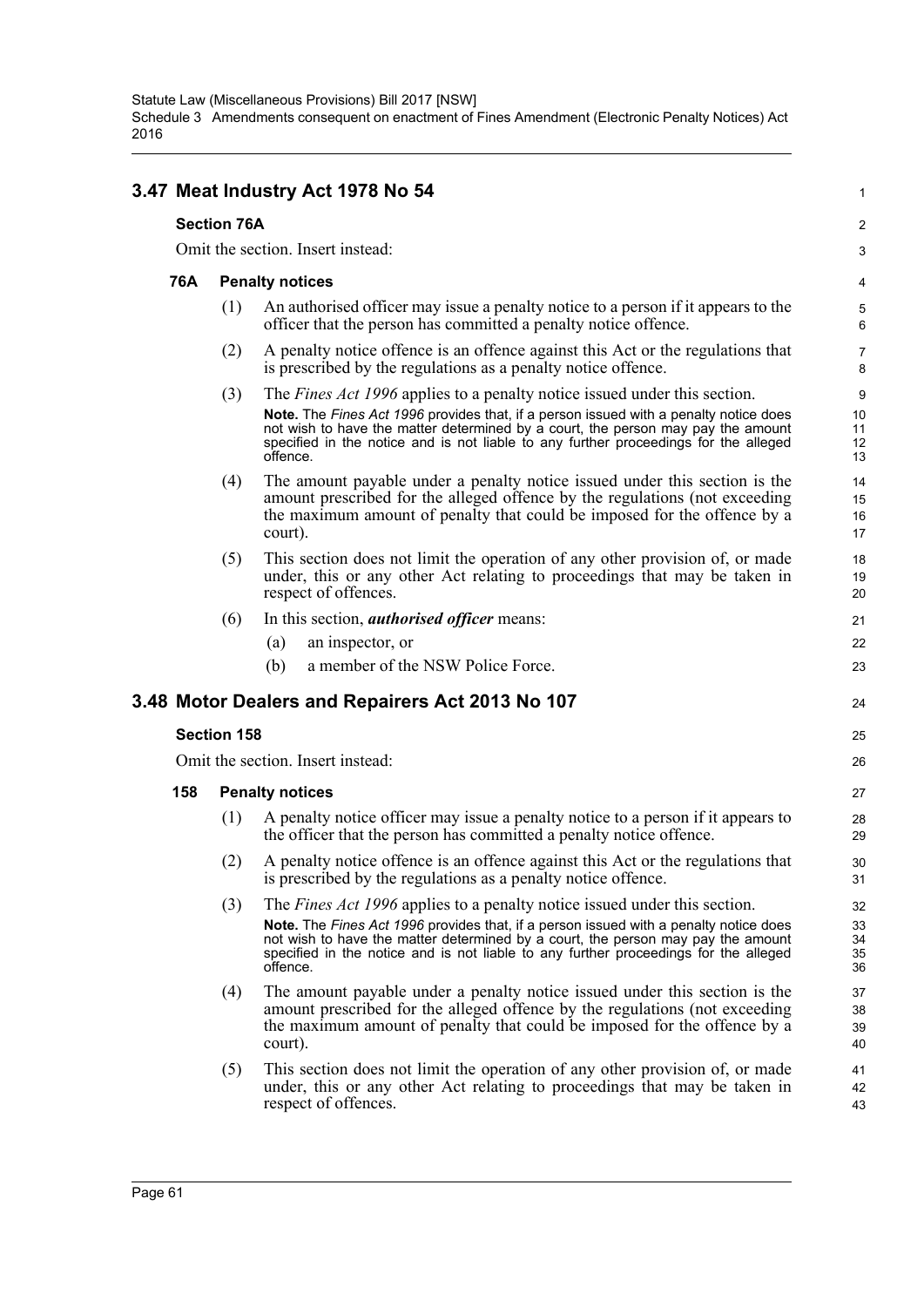|     |     | (6)                | In this section, <i>penalty notice officer</i> means a person prescribed by the<br>regulations for the purposes of this section.                                                                                                                                                                                                                                  | 1<br>$\overline{2}$        |
|-----|-----|--------------------|-------------------------------------------------------------------------------------------------------------------------------------------------------------------------------------------------------------------------------------------------------------------------------------------------------------------------------------------------------------------|----------------------------|
|     |     |                    | 3.49 Motor Dealers and Repairers Regulation 2014                                                                                                                                                                                                                                                                                                                  | 3                          |
|     |     |                    | <b>Clause 56 Penalty notice officers</b>                                                                                                                                                                                                                                                                                                                          | 4                          |
|     |     |                    | Omit "section 158 $(10)$ ". Insert instead "section 158 $(6)$ ".                                                                                                                                                                                                                                                                                                  | 5                          |
|     |     |                    | 3.50 Passenger Transport Act 2014 No 46                                                                                                                                                                                                                                                                                                                           | 6                          |
| [1] |     | <b>Section 166</b> |                                                                                                                                                                                                                                                                                                                                                                   | 7                          |
|     |     |                    | Omit the section. Insert instead:                                                                                                                                                                                                                                                                                                                                 | 8                          |
|     | 166 |                    | <b>Penalty notices</b>                                                                                                                                                                                                                                                                                                                                            | 9                          |
|     |     | (1)                | An authorised officer may issue a penalty notice to a person if it appears to the<br>officer that the person has committed a penalty notice offence.                                                                                                                                                                                                              | 10<br>11                   |
|     |     | (2)                | A penalty notice offence is an offence against this Act or the regulations that<br>is prescribed by the regulations as a penalty notice offence.                                                                                                                                                                                                                  | 12<br>13                   |
|     |     | (3)                | The <i>Fines Act 1996</i> applies to a penalty notice issued under this section.<br>Note. The Fines Act 1996 provides that, if a person issued with a penalty notice does<br>not wish to have the matter determined by a court, the person may pay the amount<br>specified in the notice and is not liable to any further proceedings for the alleged<br>offence. | 14<br>15<br>16<br>17<br>18 |
|     |     | (4)                | The amount payable under a penalty notice issued under this section is the<br>amount prescribed for the alleged offence by the regulations (not exceeding<br>the maximum amount of penalty that could be imposed for the offence by a<br>court).                                                                                                                  | 19<br>20<br>21<br>22       |
|     |     | (5)                | This section does not limit the operation of any other provision of, or made<br>under, this or any other Act relating to proceedings that may be taken in<br>respect of offences.                                                                                                                                                                                 | 23<br>24<br>25             |
|     |     | (6)                | In this section:                                                                                                                                                                                                                                                                                                                                                  | 26                         |
|     |     |                    | <i>authorised officer means:</i>                                                                                                                                                                                                                                                                                                                                  | 27                         |
|     |     |                    | a police officer, or<br>(a)                                                                                                                                                                                                                                                                                                                                       | 28                         |
|     |     |                    | another authorised officer authorised in writing by TfNSW or RMS as<br>(b)<br>an authorised officer for the purposes of this section.                                                                                                                                                                                                                             | 29<br>30                   |
| [2] |     |                    | <b>Schedule 4 Amendment of Acts</b>                                                                                                                                                                                                                                                                                                                               | 31                         |
|     |     |                    | Omit Schedule 4.2.                                                                                                                                                                                                                                                                                                                                                | 32                         |
|     |     |                    | 3.51 Pawnbrokers and Second-hand Dealers Act 1996 No 13                                                                                                                                                                                                                                                                                                           | 33                         |
|     |     | <b>Section 26</b>  |                                                                                                                                                                                                                                                                                                                                                                   | 34                         |
|     |     |                    | Omit the section. Insert instead:                                                                                                                                                                                                                                                                                                                                 | 35                         |
|     | 26  |                    | <b>Penalty notices</b>                                                                                                                                                                                                                                                                                                                                            | 36                         |
|     |     | (1)                | An authorised officer may issue a penalty notice to a person if it appears to the<br>officer that the person has committed a penalty notice offence.                                                                                                                                                                                                              | 37<br>38                   |
|     |     | (2)                | A penalty notice offence is an offence against this Act or the regulations that<br>is prescribed by the regulations as a penalty notice offence.                                                                                                                                                                                                                  | 39<br>40                   |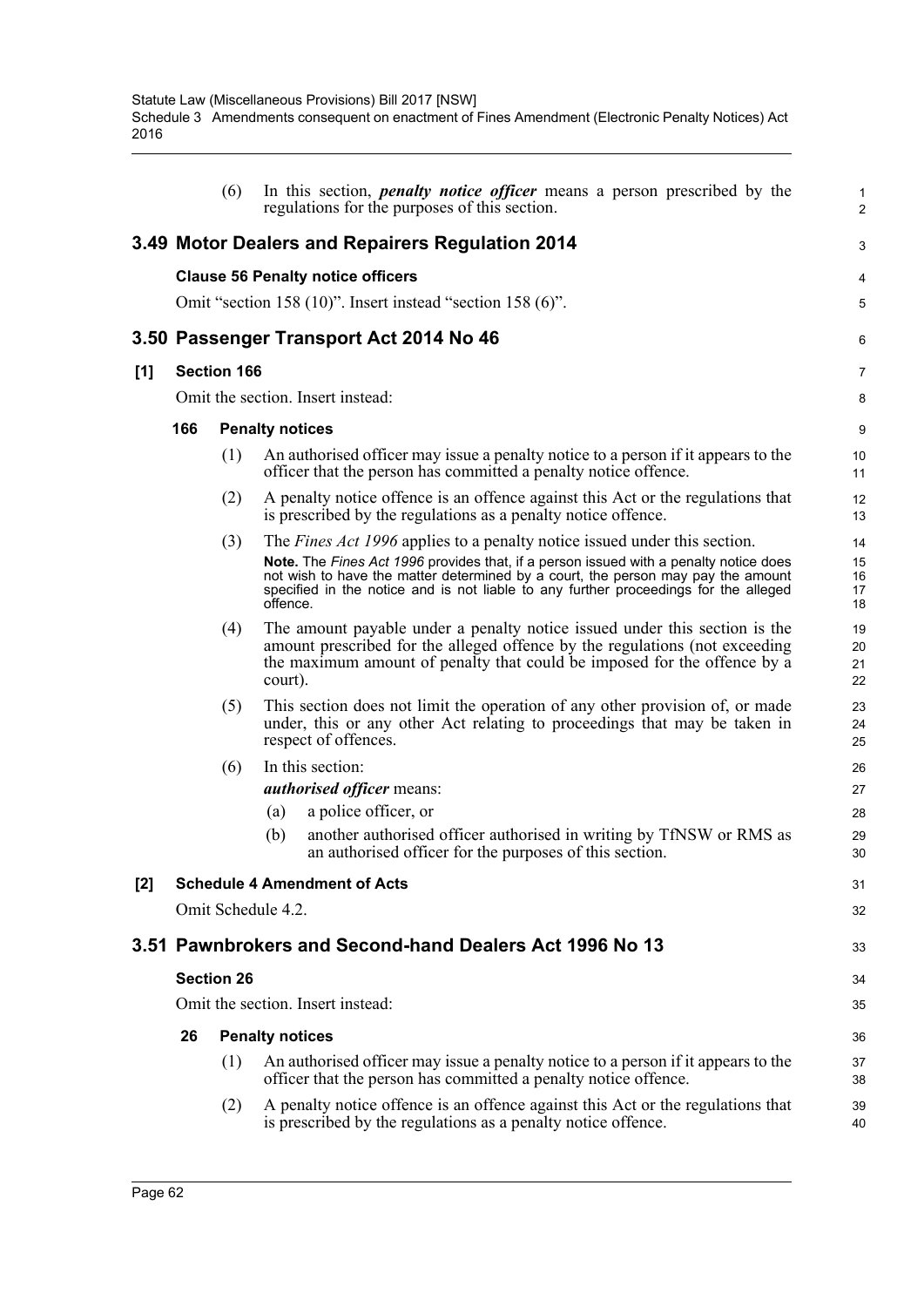(3) The *Fines Act 1996* applies to a penalty notice issued under this section. **Note.** The *Fines Act 1996* provides that, if a person issued with a penalty notice does not wish to have the matter determined by a court, the person may pay the amount specified in the notice and is not liable to any further proceedings for the alleged offence.

13

14 15

37

- (4) The amount payable under a penalty notice issued under this section is the amount prescribed for the alleged offence by the regulations (not exceeding the maximum amount of penalty that could be imposed for the offence by a court).
- (5) This section does not limit the operation of any other provision of, or made under, this or any other Act relating to proceedings that may be taken in respect of offences.

# **3.52 Petroleum (Onshore) Act 1991 No 84**

## **Section 125N**

Omit the section. Insert instead:

## **125N Penalty notices**

- (1) An authorised officer may issue a penalty notice to a person if it appears to the officer that the person has committed a penalty notice offence.
- (2) A penalty notice offence is an offence against this Act or the regulations that is prescribed by the regulations as a penalty notice offence.
- (3) The *Fines Act 1996* applies to a penalty notice issued under this section. **Note.** The *Fines Act 1996* provides that, if a person issued with a penalty notice does not wish to have the matter determined by a court, the person may pay the amount specified in the notice and is not liable to any further proceedings for the alleged offence.
- (4) The amount payable under a penalty notice issued under this section is the amount prescribed for the alleged offence by the regulations (not exceeding the maximum amount of penalty that could be imposed for the offence by a court).
- (5) This section does not limit the operation of any other provision of, or made under, this or any other Act relating to proceedings that may be taken in respect of offences.
- (6) In this section, *authorised officer* means a person employed in the Department who exercises functions under this Act or the *Mining Act 1992* authorised in writing by the Secretary as an authorised officer for the purposes of this section.

# **3.53 Photo Card Act 2005 No 20**

## **Section 34**

Omit the section. Insert instead:

## **34 Penalty notices**

- (1) An authorised officer may issue a penalty notice to a person if it appears to the officer that the person has committed a penalty notice offence.
- (2) A penalty notice offence is an offence against this Act or the regulations that is prescribed by the regulations as a penalty notice offence.

Page 63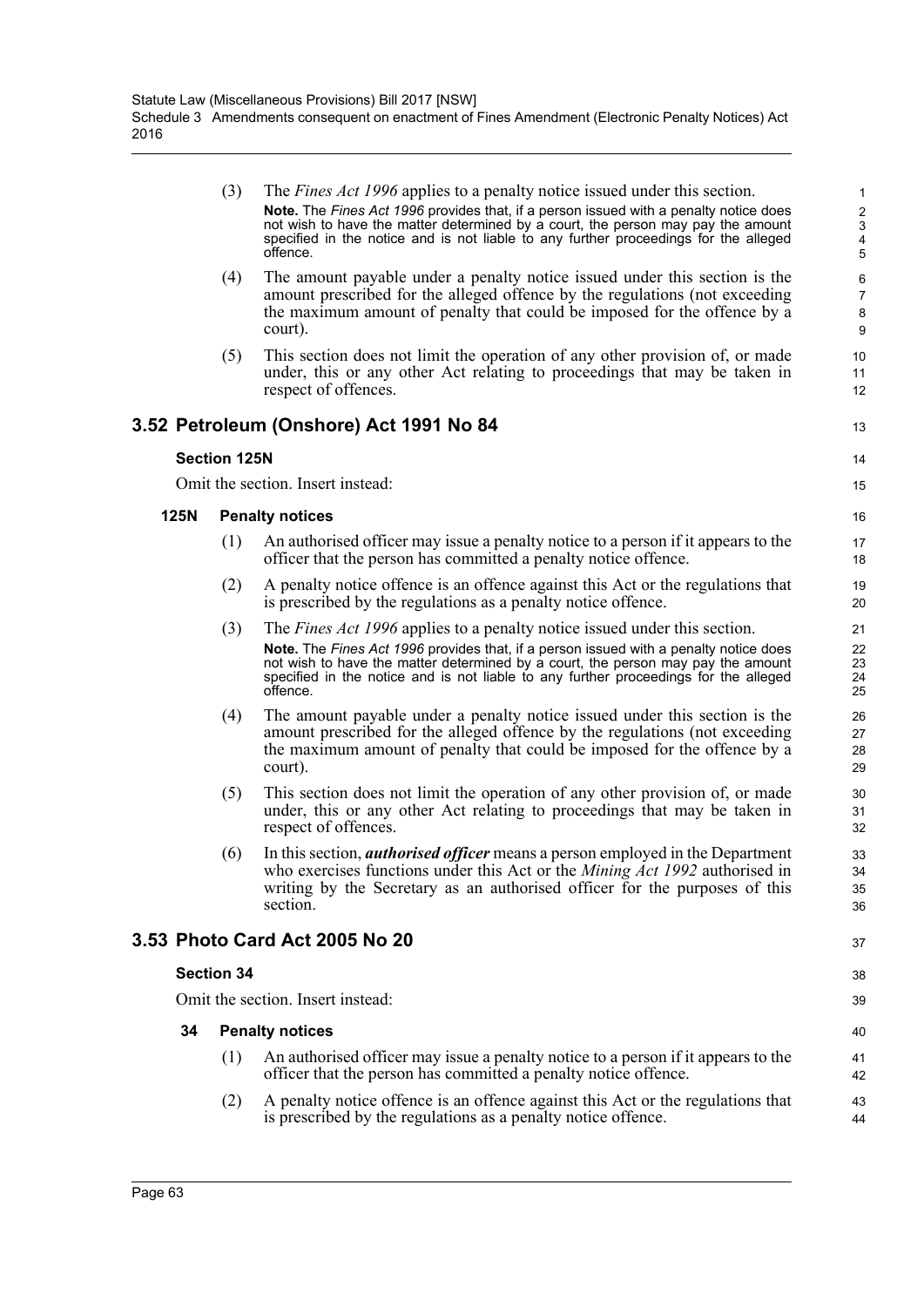(3) The *Fines Act 1996* applies to a penalty notice issued under this section. **Note.** The *Fines Act 1996* provides that, if a person issued with a penalty notice does not wish to have the matter determined by a court, the person may pay the amount specified in the notice and is not liable to any further proceedings for the alleged offence.

13

14 15

36

- (4) The amount payable under a penalty notice issued under this section is the amount prescribed for the alleged offence by the regulations (not exceeding the maximum amount of penalty that could be imposed for the offence by a court).
- (5) This section does not limit the operation of any other provision of, or made under, this or any other Act relating to proceedings that may be taken in respect of offences.

## **3.54 Place Management NSW Act 1998 No 170**

## **Section 43A**

Omit the section. Insert instead:

#### **43A Penalty notices**

- (1) An authorised officer may issue a penalty notice to a person if it appears to the officer that the person has committed a penalty notice offence.
- (2) A penalty notice offence is an offence against this Act or the regulations that is prescribed by the regulations as a penalty notice offence.
- (3) The *Fines Act 1996* applies to a penalty notice issued under this section. **Note.** The *Fines Act 1996* provides that, if a person issued with a penalty notice does not wish to have the matter determined by a court, the person may pay the amount specified in the notice and is not liable to any further proceedings for the alleged offence.
- (4) The amount payable under a penalty notice issued under this section is the amount prescribed for the alleged offence by the regulations (not exceeding the maximum amount of penalty that could be imposed for the offence by a court).
- (5) This section does not limit the operation of any other provision of, or made under, this or any other Act relating to proceedings that may be taken in respect of offences.
- (6) In this section, *authorised officer* means a person authorised in writing by Place Management NSW as an authorised officer for the purposes of this section.

## **3.55 Plantations and Reafforestation Act 1999 No 97**

## **Section 62**

Omit the section. Insert instead:

- (1) An authorised officer may issue a penalty notice to a person if it appears to the officer that the person has committed a penalty notice offence.
- (2) A penalty notice offence is an offence against this Act or the regulations that is prescribed by the regulations as a penalty notice offence.
- (3) The *Fines Act 1996* applies to a penalty notice issued under this section.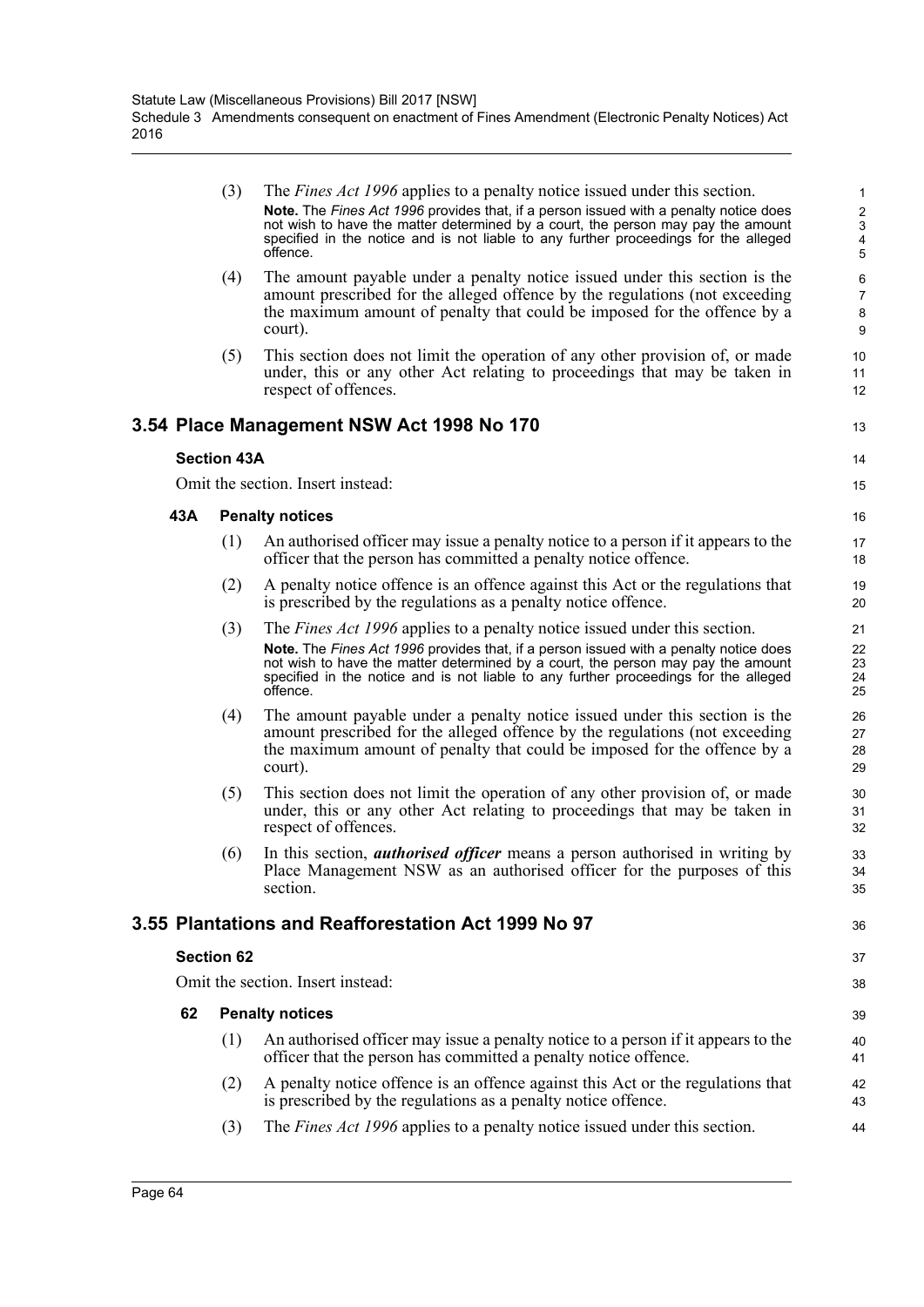**Note.** The *Fines Act 1996* provides that, if a person issued with a penalty notice does not wish to have the matter determined by a court, the person may pay the amount specified in the notice and is not liable to any further proceedings for the alleged offence.

- (4) The amount payable under a penalty notice issued under this section is the amount prescribed for the alleged offence by the regulations (not exceeding the maximum amount of penalty that could be imposed for the offence by a court).
- (5) This section does not limit the operation of any other provision of, or made under, this or any other Act relating to proceedings that may be taken in respect of offences.

# **3.56 Plumbing and Drainage Act 2011 No 59**

## **Section 41**

Omit the section. Insert instead:

## **41 Penalty notices**

- (1) An enforcement officer may issue a penalty notice to a person if it appears to the officer that the person has committed a penalty notice offence.
- (2) A penalty notice offence is an offence against this Act or the regulations that is prescribed by the regulations as a penalty notice offence.
- (3) The *Fines Act 1996* applies to a penalty notice issued under this section. **Note.** The *Fines Act 1996* provides that, if a person issued with a penalty notice does not wish to have the matter determined by a court, the person may pay the amount specified in the notice and is not liable to any further proceedings for the alleged offence.
- (4) The amount payable under a penalty notice issued under this section is the amount prescribed for the alleged offence by the regulations (not exceeding the maximum amount of penalty that could be imposed for the offence by a court).
- (5) This section does not limit the operation of any other provision of, or made under, this or any other Act relating to proceedings that may be taken in respect of offences.

# **3.57 Ports and Maritime Administration Act 1995 No 13**

## **Section 100**

Omit the section. Insert instead:

## **100 Penalty notices**

- (1) A law enforcement officer may issue a penalty notice to a person if it appears to the officer that the person has committed a penalty notice offence.
- (2) A penalty notice offence is an offence against this Act or the regulations that is prescribed by the regulations as a penalty notice offence.
- (3) The *Fines Act 1996* applies to a penalty notice issued under this section. **Note.** The *Fines Act 1996* provides that, if a person issued with a penalty notice does not wish to have the matter determined by a court, the person may pay the amount specified in the notice and is not liable to any further proceedings for the alleged offence.

12 13

14 15 16

32

33 34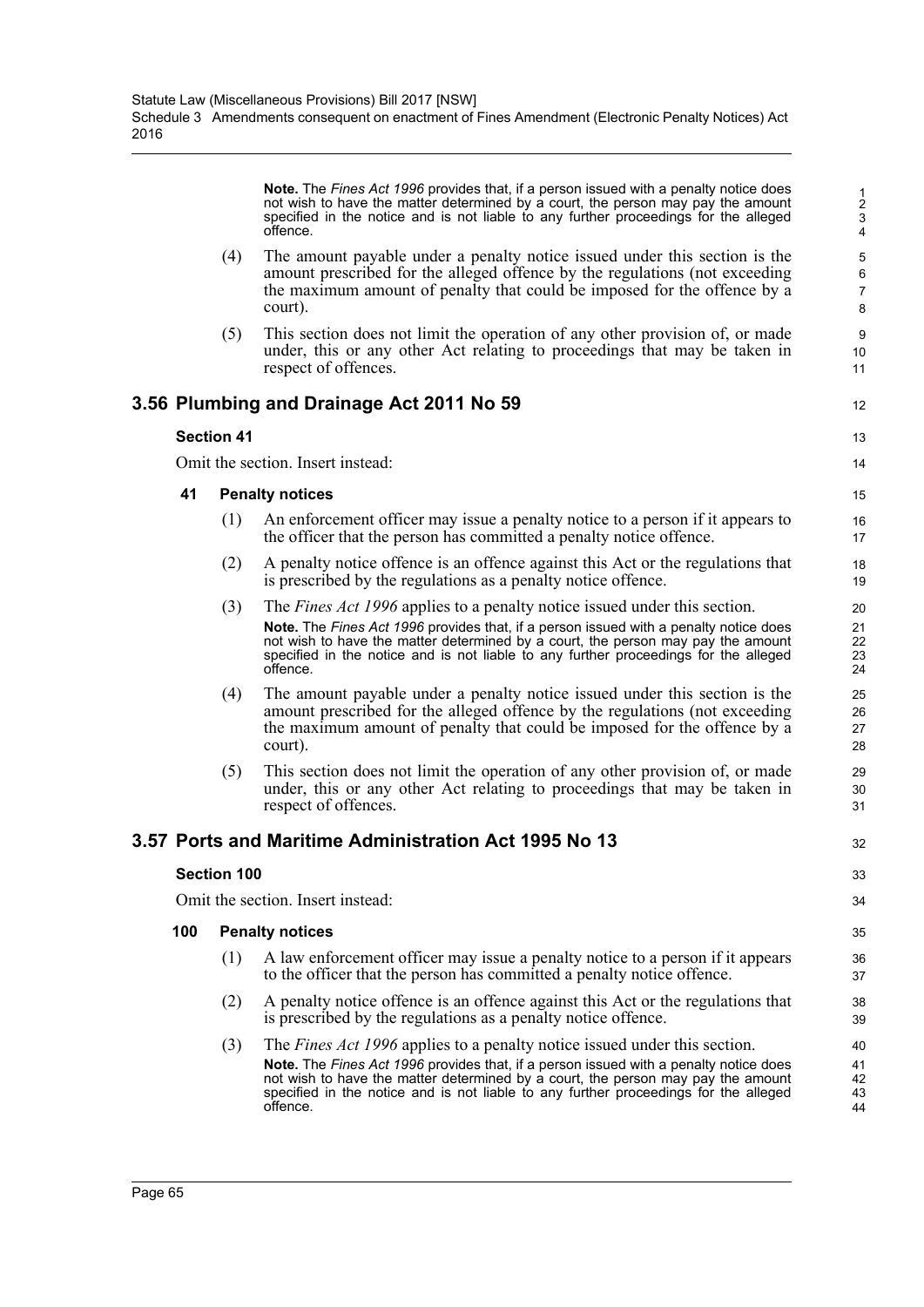|     | (4)                | The amount payable under a penalty notice issued under this section is the<br>amount prescribed for the alleged offence by the regulations (not exceeding<br>the maximum amount of penalty that could be imposed for the offence by a<br>court).                              | $\mathbf{1}$<br>$\overline{c}$<br>3<br>4 |
|-----|--------------------|-------------------------------------------------------------------------------------------------------------------------------------------------------------------------------------------------------------------------------------------------------------------------------|------------------------------------------|
|     | (5)                | This section does not limit the operation of any other provision of, or made<br>under, this or any other Act relating to proceedings that may be taken in<br>respect of offences.                                                                                             | 5<br>6<br>$\overline{7}$                 |
|     | (6)                | In this section, law enforcement officer means a police officer or, in relation<br>to a particular offence, a person belonging to a class of persons specified in the<br>regulations in relation to that offence.                                                             | 8<br>9<br>10                             |
|     |                    | 3.58 Ports and Maritime Administration Regulation 2012                                                                                                                                                                                                                        | 11                                       |
|     |                    | <b>Clause 70 Law enforcement officers</b>                                                                                                                                                                                                                                     | 12                                       |
|     |                    | Omit "section 100 $(9)$ ". Insert instead "section 100 $(6)$ ".                                                                                                                                                                                                               | 13                                       |
|     |                    | 3.59 Prevention of Cruelty to Animals Act 1979 No 200                                                                                                                                                                                                                         | 14                                       |
|     | <b>Section 33E</b> |                                                                                                                                                                                                                                                                               | 15                                       |
|     |                    | Omit the section. Insert instead:                                                                                                                                                                                                                                             | 16                                       |
| 33E |                    | <b>Penalty notices</b>                                                                                                                                                                                                                                                        | 17                                       |
|     | (1)                | An inspector (within the meaning of Division 2 of Part 2A) may issue a penalty<br>notice to a person if it appears to the inspector that the person has committed<br>a penalty notice offence.                                                                                | 18<br>19<br>20                           |
|     | (2)                | A penalty notice offence is an offence against this Act or the regulations that<br>is prescribed by the regulations as a penalty notice offence.                                                                                                                              | 21<br>22                                 |
|     | (3)                | The <i>Fines Act 1996</i> applies to a penalty notice issued under this section.                                                                                                                                                                                              | 23                                       |
|     |                    | Note. The Fines Act 1996 provides that, if a person issued with a penalty notice does<br>not wish to have the matter determined by a court, the person may pay the amount<br>specified in the notice and is not liable to any further proceedings for the alleged<br>offence. | 24<br>25<br>26<br>27                     |
|     | (4)                | The amount payable under a penalty notice issued under this section is the<br>amount prescribed for the alleged offence by the regulations (not exceeding<br>the maximum amount of penalty that could be imposed for the offence by a<br>court).                              | 28<br>29<br>30<br>31                     |
|     | (5)                | This section does not limit the operation of any other provision of, or made<br>under, this or any other Act relating to proceedings that may be taken in<br>respect of offences.                                                                                             | 32<br>33<br>34                           |
|     |                    | 3.60 Property, Stock and Business Agents Act 2002 No 66                                                                                                                                                                                                                       | 35                                       |
|     | <b>Section 216</b> |                                                                                                                                                                                                                                                                               | 36                                       |
|     |                    | Omit the section. Insert instead:                                                                                                                                                                                                                                             | 37                                       |
| 216 |                    | <b>Penalty notices</b>                                                                                                                                                                                                                                                        | 38                                       |
|     | (1)                | An authorised officer may issue a penalty notice to a person if it appears to the<br>officer that the person has committed a penalty notice offence.                                                                                                                          | 39<br>40                                 |
|     | (2)                | A penalty notice offence is an offence against this Act or the regulations that<br>is prescribed by the regulations as a penalty notice offence.                                                                                                                              | 41<br>42                                 |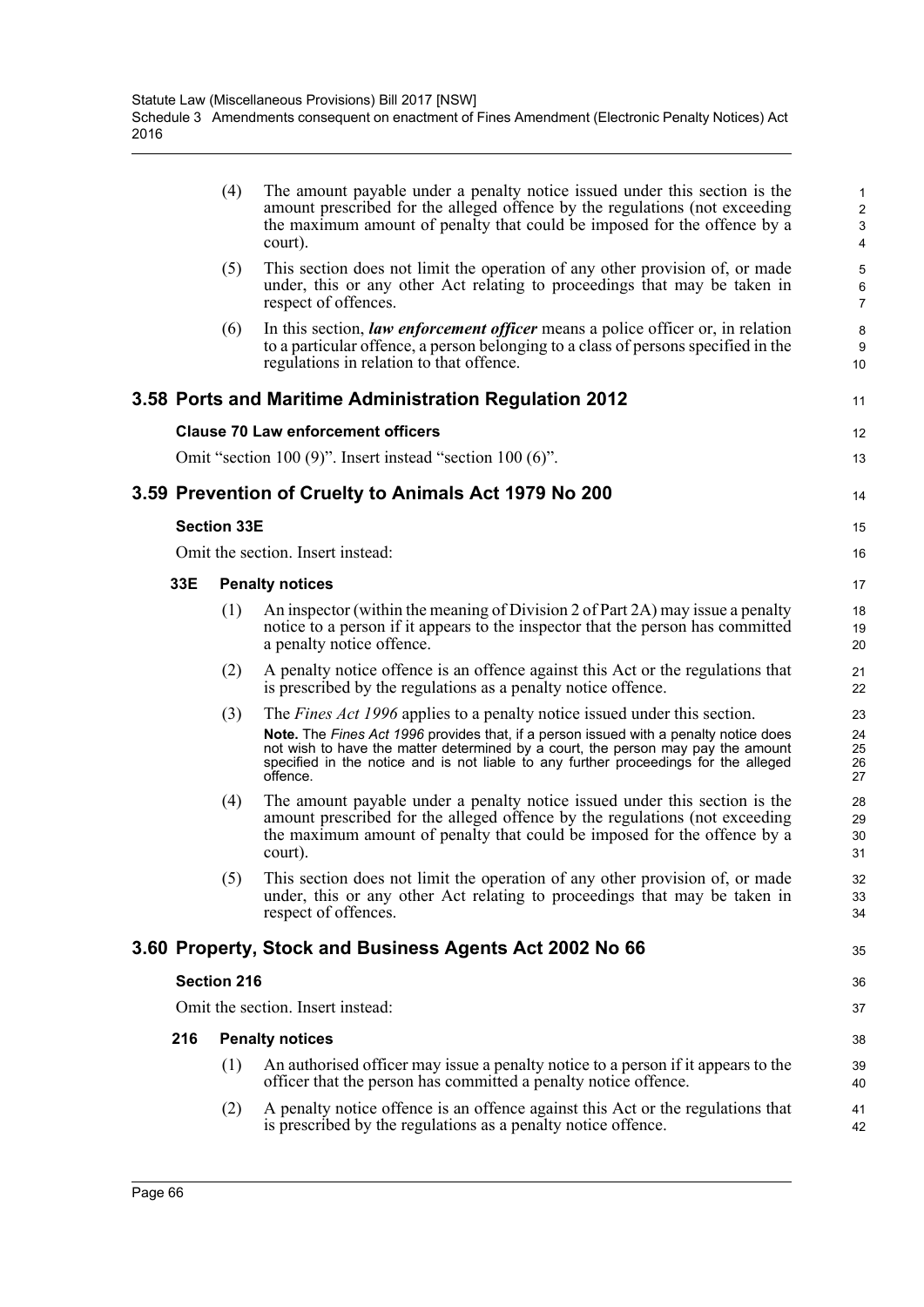|     | (3)                | The <i>Fines Act 1996</i> applies to a penalty notice issued under this section.<br>Note. The Fines Act 1996 provides that, if a person issued with a penalty notice does<br>not wish to have the matter determined by a court, the person may pay the amount<br>specified in the notice and is not liable to any further proceedings for the alleged<br>offence. | 1<br>$\boldsymbol{2}$<br>$\ensuremath{\mathsf{3}}$<br>$\overline{\mathbf{4}}$<br>$\overline{5}$ |
|-----|--------------------|-------------------------------------------------------------------------------------------------------------------------------------------------------------------------------------------------------------------------------------------------------------------------------------------------------------------------------------------------------------------|-------------------------------------------------------------------------------------------------|
|     | (4)                | The amount payable under a penalty notice issued under this section is the<br>amount prescribed for the alleged offence by the regulations (not exceeding<br>the maximum amount of penalty that could be imposed for the offence by a<br>court).                                                                                                                  | $\,6\,$<br>$\overline{7}$<br>8<br>$\boldsymbol{9}$                                              |
|     | (5)                | This section does not limit the operation of any other provision of, or made<br>under, this or any other Act relating to proceedings that may be taken in<br>respect of offences.                                                                                                                                                                                 | 10<br>11<br>12                                                                                  |
|     | (6)                | In this section:                                                                                                                                                                                                                                                                                                                                                  | 13                                                                                              |
|     |                    | <i>authorised officer</i> means a person authorised in writing by the Secretary as an<br>authorised officer for the purposes of this section.                                                                                                                                                                                                                     | 14<br>15                                                                                        |
|     |                    | 3.61 Public Health Act 2010 No 127                                                                                                                                                                                                                                                                                                                                | 16                                                                                              |
|     | <b>Section 118</b> |                                                                                                                                                                                                                                                                                                                                                                   | 17                                                                                              |
|     |                    | Omit the section. Insert instead:                                                                                                                                                                                                                                                                                                                                 | 18                                                                                              |
| 118 |                    | <b>Penalty notices</b>                                                                                                                                                                                                                                                                                                                                            | 19                                                                                              |
|     | (1)                | An authorised officer may issue a penalty notice to a person if it appears to the<br>officer that the person has committed a penalty notice offence.                                                                                                                                                                                                              | 20<br>21                                                                                        |
|     | (2)                | A penalty notice offence is an offence against this Act or the regulations that<br>is prescribed by the regulations as a penalty notice offence.                                                                                                                                                                                                                  | 22<br>23                                                                                        |
|     | (3)                | The <i>Fines Act 1996</i> applies to a penalty notice issued under this section.<br>Note. The Fines Act 1996 provides that, if a person issued with a penalty notice does<br>not wish to have the matter determined by a court, the person may pay the amount<br>specified in the notice and is not liable to any further proceedings for the alleged<br>offence. | 24<br>25<br>26<br>27<br>28                                                                      |
|     | (4)                | The amount payable under a penalty notice issued under this section is the<br>amount prescribed for the alleged offence by the regulations (not exceeding<br>the maximum amount of penalty that could be imposed for the offence by a<br>court).                                                                                                                  | 29<br>30<br>31<br>32                                                                            |
|     | (5)                | This section does not limit the operation of any other provision of, or made<br>under, this or any other Act relating to proceedings that may be taken in<br>respect of offences.                                                                                                                                                                                 | 33<br>34<br>35                                                                                  |
|     |                    | 3.62 Public Health (Tobacco) Act 2008 No 94                                                                                                                                                                                                                                                                                                                       | 36                                                                                              |
|     | <b>Section 50</b>  |                                                                                                                                                                                                                                                                                                                                                                   | 37                                                                                              |
|     |                    | Omit the section. Insert instead:                                                                                                                                                                                                                                                                                                                                 | 38                                                                                              |
| 50  |                    | <b>Penalty notices</b>                                                                                                                                                                                                                                                                                                                                            | 39                                                                                              |
|     | (1)                | An inspector may issue a penalty notice to a person if it appears to the<br>inspector that the person has committed a penalty notice offence.                                                                                                                                                                                                                     | 40<br>41                                                                                        |
|     | (2)                | A penalty notice offence is an offence against this Act or the regulations that<br>is prescribed by the regulations as a penalty notice offence.                                                                                                                                                                                                                  | 42<br>43                                                                                        |
|     | (3)                | The <i>Fines Act 1996</i> applies to a penalty notice issued under this section.                                                                                                                                                                                                                                                                                  | 44                                                                                              |
|     |                    |                                                                                                                                                                                                                                                                                                                                                                   |                                                                                                 |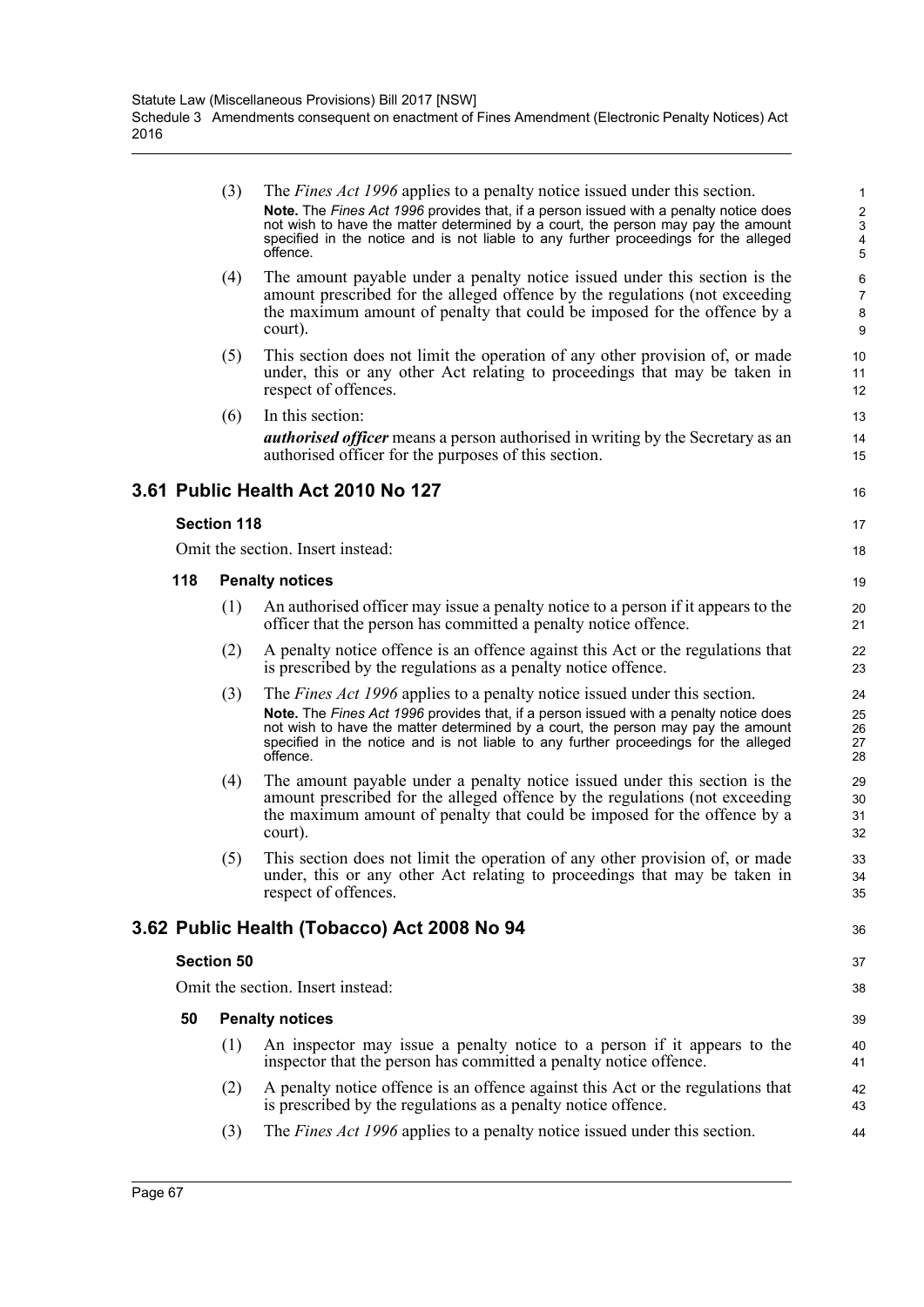|     |                    | <b>Note.</b> The Fines Act 1996 provides that, if a person issued with a penalty notice does<br>not wish to have the matter determined by a court, the person may pay the amount<br>specified in the notice and is not liable to any further proceedings for the alleged<br>offence.                                                                              | $\frac{1}{2}$<br>$\mathfrak{S}$<br>$\overline{4}$ |
|-----|--------------------|-------------------------------------------------------------------------------------------------------------------------------------------------------------------------------------------------------------------------------------------------------------------------------------------------------------------------------------------------------------------|---------------------------------------------------|
|     | (4)                | The amount payable under a penalty notice issued under this section is the<br>amount prescribed for the alleged offence by the regulations (not exceeding<br>the maximum amount of penalty that could be imposed for the offence by a<br>court).                                                                                                                  | 5<br>$\,6\,$<br>$\overline{7}$<br>8               |
|     | (5)                | This section does not limit the operation of any other provision of, or made<br>under, this or any other Act relating to proceedings that may be taken in<br>respect of offences.                                                                                                                                                                                 | 9<br>10<br>11                                     |
|     | (6)                | In this section, <i>inspector</i> includes a police officer.                                                                                                                                                                                                                                                                                                      | 12                                                |
|     |                    | 3.63 Residential (Land Lease) Communities Act 2013 No 97                                                                                                                                                                                                                                                                                                          | 13                                                |
|     | <b>Section 177</b> |                                                                                                                                                                                                                                                                                                                                                                   | 14                                                |
|     |                    | Omit the section. Insert instead:                                                                                                                                                                                                                                                                                                                                 | 15                                                |
| 177 |                    | <b>Penalty notices</b>                                                                                                                                                                                                                                                                                                                                            | 16                                                |
|     | (1)                | An investigator may issue a penalty notice to a person if it appears to the<br>investigator that the person has committed a penalty notice offence.                                                                                                                                                                                                               | 17<br>18                                          |
|     | (2)                | A penalty notice offence is an offence against this Act or the regulations that<br>is prescribed by the regulations as a penalty notice offence.                                                                                                                                                                                                                  | 19<br>20                                          |
|     | (3)                | The <i>Fines Act 1996</i> applies to a penalty notice issued under this section.<br>Note. The Fines Act 1996 provides that, if a person issued with a penalty notice does<br>not wish to have the matter determined by a court, the person may pay the amount<br>specified in the notice and is not liable to any further proceedings for the alleged<br>offence. | 21<br>22<br>23<br>24<br>25                        |
|     | (4)                | The amount payable under a penalty notice issued under this section is the<br>amount prescribed for the alleged offence by the regulations (not exceeding<br>the maximum amount of penalty that could be imposed for the offence by a<br>court).                                                                                                                  | 26<br>27<br>28<br>29                              |
|     | (5)                | This section does not limit the operation of any other provision of, or made<br>under, this or any other Act relating to proceedings that may be taken in<br>respect of offences.                                                                                                                                                                                 | 30<br>31<br>32                                    |
|     |                    | 3.64 Residential Tenancies Act 2010 No 42                                                                                                                                                                                                                                                                                                                         | 33                                                |
|     | <b>Section 203</b> |                                                                                                                                                                                                                                                                                                                                                                   | 34                                                |
|     |                    | Omit the section. Insert instead:                                                                                                                                                                                                                                                                                                                                 | 35                                                |
| 203 |                    | <b>Penalty notices</b>                                                                                                                                                                                                                                                                                                                                            | 36                                                |
|     | (1)                | An authorised officer may issue a penalty notice to a person if it appears to the<br>officer that the person has committed a penalty notice offence.                                                                                                                                                                                                              | 37<br>38                                          |
|     | (2)                | A penalty notice offence is an offence against this Act or the regulations that<br>is prescribed by the regulations as a penalty notice offence.                                                                                                                                                                                                                  | 39<br>40                                          |
|     | (3)                | The <i>Fines Act 1996</i> applies to a penalty notice issued under this section.                                                                                                                                                                                                                                                                                  | 41                                                |
|     |                    | Note. The Fines Act 1996 provides that, if a person issued with a penalty notice does<br>not wish to have the matter determined by a court, the person may pay the amount                                                                                                                                                                                         | 42<br>43                                          |

specified in the notice and is not liable to any further proceedings for the alleged

44 45

offence.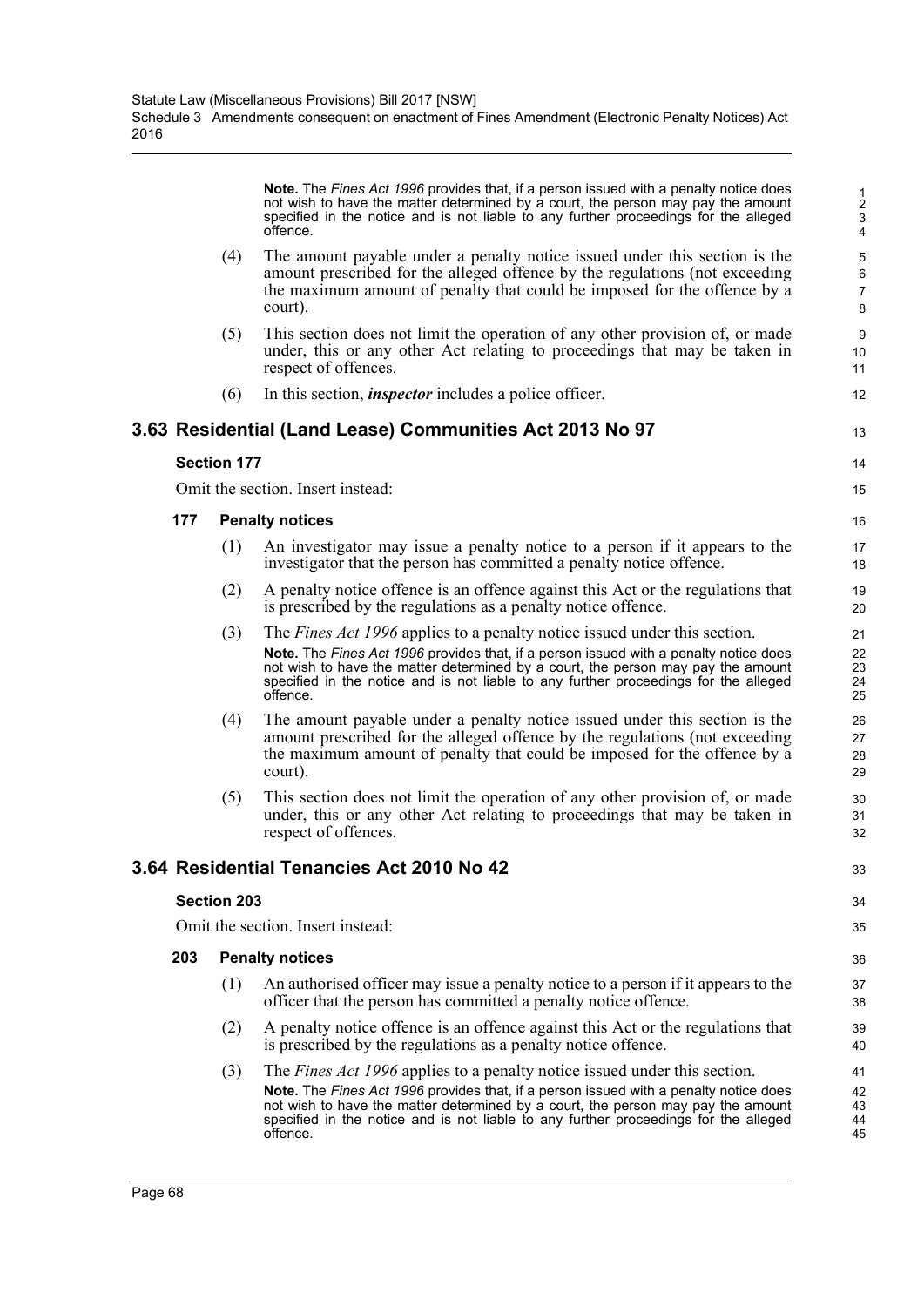|     | (4)                | The amount payable under a penalty notice issued under this section is the<br>amount prescribed for the alleged offence by the regulations (not exceeding<br>the maximum amount of penalty that could be imposed for the offence by a<br>court).                                                                                                                  | $\mathbf{1}$<br>$\overline{2}$<br>3<br>$\overline{4}$ |
|-----|--------------------|-------------------------------------------------------------------------------------------------------------------------------------------------------------------------------------------------------------------------------------------------------------------------------------------------------------------------------------------------------------------|-------------------------------------------------------|
|     | (5)                | This section does not limit the operation of any other provision of, or made<br>under, this or any other Act relating to proceedings that may be taken in<br>respect of offences.                                                                                                                                                                                 | $\mathbf 5$<br>6<br>$\overline{7}$                    |
|     | (6)                | In this section, <i>authorised officer</i> means a person authorised in writing by the<br>Secretary as an authorised officer for the purposes of this section.                                                                                                                                                                                                    | 8<br>9                                                |
|     |                    | <b>Retirement Villages Act 1999 No 81</b>                                                                                                                                                                                                                                                                                                                         | 10                                                    |
|     | <b>Section 184</b> |                                                                                                                                                                                                                                                                                                                                                                   | 11                                                    |
|     |                    | Omit the section. Insert instead:                                                                                                                                                                                                                                                                                                                                 | 12                                                    |
| 184 |                    | <b>Penalty notices</b>                                                                                                                                                                                                                                                                                                                                            | 13                                                    |
|     | (1)                | An authorised officer may issue a penalty notice to a person if it appears to the<br>officer that the person has committed a penalty notice offence.                                                                                                                                                                                                              | 14<br>15                                              |
|     | (2)                | A penalty notice offence is an offence against this Act or the regulations that<br>is prescribed by the regulations as a penalty notice offence.                                                                                                                                                                                                                  | 16<br>17                                              |
|     | (3)                | The <i>Fines Act 1996</i> applies to a penalty notice issued under this section.<br>Note. The Fines Act 1996 provides that, if a person issued with a penalty notice does<br>not wish to have the matter determined by a court, the person may pay the amount<br>specified in the notice and is not liable to any further proceedings for the alleged<br>offence. | 18<br>19<br>20<br>21<br>22                            |
|     | (4)                | The amount payable under a penalty notice issued under this section is the<br>amount prescribed for the alleged offence by the regulations (not exceeding<br>the maximum amount of penalty that could be imposed for the offence by a<br>court).                                                                                                                  | 23<br>24<br>25<br>26                                  |
|     | (5)                | This section does not limit the operation of any other provision of, or made<br>under, this or any other Act relating to proceedings that may be taken in<br>respect of offences.                                                                                                                                                                                 | 27<br>28<br>29                                        |
|     | (6)                | In this section, <i>authorised officer</i> means:                                                                                                                                                                                                                                                                                                                 | 30                                                    |
|     |                    | the Secretary, or<br>(a)                                                                                                                                                                                                                                                                                                                                          | 31                                                    |
|     |                    | a person appointed in writing by the Secretary as an authorised officer<br>(b)<br>for the purposes of this section, or                                                                                                                                                                                                                                            | 32<br>33                                              |
|     |                    | (c)<br>an investigator.                                                                                                                                                                                                                                                                                                                                           | 34                                                    |
|     |                    | <b>Roads Act 1993 No 33</b>                                                                                                                                                                                                                                                                                                                                       | 35                                                    |
|     | <b>Section 243</b> |                                                                                                                                                                                                                                                                                                                                                                   | 36                                                    |
|     |                    | Omit the section. Insert instead:                                                                                                                                                                                                                                                                                                                                 | 37                                                    |
| 243 |                    | <b>Penalty notices</b>                                                                                                                                                                                                                                                                                                                                            | 38                                                    |
|     | (1)                | An authorised officer may issue a penalty notice to a person if it appears to the<br>officer that the person has committed (or is, by virtue of section 244, guilty of)<br>a penalty notice offence.                                                                                                                                                              | 39<br>40<br>41                                        |
|     | (2)                | A penalty notice offence is an offence against this Act or the regulations that<br>is prescribed by the regulations as a penalty notice offence.                                                                                                                                                                                                                  | 42<br>43                                              |

**3.66** 

**3.65 Retirement Villages Act 1999 No 81**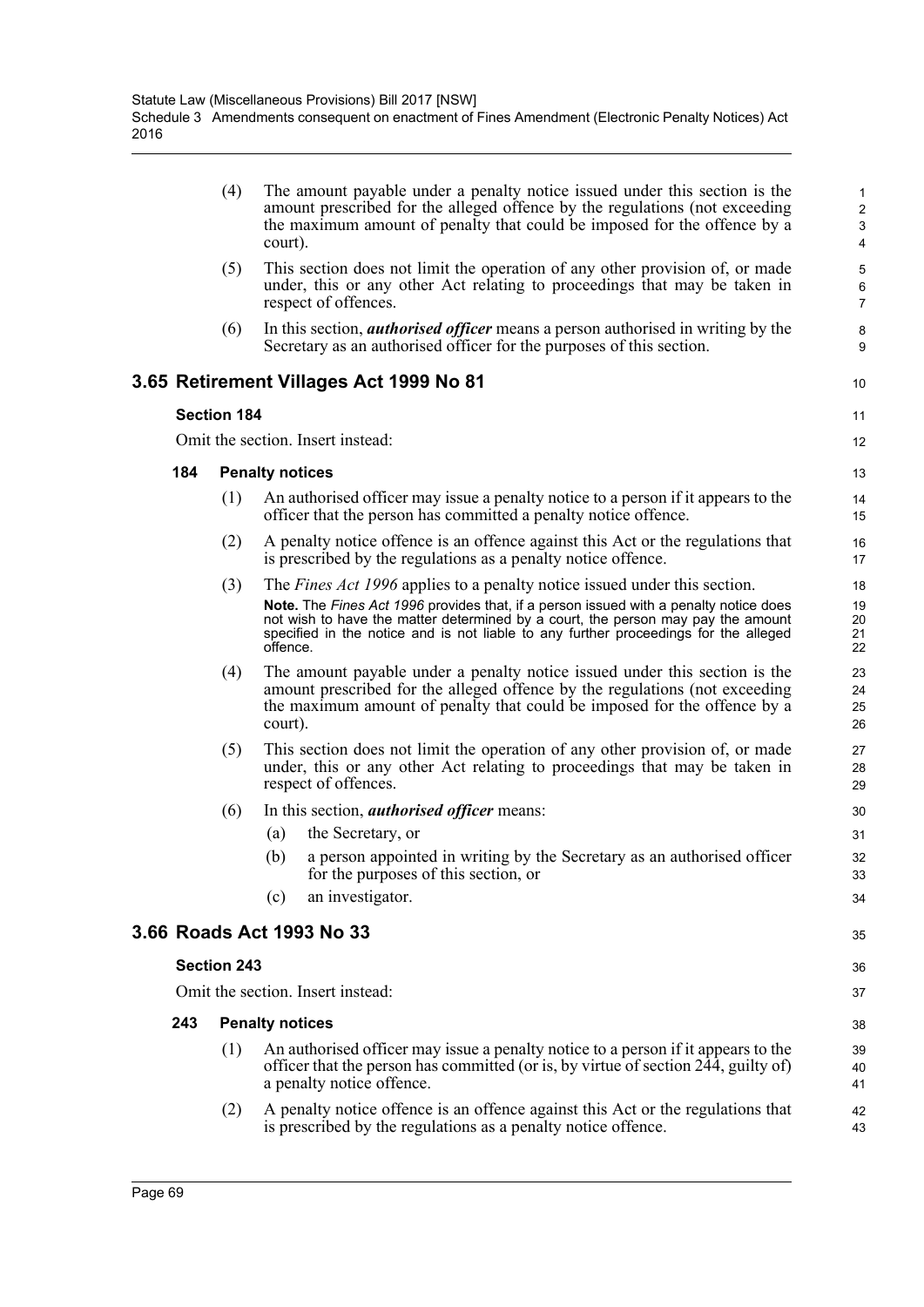(3) The *Fines Act 1996* applies to a penalty notice issued under this section. **Note.** The *Fines Act 1996* provides that, if a person issued with a penalty notice does not wish to have the matter determined by a court, the person may pay the amount specified in the notice and is not liable to any further proceedings for the alleged offence.

13

14 15

36

- (4) The amount payable under a penalty notice issued under this section is the amount prescribed for the alleged offence by the regulations (not exceeding the maximum amount of penalty that could be imposed for the offence by a court).
- (5) This section does not limit the operation of any other provision of, or made under, this or any other Act relating to proceedings that may be taken in respect of offences.

# **3.67 Rural Fires Act 1997 No 65**

## **Section 131**

Omit the section. Insert instead:

## **131 Penalty notices**

- (1) An authorised officer may issue a penalty notice to a person if it appears to the officer that the person has committed a penalty notice offence.
- (2) A penalty notice offence is an offence against this Act or the regulations that is prescribed by the regulations as a penalty notice offence.
- (3) The *Fines Act 1996* applies to a penalty notice issued under this section. **Note.** The *Fines Act 1996* provides that, if a person issued with a penalty notice does not wish to have the matter determined by a court, the person may pay the amount specified in the notice and is not liable to any further proceedings for the alleged offence.
- (4) The amount payable under a penalty notice issued under this section is the amount prescribed for the alleged offence by the regulations (not exceeding the maximum amount of penalty that could be imposed for the offence by a court).
- (5) This section does not limit the operation of any other provision of, or made under, this or any other Act relating to proceedings that may be taken in respect of offences.
- (6) In this section, *authorised officer* means, in relation to a particular offence, a person belonging to a class of persons specified in the regulations in relation to that offence.

## **3.68 Rural Fires Regulation 2013**

| [1]   | Clause 48                                                                | 37 |
|-------|--------------------------------------------------------------------------|----|
|       | Omit "section 131 (6)" from clause 48 (1). Insert instead "section 131". | 38 |
| $[2]$ | <b>Clause 48 (2)</b>                                                     | 39 |
|       | Omit "section 131 $(9)$ ". Insert instead "section 131 $(6)$ ".          | 40 |
|       | 3.69 Smoke-free Environment Act 2000 No 69                               | 41 |
|       | <b>Section 20A</b>                                                       | 42 |
|       | Omit the section. Insert instead:                                        | 43 |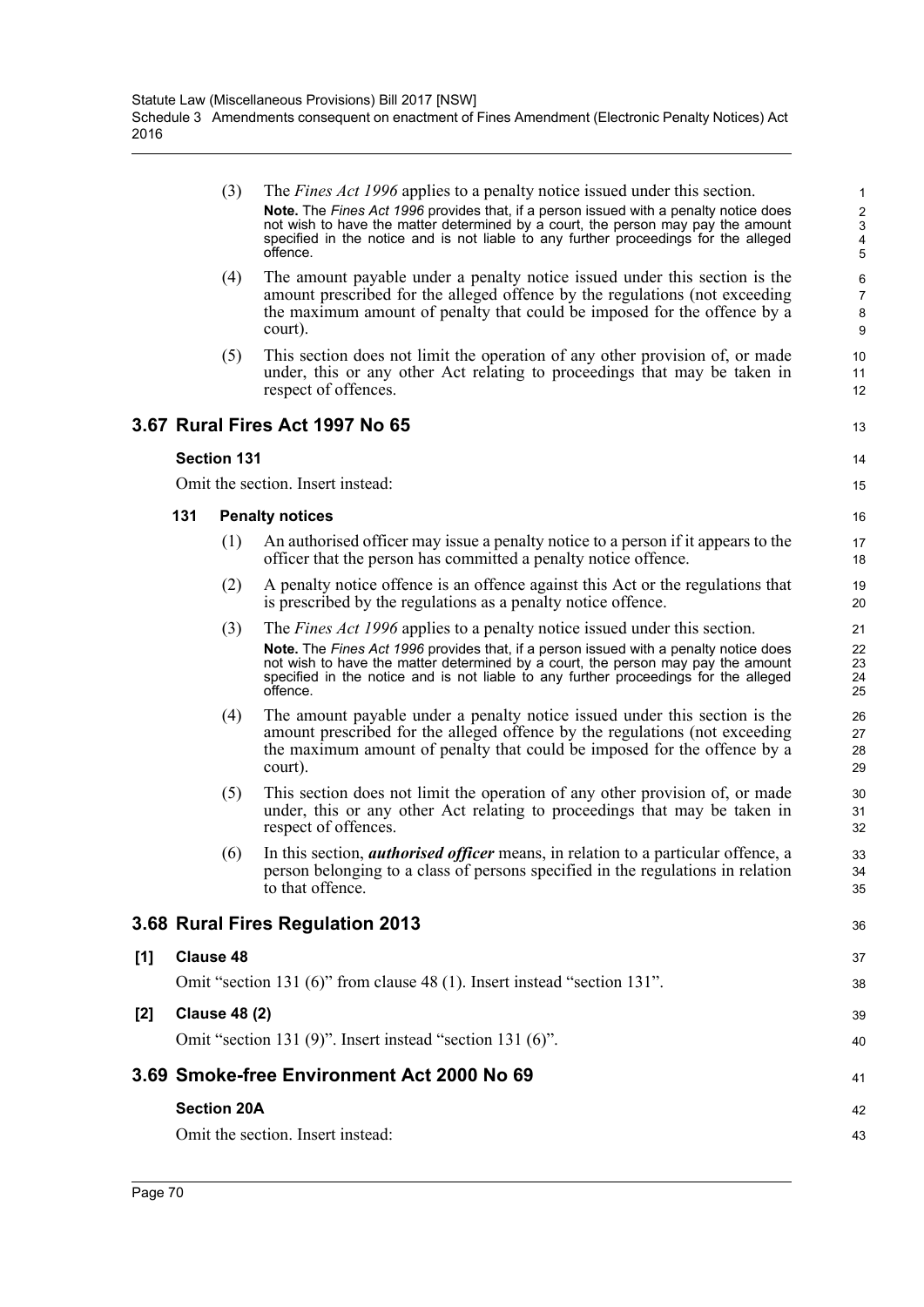### **20A Penalty notices**

(1) An inspector may issue a penalty notice to a person if it appears to the inspector that the person has committed a penalty notice offence.

18

19 20

39

40 41

42 43 44

- (2) A penalty notice offence is an offence against this Act or the regulations that is prescribed by the regulations as a penalty notice offence.
- (3) The *Fines Act 1996* applies to a penalty notice issued under this section. **Note.** The *Fines Act 1996* provides that, if a person issued with a penalty notice does not wish to have the matter determined by a court, the person may pay the amount specified in the notice and is not liable to any further proceedings for the alleged offence.
- (4) The amount payable under a penalty notice issued under this section is the amount prescribed for the alleged offence by the regulations (not exceeding the maximum amount of penalty that could be imposed for the offence by a court).
- (5) This section does not limit the operation of any other provision of, or made under, this or any other Act relating to proceedings that may be taken in respect of offences.

## **3.70 Sporting Venues Authorities Act 2008 No 65**

## **Section 38**

Omit the section. Insert instead:

### **38 Penalty notices**

- (1) An authorised officer may issue a penalty notice to a person if it appears to the officer that the person has committed a penalty notice offence.
- (2) A penalty notice offence is an offence against this Act or the regulations that is prescribed by the regulations as a penalty notice offence.
- (3) The *Fines Act 1996* applies to a penalty notice issued under this section. **Note.** The *Fines Act 1996* provides that, if a person issued with a penalty notice does not wish to have the matter determined by a court, the person may pay the amount specified in the notice and is not liable to any further proceedings for the alleged offence.
- (4) The amount payable under a penalty notice issued under this section is the amount prescribed for the alleged offence by the regulations (not exceeding the maximum amount of penalty that could be imposed for the offence by a court).
- (5) This section does not limit the operation of any other provision of, or made under, this or any other Act relating to proceedings that may be taken in respect of offences.
- (6) In this section, *authorised officer* means a police officer or a ranger.

# **3.71 Sporting Venues (Invasions) Act 2003 No 44**

## **Section 12**

Omit sections 12 and 13. Insert instead:

## **12 Penalty notices**

(1) A police officer may issue a penalty notice to a person if it appears to the officer that the person has committed an offence against a provision of Part 2.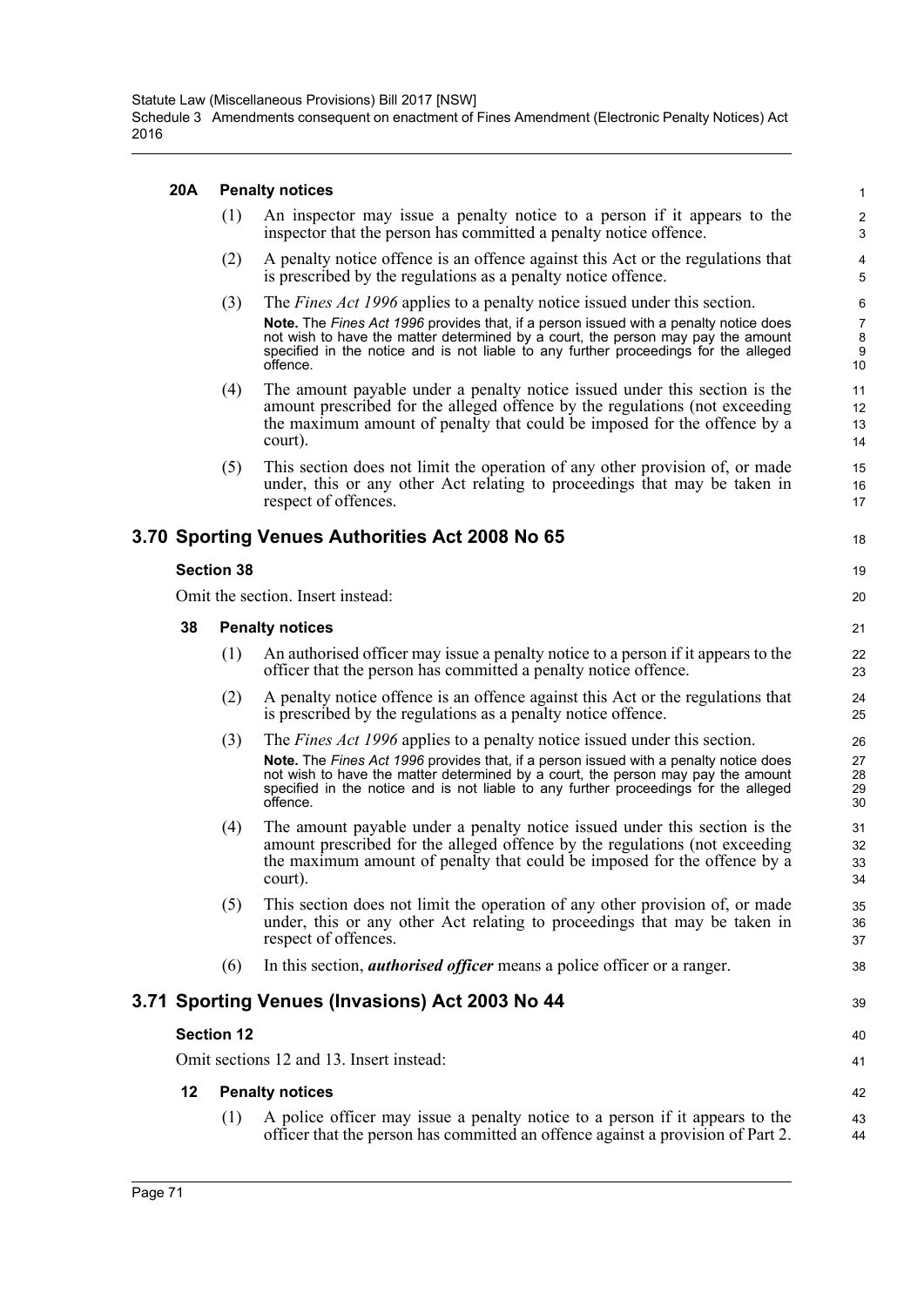|     | (2)                | The <i>Fines Act 1996</i> applies to a penalty notice issued under this section.<br>Note. The Fines Act 1996 provides that, if a person issued with a penalty notice does<br>not wish to have the matter determined by a court, the person may pay the amount<br>specified in the notice and is not liable to any further proceedings for the alleged<br>offence. | $\mathbf{1}$<br>$\overline{\mathbf{c}}$<br>$\mathsf 3$<br>$\overline{\mathbf{4}}$<br>5 |
|-----|--------------------|-------------------------------------------------------------------------------------------------------------------------------------------------------------------------------------------------------------------------------------------------------------------------------------------------------------------------------------------------------------------|----------------------------------------------------------------------------------------|
|     | (3)                | The amount payable under a penalty notice issued under this section is:                                                                                                                                                                                                                                                                                           | 6                                                                                      |
|     |                    | the amount prescribed for the alleged offence by the regulations (not<br>(a)<br>exceeding the maximum amount of penalty that could be imposed for<br>the offence by a court), or                                                                                                                                                                                  | 7<br>8<br>9                                                                            |
|     |                    | if no amount is prescribed—\$500.<br>(b)                                                                                                                                                                                                                                                                                                                          | 10                                                                                     |
|     | (4)                | This section does not affect a ban under Part 2, such a ban remaining in force<br>notwithstanding the payment of an amount payable under this section.                                                                                                                                                                                                            | 11<br>12                                                                               |
|     | (5)                | This section does not limit the operation of any other provision of, or made<br>under, this or any other Act relating to proceedings that may be taken in<br>respect of offences.                                                                                                                                                                                 | 13<br>14<br>15                                                                         |
|     |                    | 3.72 Stock Medicines Act 1989 No 182                                                                                                                                                                                                                                                                                                                              | 16                                                                                     |
|     | <b>Section 60A</b> |                                                                                                                                                                                                                                                                                                                                                                   | 17                                                                                     |
|     |                    | Omit the section. Insert instead:                                                                                                                                                                                                                                                                                                                                 | 18                                                                                     |
| 60A |                    | <b>Penalty notices</b>                                                                                                                                                                                                                                                                                                                                            | 19                                                                                     |
|     | (1)                | An authorised officer may issue a penalty notice to a person if it appears to the<br>officer that the person has committed a penalty notice offence.                                                                                                                                                                                                              | 20<br>21                                                                               |
|     | (2)                | A penalty notice offence is an offence against this Act or the regulations that<br>is prescribed by the regulations as a penalty notice offence.                                                                                                                                                                                                                  | 22<br>23                                                                               |
|     | (3)                | The <i>Fines Act 1996</i> applies to a penalty notice issued under this section.                                                                                                                                                                                                                                                                                  | 24                                                                                     |
|     |                    | Note. The Fines Act 1996 provides that, if a person issued with a penalty notice does<br>not wish to have the matter determined by a court, the person may pay the amount<br>specified in the notice and is not liable to any further proceedings for the alleged<br>offence.                                                                                     | 25<br>26<br>27<br>28                                                                   |
|     | (4)                | The amount payable under a penalty notice issued under this section is the<br>amount prescribed for the alleged offence by the regulations (not exceeding<br>the maximum amount of penalty that could be imposed for the offence by a<br>court).                                                                                                                  | 29<br>30<br>31<br>32                                                                   |
|     | (5)                | This section does not limit the operation of any other provision of, or made<br>under, this or any other Act relating to proceedings that may be taken in<br>respect of offences.                                                                                                                                                                                 | 33<br>34<br>35                                                                         |
|     | (6)                | In this section, <i>authorised officer</i> means a person authorised in writing by the<br>Secretary of the Department of Industry as an authorised officer for the<br>purposes of this section, and includes a police officer.                                                                                                                                    | 36<br>37<br>38                                                                         |
|     |                    | 3.73 Strata Schemes Management Act 2015 No 50                                                                                                                                                                                                                                                                                                                     | 39                                                                                     |
|     | <b>Section 250</b> |                                                                                                                                                                                                                                                                                                                                                                   | 40                                                                                     |
|     |                    | Omit the section. Insert instead:                                                                                                                                                                                                                                                                                                                                 | 41                                                                                     |
| 250 |                    | <b>Penalty notices</b>                                                                                                                                                                                                                                                                                                                                            | 42                                                                                     |
|     | (1)                | An authorised officer may issue a penalty notice to a person if it appears to the<br>officer that the person has committed a penalty notice offence.                                                                                                                                                                                                              | 43<br>44                                                                               |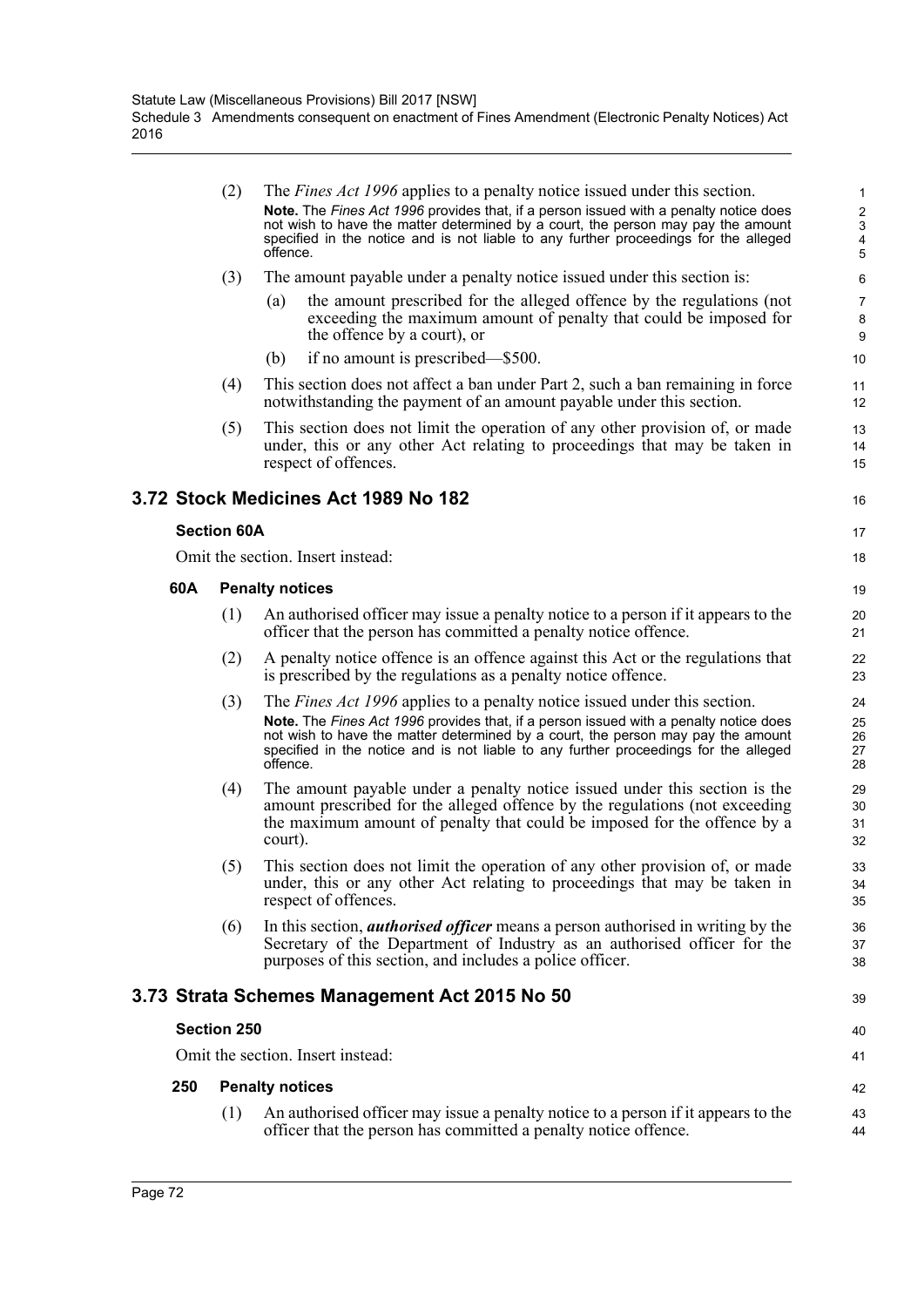(2) A penalty notice offence is an offence against this Act or the regulations that is prescribed by the regulations as a penalty notice offence.

18

19 20

37

- (3) The *Fines Act 1996* applies to a penalty notice issued under this section. **Note.** The *Fines Act 1996* provides that, if a person issued with a penalty notice does not wish to have the matter determined by a court, the person may pay the amount specified in the notice and is not liable to any further proceedings for the alleged offence.
- (4) The amount payable under a penalty notice issued under this section is the amount prescribed for the alleged offence by the regulations (not exceeding the maximum amount of penalty that could be imposed for the offence by a court).
- (5) This section does not limit the operation of any other provision of, or made under, this or any other Act relating to proceedings that may be taken in respect of offences.
- (6) In this section, *authorised officer* means a person employed in the Department of Finance, Services and Innovation authorised in writing by the Secretary as an authorised officer for the purposes of this section.

# **3.74 Swimming Pools Act 1992 No 49**

## **Section 35**

Omit the section. Insert instead:

### **35 Penalty notices**

- (1) An authorised officer may issue a penalty notice to a person if it appears to the officer that the person has committed a penalty notice offence.
- (2) A penalty notice offence is an offence against this Act or the regulations that is prescribed by the regulations as a penalty notice offence.
- (3) The *Fines Act 1996* applies to a penalty notice issued under this section. **Note.** The *Fines Act 1996* provides that, if a person issued with a penalty notice does not wish to have the matter determined by a court, the person may pay the amount specified in the notice and is not liable to any further proceedings for the alleged offence.
- (4) The amount payable under a penalty notice issued under this section is the amount (not exceeding 5 penalty units) prescribed for the alleged offence by the regulations.
- (5) This section does not limit the operation of any other provision of, or made under, this or any other Act relating to proceedings that may be taken in respect of offences.

# **3.75 Sydney Cricket and Sports Ground Act 1978 No 72**

## **Section 30A**

Omit the section. Insert instead:

## **30A Penalty notices**

- (1) An authorised officer may issue a penalty notice to a person if it appears to the officer that the person has committed a penalty notice offence.
- (2) A penalty notice offence is an offence against this Act or the by-laws that is prescribed by the by-laws as a penalty notice offence.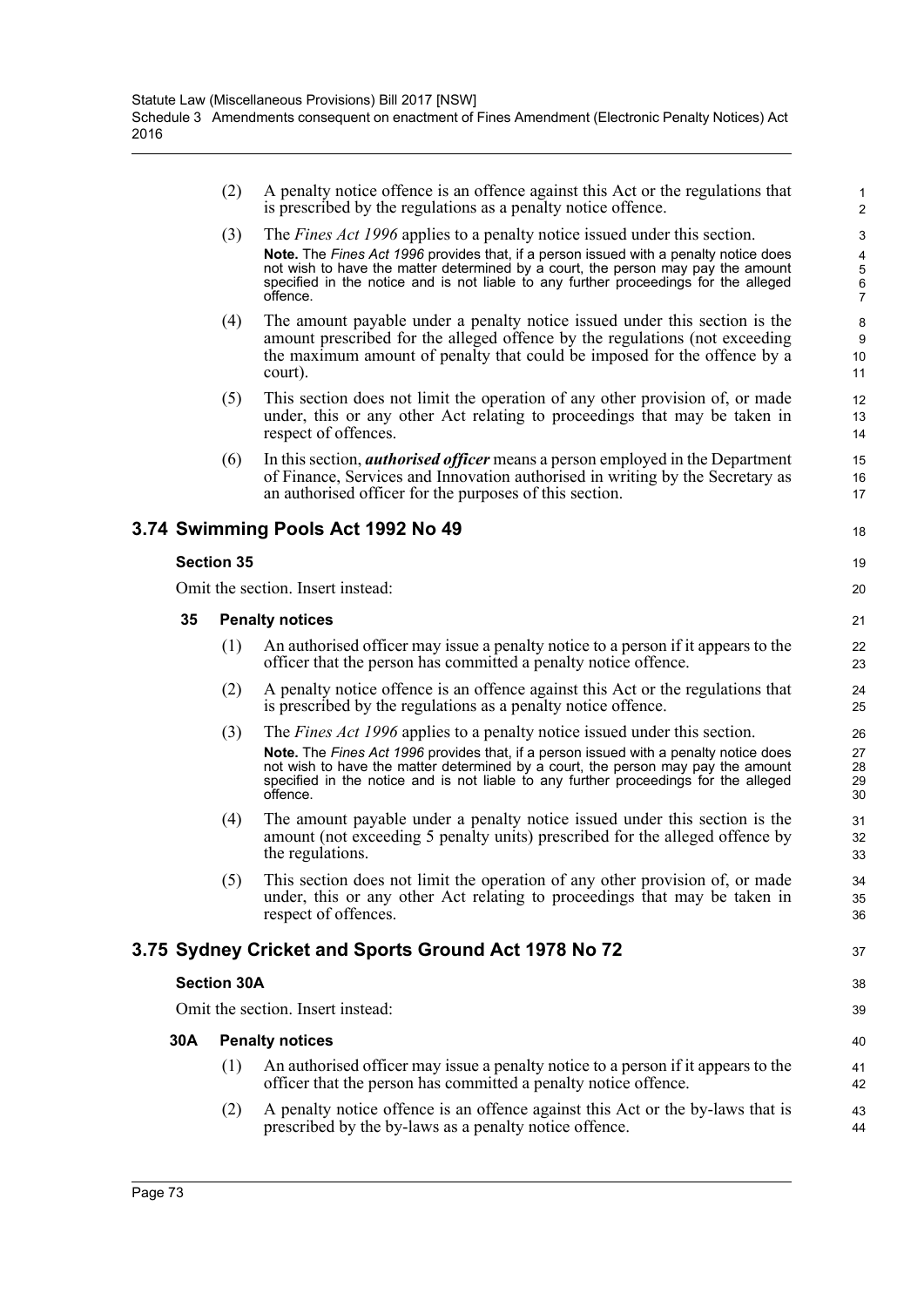|    | (3)               | The <i>Fines Act 1996</i> applies to a penalty notice issued under this section.<br>Note. The Fines Act 1996 provides that, if a person issued with a penalty notice does<br>not wish to have the matter determined by a court, the person may pay the amount<br>specified in the notice and is not liable to any further proceedings for the alleged<br>offence. | 1<br>$\boldsymbol{2}$<br>3<br>$\overline{\mathbf{4}}$<br>5 |
|----|-------------------|-------------------------------------------------------------------------------------------------------------------------------------------------------------------------------------------------------------------------------------------------------------------------------------------------------------------------------------------------------------------|------------------------------------------------------------|
|    | (4)               | The amount payable under a penalty notice issued under this section is the<br>amount prescribed for the alleged offence by the by-laws (not exceeding the<br>maximum amount of penalty that could be imposed for the offence by a court).                                                                                                                         | 6<br>$\overline{7}$<br>8                                   |
|    | (5)               | This section does not limit the operation of any other provision of, or made<br>under, this or any other Act relating to proceedings that may be taken in<br>respect of offences.                                                                                                                                                                                 | 9<br>10<br>11                                              |
|    | (6)               | In this section, <i>authorised officer</i> means a person authorised by the Trust for<br>the purposes of this section, a police officer or any other person of a class<br>prescribed by the by-laws.                                                                                                                                                              | 12<br>13<br>14                                             |
|    |                   | 3.76 Sydney Olympic Park Authority Act 2001 No 57                                                                                                                                                                                                                                                                                                                 | 15                                                         |
|    | <b>Section 79</b> |                                                                                                                                                                                                                                                                                                                                                                   | 16                                                         |
|    |                   | Omit the section. Insert instead:                                                                                                                                                                                                                                                                                                                                 | 17                                                         |
| 79 |                   | <b>Penalty notices</b>                                                                                                                                                                                                                                                                                                                                            | 18                                                         |
|    | (1)               | An authorised officer may issue a penalty notice to a person if it appears to the<br>officer that the person has committed a penalty notice offence.                                                                                                                                                                                                              | 19<br>20                                                   |
|    | (2)               | A penalty notice offence is an offence against section 67, or an offence against<br>the regulations, being an offence that is prescribed by the regulations as a<br>penalty notice offence.                                                                                                                                                                       | 21<br>22<br>23                                             |
|    | (3)               | The <i>Fines Act 1996</i> applies to a penalty notice issued under this section.<br>Note. The Fines Act 1996 provides that, if a person issued with a penalty notice does<br>not wish to have the matter determined by a court, the person may pay the amount<br>specified in the notice and is not liable to any further proceedings for the alleged<br>offence. | 24<br>25<br>26<br>27<br>28                                 |
|    | (4)               | The amount payable under a penalty notice issued under this section is the<br>amount prescribed for the alleged offence by the regulations (not exceeding<br>the maximum amount of penalty that could be imposed for the offence by a<br>court).                                                                                                                  | 29<br>30<br>31<br>32                                       |
|    | (5)               | This section does not limit the operation of any other provision of, or made<br>under, this or any other Act relating to proceedings that may be taken in<br>respect of offences.                                                                                                                                                                                 | 33<br>34<br>35                                             |
|    | (6)               | In this section, <i>authorised officer</i> means a person authorised in writing by the<br>Authority as an authorised officer for the purposes of this section.                                                                                                                                                                                                    | 36<br>37                                                   |
|    |                   | 3.77 Sydney Water Act 1994 No 88                                                                                                                                                                                                                                                                                                                                  | 38                                                         |
|    | <b>Section 50</b> |                                                                                                                                                                                                                                                                                                                                                                   | 39                                                         |
|    |                   | Omit the section. Insert instead:                                                                                                                                                                                                                                                                                                                                 | 40                                                         |
| 50 |                   | <b>Penalty notices</b>                                                                                                                                                                                                                                                                                                                                            | 41                                                         |
|    | (1)               | An authorised person may issue a penalty notice to a person if it appears to the<br>authorised person that the person has committed a penalty notice offence.                                                                                                                                                                                                     | 42<br>43                                                   |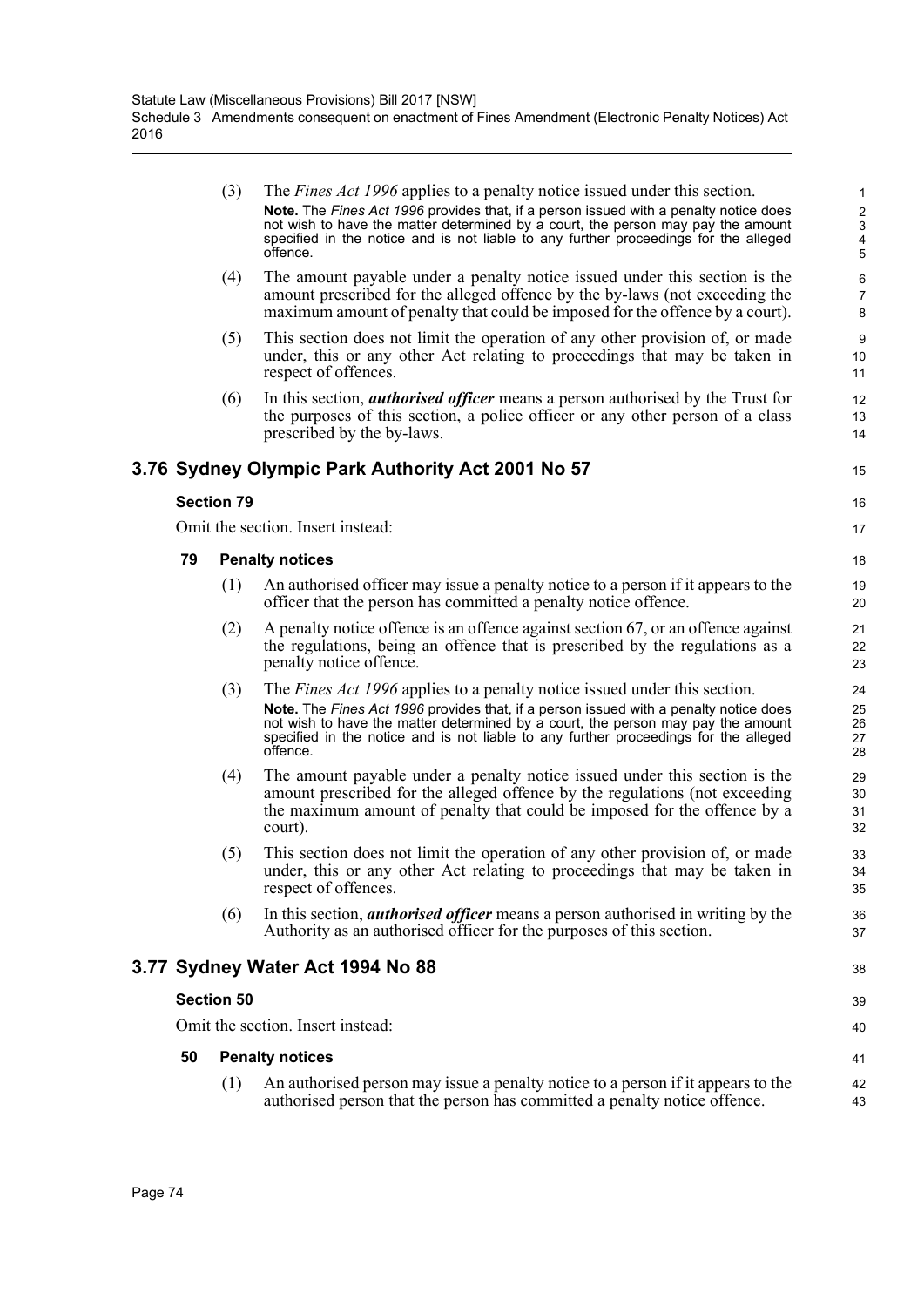(2) A penalty notice offence is an offence against this Act or the regulations that is prescribed by the regulations as a penalty notice offence.

17

18 19

38

39 40

41 42 43

- (3) The *Fines Act 1996* applies to a penalty notice issued under this section. **Note.** The *Fines Act 1996* provides that, if a person issued with a penalty notice does not wish to have the matter determined by a court, the person may pay the amount specified in the notice and is not liable to any further proceedings for the alleged offence.
- (4) The amount payable under a penalty notice issued under this section is the amount prescribed for the alleged offence by the regulations (not exceeding the maximum amount of penalty that could be imposed for the offence by a court).
- (5) This section does not limit the operation of any other provision of, or made under, this or any other Act relating to proceedings that may be taken in respect of offences.
- (6) In this section, *authorised person* means a person appointed in writing by the Minister as an authorised person for the purposes of this section.

# **3.78 Tow Truck Industry Act 1998 No 111**

## **Section 89**

Omit the section. Insert instead:

- **89 Penalty notices**
	- (1) An authorised officer or a police officer may issue a penalty notice to a person if it appears to the officer that the person has committed a penalty notice offence.
	- (2) A penalty notice offence is an offence against this Act or the regulations that is prescribed by the regulations as a penalty notice offence.
	- (3) The *Fines Act 1996* applies to a penalty notice issued under this section. **Note.** The *Fines Act 1996* provides that, if a person issued with a penalty notice does not wish to have the matter determined by a court, the person may pay the amount specified in the notice and is not liable to any further proceedings for the alleged offence.
	- (4) The amount payable under a penalty notice issued under this section is the amount prescribed for the alleged offence by the regulations (not exceeding the maximum amount of penalty that could be imposed for the offence by a court).
	- (5) This section does not limit the operation of any other provision of, or made under, this or any other Act relating to proceedings that may be taken in respect of offences.

# **3.79 Unlawful Gambling Act 1998 No 113**

## **Section 52**

Omit the section. Insert instead:

## **52 Penalty notices**

(1) An authorised officer may issue a penalty notice to a person if it appears to the officer that the person has committed a penalty notice offence.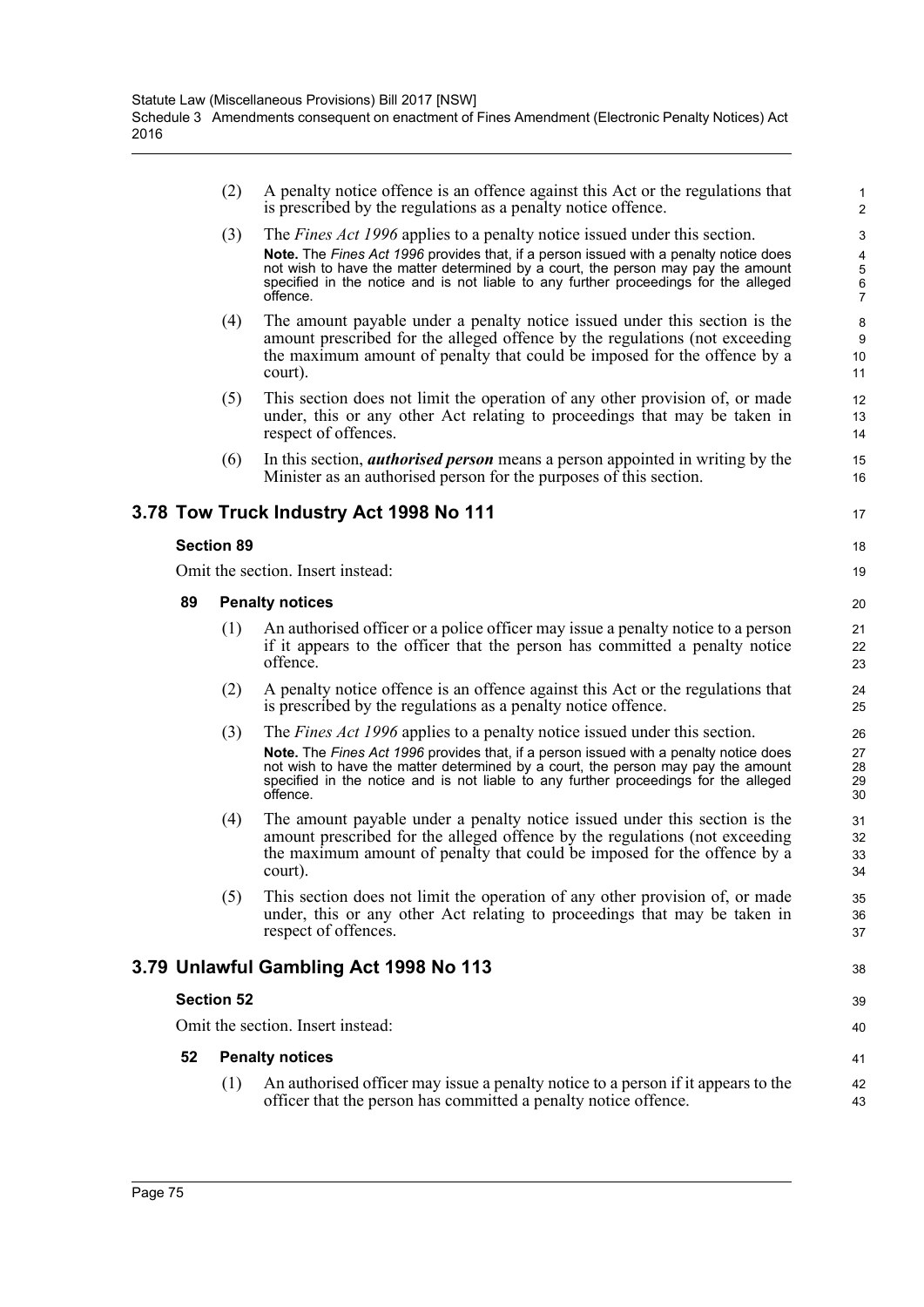| (2) | A penalty notice offence is an offence against this Act or the regulations that<br>is prescribed by the regulations as a penalty notice offence.                                                                                                                                                                                                                         |
|-----|--------------------------------------------------------------------------------------------------------------------------------------------------------------------------------------------------------------------------------------------------------------------------------------------------------------------------------------------------------------------------|
| (3) | The <i>Fines Act 1996</i> applies to a penalty notice issued under this section.<br><b>Note.</b> The Fines Act 1996 provides that, if a person issued with a penalty notice does<br>not wish to have the matter determined by a court, the person may pay the amount<br>specified in the notice and is not liable to any further proceedings for the alleged<br>offence. |
| (4) | The amount payable under a penalty notice issued under this section is the<br>amount prescribed for the alleged offence by the regulations (not exceeding<br>the maximum amount of penalty that could be imposed for the offence by a<br>court).                                                                                                                         |
| (5) | This section does not limit the operation of any other provision of, or made<br>under, this or any other Act relating to proceedings that may be taken in<br>respect of offences.                                                                                                                                                                                        |
| (6) | In this section:<br><i>authorised officer</i> means, in relation to a particular offence, a person<br>belonging to a class of persons specified in the regulations in relation to that                                                                                                                                                                                   |

19

20 21

22

23 24

## **3.80 Unlawful Gambling Regulation 2016**

### **Clause 4 Penalty notice offences**

offence.

Omit "section 52 (9)" from clause 4 (2). Insert instead "section 52 (6)".

## **3.81 Veterinary Practice Act 2003 No 87**

### **Section 101**

Omit the section. Insert instead:

### **101 Penalty notices**

- (1) An authorised officer may issue a penalty notice to a person if it appears to the officer that the person has committed a penalty notice offence.
- (2) A penalty notice offence is an offence against this Act or the regulations that is prescribed by the regulations as a penalty notice offence.
- (3) The *Fines Act 1996* applies to a penalty notice issued under this section. **Note.** The *Fines Act 1996* provides that, if a person issued with a penalty notice does not wish to have the matter determined by a court, the person may pay the amount specified in the notice and is not liable to any further proceedings for the alleged offence.
- (4) The amount payable under a penalty notice issued under this section is the amount prescribed for the alleged offence by the regulations (not exceeding the maximum amount of penalty that could be imposed for the offence by a court).
- (5) This section does not limit the operation of any other provision of, or made under, this or any other Act relating to proceedings that may be taken in respect of offences.
- (6) In this section, *authorised officer* means a person authorised in writing by the Board as an authorised officer for the purposes of this section or a police officer.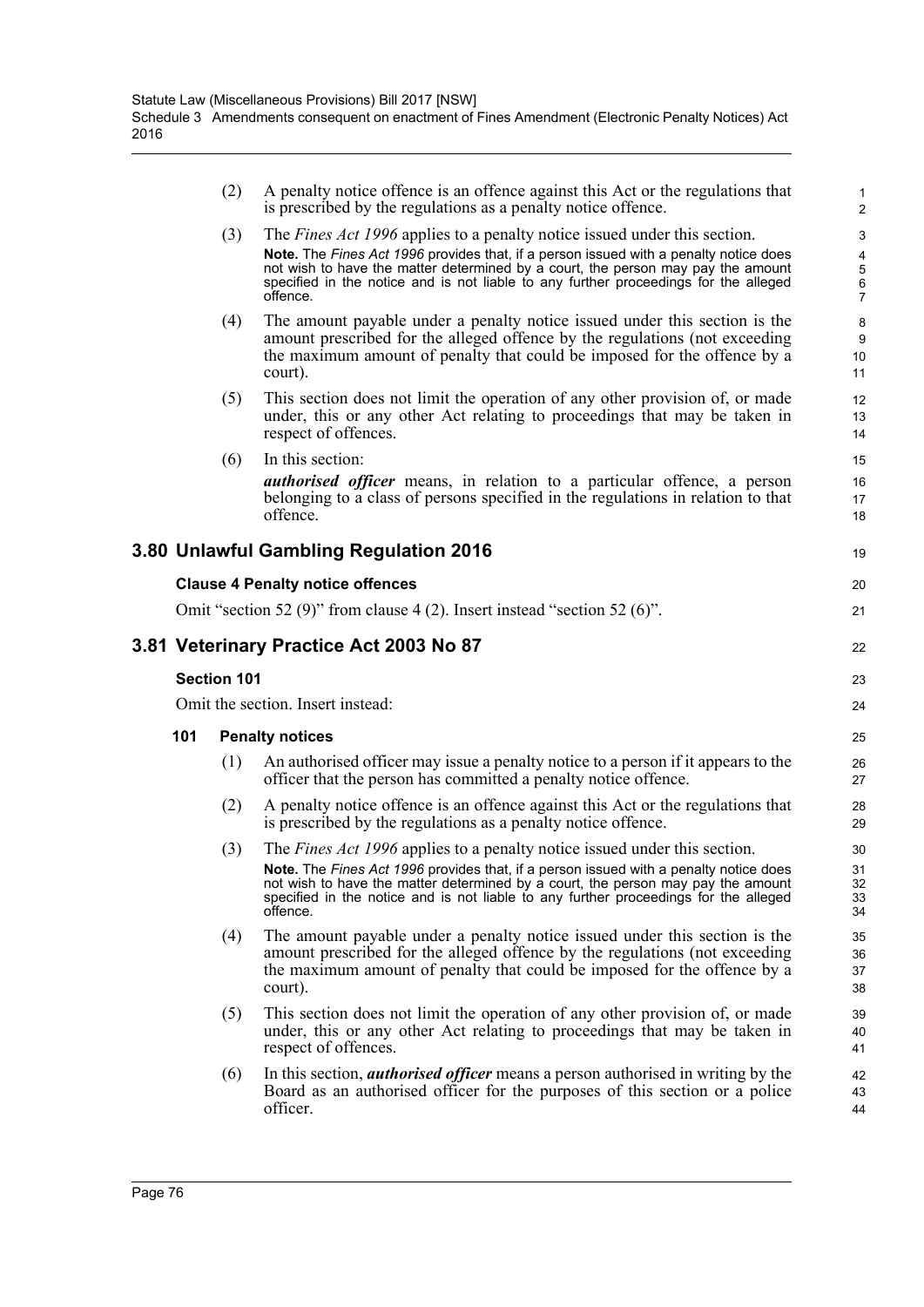|     |                    | 3.82 Water Industry Competition Act 2006 No 104                                                                                                                                                                                                                                                                                                                   | $\mathbf{1}$               |
|-----|--------------------|-------------------------------------------------------------------------------------------------------------------------------------------------------------------------------------------------------------------------------------------------------------------------------------------------------------------------------------------------------------------|----------------------------|
|     | <b>Section 82</b>  |                                                                                                                                                                                                                                                                                                                                                                   | 2                          |
|     |                    | Omit the section. Insert instead:                                                                                                                                                                                                                                                                                                                                 | 3                          |
| 82  |                    | <b>Penalty notices</b>                                                                                                                                                                                                                                                                                                                                            | 4                          |
|     | (1)                | An authorised official may issue a penalty notice to a person if it appears to the<br>official that the person has committed a penalty notice offence.                                                                                                                                                                                                            | $\overline{5}$<br>6        |
|     | (2)                | A penalty notice offence is an offence against this Act or the regulations that<br>is prescribed by the regulations as a penalty notice offence.                                                                                                                                                                                                                  | $\overline{7}$<br>8        |
|     | (3)                | The <i>Fines Act 1996</i> applies to a penalty notice issued under this section.                                                                                                                                                                                                                                                                                  | 9                          |
|     |                    | Note. The Fines Act 1996 provides that, if a person issued with a penalty notice does<br>not wish to have the matter determined by a court, the person may pay the amount<br>specified in the notice and is not liable to any further proceedings for the alleged<br>offence.                                                                                     | 10<br>11<br>12<br>13       |
|     | (4)                | The amount payable under a penalty notice issued under this section is the<br>amount prescribed for the alleged offence by the regulations (not exceeding<br>the maximum amount of penalty that could be imposed for the offence by a<br>court).                                                                                                                  | 14<br>15<br>16<br>17       |
|     | (5)                | This section does not limit the operation of any other provision of, or made<br>under, this or any other Act relating to proceedings that may be taken in<br>respect of offences.                                                                                                                                                                                 | 18<br>19<br>20             |
|     | (6)                | In this section, <i>authorised official</i> means a person appointed in writing by the<br>Minister as an authorised official for the purposes of this section.                                                                                                                                                                                                    | 21<br>22                   |
|     |                    | 3.83 Water NSW Act 2014 No 74                                                                                                                                                                                                                                                                                                                                     | 23                         |
|     | <b>Section 102</b> |                                                                                                                                                                                                                                                                                                                                                                   | 24                         |
|     |                    | Omit the section. Insert instead:                                                                                                                                                                                                                                                                                                                                 | 25                         |
| 102 |                    | <b>Penalty notices</b>                                                                                                                                                                                                                                                                                                                                            | 26                         |
|     | (1)                | An authorised officer may issue a penalty notice to a person if it appears to the<br>officer that the person has committed a penalty notice offence.                                                                                                                                                                                                              | 27<br>28                   |
|     |                    |                                                                                                                                                                                                                                                                                                                                                                   |                            |
|     | (2)                | A penalty notice offence is an offence against this Act or the regulations, or an<br>offence against another Act or regulations under another Act (being an offence<br>committed within the Sydney catchment area), that is prescribed by the<br>regulations as a penalty notice offence.                                                                         | 29<br>30<br>31<br>32       |
|     | (3)                | The <i>Fines Act 1996</i> applies to a penalty notice issued under this section.<br>Note. The Fines Act 1996 provides that, if a person issued with a penalty notice does<br>not wish to have the matter determined by a court, the person may pay the amount<br>specified in the notice and is not liable to any further proceedings for the alleged<br>offence. | 33<br>34<br>35<br>36<br>37 |
|     | (4)                | The amount payable under a penalty notice issued under this section is the<br>amount prescribed for the alleged offence by the regulations (not exceeding<br>the maximum amount of penalty that could be imposed for the offence by a<br>court).                                                                                                                  | 38<br>39<br>40<br>41       |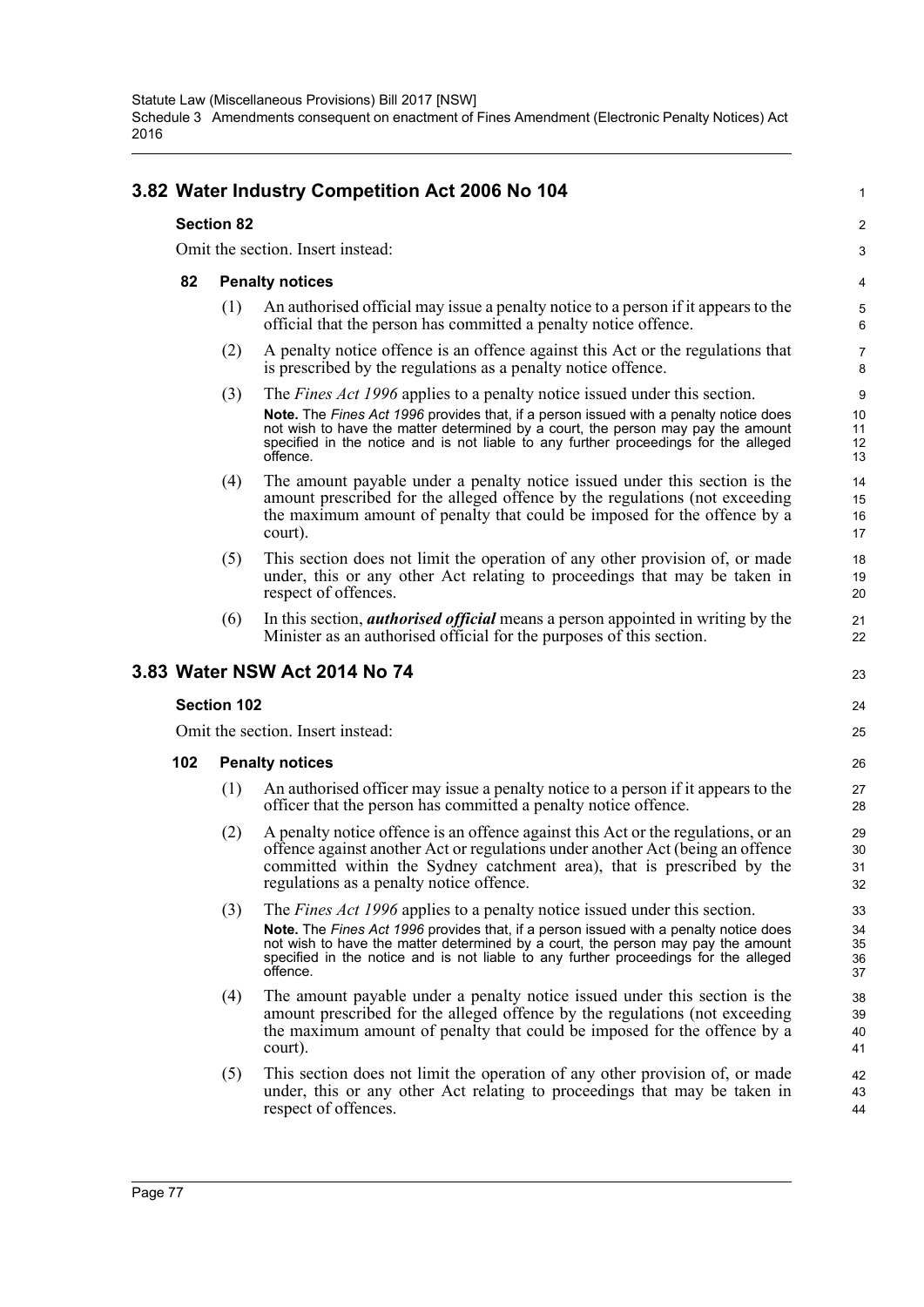# **3.84 Weapons Prohibition Act 1998 No 127**

### **Section 42**

Omit the section. Insert instead:

### **42 Penalty notices**

- (1) A police officer may issue a penalty notice to a person if it appears to the officer that the person has committed a penalty notice offence.
- (2) A penalty notice offence is an offence against this Act or the regulations that is prescribed by the regulations as a penalty notice offence.
- (3) The *Fines Act 1996* applies to a penalty notice issued under this section. **Note.** The *Fines Act 1996* provides that, if a person issued with a penalty notice does not wish to have the matter determined by a court, the person may pay the amount specified in the notice and is not liable to any further proceedings for the alleged offence.
- (4) The amount payable under a penalty notice issued under this section is the amount prescribed for the alleged offence by the regulations (not exceeding the maximum amount of penalty that could be imposed for the offence by a court).
- (5) This section does not limit the operation of any other provision of, or made under, this or any other Act relating to proceedings that may be taken in respect of offences.

## **3.85 Western Sydney Parklands Act 2006 No 92**

### **Section 48**

Omit the section. Insert instead:

### **48 Penalty notices**

- (1) A ranger may issue a penalty notice to a person if it appears to the ranger that the person has committed a penalty notice offence.
- (2) A penalty notice offence is an offence against the regulations that is prescribed by the regulations as a penalty notice offence.
- (3) The *Fines Act 1996* applies to a penalty notice issued under this section. **Note.** The *Fines Act 1996* provides that, if a person issued with a penalty notice does not wish to have the matter determined by a court, the person may pay the amount specified in the notice and is not liable to any further proceedings for the alleged offence.
- (4) The amount payable under a penalty notice issued under this section is the amount prescribed for the alleged offence by the regulations (not exceeding the maximum amount of penalty that could be imposed for the offence by a court).
- (5) This section does not limit the operation of any other provision of, or made under, this or any other Act relating to proceedings that may be taken in respect of offences.

## **3.86 Work Health and Safety Act 2011 No 10**

## **Section 243**

Omit the section. Insert instead:

1

 $\mathfrak{p}$ 3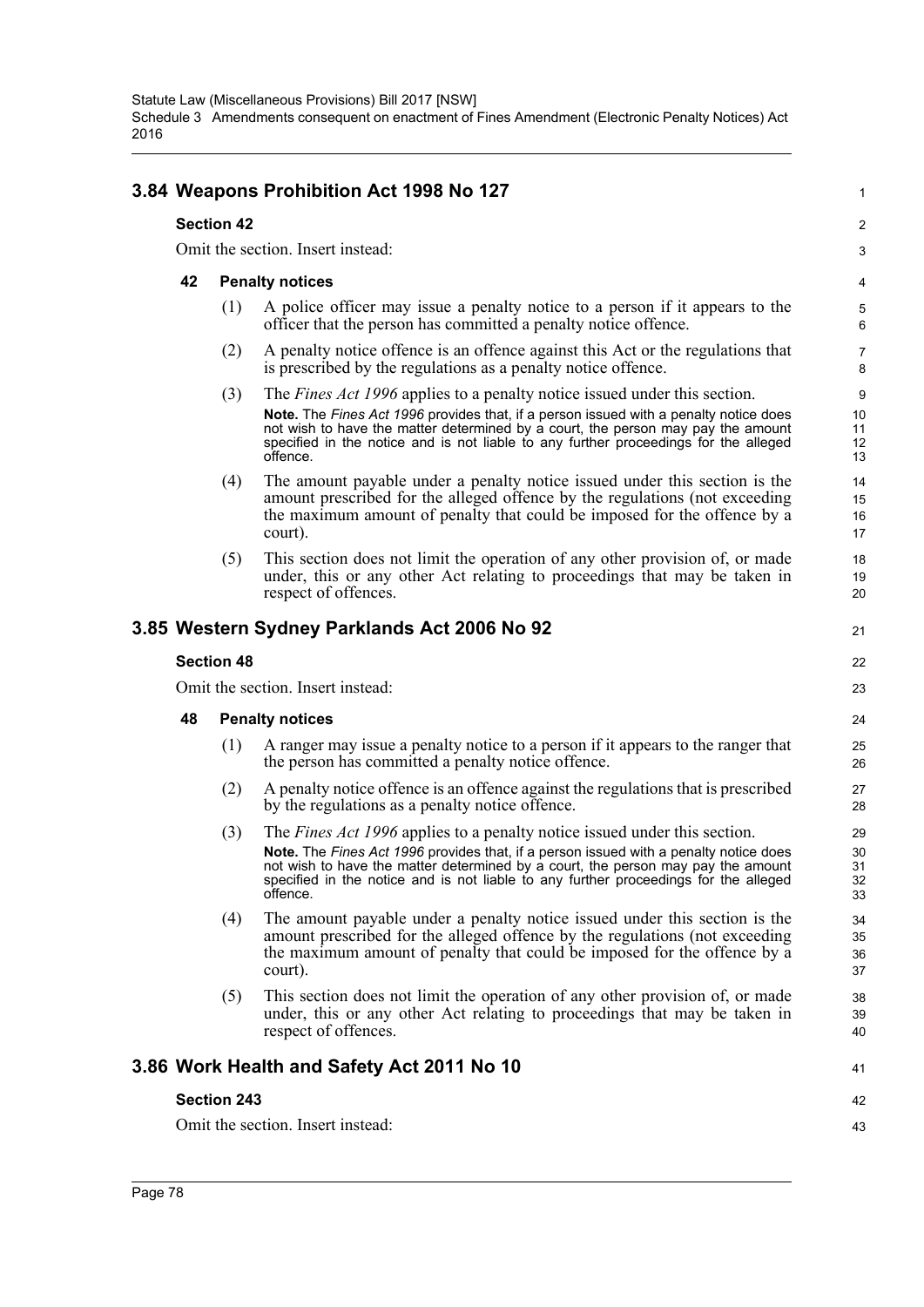### **243 Penalty notices**

- (1) An authorised officer may issue a penalty notice to a person if it appears to the officer that the person has committed a penalty notice offence.
- (2) A penalty notice offence is an offence against this Act or the regulations that is prescribed by the regulations as a penalty notice offence.
- (3) The *Fines Act 1996* applies to a penalty notice issued under this section. **Note.** The *Fines Act 1996* provides that, if a person issued with a penalty notice does not wish to have the matter determined by a court, the person may pay the amount specified in the notice and is not liable to any further proceedings for the alleged offence.
- (4) The amount payable under a penalty notice issued under this section is the amount prescribed for the alleged offence by the regulations (not exceeding 20% of the maximum amount of penalty that could be imposed for the offence by a court).
- (5) This section does not limit the operation of any other provision of, or made under, this or any other Act relating to proceedings that may be taken in respect of offences.
- (6) In this section, *authorised officer* means a member of staff of the regulator authorised in writing by the regulator as an authorised officer for the purposes of this section.

## **3.87 Workplace Injury Management and Workers Compensation Act 1998 No 86**

### **Section 246**

Omit the section. Insert instead:

### **246 Penalty notices**

- (1) An authorised officer may issue a penalty notice to a person if it appears to the officer that the person has committed a penalty notice offence.
- (2) A penalty notice offence is an offence against this Act or the 1987 Act (or the regulations under those Acts) that is prescribed by the regulations as a penalty notice offence.
- (3) The *Fines Act 1996* applies to a penalty notice issued under this section. **Note.** The *Fines Act 1996* provides that, if a person issued with a penalty notice does not wish to have the matter determined by a court, the person may pay the amount specified in the notice and is not liable to any further proceedings for the alleged offence.
- (4) The amount payable under a penalty notice issued under this section is the amount prescribed for the alleged offence by the regulations (not exceeding the maximum amount of penalty that could be imposed for the offence by a court).
- (5) This section does not limit the operation of any other provision of, or made under, this or any other Act relating to proceedings that may be taken in respect of offences.
- (6) In this section, *authorised officer* means a person declared by the regulations to be an authorised officer for the purposes of this section.

44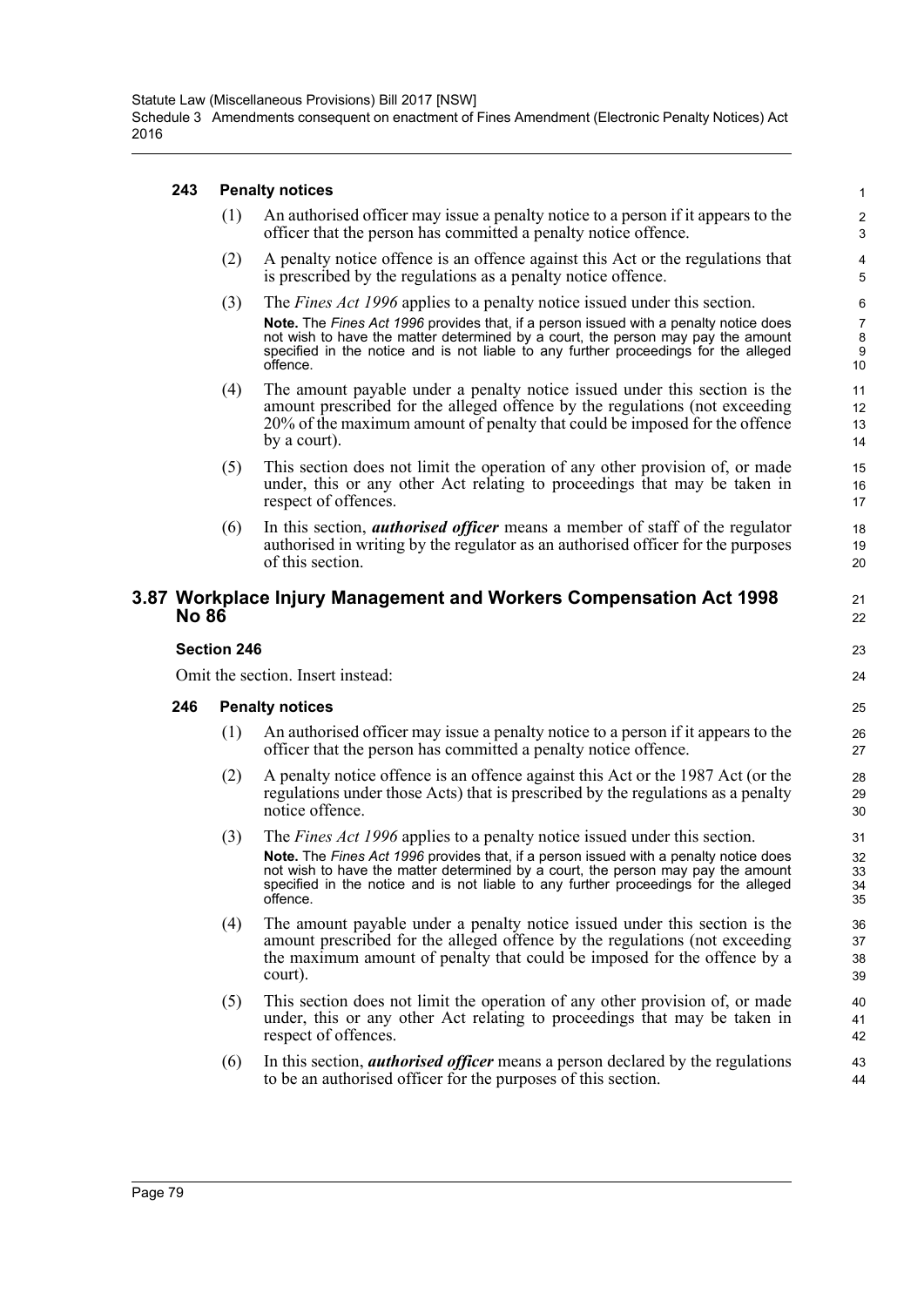|       | <b>Schedule 4</b><br>Amendments consequent on administrative<br>arrangements orders and enactment of<br><b>Government Sector Employment Act 2013</b>                                                                                                                                                                                                                                                                                   | 1<br>$\overline{2}$<br>$\mathsf 3$        |
|-------|----------------------------------------------------------------------------------------------------------------------------------------------------------------------------------------------------------------------------------------------------------------------------------------------------------------------------------------------------------------------------------------------------------------------------------------|-------------------------------------------|
|       | <b>Explanatory note.</b><br>The proposed amendments in this Schedule update terminology and references relating to Public<br>Service agencies, heads of agencies and Public Service employees as a consequence of the<br>Government Sector Employment Act 2013. The Schedule also includes other miscellaneous<br>amendments that are consequent on the enactment of that Act and the making of past administrative<br>changes orders. | 4<br>5<br>6<br>$\boldsymbol{7}$<br>8<br>9 |
| 4.1   | Apprenticeship and Traineeship Act 2001 No 80                                                                                                                                                                                                                                                                                                                                                                                          | 10                                        |
| [1]   | Sections 4 (1), 59 (2) and 78 and clauses 2 and 5 of Schedule 1<br>Omit "Director-General" and "Director-General's" wherever occurring.<br>Insert instead "Secretary" and "Secretary's", respectively.                                                                                                                                                                                                                                 | 11<br>12                                  |
| $[2]$ | <b>Section 78 Delegation by Secretary</b><br>Omit "any public servant employed within the Department".<br>Insert instead "any person employed in the Department".                                                                                                                                                                                                                                                                      | 13<br>14<br>15<br>16                      |
| $[3]$ | Dictionary, definitions of "Department" and "Director-General"<br>Omit the definitions. Insert in alphabetical order:<br><b>Department</b> means the Department of Industry.<br><b>Secretary</b> means the Secretary of the Department.                                                                                                                                                                                                | 17<br>18<br>19<br>20                      |
| 4.2   | Betting and Racing Act 1998 No 114                                                                                                                                                                                                                                                                                                                                                                                                     | 21                                        |
| [1]   | Section 6 (2) (d)<br>Omit "Department of Gaming and Racing". Insert instead "Department of Industry".                                                                                                                                                                                                                                                                                                                                  | 22<br>23                                  |
| $[2]$ | Sections 26G (1) and (2), 26GA and 26GB<br>Omit "Director-General of the Department of Gaming and Racing" wherever occurring.<br>Insert instead "Secretary of the Department of Industry".                                                                                                                                                                                                                                             | 24<br>25<br>26                            |
| $[3]$ | <b>Section 26G (3)</b><br>Omit "Director-General". Insert instead "Secretary".                                                                                                                                                                                                                                                                                                                                                         | 27<br>28                                  |
| 4.3   | Boarding Houses Act 2012 No 74                                                                                                                                                                                                                                                                                                                                                                                                         | 29                                        |
| [1]   | Whole Act (except Schedule 2 and where otherwise amended by this Subschedule)<br>Omit "Director-General" and "Director-General's" wherever occurring.<br>Insert instead "Secretary" and "Secretary's", respectively.                                                                                                                                                                                                                   | 30<br>31<br>32                            |
| $[2]$ | Sections 4 (1) (paragraph (a) of definition of "Commissioner"), 7 (3), 15 (2) and 27 (2)<br>Omit "Department of Finance and Services" wherever occurring.<br>Insert instead "Department of Finance, Services and Innovation".                                                                                                                                                                                                          | 33<br>34<br>35                            |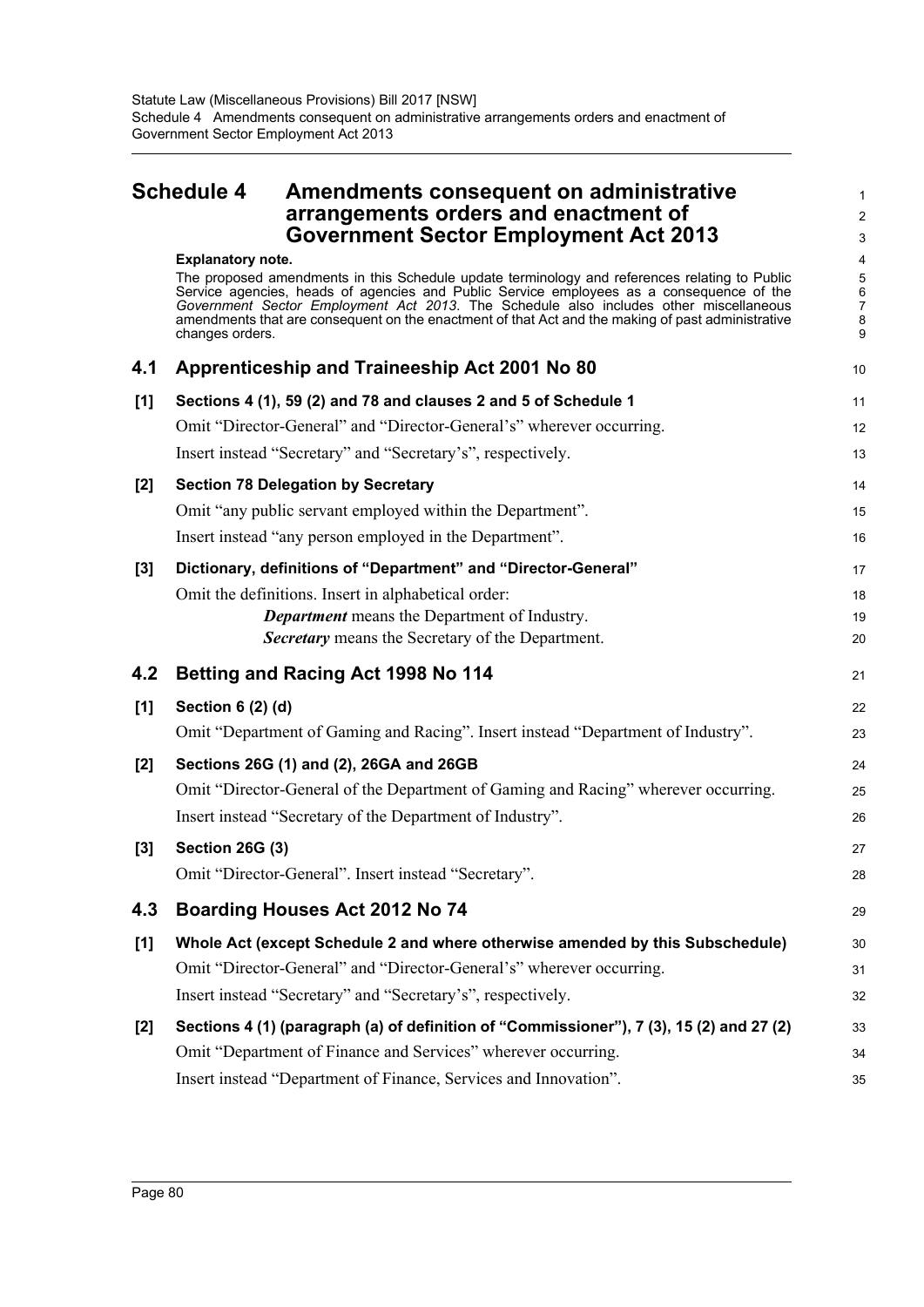| $[3]$ | Section 4 (1), paragraph (b) of definition of "Commissioner"                                                                                   | $\mathbf{1}$        |
|-------|------------------------------------------------------------------------------------------------------------------------------------------------|---------------------|
|       | Omit the paragraph. Insert instead:                                                                                                            | $\boldsymbol{2}$    |
|       | if there is no person employed as Commissioner for Fair Trading—the<br>(b)<br>Secretary of the Department of Finance, Services and Innovation. | $\mathsf 3$<br>4    |
| [4]   | Section 4 (1), definition of "Director-General"                                                                                                | $\overline{5}$      |
|       | Omit the definition. Insert in alphabetical order:                                                                                             | 6                   |
|       | <b>Secretary</b> means the Secretary of the Department of Family and Community<br>Services.                                                    | $\overline{7}$<br>8 |
| [5]   | Section 15 (2) and 85 (2)                                                                                                                      | 9                   |
|       | Omit "officer or" wherever occurring.                                                                                                          | 10                  |
| 4.4   | <b>Children (Education and Care Services National Law Application) Act</b><br>2010 No 104                                                      | 11<br>12            |
| [1]   | Section 5 (2) (d)                                                                                                                              | 13                  |
|       | Omit the paragraph. Insert instead:                                                                                                            | 14                  |
|       | the Government Sector Employment Act 2013.<br>(d)                                                                                              | 15                  |
| $[2]$ | Sections 9 and 10 (2)                                                                                                                          | 16                  |
|       | Omit "Director-General of the Department of Education and Communities" wherever<br>occurring.                                                  | 17<br>18            |
|       | Insert instead "Secretary of the Department of Education".                                                                                     | 19                  |
| $[3]$ | <b>Section 14</b>                                                                                                                              | 20                  |
|       | Omit "Public Sector Employment and Management Act 2002 and the regulations".                                                                   | 21                  |
|       | Insert instead "Government Sector Employment Act 2013 and the regulations and rules".                                                          | 22                  |
| 4.5   | <b>Community Land Management Act 1989 No 202</b>                                                                                               | 23                  |
| [1]   | Whole Act (except where otherwise amended by this Subschedule)                                                                                 | 24                  |
|       | Omit "Director-General" wherever occurring. Insert instead "Secretary".                                                                        | 25                  |
| $[2]$ | Section 3 (1), definition of "Director-General"                                                                                                | 26                  |
|       | Omit the definition. Insert in alphabetical order:                                                                                             | 27                  |
|       | Secretary means:                                                                                                                               | 28                  |
|       | the Commissioner for Fair Trading, Department of Finance, Services<br>(a)<br>and Innovation, or                                                | 29<br>30            |
|       | if there is no person employed as Commissioner for Fair Trading—the<br>(b)<br>Secretary of the Department of Finance, Services and Innovation. | 31<br>32            |
| $[3]$ | Section 97E (2) (b) and (c)                                                                                                                    | 33                  |
|       | Omit "Director-General of the Department of Fair Trading" wherever occurring.                                                                  | 34                  |
|       | Insert instead "Secretary of the Department of Finance, Services and Innovation".                                                              | 35                  |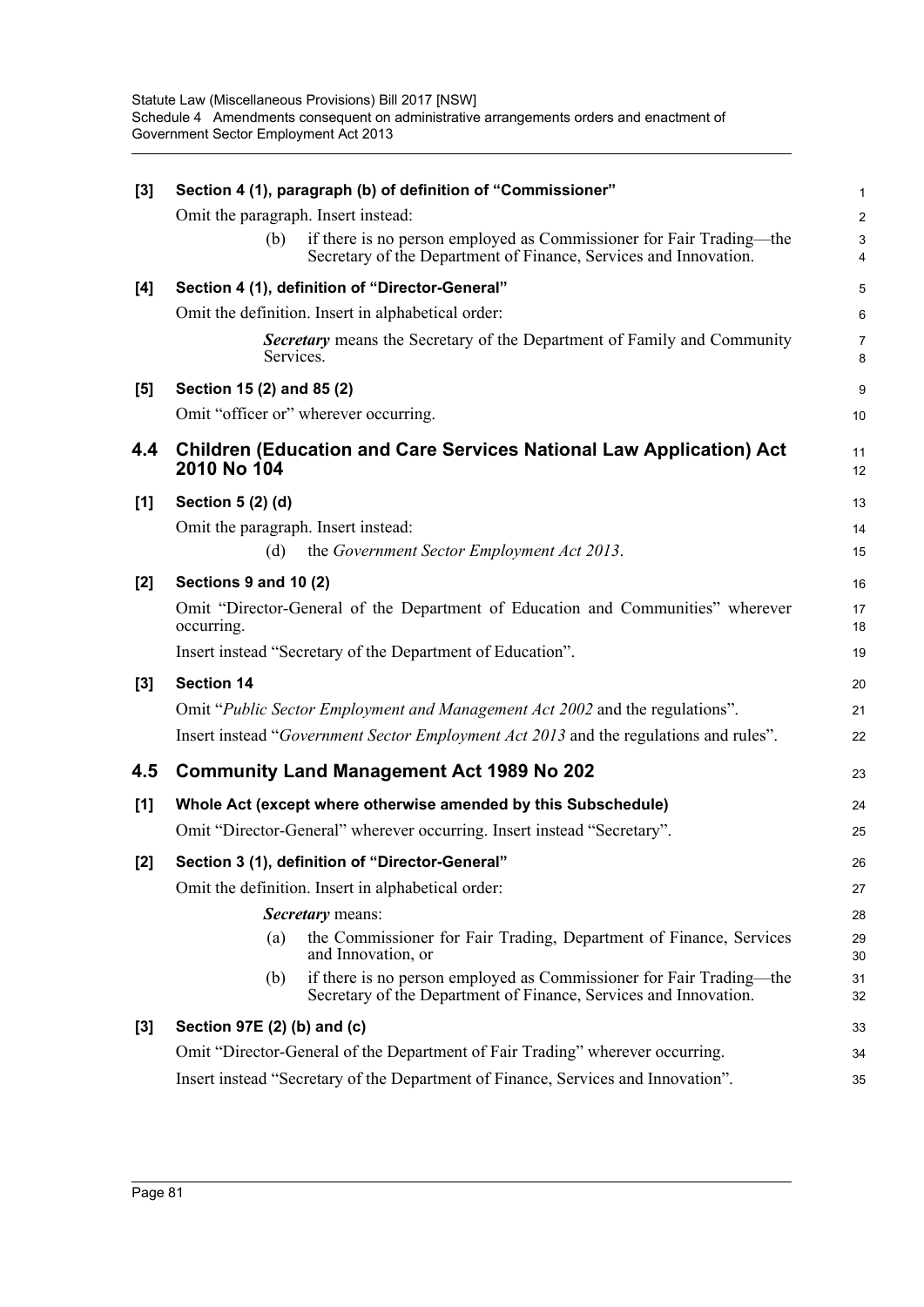| [4] | <b>Section 97E (3)</b>                                                                                                                                                                              | $\mathbf{1}$        |
|-----|-----------------------------------------------------------------------------------------------------------------------------------------------------------------------------------------------------|---------------------|
|     | Omit "Director-General for payment into the Department of Fair Trading".                                                                                                                            | $\overline{2}$      |
|     | Insert instead "Secretary for payment into the Department of Finance, Services and<br>Innovation".                                                                                                  | 3<br>$\overline{4}$ |
| [5] | <b>Section 109D</b>                                                                                                                                                                                 | 5                   |
|     | Omit the section. Insert instead:                                                                                                                                                                   | 6                   |
|     | 109D<br><b>Staff</b>                                                                                                                                                                                | $\overline{7}$      |
|     | Persons may be employed under the <i>Government Sector Employment Act 2013</i><br>to enable the Secretary to exercise the Secretary's functions under this Act.                                     | 8<br>9              |
| [6] | <b>Section 109E</b>                                                                                                                                                                                 | 10                  |
|     | Omit "and subject to the provisions of the <i>Public Sector Management Act 1988</i> ".                                                                                                              | 11                  |
|     | Insert instead "the Government Sector Employment Act 2013".                                                                                                                                         | 12                  |
| 4.6 | Criminal Appeal Act 1912 No 16                                                                                                                                                                      | 13                  |
|     | Section 4 (1)                                                                                                                                                                                       | 14                  |
|     | Omit "under Chapter 2 of the <i>Public Sector Employment and Management Act 2002"</i> .                                                                                                             | 15                  |
|     | Insert instead "in the Public Service under the Government Sector Employment Act 2013".                                                                                                             | 16                  |
| 4.7 | Defamation Act 2005 No 77                                                                                                                                                                           | 17                  |
|     | Schedule 1, clause 9 (1) (d)                                                                                                                                                                        | 18                  |
|     | Omit the paragraph. Insert instead:                                                                                                                                                                 | 19                  |
|     | (d)<br>to a person employed in the Public Service under the <i>Government</i><br>Sector Employment Act 2013 to assist in the execution or administration<br>of the Anti-Discrimination Act 1977, or | 20<br>21<br>22      |
| 4.8 | Destination NSW Act 2011 No 21                                                                                                                                                                      | 23                  |
|     | Section 7 (2) (d)                                                                                                                                                                                   | 24                  |
|     | Omit "Director-General of the Department of Trade and Investment, Regional<br>Infrastructure and Services or a person nominated by the Director-General".                                           | 25<br>26            |
|     | Insert instead "Secretary of the Department of Industry or a person nominated by the<br>Secretary".                                                                                                 | 27<br>28            |
| 4.9 | <b>Education Act 1990 No 8</b>                                                                                                                                                                      | 29                  |
| [1] | Section 26C (1) (b)                                                                                                                                                                                 | 30                  |
|     | Omit the paragraph. Insert instead:                                                                                                                                                                 | 31                  |
|     | the Department,<br>(b)                                                                                                                                                                              | 32                  |
| [2] | Section 26C (1) (f) and (g)                                                                                                                                                                         | 33                  |
|     | Omit section 26C (1) (f)–(h1). Insert instead:                                                                                                                                                      | 34                  |
|     | the Department of Family and Community Services,<br>(f)                                                                                                                                             | 35                  |
|     | the Department of Justice,<br>(g)                                                                                                                                                                   | 36                  |
|     |                                                                                                                                                                                                     |                     |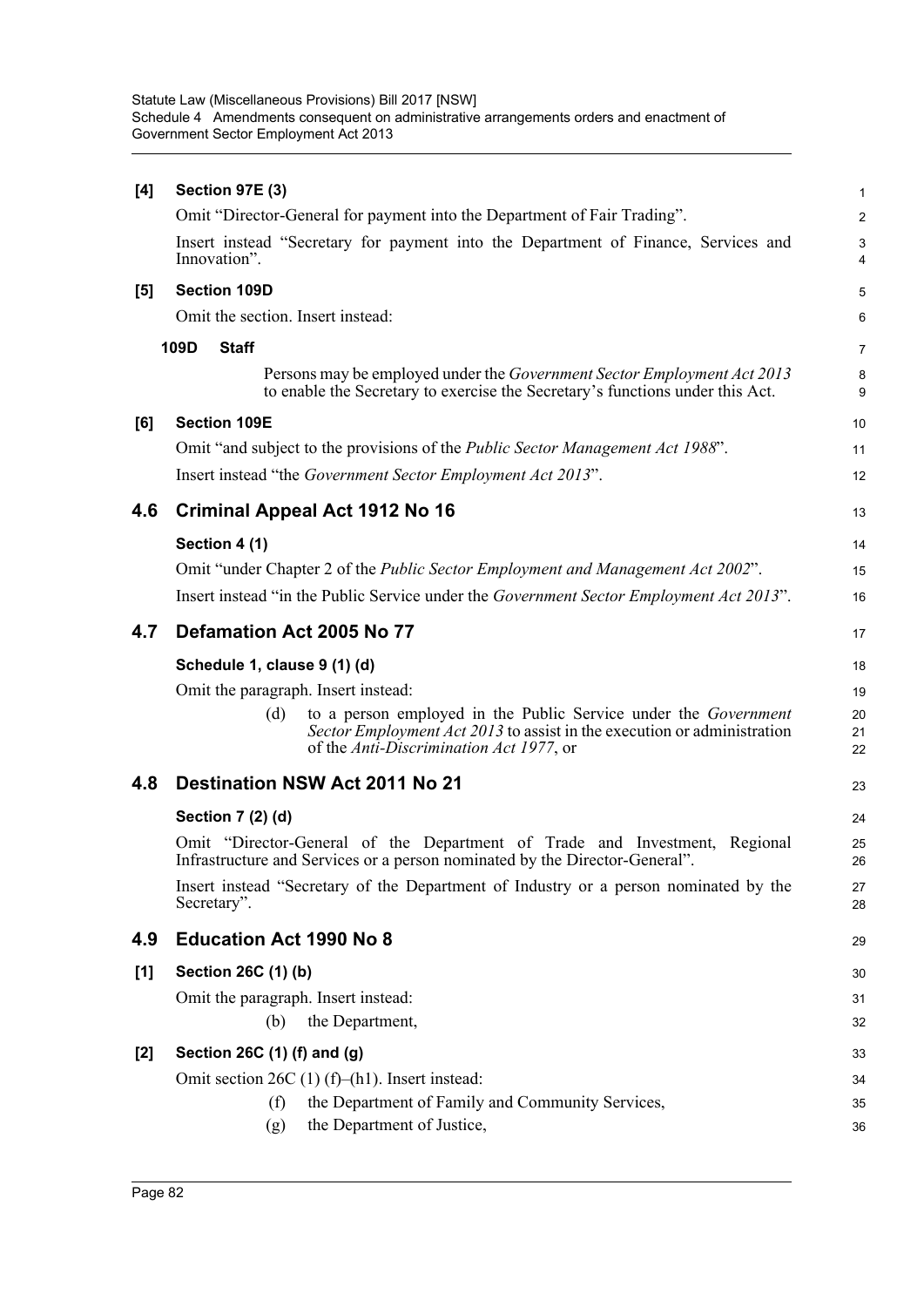| $[3]$ | Section 26C (2) (c)                                                                                                               | 1                       |
|-------|-----------------------------------------------------------------------------------------------------------------------------------|-------------------------|
|       | Omit the paragraph. Insert instead:                                                                                               | $\overline{\mathbf{c}}$ |
|       | the Department,<br>(c)                                                                                                            | 3                       |
|       | 4.10 Electricity Supply Act 1995 No 94                                                                                            | 4                       |
| $[1]$ | Schedule 6, clause 71A (7), definition of "Code for Safe Meter Installation" and<br>Dictionary (definition of "connection point") | 5<br>6                  |
|       | Omit "Department of Industry, Skills and Regional Development" wherever occurring.                                                | 7                       |
|       | Insert instead "Department of Planning and Environment".                                                                          | 8                       |
| $[2]$ | Dictionary, definition of "Department"                                                                                            | 9                       |
|       | Omit "Department of Trade and Investment, Regional Infrastructure and Services".                                                  | 10                      |
|       | Insert instead "Department of Planning and Environment".                                                                          | 11                      |
|       | 4.11 Electricity Supply (Corrosion Protection) Regulation 2014                                                                    | 12                      |
|       | Clause 3 (1), definition of "Secretary"                                                                                           | 13                      |
|       | Omit "Department of Trade and Investment, Regional Infrastructure and Services".                                                  | 14                      |
|       | Insert instead "Department of Planning and Environment".                                                                          | 15                      |
|       | 4.12 Energy and Utilities Administration Act 1987 No 103                                                                          | 16                      |
|       | Section 3 (1), definition of "Department"                                                                                         | 17                      |
|       | Omit "Department of Trade and Investment, Regional Infrastructure and Services".                                                  | 18                      |
|       | Insert instead "Department of Planning and Environment".                                                                          | 19                      |
|       | 4.13 Explosives Regulation 2013                                                                                                   | 20                      |
|       | Clauses 6, 102 and 103 (1) (note)                                                                                                 | 21                      |
|       | Omit "Director-General of the Department of Trade and Investment, Regional<br>Infrastructure and Services" wherever occurring.    | 22<br>23                |
|       | Insert instead "Secretary of the Department of Planning and Environment".                                                         | 24                      |
|       | 4.14 Fines Act 1996 No 99                                                                                                         | 25                      |
| [1]   | <b>Section 11 (8)</b>                                                                                                             | 26                      |
|       | Omit "Department of Attorney General and Justice".                                                                                | 27                      |
|       | Insert instead "Department of Justice".                                                                                           | 28                      |
| $[2]$ | Sections 19A (3) (paragraph (a) of definition of "guidelines") and 22 (2) (b) (i)                                                 | 29                      |
|       | Omit "Department of Finance and Services" wherever occurring.                                                                     | 30                      |
|       | Insert instead "Department of Finance, Services and Innovation".                                                                  | 31                      |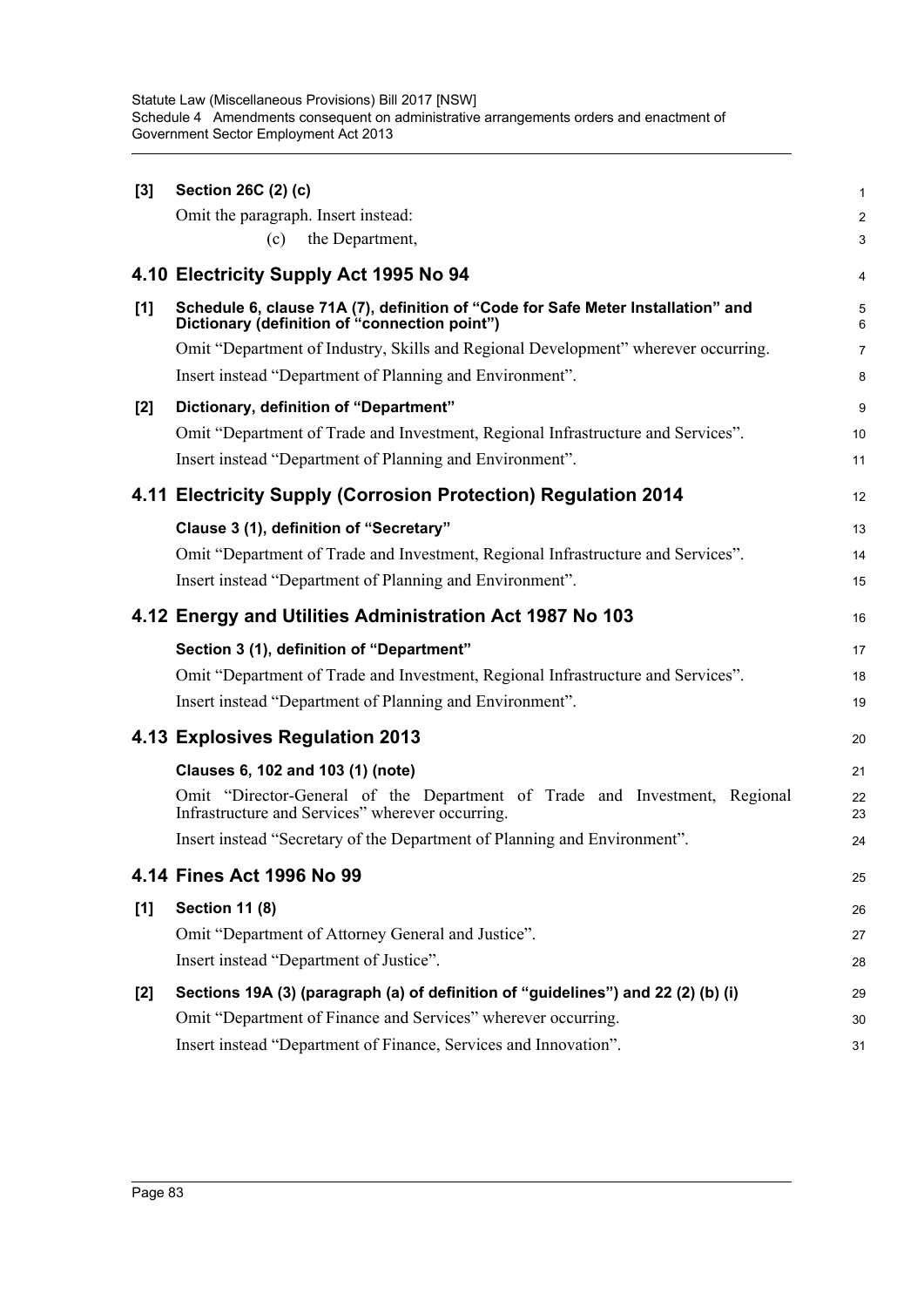| [3]   | Section 80 (4) (b)                                                                                                                                                   | 1                            |
|-------|----------------------------------------------------------------------------------------------------------------------------------------------------------------------|------------------------------|
|       | Omit "Director-General of the Department of Juvenile Justice, whichever is appropriate,<br>and is to be kept by the Commissioner or Director-General".               | $\overline{\mathbf{c}}$<br>3 |
|       | Insert instead "Secretary of the Department of Justice, whichever is appropriate, and is to<br>be kept by the Commissioner or Secretary".                            | 4<br>5                       |
| [4]   | Section 99A, paragraph (a) of definition of "approved organisation"                                                                                                  | 6                            |
|       | Omit the paragraph. Insert instead:                                                                                                                                  | 7                            |
|       | the Secretary of the Department of Justice, or<br>(a)                                                                                                                | 8                            |
| [5]   | Section 99A, paragraph (b) of definition of "approved organisation"                                                                                                  | 9                            |
|       | Omit "Department of Attorney General and Justice to whom the Director-General".                                                                                      | 10                           |
|       | Insert instead "Department of Justice to whom the Secretary".                                                                                                        | 11                           |
| [6]   | Section 101A (1) (a)                                                                                                                                                 | 12                           |
|       | Omit the paragraph. Insert instead:                                                                                                                                  | 13                           |
|       | the Secretary of the Department of Finance, Services and Innovation,<br>(a)<br>and                                                                                   | 14<br>15                     |
| [7]   | Section 101A (1) (c)                                                                                                                                                 | 16                           |
|       | Omit the paragraph. Insert instead:                                                                                                                                  | 17                           |
|       | the Secretary of the Department of Justice.<br>(c)                                                                                                                   | 18                           |
|       | 4.15 Firearms Act 1996 No 46                                                                                                                                         | 19                           |
| [1]   | Section $6(2)(b)$                                                                                                                                                    | 20                           |
|       | Omit "the Department of Corrective Services".                                                                                                                        | 21                           |
|       | Insert instead "Corrective Services NSW, Department of Justice".                                                                                                     | 22                           |
| [2]   | Section 12, Table                                                                                                                                                    | 23                           |
|       | Omit "of the National Parks and Wildlife Service, the Department of Lands" from the<br>matter relating to the genuine reason of recreational hunting/vermin control. | 24<br>25                     |
|       | Insert instead "or employee of the National Parks and Wildlife Service, the Department of<br>Industry".                                                              | 26<br>27                     |
| $[3]$ | Section 12, Table                                                                                                                                                    | 28                           |
|       | Omit "Primary Industries" from the matter relating to the genuine reason of animal welfare.                                                                          | 29                           |
|       | Insert instead "Industry".                                                                                                                                           | 30                           |
| [4]   | Section 81 (3) (b)                                                                                                                                                   | 31                           |
|       | Omit the paragraph. Insert instead:                                                                                                                                  | 32                           |
|       | a Public Service employee, or<br>(b)                                                                                                                                 | 33                           |
|       |                                                                                                                                                                      |                              |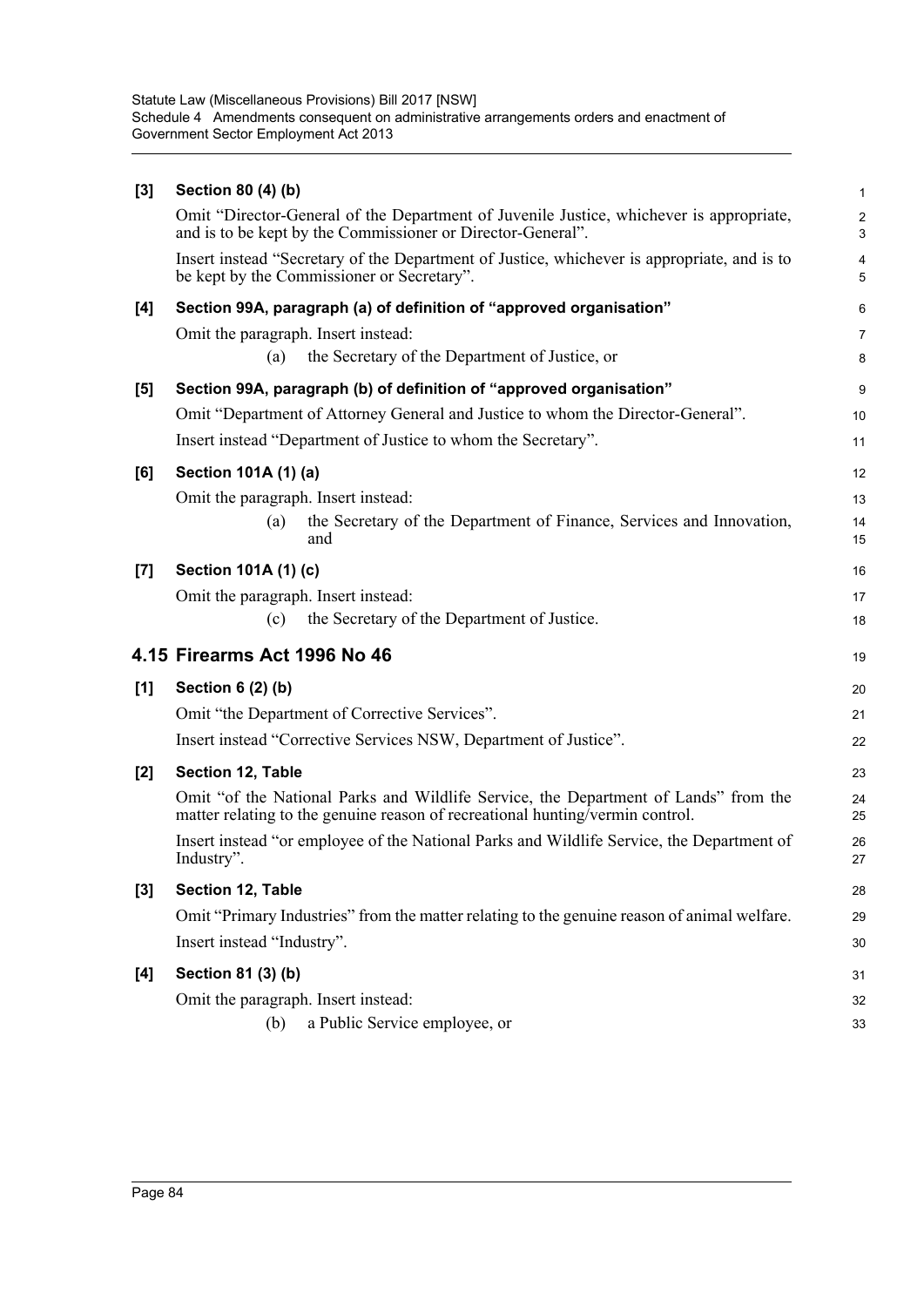|       | 4.16 Gaming Machine Tax Act 2001 No 72                                                                                                                    | 1                   |
|-------|-----------------------------------------------------------------------------------------------------------------------------------------------------------|---------------------|
| [1]   | Section 17A (2)                                                                                                                                           | $\overline{c}$      |
|       | Omit "Director-General of the Department of Trade and Investment, Regional<br>Infrastructure and Services".                                               | 3<br>$\overline{4}$ |
|       | Insert instead "Secretary of the Department of Industry".                                                                                                 | 5                   |
| [2]   | Section 19 (1) (c)                                                                                                                                        | 6                   |
|       | Omit "Director-General of the Department of Gaming and Racing (or a senior officer of the<br>Department appointed by the Director-General)".              | $\overline{7}$<br>8 |
|       | Insert instead "Secretary of the Department of Industry (or a Public Service senior<br>executive employed in the Department appointed by the Secretary)". | 9<br>10             |
| $[3]$ | Section 19 (1) (d) and (2)                                                                                                                                | 11                  |
|       | Omit "Gaming and" wherever occurring.                                                                                                                     | 12                  |
|       | 4.17 Gaming Machines Act 2001 No 127                                                                                                                      | 13                  |
| [1]   | <b>Section 48 (5)</b>                                                                                                                                     | 14                  |
|       | Omit "the NSW Office of Liquor, Gaming and Racing, Department of Trade and<br>Investment, Regional Infrastructure and Services".                          | 15<br>16            |
|       | Insert instead "Liquor and Gaming NSW, Department of Industry".                                                                                           | 17                  |
| [2]   | <b>Section 204A (1)</b>                                                                                                                                   | 18                  |
|       | Omit "Department of Trade and Investment, Regional Infrastructure and Services".                                                                          | 19                  |
|       | Insert instead "Department of Industry".                                                                                                                  | 20                  |
|       | 4.18 Gas Supply Act 1996 No 38                                                                                                                            | 21                  |
|       | Dictionary, definition of "Department"                                                                                                                    | 22                  |
|       | Omit "Department of Trade and Investment, Regional Infrastructure and Services".                                                                          | 23                  |
|       | Insert instead "Department of Planning and Environment".                                                                                                  | 24                  |
|       | 4.19 Gas Supply (Safety and Network Management) Regulation 2013                                                                                           | 25                  |
| [1]   | Whole Regulation (except where otherwise amended by this Subschedule)                                                                                     | 26                  |
|       | Omit "Director-General" and "Director-General's" wherever occurring.                                                                                      | 27                  |
|       | Insert instead "Secretary" and "Secretary's", respectively.                                                                                               | 28                  |
| [2]   | Clause 3 (1), definition of "Director-General"                                                                                                            | 29                  |
|       | Omit the definition. Insert in alphabetical order:                                                                                                        | 30                  |
|       | Secretary means the Secretary of the Department.                                                                                                          | 31                  |
|       | 4.20 General Government Liability Management Fund Act 2002 No 60                                                                                          | 32                  |
|       | Section 6 (2) (d)                                                                                                                                         | 33                  |
|       | Omit "Attorney General's Department". Insert instead "Department of Justice".                                                                             | 34                  |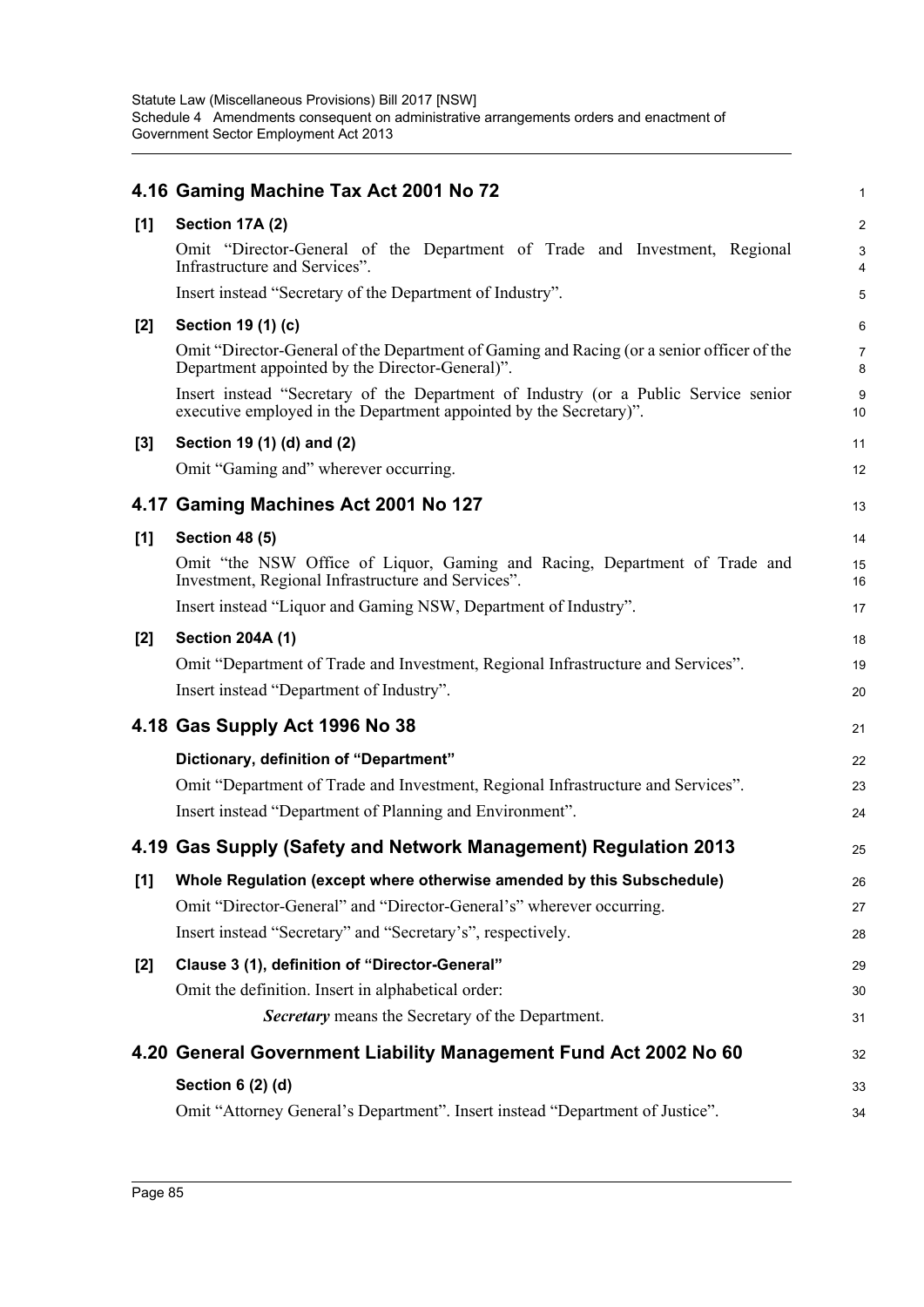|       |                   | 4.21 Government Advertising Act 2011 No 35                                                                                                                                                                                                                                                                                                                                                                                                                                                                                 | 1                                      |
|-------|-------------------|----------------------------------------------------------------------------------------------------------------------------------------------------------------------------------------------------------------------------------------------------------------------------------------------------------------------------------------------------------------------------------------------------------------------------------------------------------------------------------------------------------------------------|----------------------------------------|
|       |                   | Section 3 (1), definition of "Government agency"                                                                                                                                                                                                                                                                                                                                                                                                                                                                           | $\overline{\mathbf{c}}$                |
|       |                   | Omit paragraph (a). Insert instead:                                                                                                                                                                                                                                                                                                                                                                                                                                                                                        | 3                                      |
|       |                   | a Public Service agency within the meaning of the Government Sector<br>(a)<br><i>Employment Act 2013</i> , or                                                                                                                                                                                                                                                                                                                                                                                                              | 4<br>5                                 |
|       |                   | 4.22 Health Administration Act 1982 No 135                                                                                                                                                                                                                                                                                                                                                                                                                                                                                 | 6                                      |
| [1]   | Section 8 (2) (g) |                                                                                                                                                                                                                                                                                                                                                                                                                                                                                                                            | 7                                      |
|       |                   | Omit "Government Department". Insert instead "Public Service agency".                                                                                                                                                                                                                                                                                                                                                                                                                                                      | 8                                      |
| [2]   | Section 13A (3A)  |                                                                                                                                                                                                                                                                                                                                                                                                                                                                                                                            | 9                                      |
|       |                   | Omit the subsection. Insert instead:                                                                                                                                                                                                                                                                                                                                                                                                                                                                                       | 10                                     |
|       | (3A)              | For the purposes of section 60 (1) of the <i>Government Sector Employment Act</i><br>2013, the Corporation is taken to be the statutory body in respect of which<br>persons are employed under Part 4 of that Act to enable a health professional<br>council referred to in Schedule 2A to exercise its functions. Accordingly, the<br>Corporation is authorised to pay out of an account under this section any<br>employment-related costs that the Corporation is directed to pay under<br>section $60(1)$ of that Act. | 11<br>12<br>13<br>14<br>15<br>16<br>17 |
| $[3]$ |                   | Section 20C (1) and Schedule 4, clause 10 (2)                                                                                                                                                                                                                                                                                                                                                                                                                                                                              | 18                                     |
|       |                   | Omit "officers" wherever occurring. Insert instead "employees".                                                                                                                                                                                                                                                                                                                                                                                                                                                            | 19                                     |
|       |                   | 4.23 Higher Education Act 2001 No 102                                                                                                                                                                                                                                                                                                                                                                                                                                                                                      | 20                                     |
| [1]   |                   | Section 3 (1), definitions of "Department" and "Director-General"                                                                                                                                                                                                                                                                                                                                                                                                                                                          | 21                                     |
|       |                   | Omit the definitions. Insert in alphabetical order:                                                                                                                                                                                                                                                                                                                                                                                                                                                                        | 22                                     |
|       |                   | <b>Department</b> means the Department of Education.                                                                                                                                                                                                                                                                                                                                                                                                                                                                       | 23                                     |
|       |                   | Secretary means the Secretary of the Department.                                                                                                                                                                                                                                                                                                                                                                                                                                                                           | 24                                     |
| [2]   |                   | Whole Act (except where otherwise amended by this Subschedule)                                                                                                                                                                                                                                                                                                                                                                                                                                                             | 25                                     |
|       |                   | Omit "Director-General" and "Director-General's" wherever occurring.                                                                                                                                                                                                                                                                                                                                                                                                                                                       | 26                                     |
|       |                   | Insert instead "Secretary" and "Secretary's", respectively.                                                                                                                                                                                                                                                                                                                                                                                                                                                                | 27                                     |
|       |                   | 4.24 Home Building Act 1989 No 147                                                                                                                                                                                                                                                                                                                                                                                                                                                                                         | 28                                     |
|       |                   | Sections 48D (1), 114 (1), 119 (b), 128 (1) (a) and 131                                                                                                                                                                                                                                                                                                                                                                                                                                                                    | 29                                     |
|       |                   | Omit "Office of Finance and Services" wherever occurring.                                                                                                                                                                                                                                                                                                                                                                                                                                                                  | 30                                     |
|       |                   | Insert instead "Department of Finance, Services and Innovation".                                                                                                                                                                                                                                                                                                                                                                                                                                                           | 31                                     |
|       |                   | 4.25 Mine and Petroleum Site Safety (Cost Recovery) Act 2005 No 116                                                                                                                                                                                                                                                                                                                                                                                                                                                        | 32                                     |
|       |                   | Section 3 (1), definition of "Department"                                                                                                                                                                                                                                                                                                                                                                                                                                                                                  | 33                                     |
|       |                   | Omit "Department of Industry, Skills and Regional Development".                                                                                                                                                                                                                                                                                                                                                                                                                                                            | 34                                     |
|       |                   | Insert instead "Department of Planning and Environment".                                                                                                                                                                                                                                                                                                                                                                                                                                                                   | 35                                     |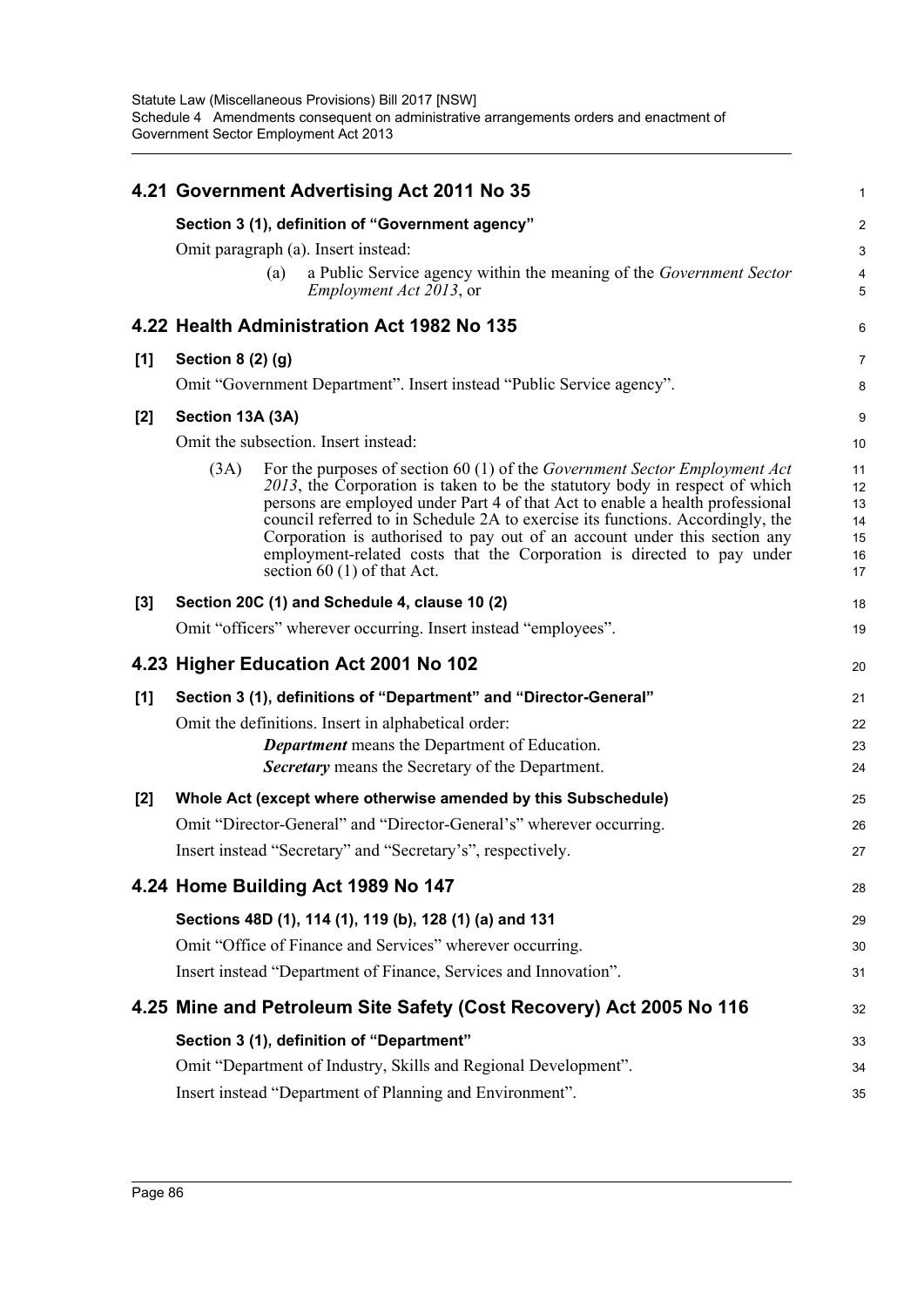|       | 4.26 Mine Safety (Cost Recovery) Regulation 2013                                                                                                                                                                 | 1              |
|-------|------------------------------------------------------------------------------------------------------------------------------------------------------------------------------------------------------------------|----------------|
|       | Clause 4, note                                                                                                                                                                                                   | $\overline{2}$ |
|       | Omit "Department of Trade and Investment, Regional Infrastructure and Services"<br>wherever occurring.                                                                                                           | 3<br>4         |
|       | Insert instead "Department of Planning and Environment".                                                                                                                                                         | 5              |
|       | 4.27 Mining Act 1992 No 29                                                                                                                                                                                       | 6              |
|       | Dictionary, definition of "Department"                                                                                                                                                                           | $\overline{7}$ |
|       | Omit "Department of Industry, Skills and Regional Development".                                                                                                                                                  | 8              |
|       | Insert instead "Department of Planning and Environment".                                                                                                                                                         | 9              |
|       | 4.28 Offshore Minerals Regulation 2013                                                                                                                                                                           | 10             |
| [1]   | Clause 4 (a)                                                                                                                                                                                                     | 11             |
|       | Omit "Department of Trade and Investment, Regional Infrastructure and Services".                                                                                                                                 | 12             |
|       | Insert instead "Department of Planning and Environment".                                                                                                                                                         | 13             |
| $[2]$ | Clause 4 (a)                                                                                                                                                                                                     | 14             |
|       | Omit "another Division of the Government Service".                                                                                                                                                               | 15             |
|       | Insert instead "another Public Service agency (within the meaning of the Government<br>Sector Employment Act 2013)".                                                                                             | 16<br>17       |
| $[3]$ | Clause 5, definition of "delegate"                                                                                                                                                                               | 18             |
|       | Omit the definition. Insert instead:                                                                                                                                                                             | 19             |
|       | delegate means an employee or agent of the Department of Planning and<br>Environment who is authorised by the Secretary of that Department to conduct<br>a drawing of lots under this Part.                      | 20<br>21<br>22 |
|       | 4.29 Parents and Citizens Associations Incorporation Act 1976 No 50                                                                                                                                              | 23             |
|       | Section 3 (1), definition of "Department"                                                                                                                                                                        | 24             |
|       | Omit "and Communities".                                                                                                                                                                                          | 25             |
|       | 4.30 Parliamentary Remuneration Act 1989 No 160                                                                                                                                                                  | 26             |
|       | Section 6B (5)                                                                                                                                                                                                   | 27             |
|       | Omit "member of the Government Service (other than a benefit that is only available to<br>executive officers within the meaning of Part 3.1 of the <i>Public Sector Employment and</i><br>Management Act 2002)". | 28<br>29<br>30 |
|       | Insert instead "Public Service employee (other than a benefit that is only available to Public<br>Service senior executives within the meaning of the <i>Government Sector Employment Act</i><br>$2013$ ".       | 31<br>32<br>33 |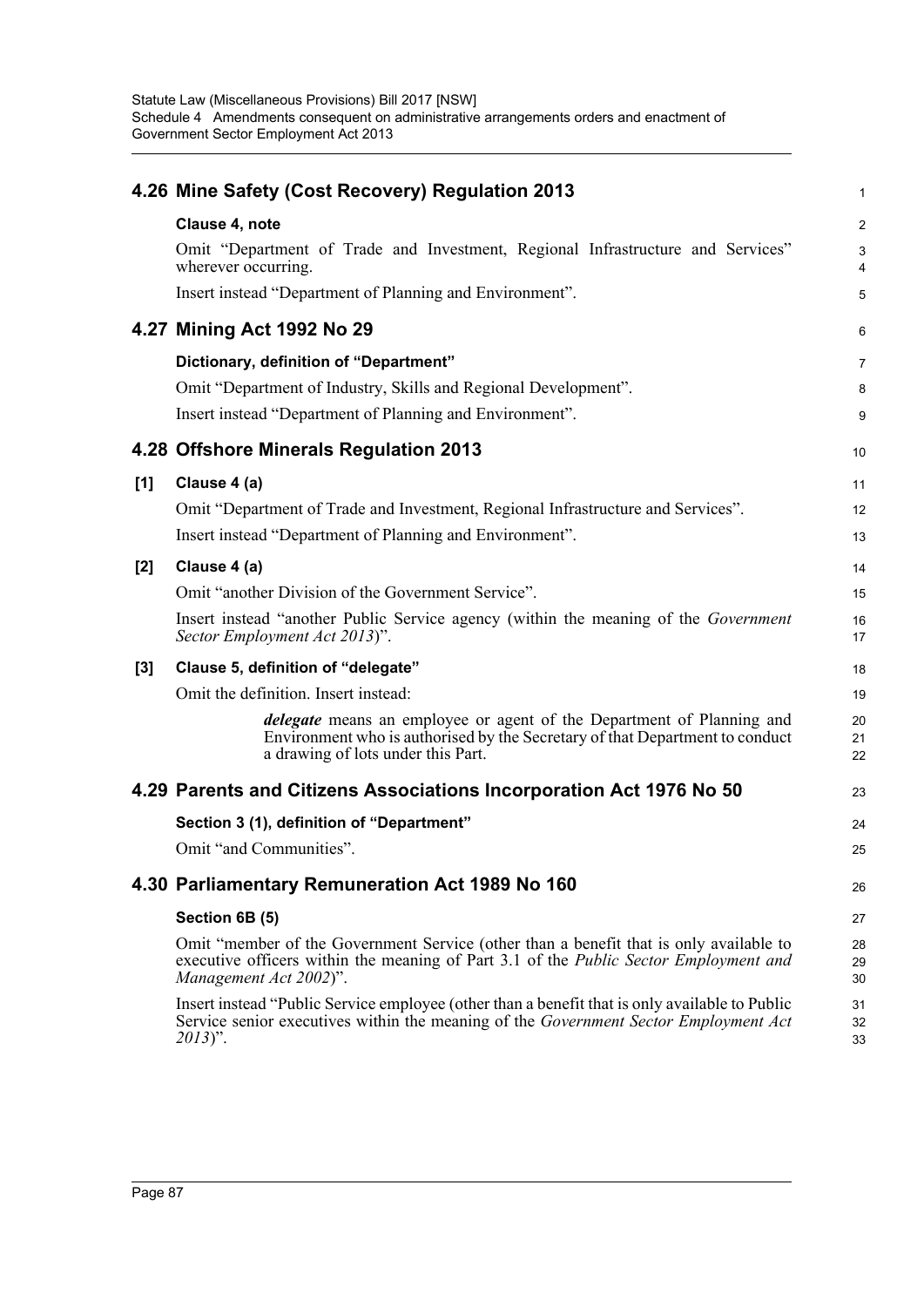|       | 4.31 Partnership Act 1892 No 12                                                                                                                | 1              |
|-------|------------------------------------------------------------------------------------------------------------------------------------------------|----------------|
| [1]   | Section 49, paragraph (a) of definition of "Registrar"                                                                                         | $\overline{c}$ |
|       | Omit "Department of Finance and Services".                                                                                                     | 3              |
|       | Insert instead "Department of Finance, Services and Innovation".                                                                               | 4              |
| $[2]$ | Section 49, paragraph (b) of definition of "Registrar"                                                                                         | 5              |
|       | Omit the paragraph. Insert instead:                                                                                                            | 6              |
|       | if there is no person employed as Commissioner for Fair Trading—the<br>(b)<br>Secretary of the Department of Finance, Services and Innovation. | 7<br>8         |
|       | 4.32 Petroleum (Onshore) Act 1991 No 84                                                                                                        | 9              |
|       | Section 3 (1), definition of "Department"                                                                                                      | 10             |
|       | Omit "Department of Industry, Skills and Regional Development".                                                                                | 11             |
|       | Insert instead "Department of Planning and Environment".                                                                                       | 12             |
|       | 4.33 Pipelines Act 1967 No 90                                                                                                                  | 13             |
| [1]   | Section 3 (1), definition of "Department"                                                                                                      | 14             |
|       | Omit "Department of Trade and Investment, Regional Infrastructure and Services".                                                               | 15             |
|       | Insert instead "Department of Planning and Environment".                                                                                       | 16             |
| [2]   | Section 4 (4), paragraph (a) of the definition of "authorised person"                                                                          | 17             |
|       | Omit "member of staff of a Department of the Public Service".                                                                                  | 18             |
|       | Insert instead "Public Service employee".                                                                                                      | 19             |
|       | 4.34 Plumbing and Drainage Act 2011 No 59                                                                                                      | 20             |
| [1]   | Section 3 (1), paragraph (a) of definition of "plumbing regulator"                                                                             | 21             |
|       | Omit "Department of Finance and Services".                                                                                                     | 22             |
|       | Insert instead "Department of Finance, Services and Innovation".                                                                               | 23             |
| [2]   | Section 3 (1), paragraph (b) of definition of "plumbing regulator"                                                                             | 24             |
|       | Omit the paragraph. Insert instead:                                                                                                            | 25             |
|       | if there is no person employed as Commissioner for Fair Trading—the<br>(b)<br>Secretary of the Department of Finance, Services and Innovation. | 26<br>27       |
|       | 4.35 Public Works and Procurement Act 1912 No 45                                                                                               | 28             |
| [1]   | Section 165 (1) (a) and (2)                                                                                                                    | 29             |
|       | Omit "and Services" wherever occurring. Insert instead ", Services and Innovation".                                                            | 30             |
| $[2]$ | Section 165 (1) (b)                                                                                                                            | 31             |
|       | Omit "Departments" wherever occurring. Insert instead "agencies".                                                                              | 32             |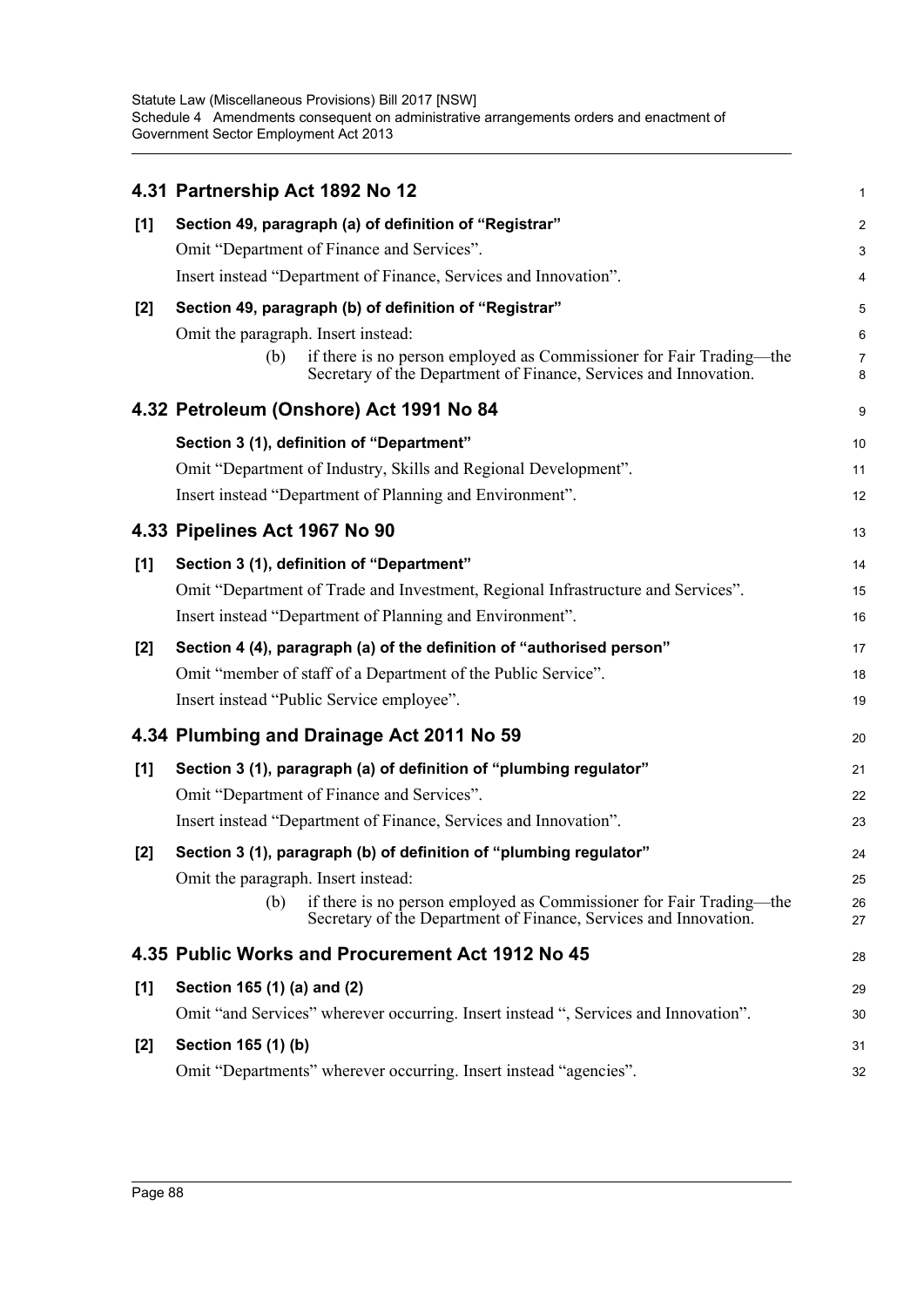|     | 4.36 Radiation Control Act 1990 No 13                                                                                                                   | 1                       |
|-----|---------------------------------------------------------------------------------------------------------------------------------------------------------|-------------------------|
|     | Section 5A (2) and (2A) (a)                                                                                                                             | $\overline{\mathbf{c}}$ |
|     | Omit "Department of Industry, Skills and Regional Development" wherever occurring.                                                                      | 3                       |
|     | Insert instead "Department of Planning and Environment".                                                                                                | 4                       |
|     | 4.37 Radiation Control Regulation 2013                                                                                                                  | 5                       |
|     | Clause 47 Exercise of certain functions by Secretary of Department of Planning and<br><b>Environment</b>                                                | 6<br>7                  |
|     | Omit "Director-General of the Department of Trade and Investment, Regional<br>Infrastructure and Services" wherever occurring in clause 47 (3) and (4). | 8<br>9                  |
|     | Insert instead "Secretary of the Department of Planning and Environment".                                                                               | 10                      |
|     | 4.38 Real Property Act 1900 No 25                                                                                                                       | 11                      |
| [1] | Section 3 (1) (a), definition of "Department"                                                                                                           | 12                      |
|     | Omit "Land and Property Management Authority".                                                                                                          | 13                      |
|     | Insert instead "Department of Finance, Services and Innovation".                                                                                        | 14                      |
| [2] | Sections 13F (1) (c) and 13KA (1) (c)                                                                                                                   | 15                      |
|     | Omit "Department of Industry and Investment" wherever occurring.                                                                                        | 16                      |
|     | Insert instead "Department of Industry".                                                                                                                | 17                      |
|     | 4.39 Registered Clubs Act 1976 No 31                                                                                                                    | 18                      |
| [1] | Whole Act (except where otherwise amended by this Subschedule)                                                                                          | 19                      |
|     | Omit "Director-General" and "Director-General's" wherever occurring.                                                                                    | 20                      |
|     | Insert instead "Secretary" and "Secretary's" respectively.                                                                                              | 21                      |
| [2] | Section 4 (1), definition of "Director-General"                                                                                                         | 22                      |
|     | Omit the definition. Insert in alphabetical order:                                                                                                      | 23                      |
|     | Secretary means the Secretary of the Department of Industry.                                                                                            | 24                      |
|     | 4.40 Residential (Land Lease) Communities Act 2013 No 97                                                                                                | 25                      |
| [1] | Sections 4 (1), paragraph (a) of definition of "Commissioner", and 20 (2)                                                                               | 26                      |
|     | Omit "Department of Finance and Services" wherever occurring.                                                                                           | 27                      |
|     | Insert instead "Department of Finance, Services and Innovation".                                                                                        | 28                      |
| [2] | Section 4 (1), paragraph (b) of definition of "Commissioner"                                                                                            | 29                      |
|     | Omit the paragraph. Insert instead:                                                                                                                     | 30                      |
|     | if there is no person employed as Commissioner for Fair Trading—the<br>(b)<br>Secretary of the Department of Finance, Services and Innovation.          | 31<br>32                |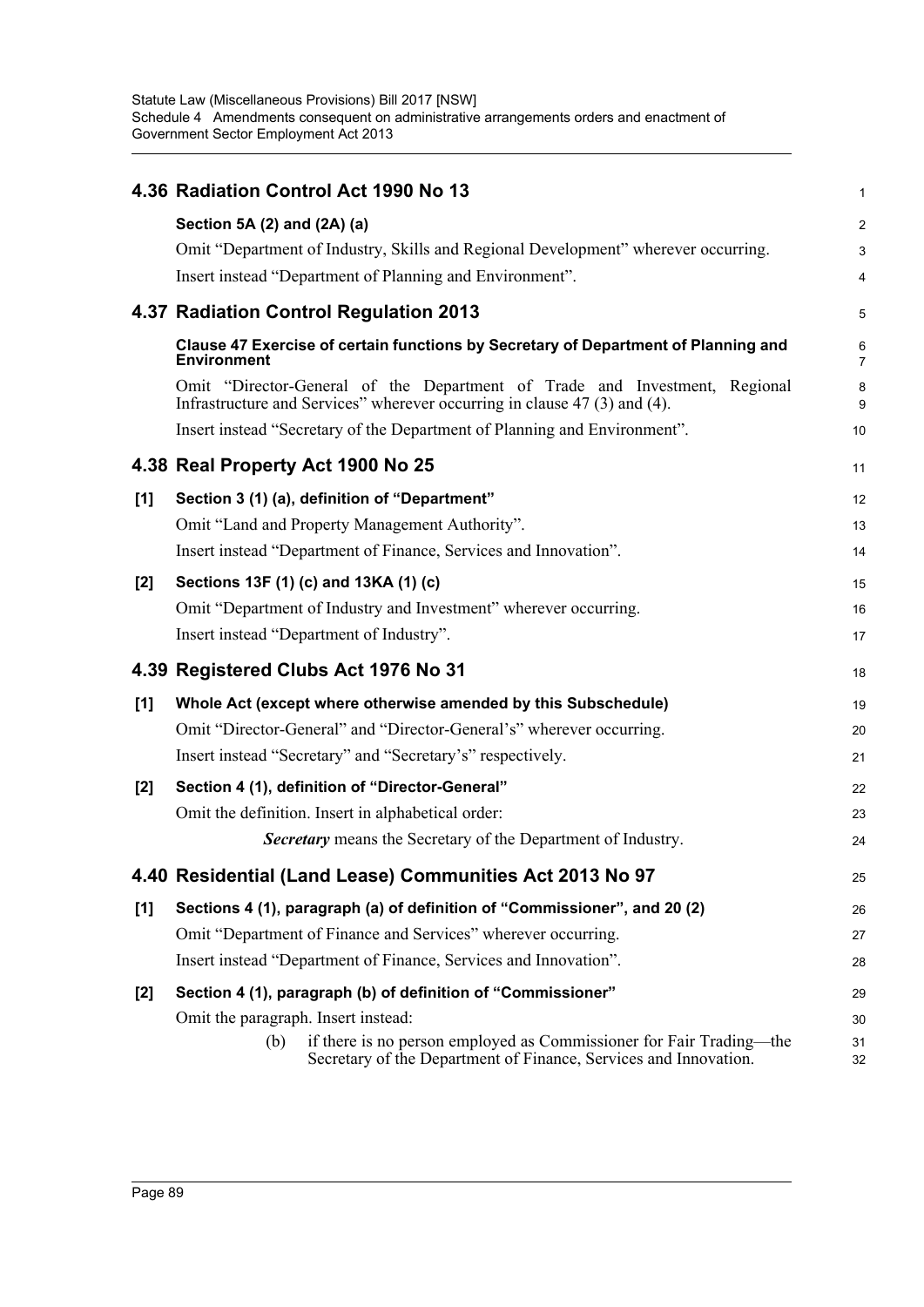|       | 4.41 Roads Act 1993 No 33                                                                                     | $\mathbf{1}$   |
|-------|---------------------------------------------------------------------------------------------------------------|----------------|
|       | Section 149 (2) and (3)                                                                                       | $\overline{c}$ |
|       | Omit "Director of Planning" wherever occurring.                                                               | 3              |
|       | Insert instead "Secretary of the Department of Planning and Environment".                                     | 4              |
|       | 4.42 Service NSW (One-stop Access to Government Services) Act 2013<br><b>No 39</b>                            | 5<br>6         |
|       | Section 3 (1), definition of "Government agency"                                                              | 7              |
|       | Omit paragraph (b). Insert instead:                                                                           | 8              |
|       | a Public Service agency within the meaning of the Government Sector<br>(b)<br><i>Employment Act 2013</i> , or | 9<br>10        |
|       | 4.43 Sheriff Act 2005 No 6                                                                                    | 11             |
| [1]   | Section 3 (1), definitions of "Sheriff" and "sheriff's officer"                                               | 12             |
|       | Omit the definitions. Insert in alphabetical order:                                                           | 13             |
|       | <b>Sheriff</b> means the person employed in the Public Service as Sheriff.                                    | 14             |
|       | <i>sheriff's officer</i> means a person employed in the Public Service as a sheriff's<br>officer.             | 15<br>16       |
| $[2]$ | Section 3 (1), definition of "Sheriff's alternate"                                                            | 17             |
|       | Omit "Director-General of the Attorney General's Department".                                                 | 18             |
|       | Insert instead "Secretary of the Department of Justice".                                                      | 19             |
| $[3]$ | Section 5 (b)                                                                                                 | 20             |
|       | Omit the paragraph. Insert instead:                                                                           | 21             |
|       | to any person employed in the Department of Justice, or<br>(b)                                                | 22             |
| [4]   | Section 12, including the note                                                                                | 23             |
|       | Omit "Director-General" and "Department of Finance and Services" wherever occurring.                          | 24             |
|       | Insert instead "Secretary" and "Department of Finance, Services and Innovation",<br>respectively.             | 25<br>26       |
|       | 4.44 Supreme Court Act 1970 No 52                                                                             | 27             |
| [1]   | <b>Section 113</b>                                                                                            | 28             |
|       | Omit "Public Sector Employment and Management Act 2002" wherever occurring.                                   | 29             |
|       | Insert instead "Government Sector Employment Act 2013".                                                       | 30             |
| $[2]$ | <b>Section 113 (2)</b>                                                                                        | 31             |
|       | Omit "an officer". Insert instead "a Public Service employee".                                                | 32             |
| $[3]$ | <b>Section 120</b>                                                                                            | 33             |
|       | Omit "under Chapter 2 of the Public Sector Employment and Management Act 2002".                               | 34             |
|       | Insert instead "in the Public Service under the Government Sector Employment Act 2013".                       | 35             |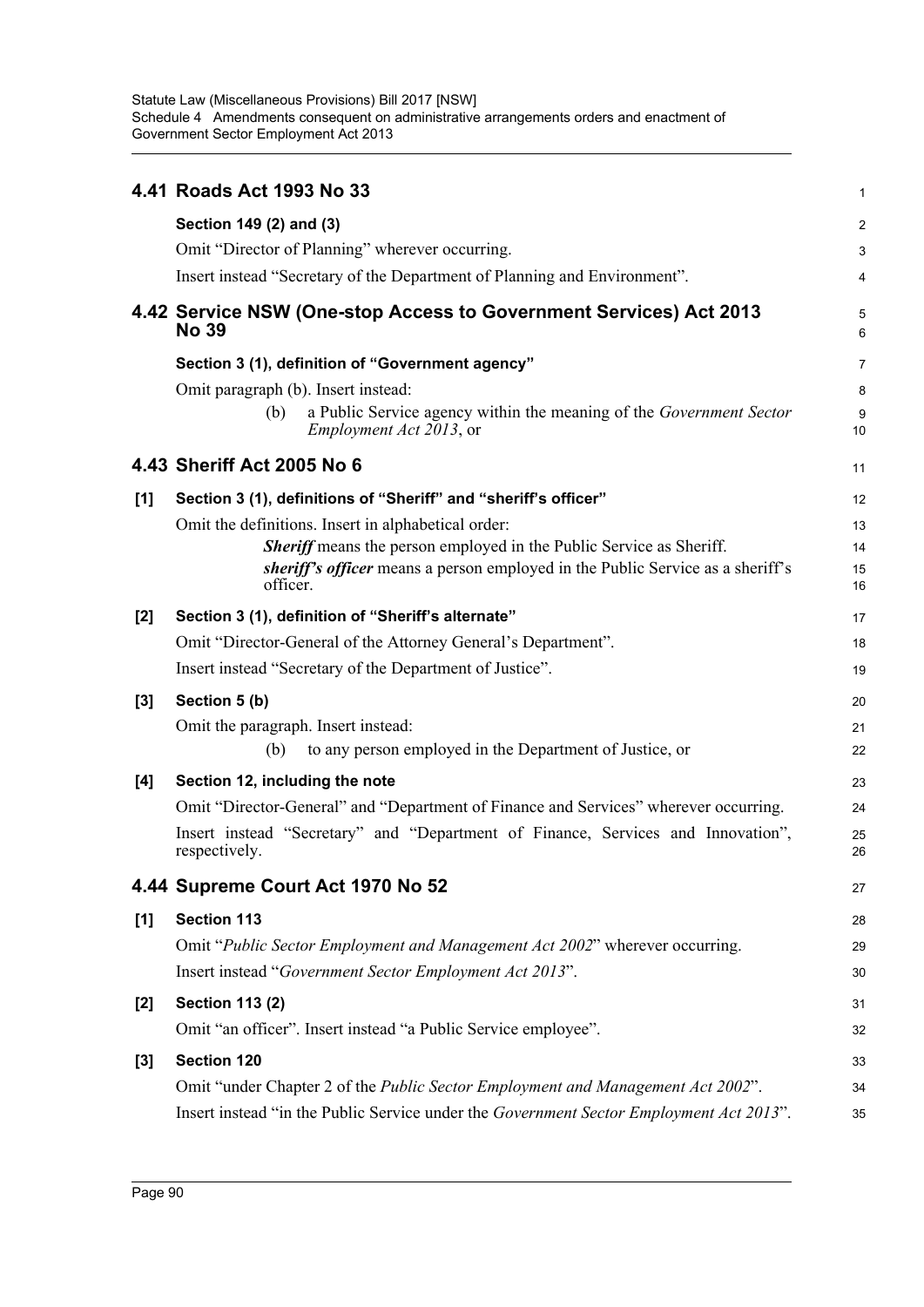| [4]   | Section 120A (4), definition of "court officer"                                                                                 | 1              |
|-------|---------------------------------------------------------------------------------------------------------------------------------|----------------|
|       | Omit "a member of staff of the Attorney General's Department" from paragraph (b).                                               | $\overline{c}$ |
|       | Insert instead "an employee of the Department of Justice who is".                                                               | 3              |
|       | 4.45 Taxation Administration Act 1996 No 97                                                                                     | 4              |
| [1]   | <b>Section 65</b>                                                                                                               | 5              |
|       | Omit "appointed under Part 2 of the <i>Public Sector Management Act 1988"</i> .                                                 | 6              |
|       | Insert instead "employed under the Government Sector Employment Act 2013".                                                      | 7              |
| $[2]$ | Section 82 (k) (vi)                                                                                                             | 8              |
|       | Omit "a member of the Public Service". Insert instead "a Public Service employee".                                              | 9              |
| $[3]$ | Section 82 (k) (ix)                                                                                                             | 10             |
|       | Omit "the Head of a Department of the Public Service".                                                                          | 11             |
|       | Insert instead "the head of a Public Service agency within the meaning of the <i>Government</i><br>Sector Employment Act 2013". | 12<br>13       |
| [4]   | Section 82 (k) (xi) and (xia)                                                                                                   | 14             |
|       | Omit the subparagraphs. Insert instead:                                                                                         | 15             |
|       | the Secretary of the Department of Education,<br>(xi)                                                                           | 16             |
|       | the Secretary of the Department of Industry,<br>(xia)                                                                           | 17             |
| [5]   | Section 82 (k) (xiii)                                                                                                           | 18             |
|       | Omit "Director-General". Insert instead "Secretary".                                                                            | 19             |
|       | 4.46 Teaching Service Act 1980 No 23                                                                                            | 20             |
| [1]   | Section 4 (1), definition of "Department"                                                                                       | 21             |
|       | Omit "and Training".                                                                                                            | 22             |
| $[2]$ | <b>Section 79 (2)</b>                                                                                                           | 23             |
|       | Omit "Schedule 3A to the <i>Public Sector Employment and Management Act 2002</i> " wherever<br>occurring.                       | 24<br>25       |
|       | Insert instead "Schedule 2 to the Government Sector Employment Regulation 2014".                                                | 26             |
|       | 4.47 Technical and Further Education Commission Act 1990 No 118                                                                 | 27             |
| $[1]$ | Section 8 (3) and (4) (a1)                                                                                                      | 28             |
|       | Omit "public servant employed in the Department of Education and Training" wherever<br>occurring.                               | 29<br>30       |
|       | Insert instead "person employed in the Department of Industry".                                                                 | 31             |
| $[2]$ | Section 11 (2) (b)                                                                                                              | 32             |
|       | Omit "a senior public servant employed in the Department of Education and Training".                                            | 33             |
|       | Insert instead "a Public Service senior executive employed in the Department of Industry".                                      | 34             |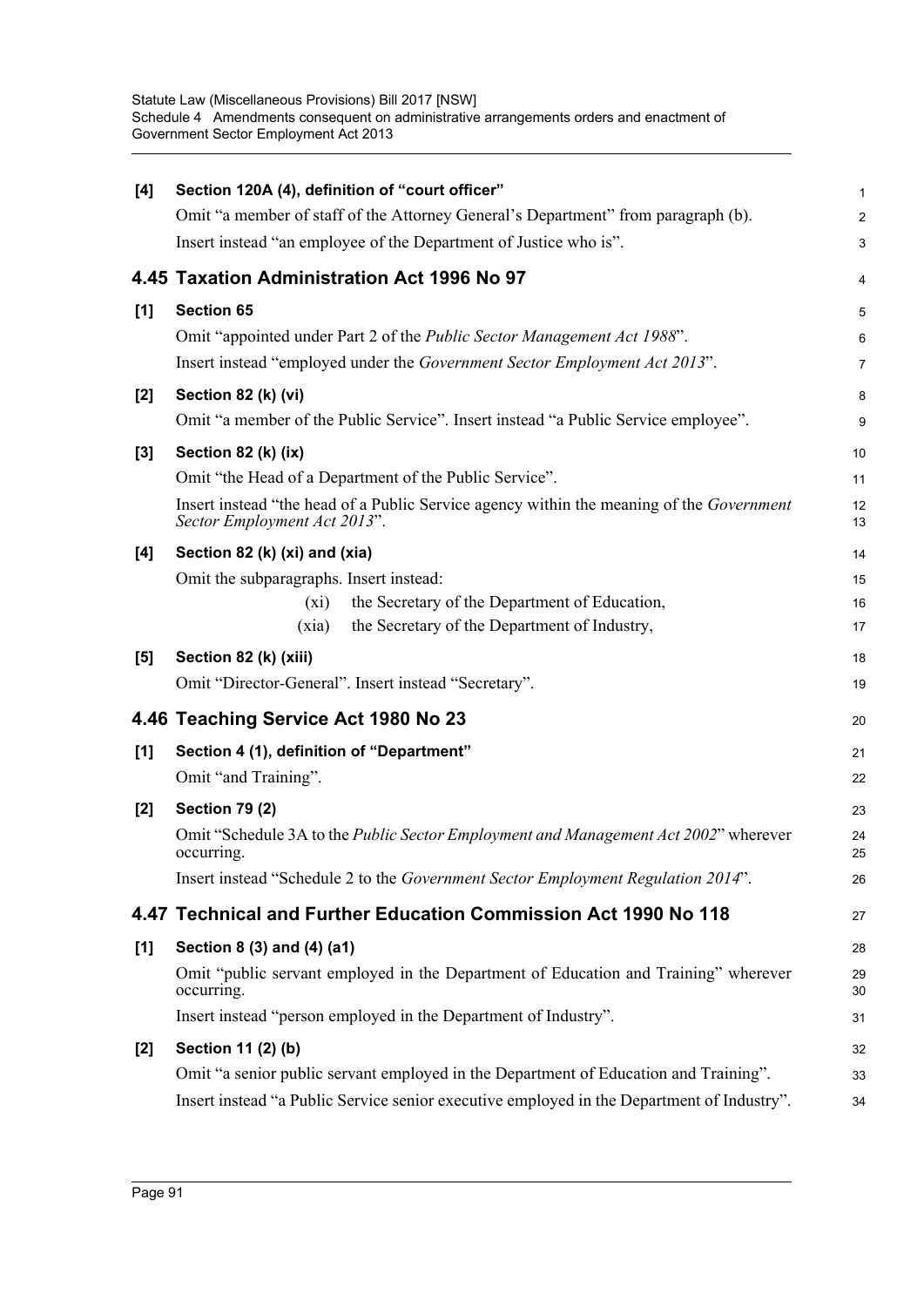| $[3]$          | Section 11 (2) (e)                                                                               | 1                   |
|----------------|--------------------------------------------------------------------------------------------------|---------------------|
|                | Omit "Minister for School Education and Youth Affairs".                                          | $\overline{a}$      |
|                | Insert instead "Minister for Education".                                                         | 3                   |
| [4]            | <b>Section 11 (3)</b>                                                                            | 4                   |
|                | Omit "the senior public servant employed in the Department of Education and Training".           | 5                   |
|                | Insert instead "the Public Service senior executive employed in the Department of<br>Industry".  | 6<br>$\overline{7}$ |
|                | 4.48 Technical Education Trust Funds Act 1967 No 95                                              | 8                   |
|                | Sections 6B (1) (b) and (2), 6C (2) and (3) and 6E                                               | 9                   |
|                | Omit "Director-General of the Department of Education and Training" wherever occurring.          | 10                  |
|                | Insert instead "Secretary of the Department of Industry".                                        | 11                  |
|                | 4.49 Totalizator Act 1997 No 45                                                                  | 12                  |
|                | Section 70B (6)                                                                                  | 13                  |
|                | Omit "Department of Justice". Insert instead "Department of Industry".                           | 14                  |
|                | 4.50 Vocational Education and Training (Commonwealth Powers) Act 2010<br><b>No 131</b>           | 15<br>16            |
| [1]            | Schedule 3, clause 5                                                                             | 17                  |
|                | Omit "The Director-General of the Department of Education and Training".                         | 18                  |
|                | Insert instead "The Secretary of the Department of Industry".                                    | 19                  |
| $[2]$          | Schedule 3, clause 5                                                                             | 20                  |
|                | Omit "the Director-General" and "the Director-General's" wherever occurring.                     | 21                  |
|                | Insert instead "the Secretary" and "the Secretary's", respectively.                              | 22                  |
|                | 4.51 Waste Recycling and Processing Corporation (Authorised<br><b>Transaction) Act 2010 No 8</b> | 23<br>24            |
| $\mathbf{[1]}$ | Sections 7, 16 (2) and 20 (2) and clauses 3 (3) and 5 (2) and (3) of Schedule 5                  | 25                  |
|                | Omit "Minister for Finance and Services" wherever occurring.                                     | 26                  |
|                | Insert instead "Minister for Finance, Services and Property".                                    | 27                  |
| $[2]$          | <b>Section 20 (2)</b>                                                                            | 28                  |
|                | Omit "Director-General of the Department of Finance and Services".                               | 29                  |
|                | Insert instead "Secretary of the Department of Finance, Services and Innovation".                | 30                  |
|                | 4.52 Work Health and Safety Act 2011 No 10                                                       | 31                  |
|                | Section 4, paragraph (b) of definition of "member of staff"                                      | 32                  |
|                | Omit "Department of Industry, Skills and Regional Development".                                  | 33                  |
|                | Insert instead "Department of Planning and Environment".                                         | 34                  |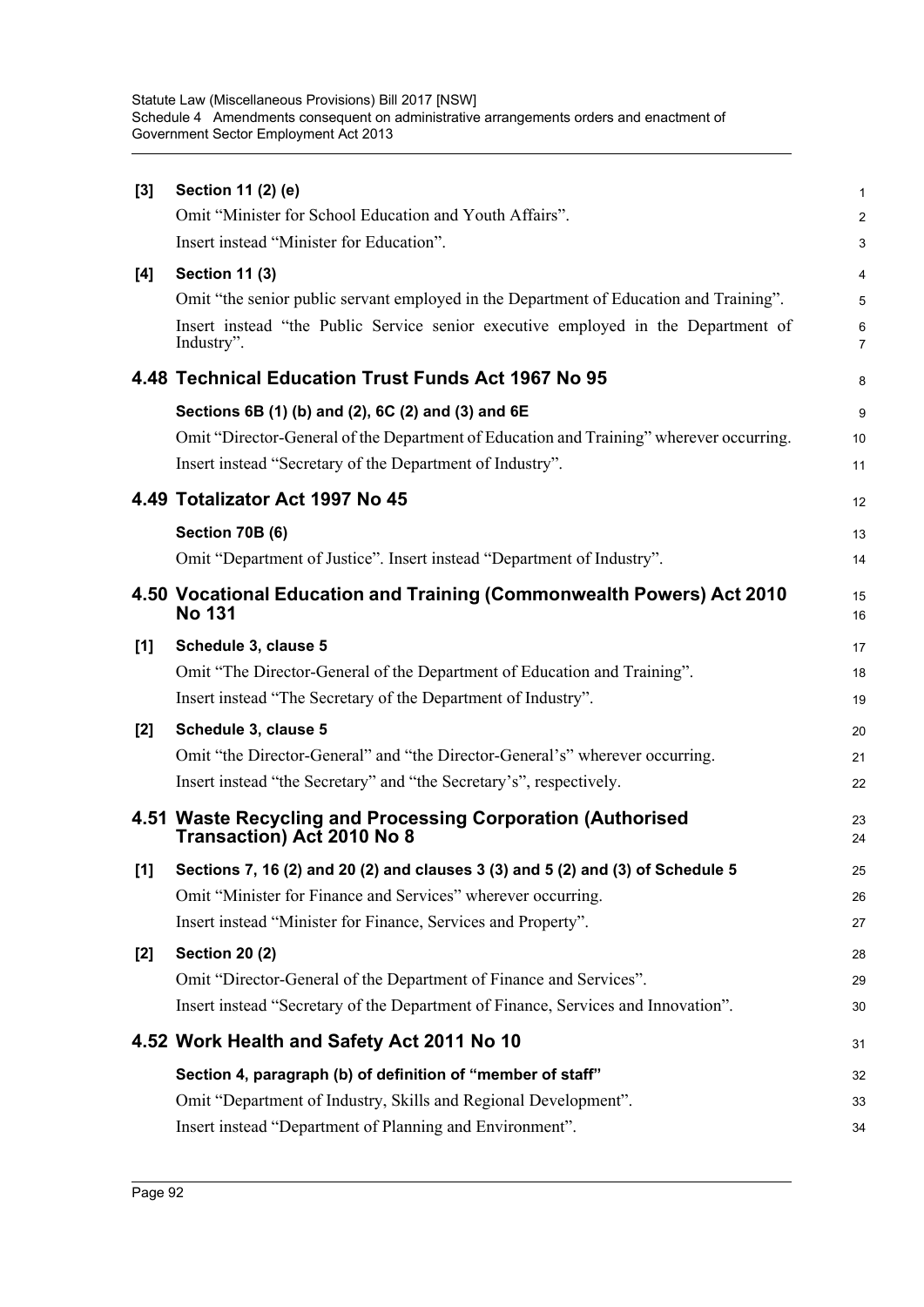| 4.53 Work Health and Safety (Mines and Petroleum Sites) Act 2013 No 54           | 1              |
|----------------------------------------------------------------------------------|----------------|
| Section 5 (1), definition of "Department"                                        | $\overline{2}$ |
| Omit "Department of Industry, Skills and Regional Development".                  | 3              |
| Insert instead "Department of Planning and Environment".                         | $\overline{4}$ |
|                                                                                  |                |
| 4.54 Work Health and Safety (Mines and Petroleum Sites) Regulation 2014          | 5              |
| Schedule 10, clause 13 (2)                                                       | 6              |
| Omit "Department of Trade and Investment, Regional Infrastructure and Services". | 7              |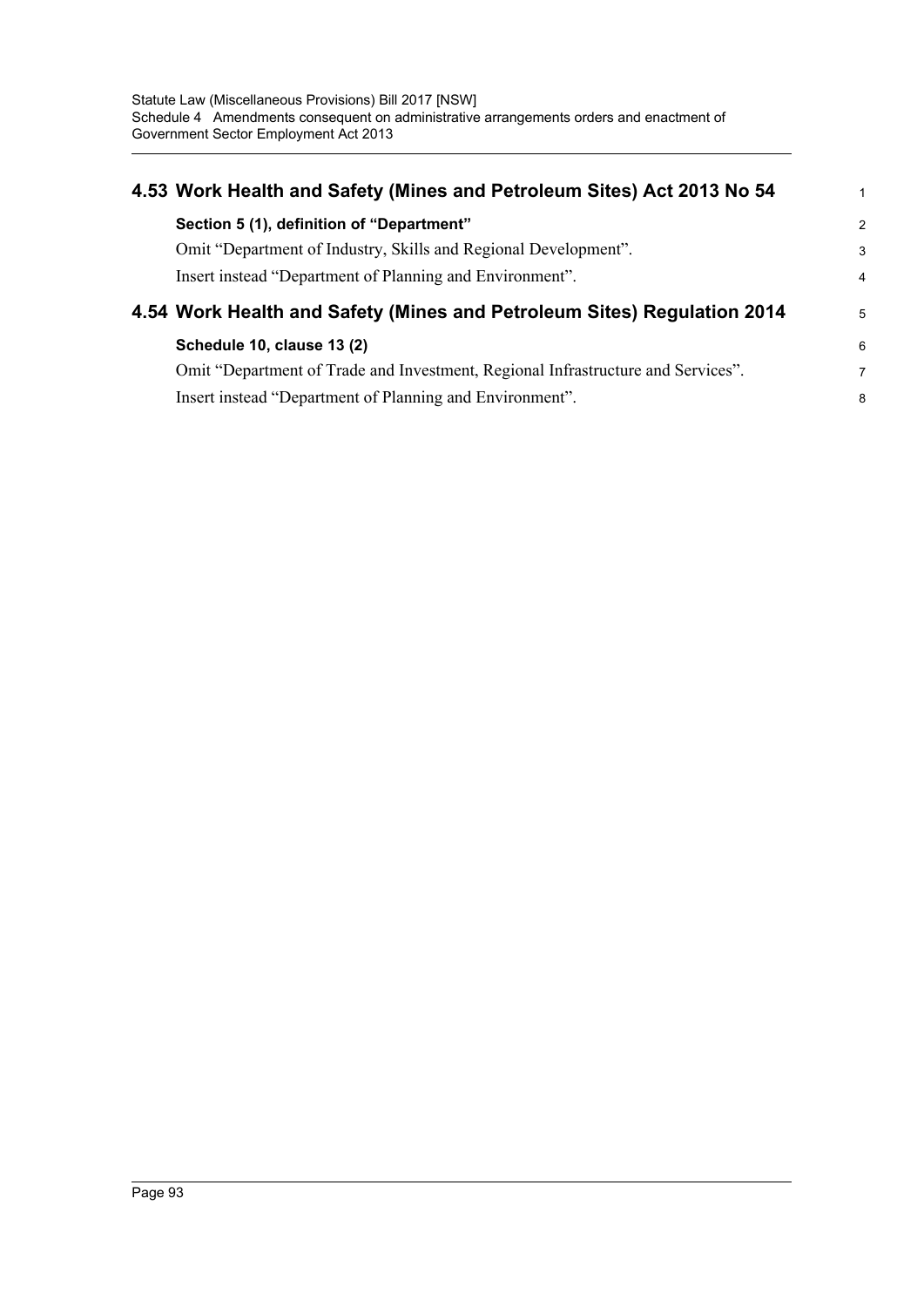## **Schedule 5 Repeals 1 Repeal of redundant Act and provisions** The following Act and provisions of an Act or instrument are repealed: **2 Repeal of amending Act and provisions that have commenced** The following Act or provisions of an Act are repealed: **3 Repeal of amending provisions that have been superseded** The following provisions of Acts are repealed: Act or instrument **Act or instrument Act or instrument** *Independent Pricing and Regulatory Tribunal Act 1992* Sections 11 (3) and 15 (4) No 39 *Passenger Transport Regulation 2014* Clauses 5 and 6 (2) *Statute Law (Miscellaneous Provisions) Act (No 2) 2016* No 55 Whole Act Act **Act Provisions repealed** *Marine Safety Act 1998* No 121 Schedule 2 *Water Management Amendment Act 2008* No 73 Whole Act Act **Provisions repealed** *Fisheries Management Amendment Act 2015* No 59 Schedule 2 *Law Enforcement Conduct Commission Act 2016* No 61 Schedule 6.23 1 2 3 4 5 6 7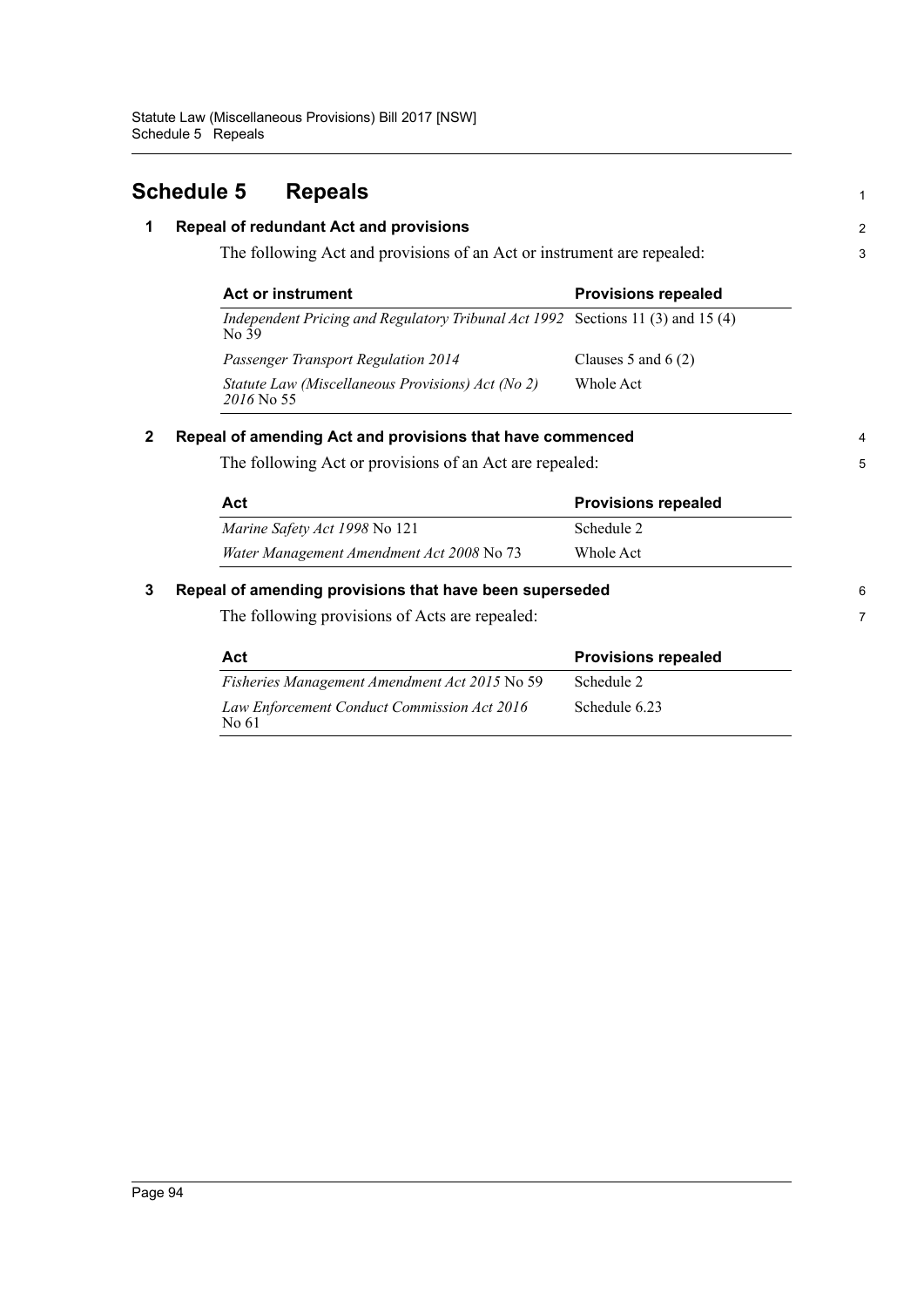# **Schedule 6 General savings, transitional and other provisions**

### **1 Effect of amendment of amending provisions**

- (1) An amendment made by Schedule 1, 2, 3 or 4 to an amending provision contained in an Act or instrument is, if the amending provision has commenced before the Schedule 1, 2, 3 or 4 amendment concerned, taken to have effect as from the commencement of the amending provision (whether or not the amending provision has been repealed).
- (2) In this clause:

*amending provision* means a provision of an Act or instrument that makes a direct amendment to an Act or instrument by:

1  $\mathfrak{p}$ 

- (a) the repeal or omission of matter contained in the amended Act or instrument without the insertion of any matter instead of the repealed or omitted matter, or
- (b) the omission of matter contained in the amended Act or instrument and the insertion of matter instead of the omitted matter, or
- (c) the insertion into the amended Act or instrument of matter, not being matter inserted instead of matter omitted from the Act or instrument.

#### **Explanatory note**

This clause ensures that an amendment made by the proposed Act to a repealing or amending provision of an Act or instrument will (if the repealing or amending provision commences before the amendment made by the proposed Act) be taken to have commenced on the date the repealing or amending provision commences.

### **2 Effect of amendment or repeal on acts done or decisions made**

Except where it is expressly provided to the contrary, if this Act:

- (a) amends a provision of an Act or an instrument, or
- (b) repeals and re-enacts (with or without modification) a provision of an Act or an instrument,

any act done or decision made under the provision amended or repealed has effect after the amendment or repeal as if it had been done or made under the provision as so amended or repealed.

#### **Explanatory note**

This clause ensures that the amendment or repeal of a provision will not, unless expressly provided, vitiate any act done or decision made under the provision as in force before the amendment or repeal.

### **3 Effect of amendment on instruments**

Except where expressly provided to the contrary, any instrument made under an Act amended by this Act, that is in force immediately before the commencement of the amendment, is taken to have been made under the Act as amended.

#### **Explanatory note**

This clause ensures that, unless expressly provided, any instrument that is in force and made under a provision of an Act that is amended or substituted by the proposed Act will be taken to have been made under the Act as amended.

#### **4 Revocation of repeal**

Section 29A of the *Interpretation Act 1987* applies to the repeal of Acts or instruments, or provisions of Acts or instruments, by this Act.

#### **Explanatory note**

The effect of this clause is to enable the Governor, by proclamation, to revoke the repeal of any Act or instrument, or any provision of any Act or instrument, by the proposed Act. The Act or provision the subject of the revocation of repeal is taken not to be, and never to have been, repealed.